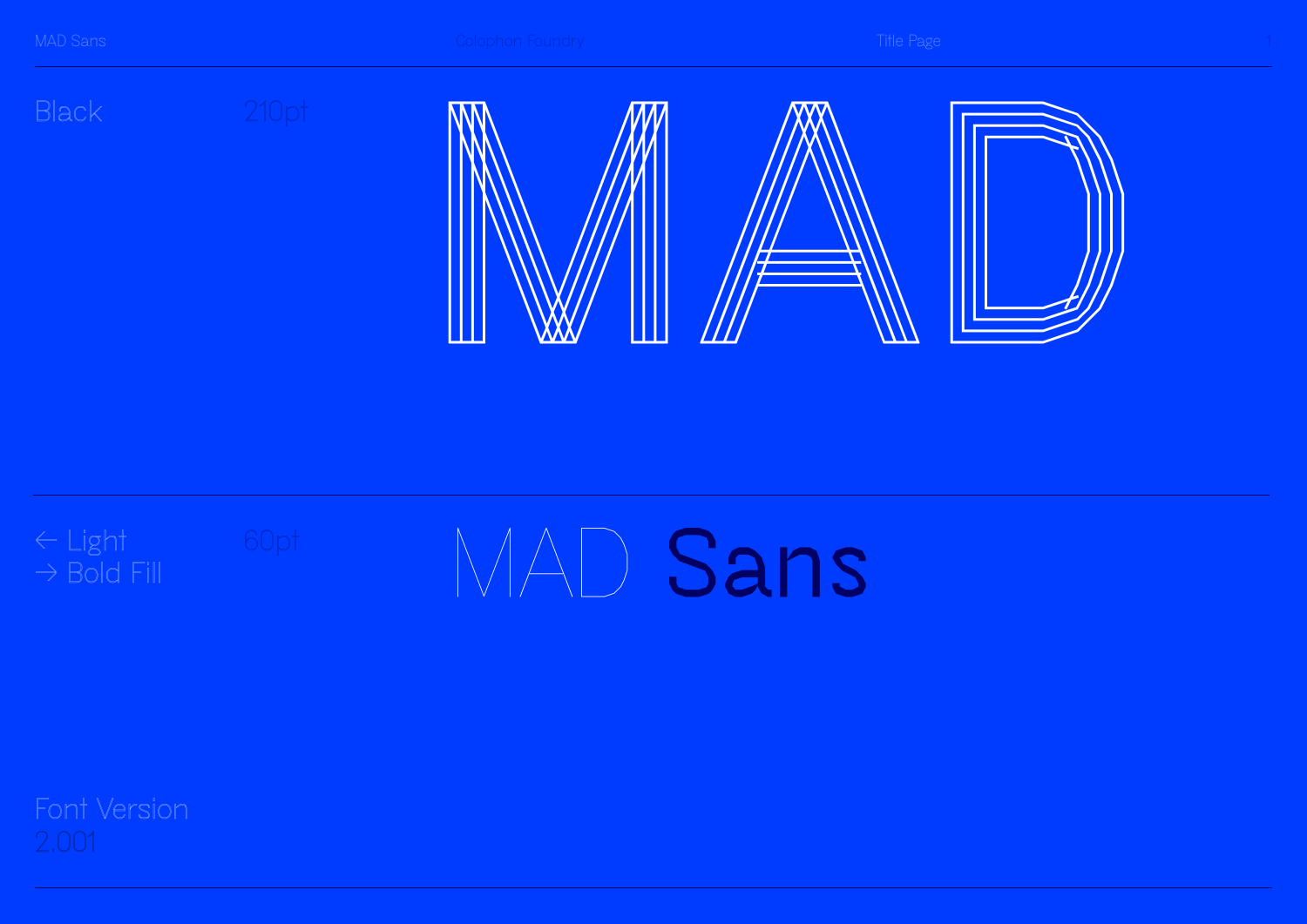MAD Sans is the blue collar workhorse of the MAD font family. It was built up from skeleton forms of found AutoCAD material, which became the structure of the Light weights. The family was then expanded with Regular and Bold weights with matching Italics using the Light weights as a framework for the expansion. Regular 18pt

> Following these 'Open' weights, a Fill version became established, opening up another interesting side to the family. It has an air of familiarity mixed with a certain roughness that works in both larger and smaller sizes.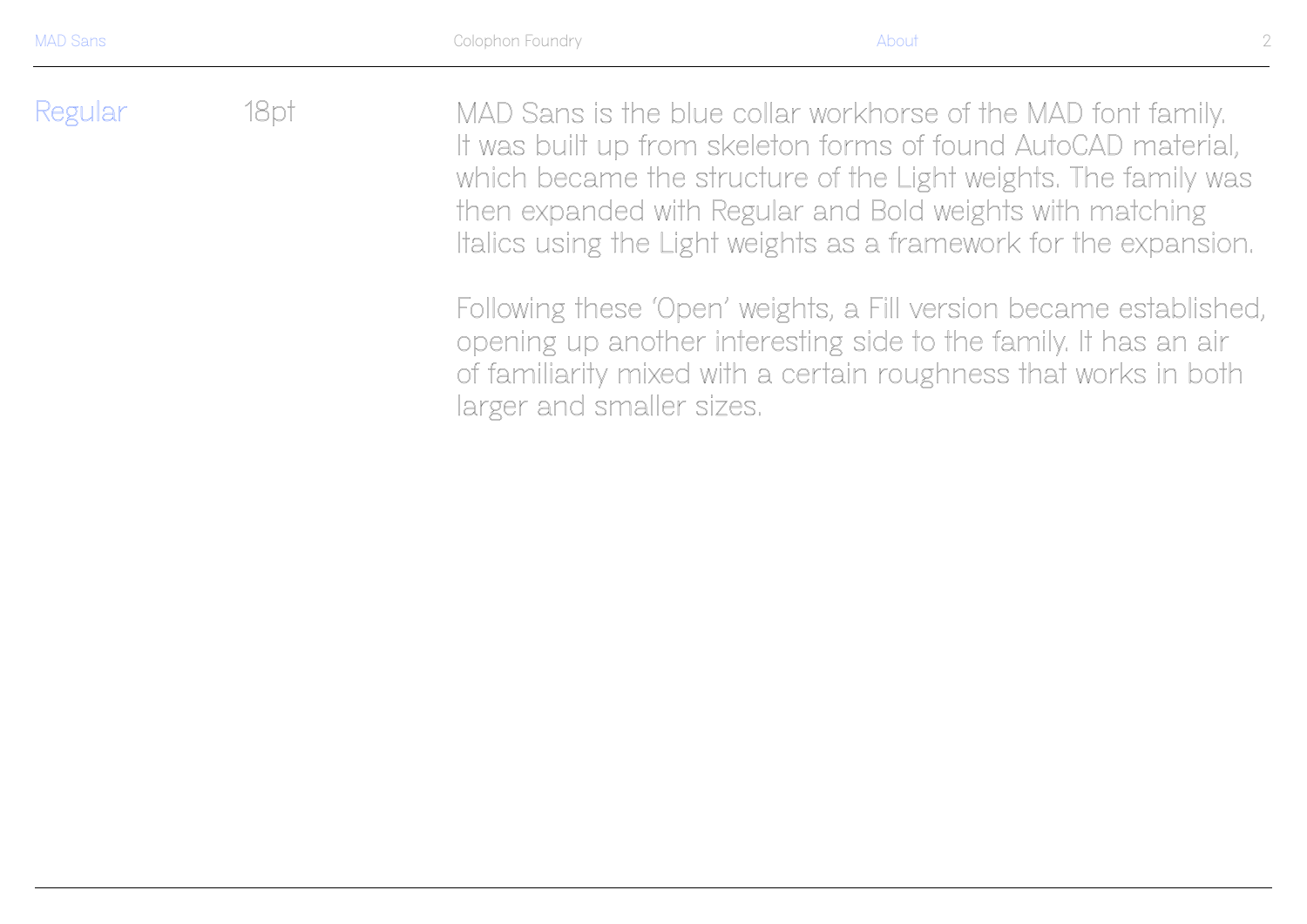During his time at the Werkplaats Typografie, Dries was among CAD drawings and a fascination for these program's inherent typeface arose. These two type families are a reinterpretation that tries to make the most of their grid-based nature — they are a tribute to historical and forgotten forms. Regular 18pt

> MAD is an acronym for Machine Aided Design, a direct reference to CAD (Computer-Aided Design), which reveals the typeface's starting point. Since early printing of CAD plans were done with plotters that drew every single line of the instruction, special typefaces had to be designed for the dimensions and other information. These were constructed out of lines and not outlines of shapes. With their rendering dictated by the resolution of the output device, their final form was not fixed.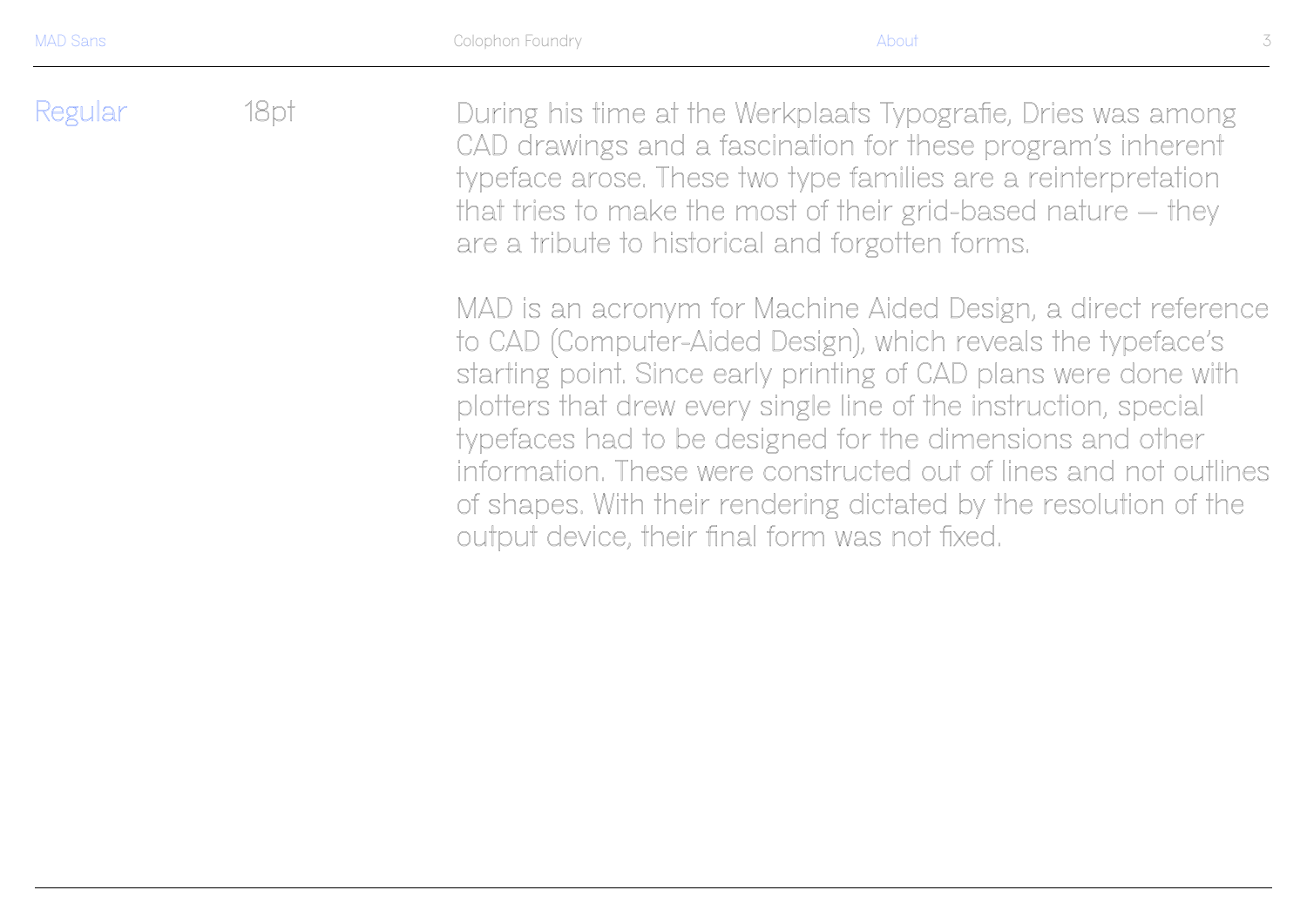| <b>MAD Sans</b> |  |  |
|-----------------|--|--|
|                 |  |  |

Regular

|      | Colophon Foundry                                                                                                                                                                                                        | <b>Glyph Sheet</b><br>$\overline{4}$                                                                                                                                                                                                                                                                                                                                                                                                                                                                                                                                                                                                          |  |
|------|-------------------------------------------------------------------------------------------------------------------------------------------------------------------------------------------------------------------------|-----------------------------------------------------------------------------------------------------------------------------------------------------------------------------------------------------------------------------------------------------------------------------------------------------------------------------------------------------------------------------------------------------------------------------------------------------------------------------------------------------------------------------------------------------------------------------------------------------------------------------------------------|--|
| 12pt | Uppercase<br>ABCDEFGHIJKLMNOPQRSTUV<br>WXYZ                                                                                                                                                                             | Lowercase<br>abcdefghijklmnopqrstuvwxyz                                                                                                                                                                                                                                                                                                                                                                                                                                                                                                                                                                                                       |  |
|      | <b>Numbers</b><br>00123456789                                                                                                                                                                                           | <b>Symbols</b><br>$\frac{1}{2}$ $\frac{1}{4}$ $\frac{3}{4}$ $\frac{1}{2}$ $\frac{3}{4}$ $\frac{1}{2}$ $\frac{3}{4}$ $\frac{1}{1}$ $\frac{1}{1}$ $\frac{1}{1}$ $\frac{1}{2}$ $\frac{1}{5}$ $\frac{1}{1}$ $\frac{1}{2}$ $\frac{1}{2}$ $\frac{1}{2}$ $\frac{1}{2}$ $\frac{1}{2}$ $\frac{1}{2}$ $\frac{1}{2}$ $\frac{1}{2}$ $\frac{1}{2}$<br>$\frac{1}{2}$ ; ; / \ ^ ---_ + + ° \ ^ + \ \ ^ + - x + ± < > $\neq$ ~<br>$\approx$ ® © TM<br>$\infty \mu \partial \Diamond \sqrt{\Sigma} \prod \pi \Omega - f \int \Delta^{d} \circ f \oint \in \mathcal{F} \mathcal{L}$<br>。<br>←↑→↓⇔↑下フソ∠ @ @ @ @ @ Q<br>Ligatures<br>ff fi fi fi fi fi fi l ct st |  |
|      | <b>Extended Numbers</b><br>00123456789<br>H00123456789H00123456789<br>$\frac{1}{3}$ $\frac{2}{3}$ $\frac{1}{6}$ $\frac{3}{8}$ $\frac{5}{8}$ $\frac{7}{8}$                                                               |                                                                                                                                                                                                                                                                                                                                                                                                                                                                                                                                                                                                                                               |  |
|      | Latin-A<br>ÁÂ À Ä Å Å Æ Ç ĐÉ Ê È Ë Í Î Ì Ï Ł Ñ Ó Ô Ò Ö Õ Œ                                                                                                                                                              |                                                                                                                                                                                                                                                                                                                                                                                                                                                                                                                                                                                                                                               |  |
|      | ØÞŠÚÛÙÜÝŸŽ<br>áâàãäåæçðéèêëiíîìïłñóòôöõøœ<br>$b$ $\beta$ $\delta$ $\dot{\alpha}$ $\dot{\alpha}$ $\ddot{\alpha}$ $\ddot{\alpha}$ $\ddot{\gamma}$ $\gamma$ $\dot{\gamma}$                                                 | Alternates<br>a à á â ã ä å æ ā ă ą ă æ g ĝ ġ ģ ǧ                                                                                                                                                                                                                                                                                                                                                                                                                                                                                                                                                                                             |  |
|      | Latin-A Extended<br>Ā Ă Ą Ć Ĉ Ċ Č Ď Đ Ē Ě Ė Ę Ě Ĝ Ğ Ġ Ģ Ĥ Ħ Ĩ Ī Ĭ Į İ<br>ĴĶĹĻĽĿŁŃŅŇŊŌŎŐŒŔŖŘŚŜŞŠŢ<br>ŤŦŨŎŬŮŰŲŴŶŸŹŻŽÆ<br>ā ă ą ć ĉ ċ č ď đ ē ĕ ė ę ě ĝ ğ ġ ģ ĥ ħ ĩ ī ĭ į ı ĵ ķ<br>Íļľŀłńņňŋōŏőœŕŗřśŝşšţť‡ũūŭů<br>ũụŵŷźżží | <b>Case Sensitive Forms</b><br>$H\{$ } $[$ $]$ $()$ $\geq$ $\frac{1}{2}$ $\ll$ $\gg$                                                                                                                                                                                                                                                                                                                                                                                                                                                                                                                                                          |  |
|      | Latin-B Extended<br>ĂÉČŐŞŢăâăâấåæœff f f ğğøş ț                                                                                                                                                                         |                                                                                                                                                                                                                                                                                                                                                                                                                                                                                                                                                                                                                                               |  |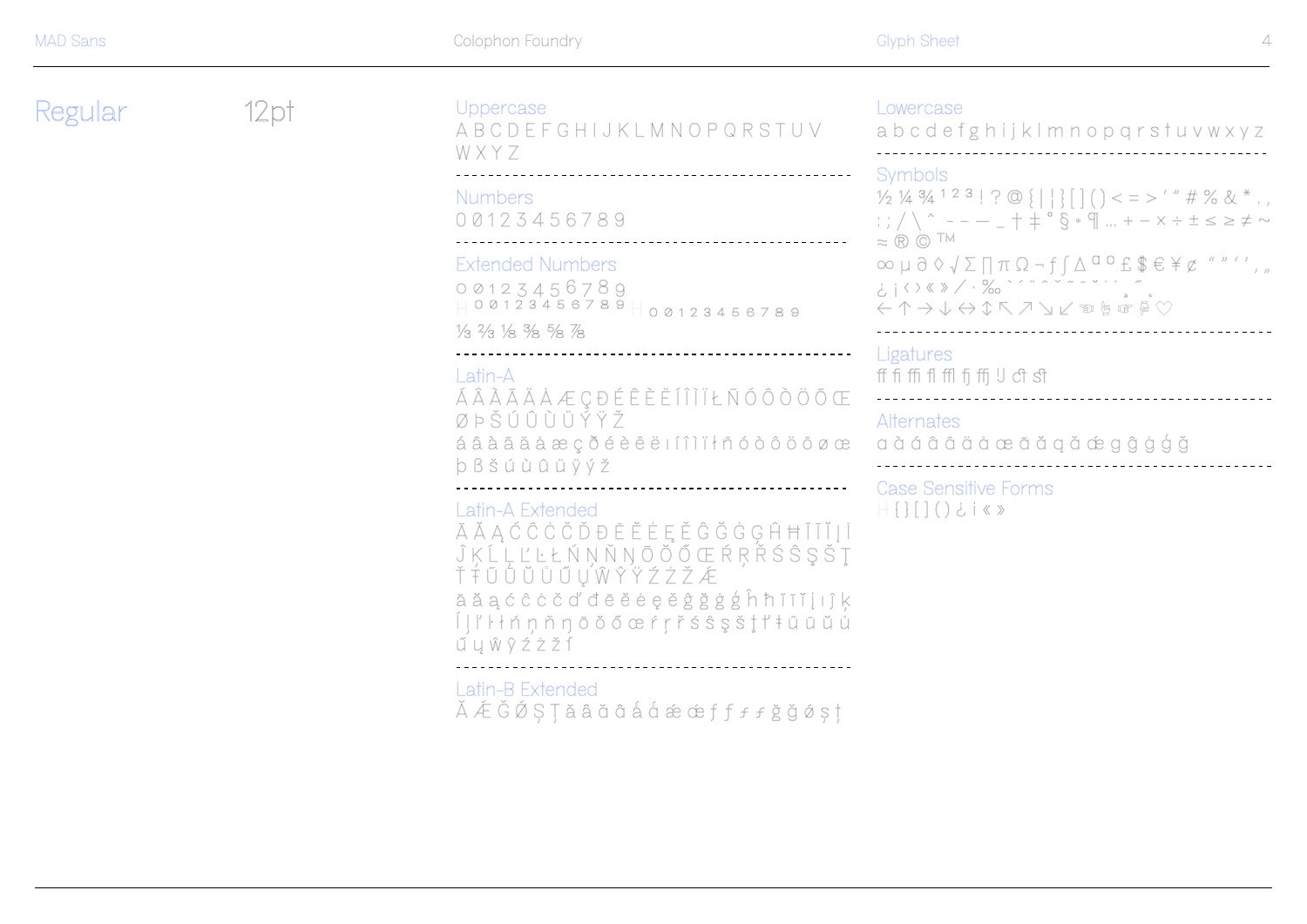Family Extent OutlinesAaBbCc 123 *AaBbCc 123* AaBbCc 123 *AaBbCc 123 Regular Italic* **AaBbCc 123** AaBbCc 123 *AaBbCc 123 AaBbCc 123* Light *Light Italic* Regular **Bold** Black *Bold Italic Black Italic*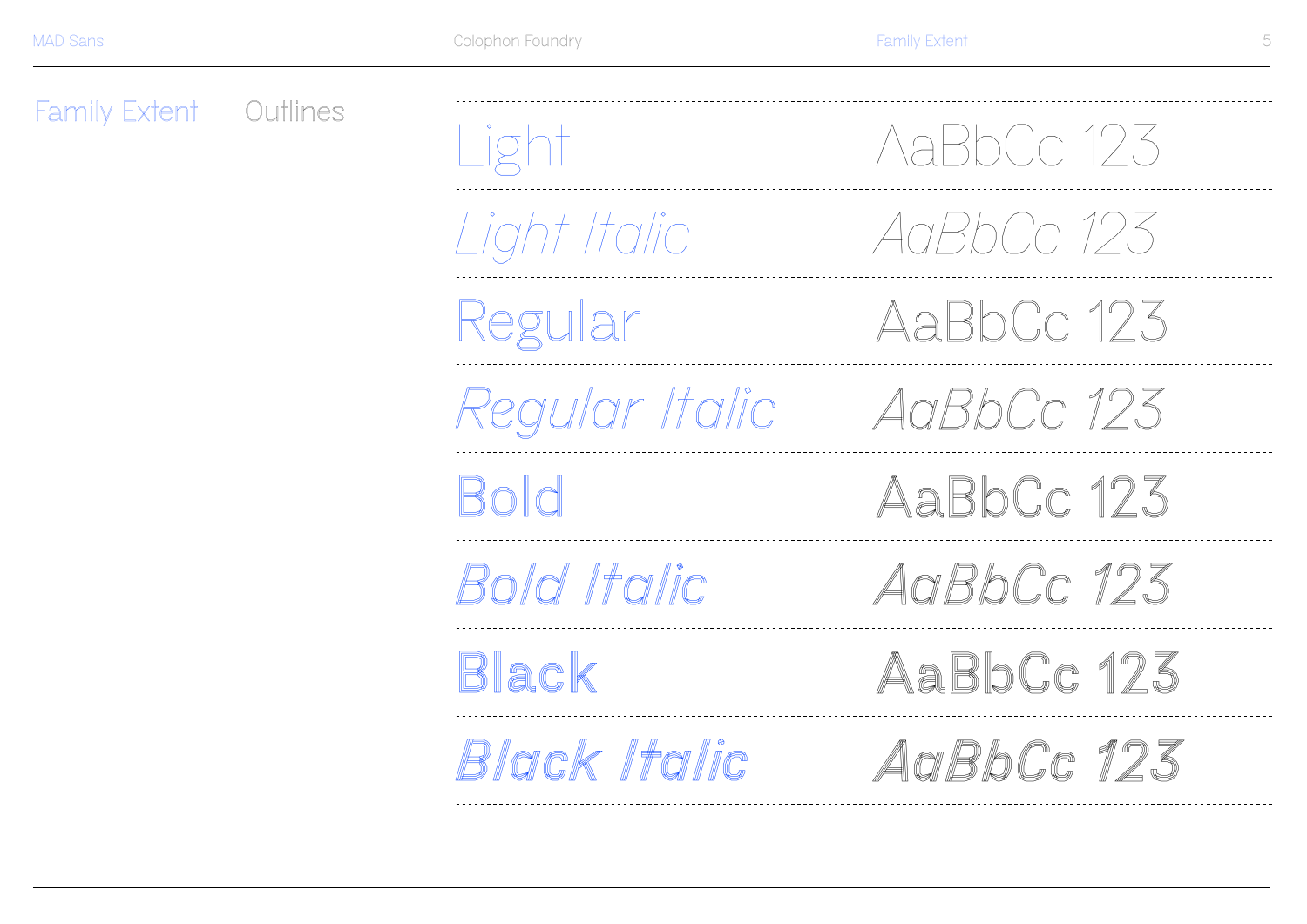Family Extent Fills

AaBbCc 123 *AaBbCc 123* AaBbCc 123 *AaBbCc 123* **AaBbCc 123** AaBbCc 123 *AaBbCc 123 AaBbCc 123* Light *Light Italic* Regular *Regular Italic* **Bold** Black *Bold Italic Black Italic*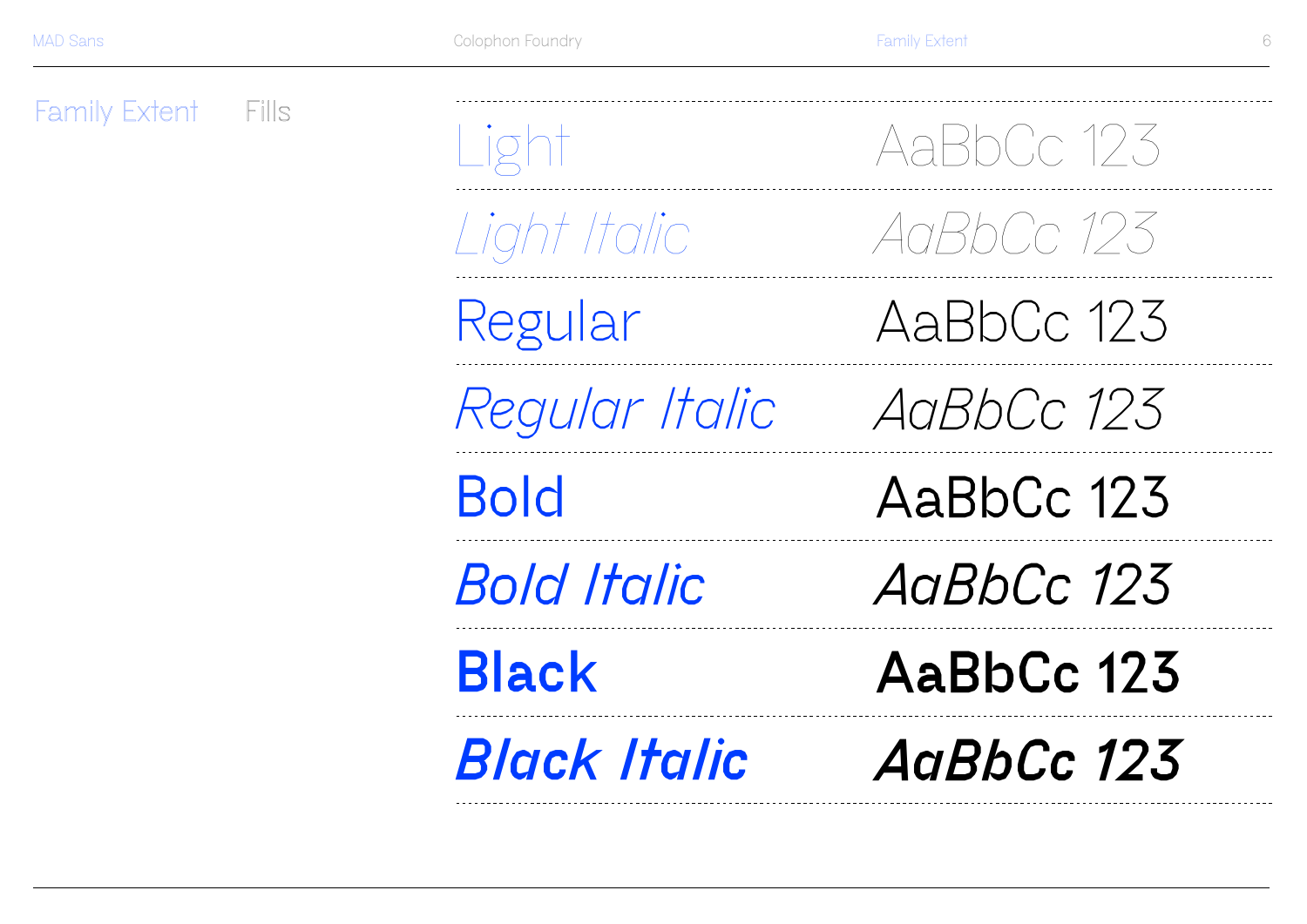18pt

Regular 18pt Below is a preview of the OpenType features found in the varying weights of MAD Sans. These can be accessed via the OpenType control panel in your application.

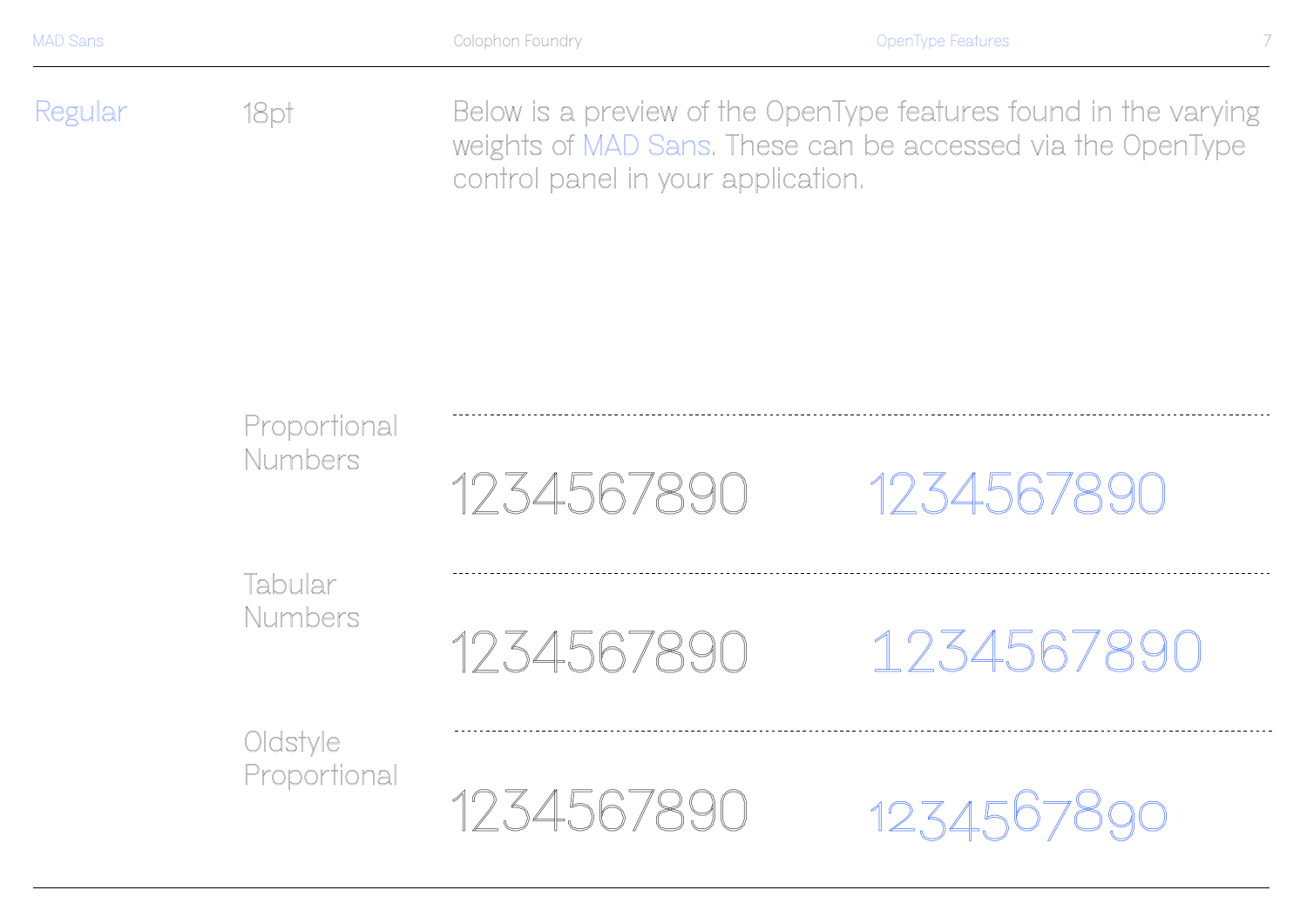| Regular<br>Oldstyle<br>36pt<br>Tabular<br>Superior<br><b>Numbers</b><br><b>Inferior</b><br><b>Numbers</b><br>Slashed Zero<br><b>Fractions</b> |            | 1234567890        | 1234567890        |
|-----------------------------------------------------------------------------------------------------------------------------------------------|------------|-------------------|-------------------|
|                                                                                                                                               | 1234567890 | 1234567890        |                   |
|                                                                                                                                               | 1234567890 | 1234567890        |                   |
|                                                                                                                                               |            | $70^0$ n          | $00^{\circ}$      |
|                                                                                                                                               |            | $1/2$ $2/3$ $3/4$ | $1/2$ $2/3$ $3/4$ |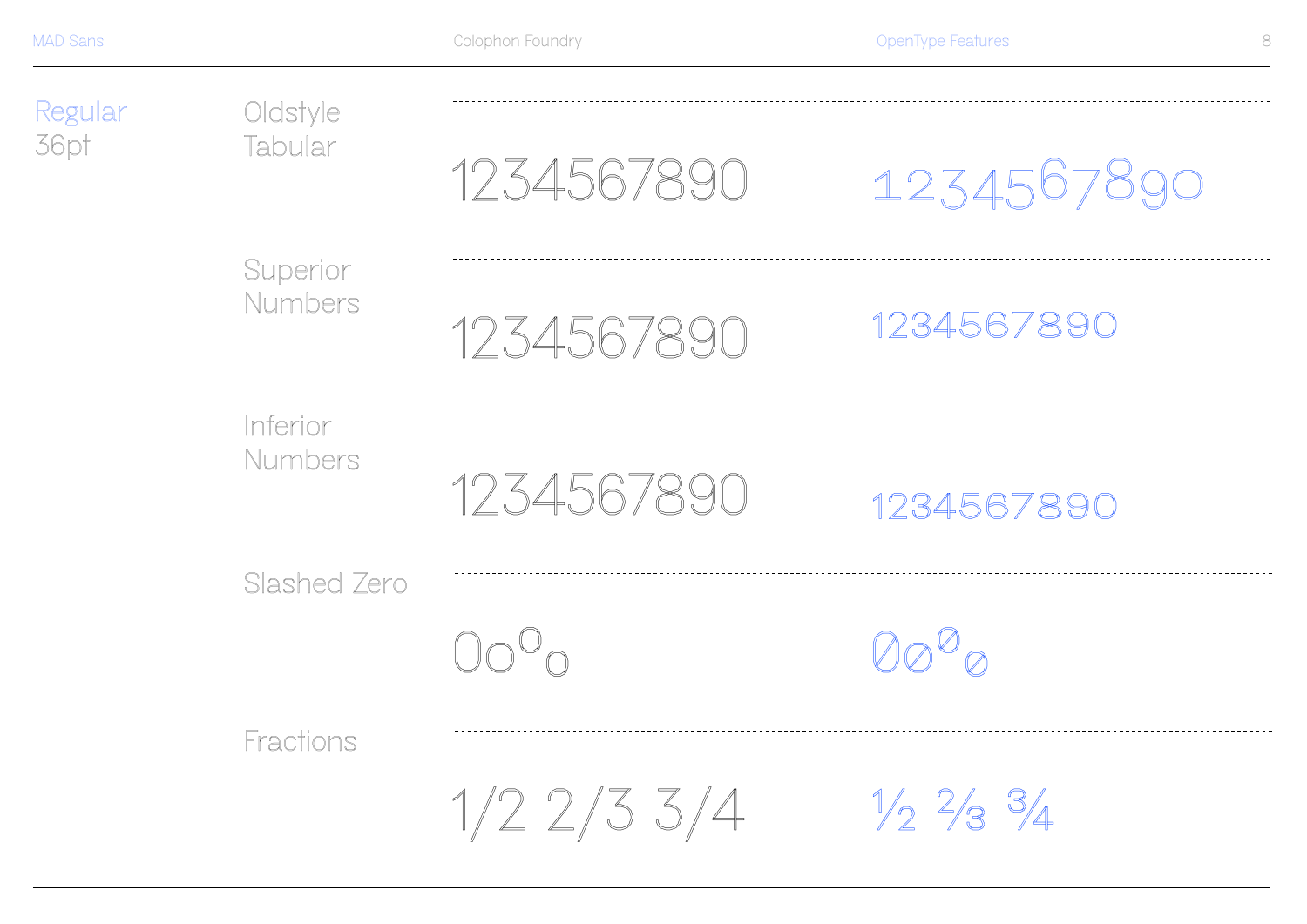Regular 36pt Case Sensitive Forms Stylistic Set 01 (Alternate a) Stylistic Set 02 (Alternate g) (H) {H} [H] ¿H aàáâãäåāăæ gĝġģǧ **Discretionary** Ligatures IJ ct st IJ ct st Ligatures Affinity flow Affinity flow (H) {H} [H] ¿H aàáâãäåāăæ âģå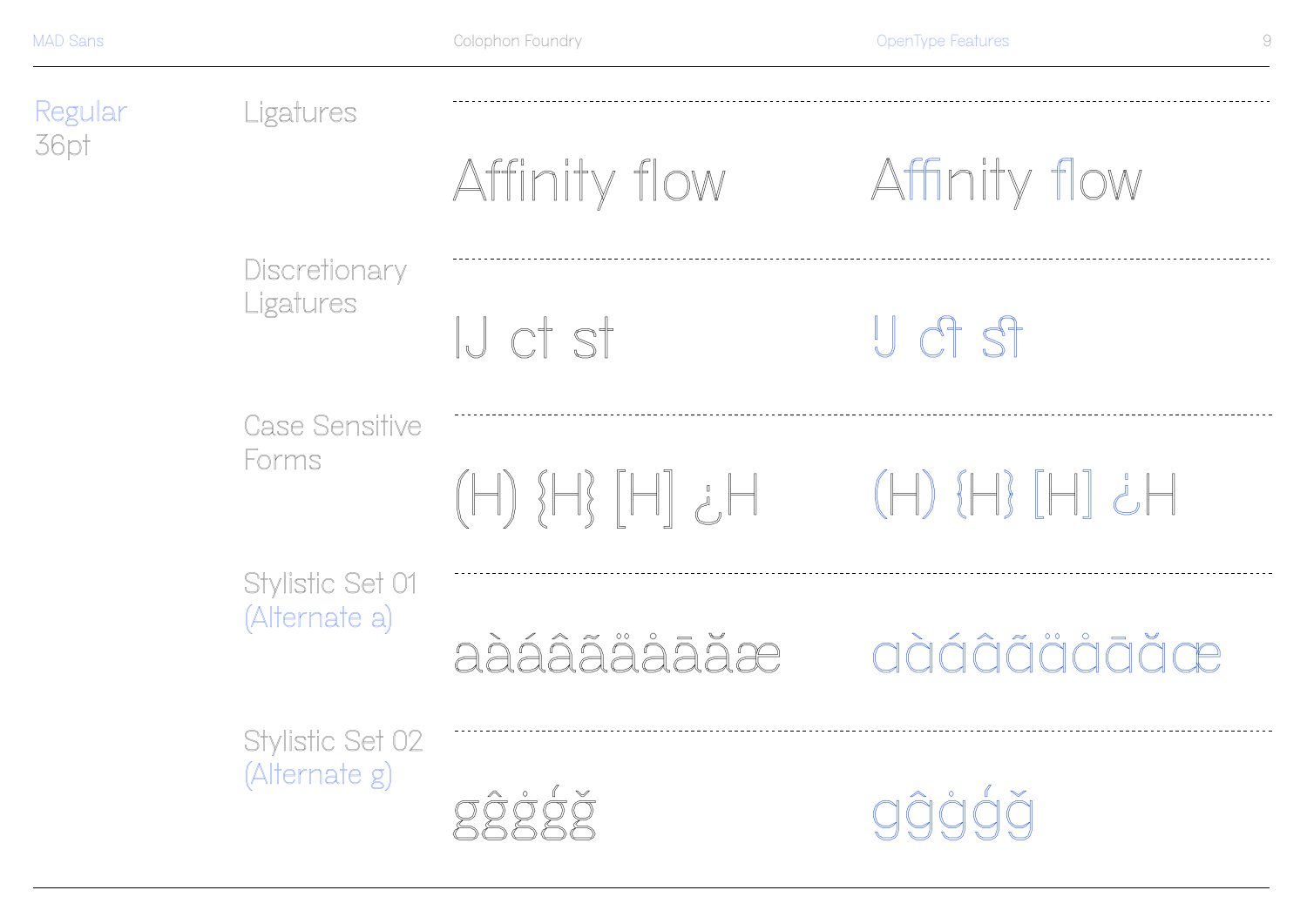Light

72pt  $\langle \rangle$   $\rangle$   $\rightarrow$   $\sim$   $\setminus$   $\setminus$   $\setminus$   $\setminus$   $\setminus$ amet, consectetur adipiscing elit. Aenean ef-Foitur tristique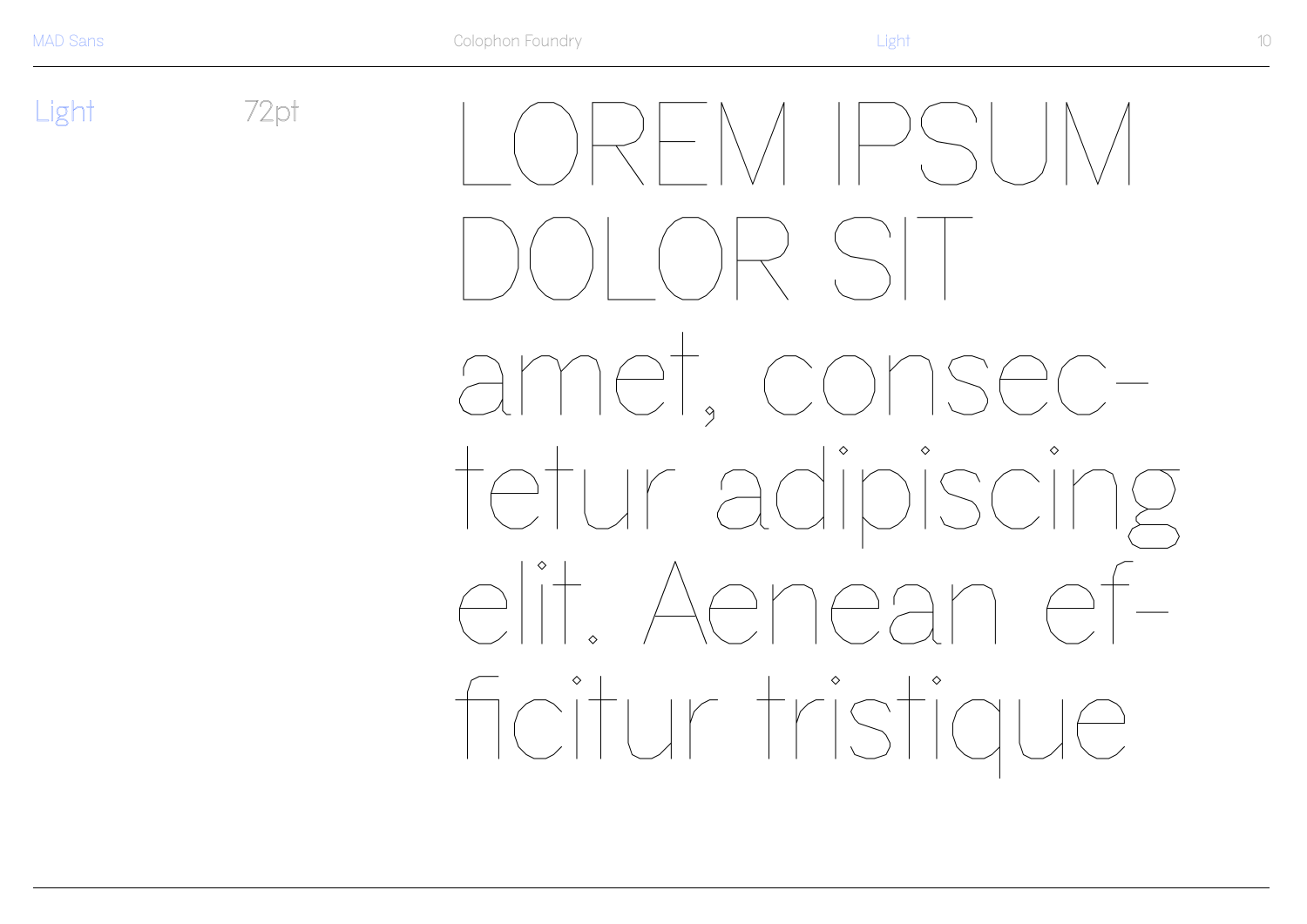Light

Light

48pt LOREM IPSUM DOLOR SIT AMET, CONSECTETUR adipiscing elit. Aenean efficitur tristique pulvinar.

36pt

LOREM IPSUM DOLOR SIT AMET, CONSECTETUR ADIPISCING EI Aenean efficitur tristique pulvinar. Maecenas a mi tincidunt, faucibus justo sed, auctor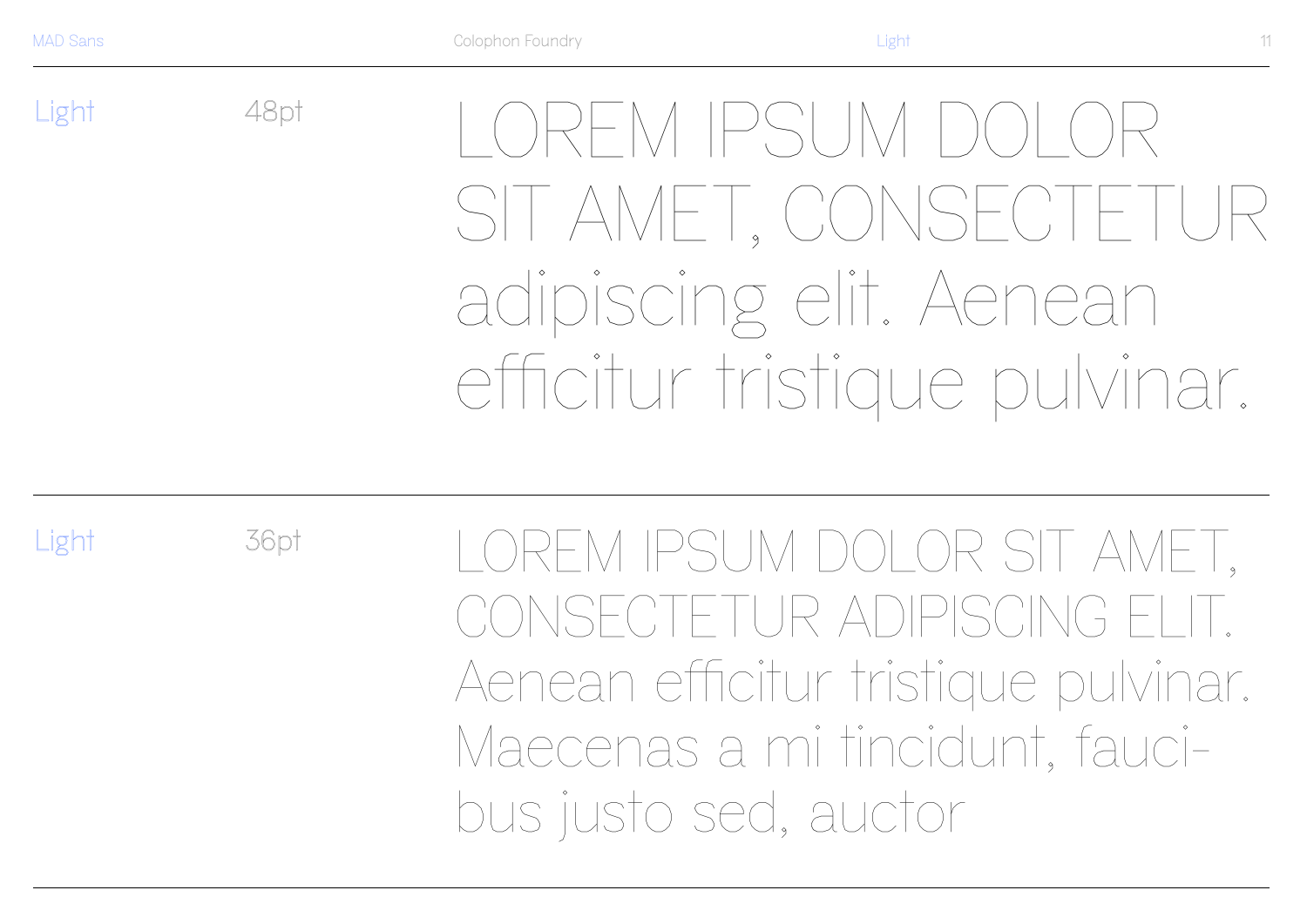Light 30pt LOREM IPSUM DOLOR SIT AMET, CON-SECTETUR ADIPISCING ELIT. SED EU ante molestie, accumsan metus pulvinar, dapibus dui. Morbi egestas augue id elit commodo sagittis. Curabitur tempus sit amet dui ut egestas. Maecenas tincidunt vestibulum auctor.

Light

24pt

LOREM IPSUM DOLOR SIT AMET, CONSECTETUR ADIPISCING ELIT. SED EU ANTE MOLESTIE, ACcumsan metus pulvinar, dapibus dui. Morbi egestas augue id elit commodo sagittis. Curabitur tempus sit amet dui ut egestas. Maecenas tincidunt vestibulum auctor. Integer eu massa id felis tristique vehicula. Integer laoreet tortor.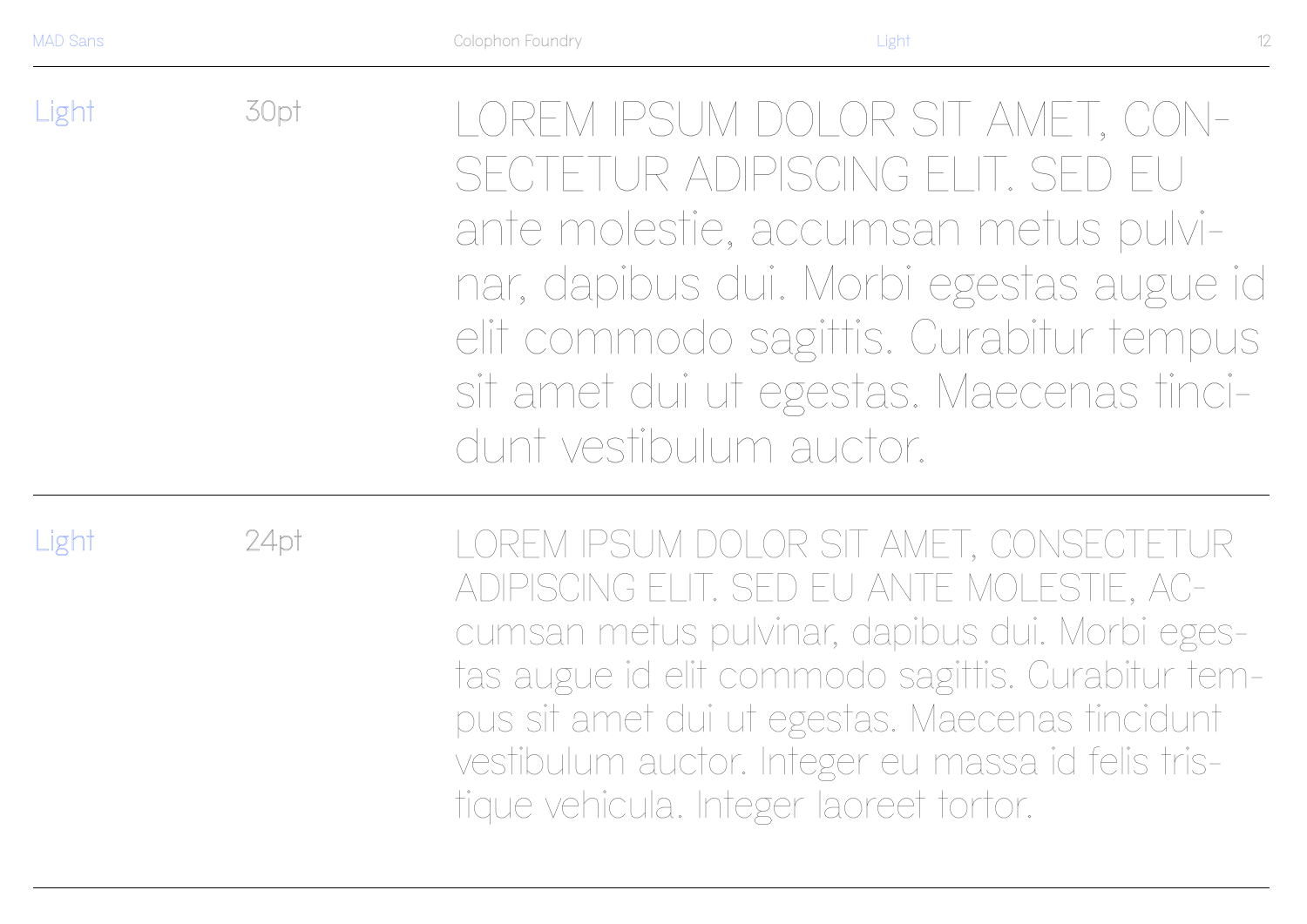Light 18pt LOREM IPSUM DOLOR SIT AMET, CONSECTETUR ADIPISCING ELIT. INTEGER DIGNISSIM TEMPUS CONSEQUAT. VESTIBULUM IN TINCIdunt erat. Vestibulum rutrum interdum diam a auctor. Donec quis elit et orci hendrerit fermentum. Morbi dictum purus erat, vitae elementum erat hendrerit eget. Integer ullamcorper diam vel pellentesque venenatis. Nam tempor interdum lacinia. Sed vestibulum enim sed viverra dictum. Proin semper ligula eget ipsum dapibus tincidunt. Praesent eu dictum enim, ac dapibus libero. Morbi sit amet elit ac lorem suscipit euismod. Quisque convallis dictum vulputate. Vestibulum odio erat, ultrices in interdum et, malesuada tincidunt nisi. Maecenas sodales nisi dui.

Light

14pt LOREM IPSUM DOLOR SIT AMET, CONSECTETUR ADIPISCING ELIT. INTEGER DIGNISSIM TEMPUS CONSEQUAT. VESTIBULUM IN TINCIDUNT ERAT. VESTIBULUM RUTRUM INTERdum diam a auctor. Donec quis elit et orci hendrerit fermentum. Morbi dictum purus erat, vitae elementum erat hendrerit eget. Integer ullamcorper diam vel pellentesque venenatis. Nam tempor interdum lacinia. Sed vestibulum enim sed viverra dictum. Proin semper ligula eget ipsum dapibus tincidunt. Praesent eu dictum enim, ac dapibus libero. Morbi sit amet elit ac lorem suscipit euismod. Quisque convallis dictum vulputate. Vestibulum odio erat, ultrices in interdum et, malesuada tincidunt nisi. Maecenas sodales nisi dui, in commodo nibh dapibus sit amet. Praesent tristique enim in diam fringilla, sed posuere lorem varius. Suspendisse tincidunt nisi mauris, accumsan lobortis mi consectetur mollis. Nam ac sodales velit. Proin vulputate massa quis nunc dignissim imperdiet. Phasellus urna arcu, maximus in dolor sit amet, fringilla porttitor nunc. Nulla interdum mi id varius mollis. Ut ut convallis risus.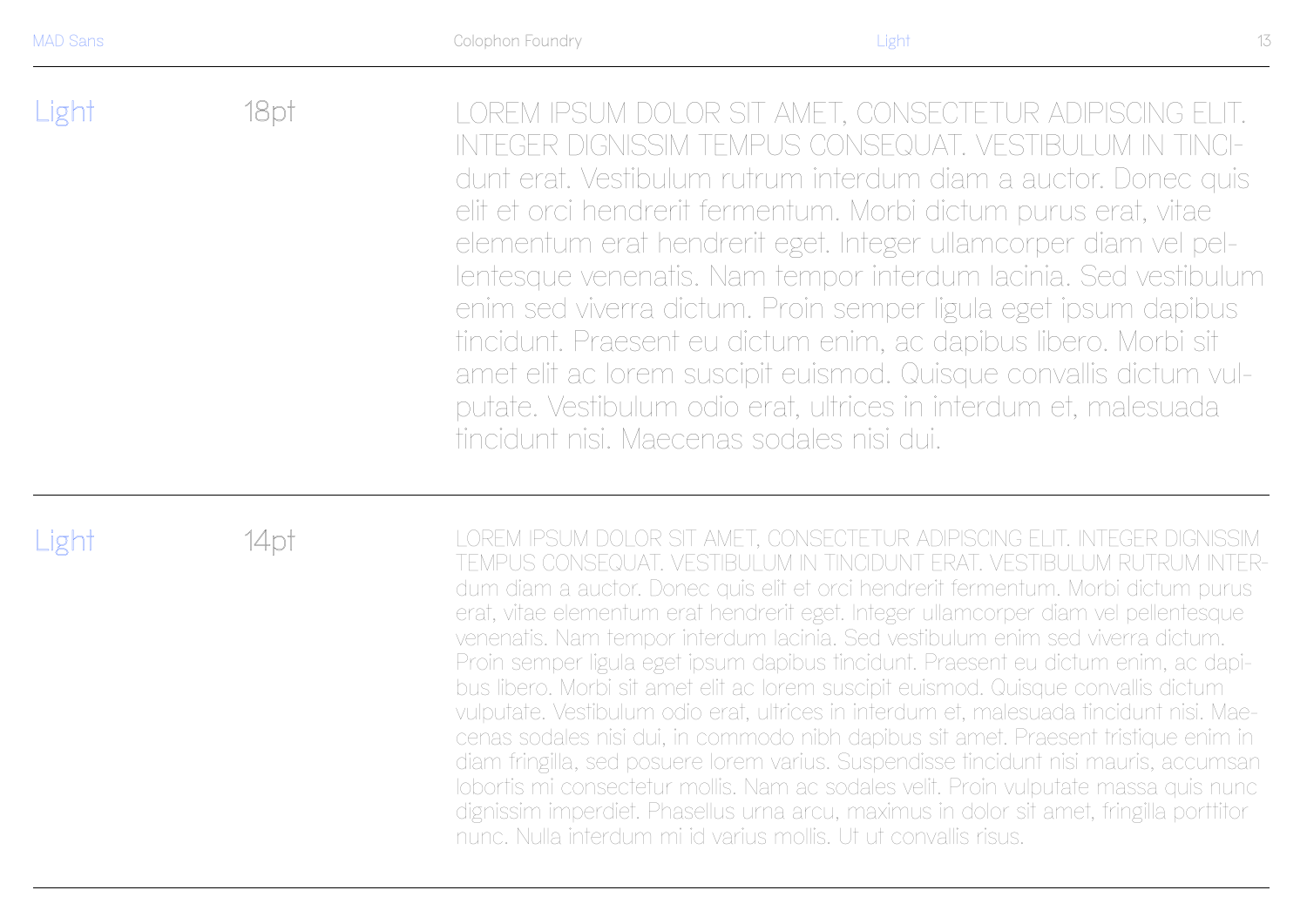Light

| ht | $\leftarrow$ 12pt<br>$\rightarrow$ 11pt | LOREM IPSUM DOLOR SIT AMET, CONSECTETUR<br>ADIPISCING FLIT. INTEGER DIGNISSIM TEMPUS<br>consequat. Vestibulum in tincidunt erat. Vestibu-<br>lum rutrum interdum diam a auctor. Donec quis<br>elit et orci hendrerit fermentum. Morbi dictum |
|----|-----------------------------------------|----------------------------------------------------------------------------------------------------------------------------------------------------------------------------------------------------------------------------------------------|
|    |                                         | puris exet, with a place anture and bondrovit                                                                                                                                                                                                |

**GNISSIM TEMPUS** consequat. Vestibulum in tincidunt erat. Vestibu l auctor. Donec quis um. Morbi dictum purus erat, vitae elementum erat hendrerit eget. Integer ullamcorper diam vel pellentesque venenatis. Nam tempor interdum lacinia. Sed vestibulum enim sed viverra dictum. Proin sem per ligula eget ipsum dapibus tincidunt. Praesent eu dictum enim, ac dapibus libero. Morbi sit amet elit ac lorem suscipit euismod. Quisque convallis dictum vulputate. Vestibulum odio erat, ultrices in interdum et, malesuada tincidunt nisi. Maecenas sodales nisi dui, in commodo nibh dapibus sit amet. Praesent tristique enim in diam fringilla, sed.

LOREM IPSUM DOLOR SIT AMET, CONSECTETUR AD - IPISCING ELIT. INTEGER DIGNISSIM TEMPUS CONSEquat. Vestibulum in tincidunt erat. Vestibulum rutrum interdum diam a auctor. Donec quis elit et orci hendrerit fermentum. Morbi dictum purus erat, vitae elementum erat hendrerit eget. Integer ullamcorper diam vel pellentesque venenatis. Nam tempor inter dum lacinia. Sed vestibulum enim sed viverra dictum. Proin semper ligula eget ipsum dapibus tincidunt. Praesent eu dictum enim, ac dapibus libero. Morbi sit amet elit ac lorem suscipit euismod. Quisque conval lis dictum vulputate. Vestibulum odio erat, ultrices in interdum et, malesuada tincidunt nisi. Maecenas sodales nisi dui, in commodo nibh dapibus sit amet. Praesent tristique enim in diam fringilla, sed posu ere lorem varius. Suspendisse tincidunt nisi mauris, accumsan lobortis mi consectetur mollis. Nam ac sodales velit. Proin vulputate massa

#### Light

 $\leftarrow 10$ pt  $\rightarrow$  9pt

LOREM IPSUM DOLOR SIT AMET, CONSECTETUR ADIPISC - ING ELIT. INTEGER DIGNISSIM TEMPUS CONSEQUAT. VESTI bulum in tincidunt erat. Vestibulum rutrum interdum diam a auctor. Donec quis elit et orci hendrerit fermentum. Morbi dictum purus erat, vitae elementum erat hendrerit eget. Integer ullamcorper diam vel pellentesque venenatis. Nam tempor interdum lacinia. Sed vestibulum enim sed viverra dictum. Proin semper ligula eget ipsum dapibus tin cidunt. Praesent eu dictum enim, ac dapibus libero. Morbi sit amet elit ac lorem suscipit euismod. Quisque convallis dictum vulputate. Vestibulum odio erat, ultrices in interdum et, malesuada tincidunt nisi. Maecenas sodales nisi dui, in commodo nibh dapibus sit amet. Praesent tristique enim in diam fringilla, sed posuere lorem varius. Suspendisse tincidunt nisi mauris, accumsan lobortis mi consectetur mollis. Nam ac sodales velit. Proin vulputate massa quis nunc dignissim imperdiet. Phasellus urna arcu, maximus in dolor sit.

LOREM IPSUM DOLOR SIT AMET, CONSECTETUR ADIPISCING ELIT. INTEGER DIGNISSIM TEMPUS CONSEQUAT. VESTIBULUM IN tincidunt erat. Vestibulum rutrum interdum diam a auctor. Donec quis elit et orci hendrerit fermentum. Morbi dictum purus erat, vitae elementum erat hendrerit eget. Integer ullamcorper diam vel pellentesque venenatis. Nam tempor interdum lacinia. Sed ves tibulum enim sed viverra dictum. Proin semper ligula eget ipsum dapibus tincidunt. Praesent eu dictum enim, ac dapibus libero. Morbi sit amet elit ac lorem suscipit euismod. Quisque convallis dictum vulputate. Vestibulum odio erat, ultrices in interdum et, malesuada tincidunt nisi. Maecenas sodales nisi dui, in commo do nibh dapibus sit amet. Praesent tristique enim in diam fringilla, sed posuere lorem varius. Suspendisse tincidunt nisi mauris, accumsan lobortis mi consectetur mollis. Nam ac sodales velit. Proin vulputate massa quis nunc dignissim imperdiet. Phasel lus urna arcu, maximus in dolor sit amet, fringilla porttitor nunc. Nulla interdum mi id varius mollis. Ut ut convallis risus. Aliquam erat volutpat. In nec sem venenatis, vulputate dolor dictum, im perdiet lacus. Morbi ultrices enim non ex facilisis, a lobortis risus lacinia. Aliquam nec blandit est.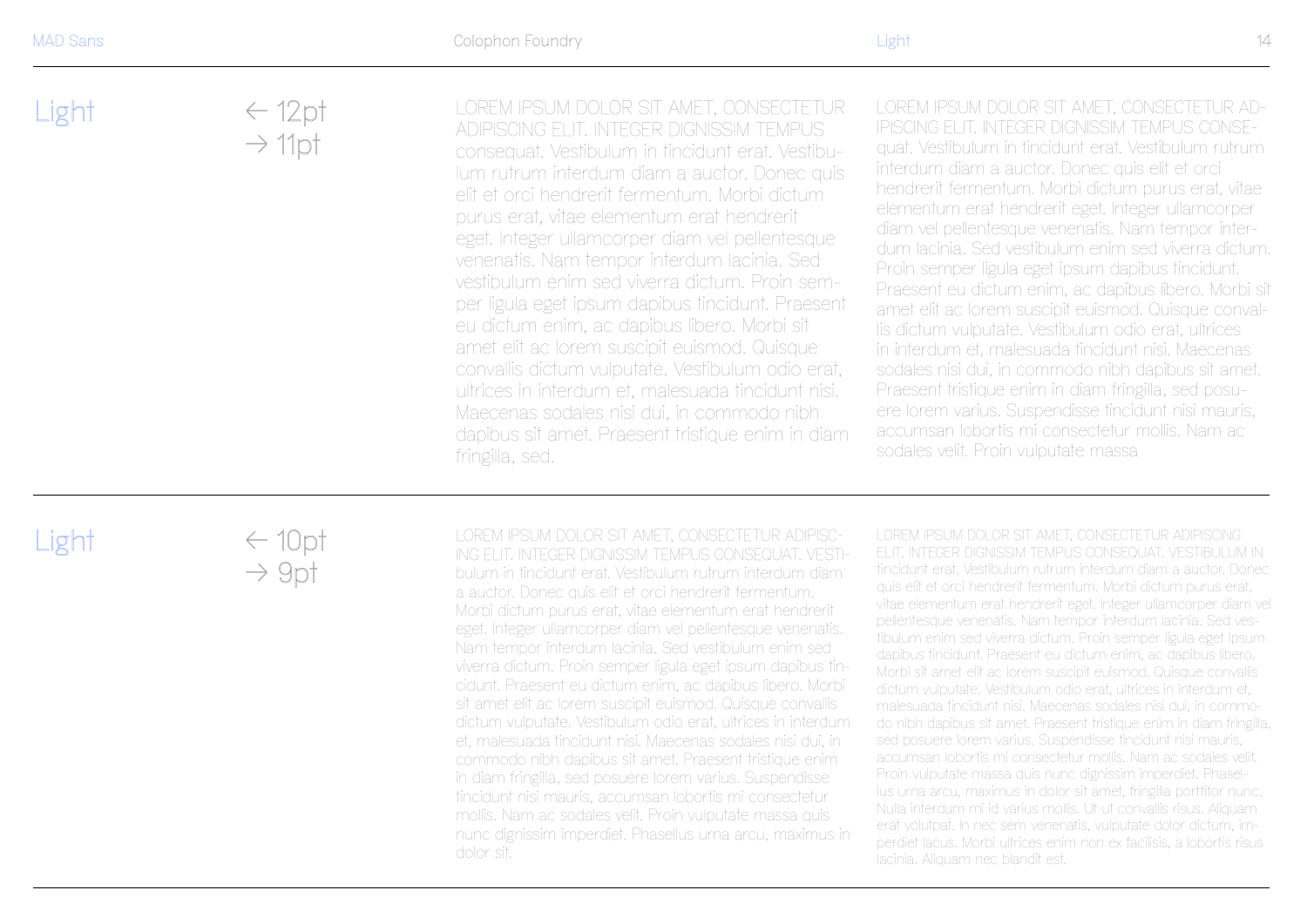Light Italic 72pt  $\bigcap/\bigcap\bigcap\neq\bigcap/\bigcap$ amet, consectetur adipiscing elit. Aenean efficitur tristique pulvinar.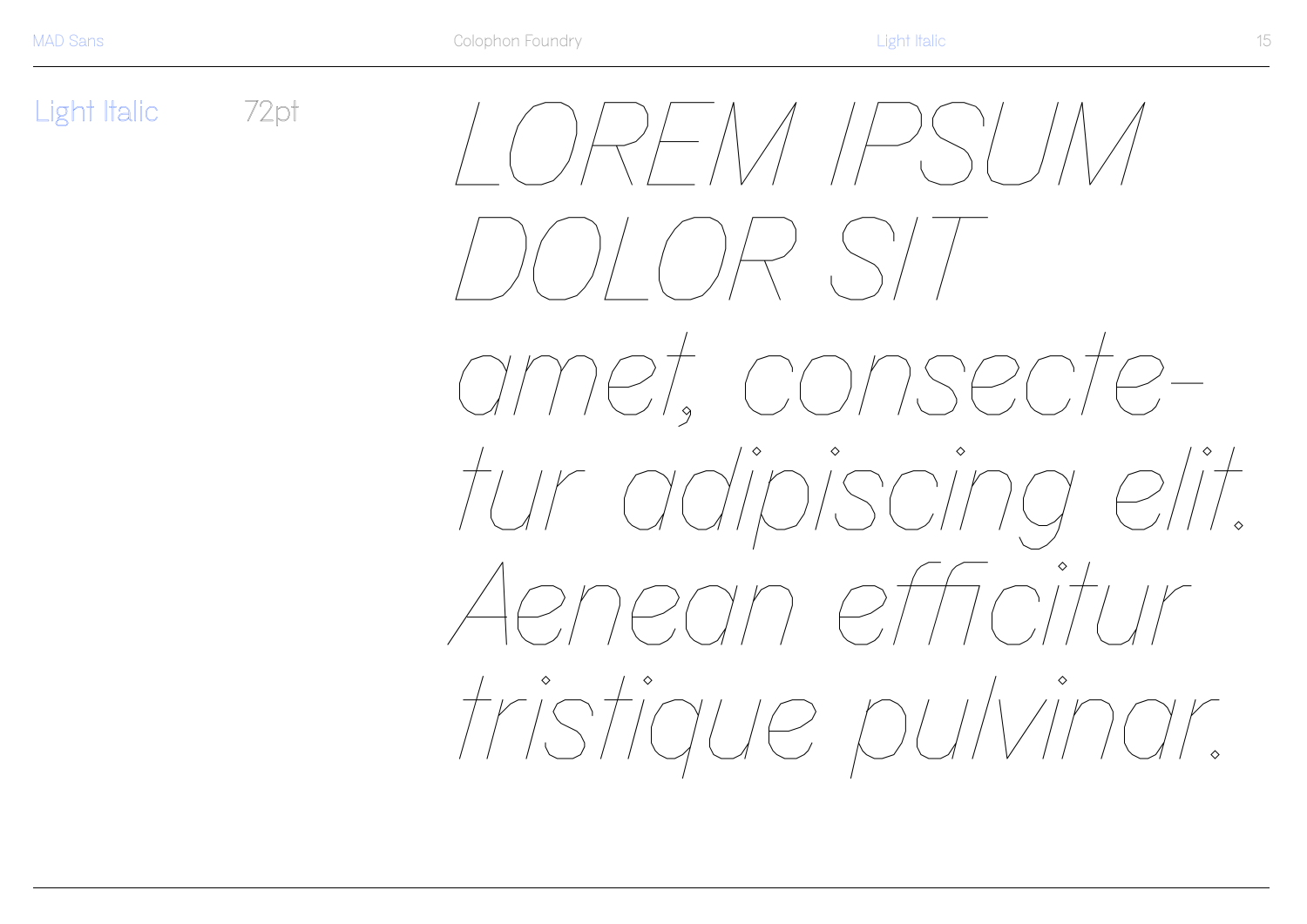Light Italic

48pt

36pt

*LOREM IPSUM DOLOR SIT AMET, CONSECTEtur adipiscing elit. Aenean efficitur tristique pulvinar.* 

Light Italic

*LOREM IPSUM DOLOR SIT AMET, CONSECTETUR ADIPISCING ELIT. Aenean efficitur tristique pulvinar. Maecenas a mi tincidunt, faucibus justo sed, auctor*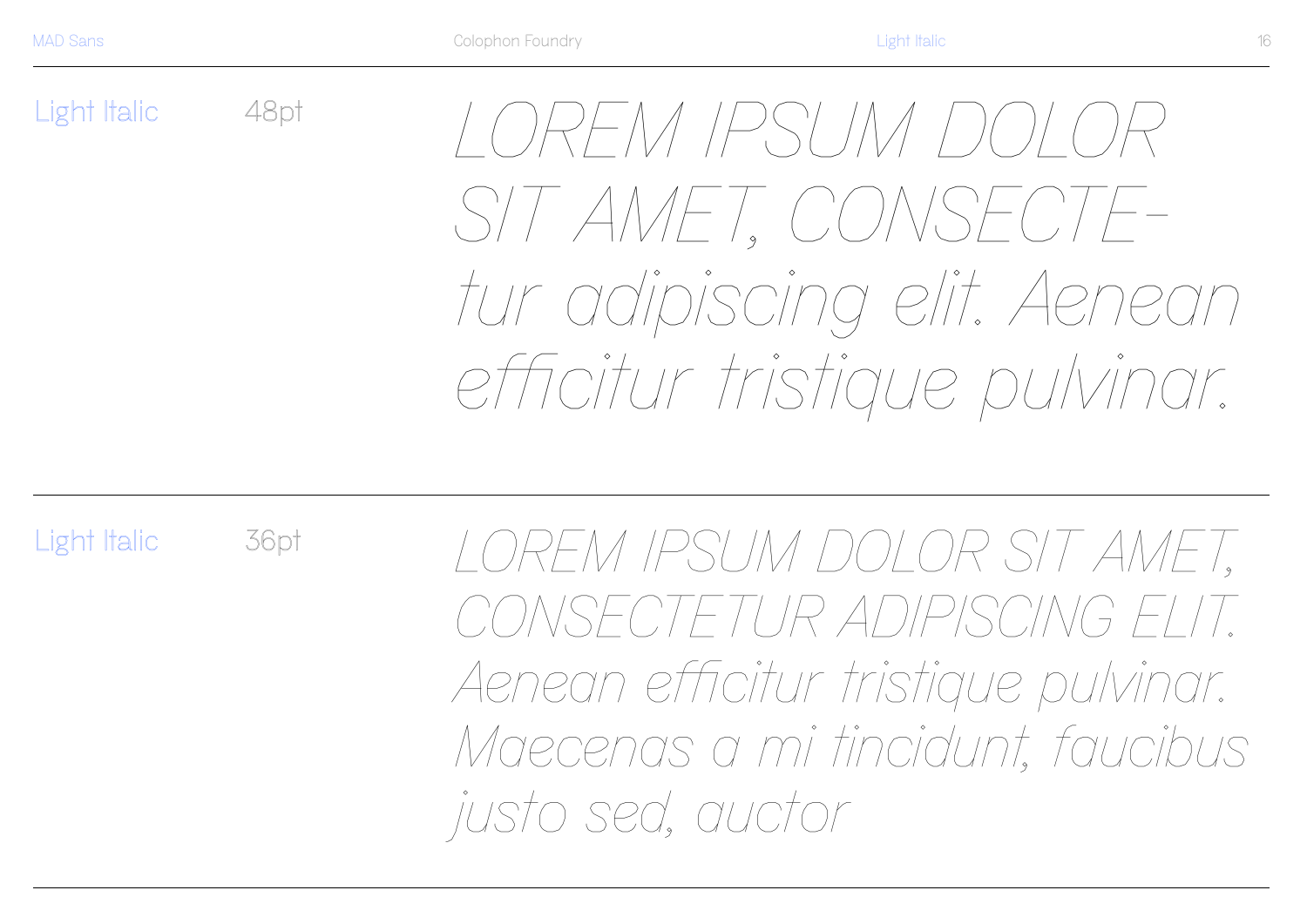Light Italic 30pt *LOREM IPSUM DOLOR SIT AMET, CON-SECTETUR ADIPISCING ELIT. SED EU ante molestie, accumsan metus pulvinar, dapibus dui. Morbi egestas augue id elit commodo sagittis. Curabitur tempus sit amet dui ut egestas. Maecenas tincidunt vestibulum auctor.*

Light Italic

24pt

*LOREM IPSUM DOLOR SIT AMET, CONSECTETUR ADIPISCING ELIT. SED EU ANTE MOLESTIE, ACcumsan metus pulvinar, dapibus dui. Morbi egestas augue id elit commodo sagittis. Curabitur tempus sit amet dui ut egestas. Maecenas tincidunt vestibulum auctor. Integer eu massa id felis tristique vehicula. Integer laoreet tortor.*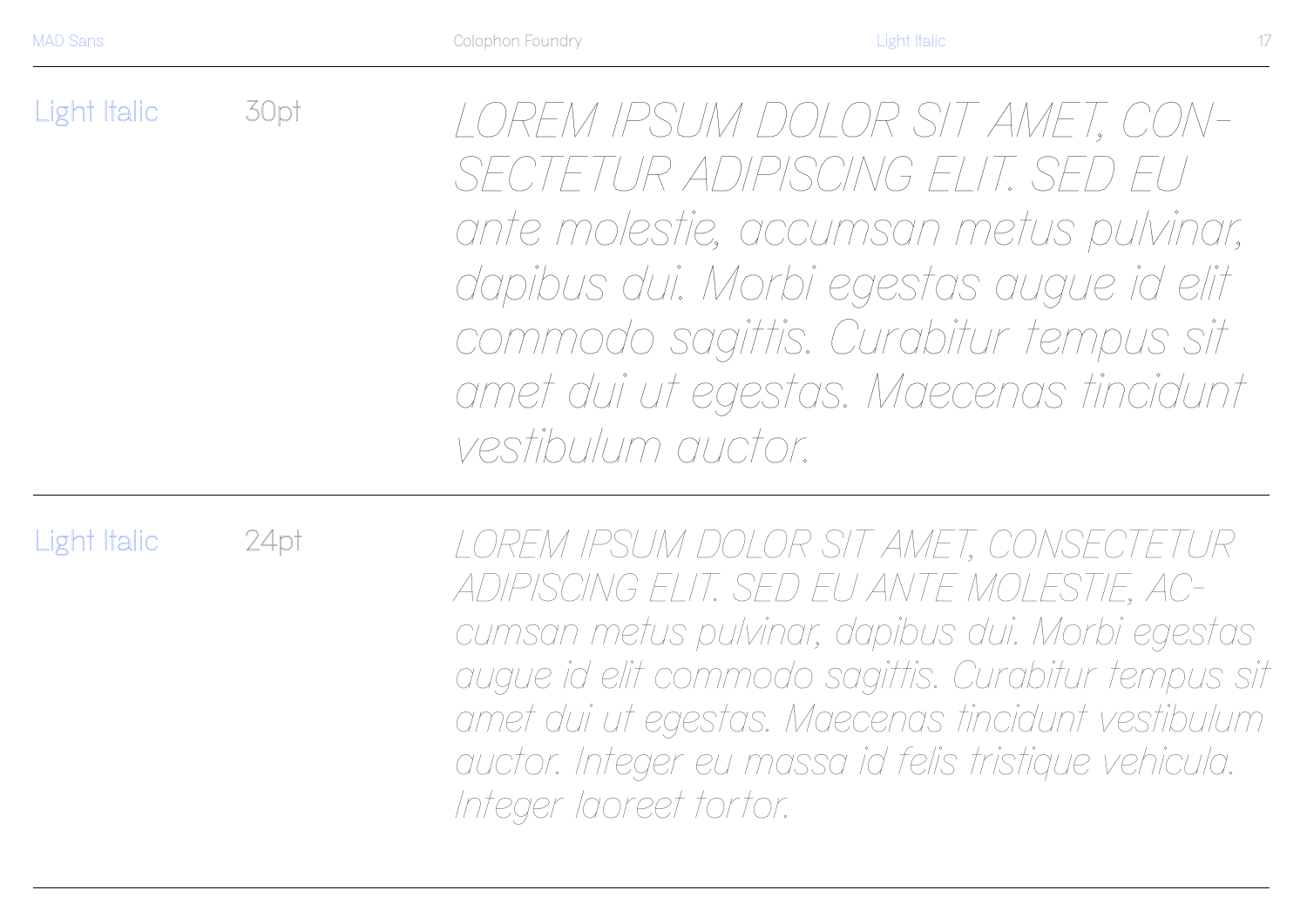Light Italic 18pt *LOREM IPSUM DOLOR SIT AMET, CONSECTETUR ADIPISCING ELIT. INTEGER DIGNISSIM TEMPUS CONSEQUAT. VESTIBULUM IN TINCIdunt erat. Vestibulum rutrum interdum diam a auctor. Donec quis elit et orci hendrerit fermentum. Morbi dictum purus erat, vitae elementum erat hendrerit eget. Integer ullamcorper diam vel pellentesque venenatis. Nam tempor interdum lacinia. Sed vestibulum enim sed viverra dictum. Proin semper ligula eget ipsum dapibus tincidunt. Praesent eu dictum enim, ac dapibus libero. Morbi sit amet elit ac lorem suscipit euismod. Quisque convallis dictum vulputate. Vestibulum odio erat, ultrices in interdum et, malesuada tincidunt nisi. Maecenas sodales nisi dui.* 

#### Light Italic

14pt *LOREM IPSUM DOLOR SIT AMET, CONSECTETUR ADIPISCING ELIT. INTEGER DIGNISSIM TEMPUS CONSEQUAT. VESTIBULUM IN TINCIDUNT ERAT. VESTIBULUM RUTRUM INterdum diam a auctor. Donec quis elit et orci hendrerit fermentum. Morbi dictum purus erat, vitae elementum erat hendrerit eget. Integer ullamcorper diam vel pellentesque venenatis. Nam tempor interdum lacinia. Sed vestibulum enim sed viverra dictum. Proin semper ligula eget ipsum dapibus tincidunt. Praesent eu dictum enim, ac dapibus libero. Morbi sit amet elit ac lorem suscipit euismod. Quisque convallis dictum vulputate. Vestibulum odio erat, ultrices in interdum et, malesuada tincidunt nisi. Maecenas sodales nisi dui, in commodo nibh dapibus sit amet. Praesent tristique enim in diam fringilla, sed posuere lorem varius. Suspendisse tincidunt nisi mauris, accumsan lobortis mi consectetur mollis. Nam ac sodales velit. Proin vulputate massa quis nunc dignissim imperdiet. Phasellus urna arcu, maximus in dolor sit amet, fringilla porttitor nunc. Nulla interdum mi id varius mollis. Ut ut convallis risus.*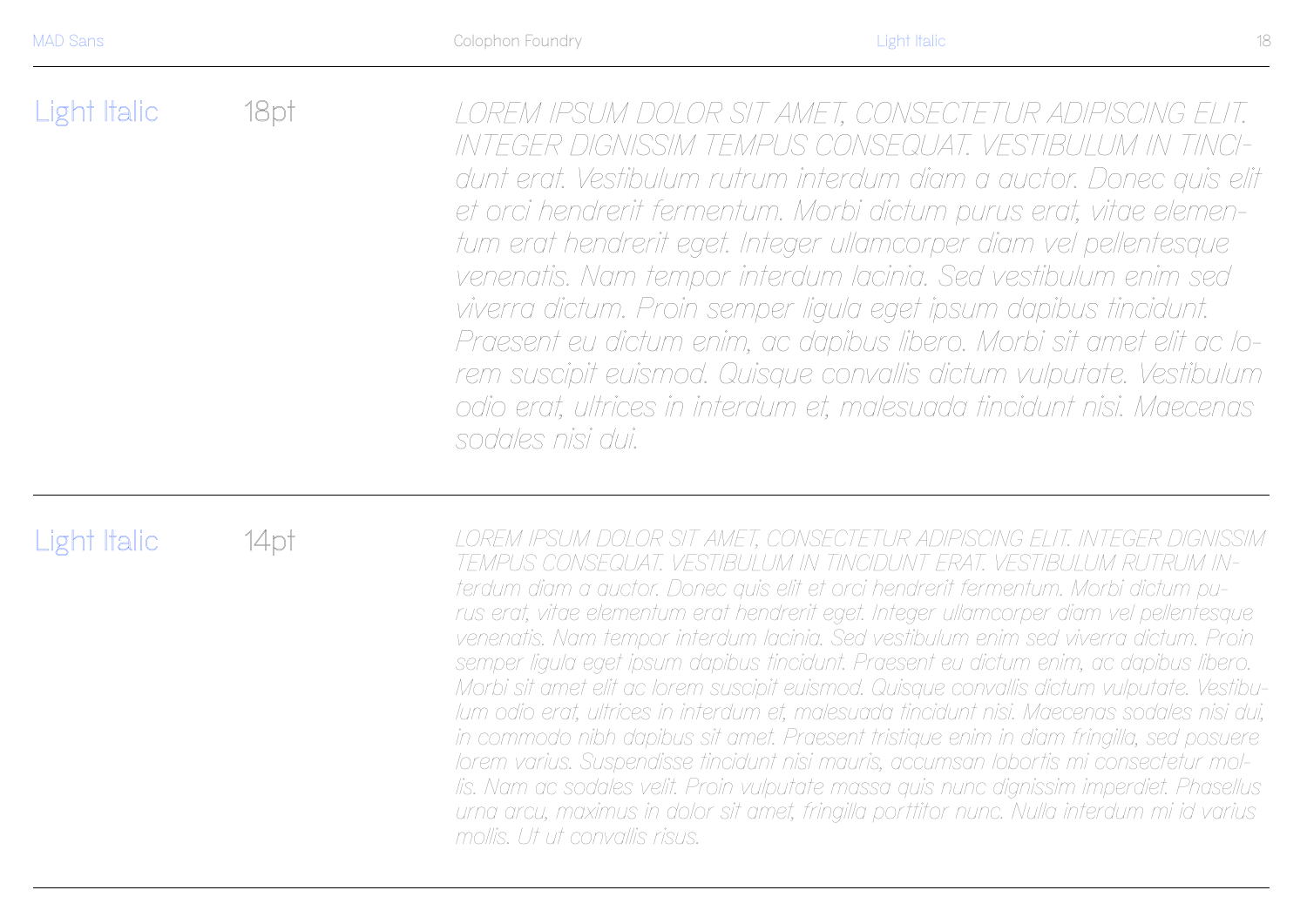| Light Italic | $\leftarrow$ 12pt<br>$\rightarrow$ 11pt | LOREM IPSUM DOLOR SIT AMET, CONSECTETUR<br>ADIPISCING ELIT. INTEGER DIGNISSIM TEMPUS<br>conseguat. Vestibulum in tincidunt erat. Vestibulum<br>rutrum interdum diam a auctor. Donec quis elit | LOREM IPSL<br>ADIPISCING<br>seguat. Vest<br>interdum dic |
|--------------|-----------------------------------------|-----------------------------------------------------------------------------------------------------------------------------------------------------------------------------------------------|----------------------------------------------------------|
|              |                                         | et orci hendrerit fermentum. Morbi dictum purus<br>erat, vitae elementum erat hendrerit eget. Integer                                                                                         | rit fermentui<br>tum erat hei<br>pollontogaur            |

*LOREM IPSUM DOLOR SIT AMET, CONSECTETUR ADIPISCING ELIT. INTEGER DIGNISSIM TEMPUS CONsequat. Vestibulum in tincidunt erat. Vestibulum rutrum interdum diam a auctor. Donec quis elit et orci hendrerit fermentum. Morbi dictum purus erat, vitae elementum erat hendrerit eget. Integer ullamcorper diam vel pellentesque venenatis. Nam tempor interdum lacinia. Sed vestibulum enim sed viverra dictum. Proin semper ligula eget ipsum dapibus tincidunt. Praesent eu dictum enim, ac dapibus libero. Morbi sit amet elit ac lorem suscipit euismod. Quisque convallis dictum vulputate. Vestibulum odio erat, ultrices in interdum et, malesuada tincidunt nisi. Maecenas sodales nisi dui, in commodo nibh dapibus sit amet. Praesent tristique enim in diam fringilla, sed posuere lorem varius. Suspendisse tincidunt nisi mauris, accumsan lobortis mi consectetur mollis. Nam ac sodales velit. Proin vulputate massa*

### Light Italic

 $\leftarrow 10$ pt  $\rightarrow$  9pt

*LOREM IPSUM DOLOR SIT AMET, CONSECTETUR ADIPISC-ING ELIT. INTEGER DIGNISSIM TEMPUS CONSEQUAT. VEStibulum in tincidunt erat. Vestibulum rutrum interdum diam a auctor. Donec quis elit et orci hendrerit fermentum. Morbi dictum purus erat, vitae elementum erat hendrerit eget. Integer ullamcorper diam vel pellentesque venenatis. Nam tempor interdum lacinia. Sed vestibulum enim sed viverra dictum. Proin semper ligula eget ipsum dapibus tincidunt. Praesent eu dictum enim, ac dapibus libero. Morbi sit amet elit ac lorem suscipit euismod. Quisque convallis dictum vulputate. Vestibulum odio erat, ultrices in interdum et, malesuada tincidunt nisi. Maecenas sodales nisi dui, in commodo nibh dapibus sit amet. Praesent tristique enim in diam fringilla, sed posuere lorem varius. Suspendisse tincidunt nisi mauris, accumsan lobortis mi consectetur mollis. Nam ac sodales velit. Proin vulputate massa quis nunc dignissim imperdiet. Phasellus urna arcu, maximus in dolor sit.*

*ullamcorper diam vel pellentesque venenatis. Nam tempor interdum lacinia. Sed vestibulum enim sed viverra dictum. Proin semper ligula eget ipsum dapibus tincidunt. Praesent eu dictum enim, ac dapibus libero. Morbi sit amet elit ac lorem suscipit euismod. Quisque convallis dictum vulputate. Vestibulum odio erat, ultrices in interdum et, malesuada tincidunt nisi. Maecenas sodales nisi dui, in commodo nibh dapibus sit amet. Praesent* 

*tristique enim in diam fringilla, sed.*

*LOREM IPSUM DOLOR SIT AMET, CONSECTETUR ADIPISCING ELIT. INTEGER DIGNISSIM TEMPUS CONSEQUAT. VESTIBULUM IN tincidunt erat. Vestibulum rutrum interdum diam a auctor. Donec quis elit et orci hendrerit fermentum. Morbi dictum purus erat, vitae elementum erat hendrerit eget. Integer ullamcorper diam vel pellentesque venenatis. Nam tempor interdum lacinia. Sed vestibulum enim sed viverra dictum. Proin semper ligula eget ipsum dapibus tincidunt. Praesent eu dictum enim, ac dapibus libero. Morbi sit amet elit ac lorem suscipit euismod. Quisque convallis dictum vulputate. Vestibulum odio erat, ultrices in interdum et, malesuada tincidunt nisi. Maecenas sodales nisi dui, in commodo nibh dapibus sit amet. Praesent tristique enim in diam fringilla, sed posuere lorem varius. Suspendisse tincidunt nisi mauris, accumsan lobortis mi consectetur mollis. Nam ac sodales velit. Proin vulputate massa quis nunc dignissim imperdiet. Phasellus urna arcu, maximus in dolor sit amet, fringilla porttitor nunc. Nulla interdum mi id varius mollis. Ut ut convallis risus. Aliquam erat volutpat. In nec sem venenatis, vulputate dolor dictum, imperdiet lacus. Morbi ultrices enim non ex facilisis, a lobortis risus lacinia. Aliquam nec blandit est.*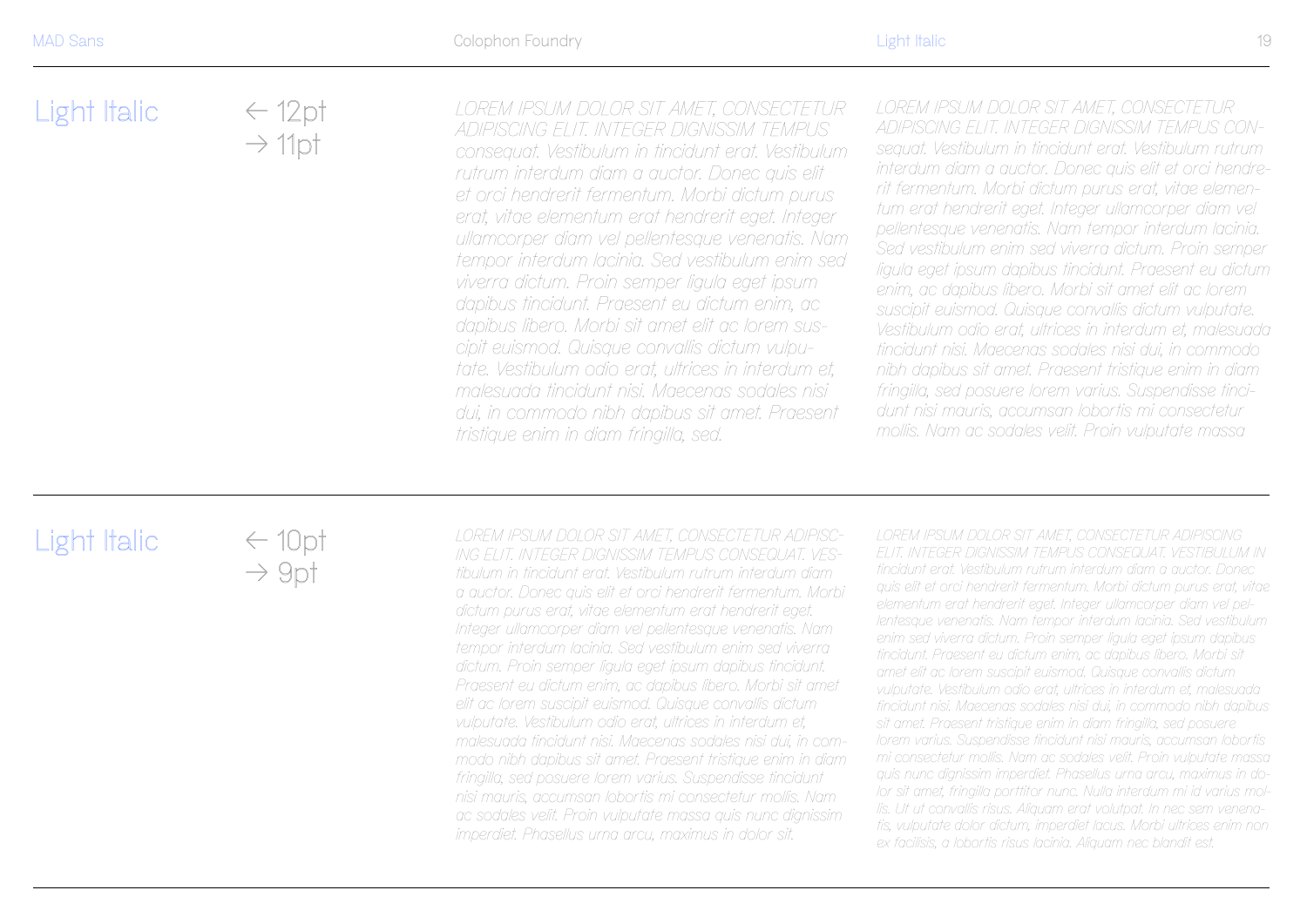Regular

72pt  $\mathbb{R} \models \mathbb{N} \parallel \mathbb{P} \mathbb{S} \parallel \mathbb{R}$ amet, consectetur adipiscing elit Aenean efficitur tristiaue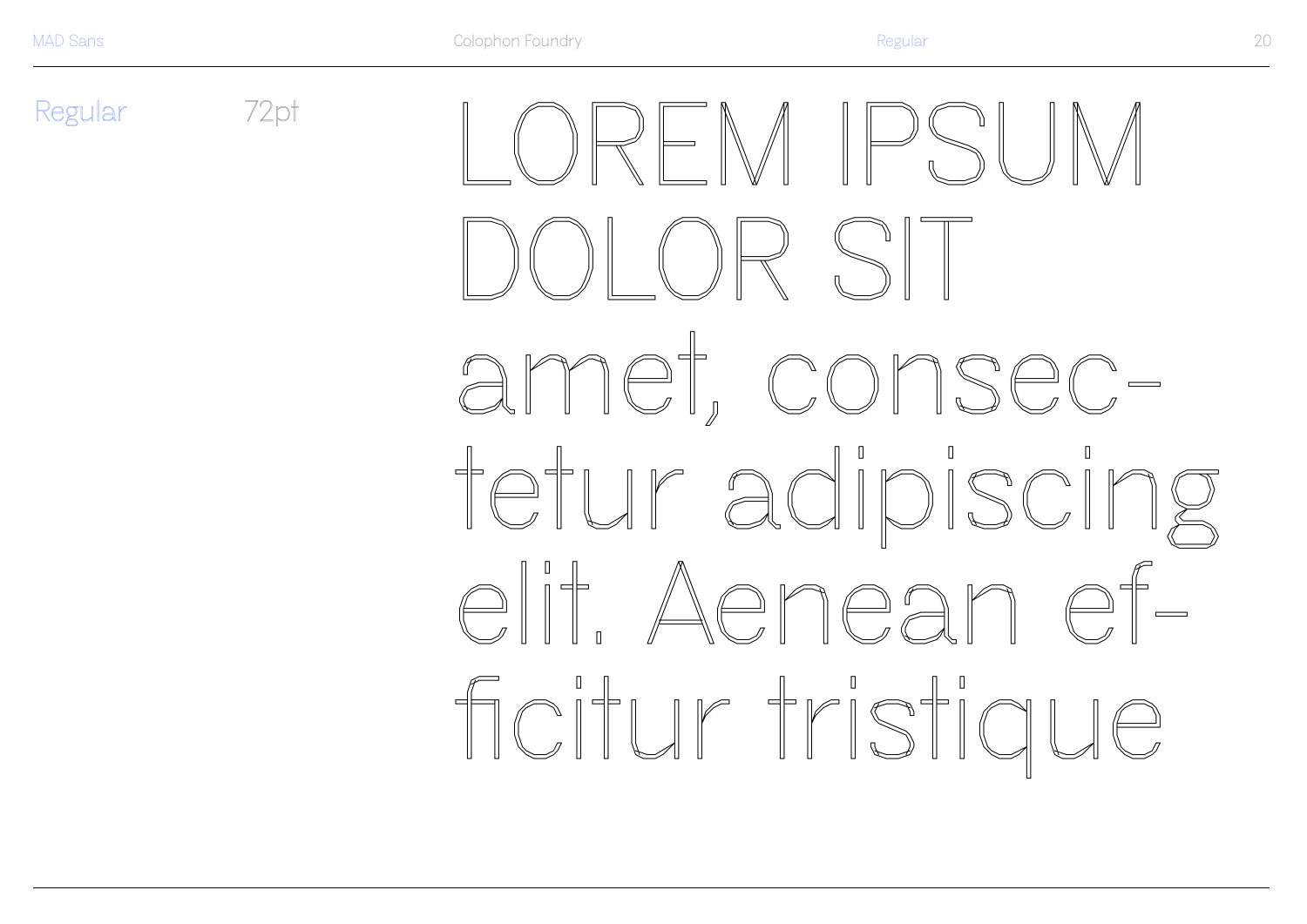Regular

LOREM IPSUM DOLOR SIT AMET, CONSECTETUR ADipiscing elit. Aenean efficitur tristique pulvi-

Regular

36pt

48pt

LOREM IPSUM DOLOR SIT AMET, CONSECTETUR ADIPISCING ELIT. Aenean efficitur tristique pulvinar. Maecenas a mi tincidunt, faucibus justo sed, auctor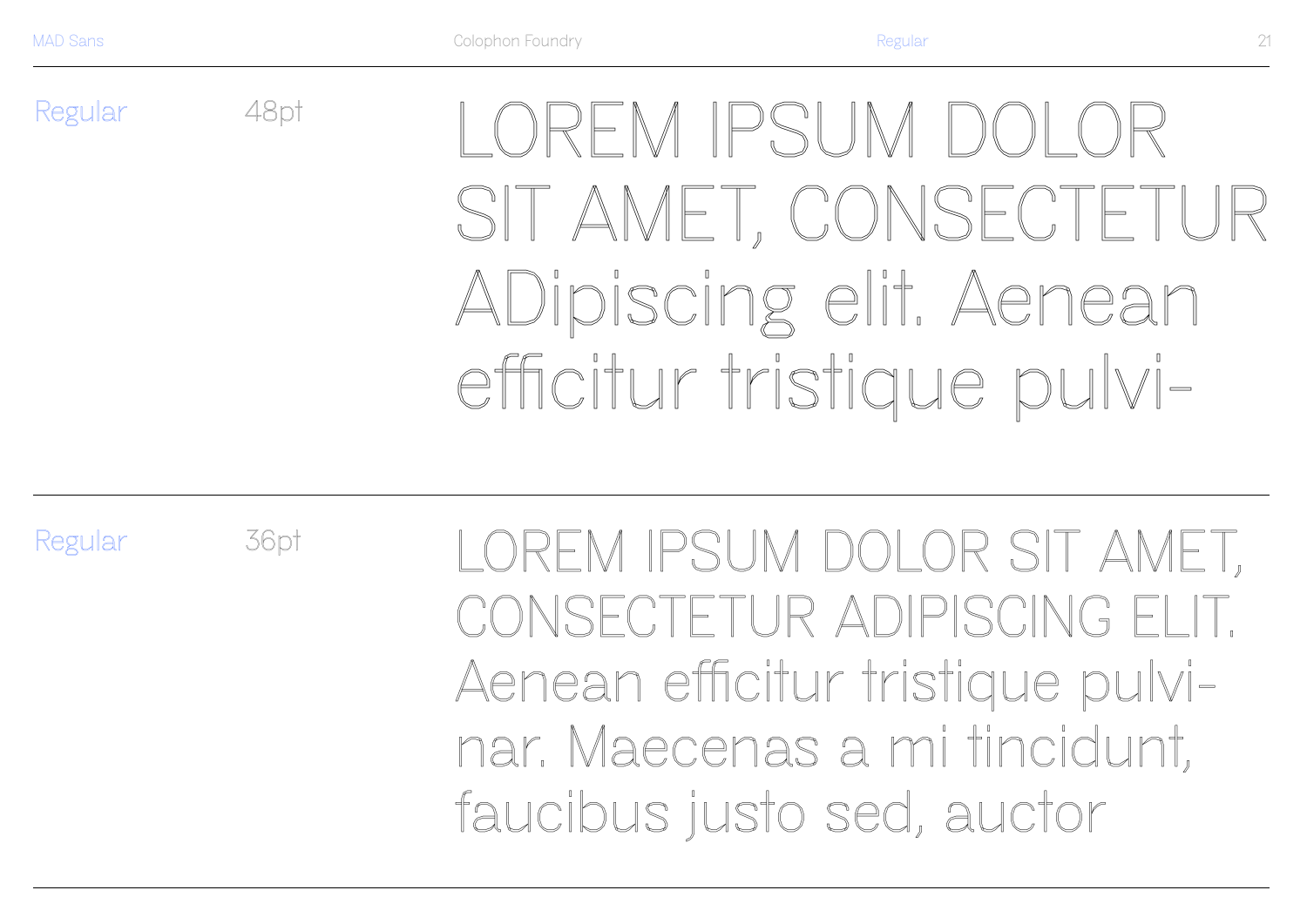| Regular | 30pt | LOREM IPSUM DOLOR SIT AMET, CON-<br>SECTETUR ADIPISCING ELIT. SED EU<br>ante molestie, accumsan metus pulvi-<br>nar, dapibus dui. Morbi egestas au-<br>gue id elit commodo sagittis. Curabitur<br>tempus sit amet dui ut egestas. Mae-<br>cenas tincidunt vestibulum auctor. |
|---------|------|------------------------------------------------------------------------------------------------------------------------------------------------------------------------------------------------------------------------------------------------------------------------------|
| Regular | 24pt | LOREM IPSUM DOLOR SIT AMET, CONSECTETUR<br>ADIPISCING ELIT SED ELI ANTE MOLESTIE.                                                                                                                                                                                            |

ADIPISCING ELIT. SED EU ANTE MOLESTIE, ACcumsan metus pulvinar, dapibus dui. Morbi egestas augue id elit commodo sagittis. Curabitur tempus sit amet dui ut egestas. Maecenas tincidunt vestibulum auctor. Integer eu massa id felis tristique vehicula. Integer laoreet tortor.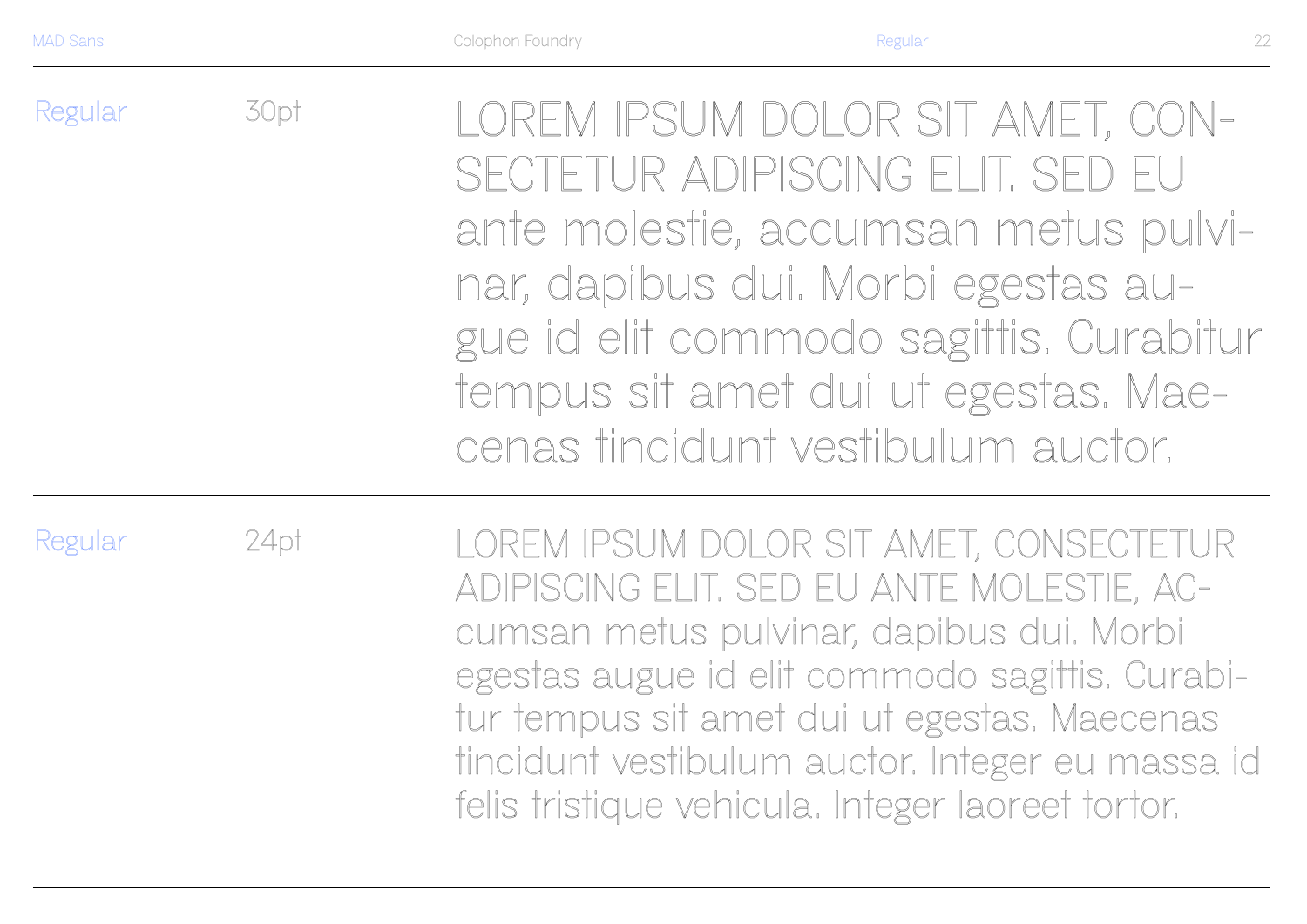Regular 18pt LOREM IPSUM DOLOR SIT AMET, CONSECTETUR ADIPISCING ELIT. INTEGER DIGNISSIM TEMPUS CONSEQUAT. VESTIBULUM IN TINcidunt erat. Vestibulum rutrum interdum diam a auctor. Donec quis elit et orci hendrerit fermentum. Morbi dictum purus erat, vitae elementum erat hendrerit eget. Integer ullamcorper diam vel pellentesque venenatis. Nam tempor interdum lacinia. Sed vestibulum enim sed viverra dictum. Proin semper ligula eget ipsum dapibus tincidunt. Praesent eu dictum enim, ac dapibus libero. Morbi sit amet elit ac lorem suscipit euismod. Quisque convallis dictum vulputate. Vestibulum odio erat, ultrices in interdum et, malesuada tincidunt nisi. Maecenas sodales nisi dui.

Regular

14pt COREM IPSUM DOLOR SIT AMET, CONSECTETUR ADIPISCING ELIT. INTEGER DIGNIS-SIM TEMPUS CONSFOUAT. VESTIBULUM IN TINCIDUNT FRAT. VESTIBULUM RUTRUM interdum diam a auctor. Donec quis elit et orci hendrerit fermentum. Morbi dictum purus erat, vitae elementum erat hendrerit eget. Integer ullamcorper diam vel pellentesque venenatis. Nam tempor interdum lacinia. Sed vestibulum enim sed viverra dictum. Proin semper ligula eget ipsum dapibus tincidunt. Praesent eu dictum enim, ac dapibus libero. Morbi sit amet elit ac lorem suscipit euismod. Quisque convallis dictum vulputate. Vestibulum odio erat, ultrices in interdum et, malesuada tincidunt nisi. Maecenas sodales nisi dui, in commodo nibh dapibus sit amet. Praesent tristique enim in diam fringilla, sed posuere lorem varius. Suspendisse tincidunt nisi mauris, accumsan lobortis mi consectetur mollis. Nam ac sodales velit. Proin vulputate massa quis nunc dignissim imperdiet. Phasellus urna arcu, maximus in dolor sit amet, fringilla porttitor nunc. Nulla interdum mi id varius mol-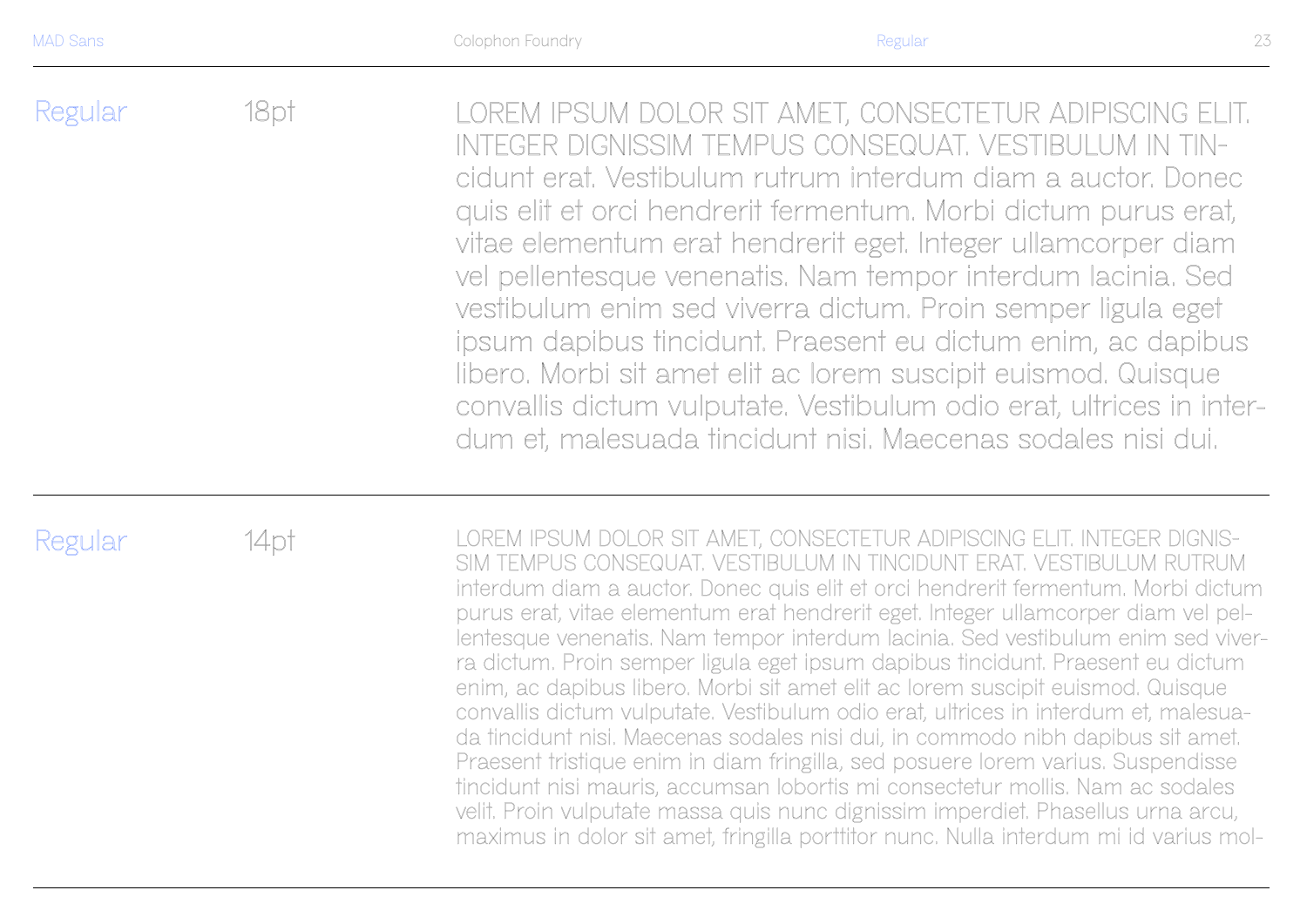| Regular | $\leftarrow$ 12pt<br>$\rightarrow$ 11pt | LOREM IPSUM DOLOR SIT AMET, CONSECTETUR<br>ADIPISCING ELIT. INTEGER DIGNISSIM TEMPUS<br>consequat. Vestibulum in tincidunt erat. Vesti-<br>bulum rutrum interdum diam a auctor. Donec                                                       | LOREM IPSUM DOLOR SIT AMET, CONSECTETUR<br>ADIPISCING ELIT. INTEGER DIGNISSIM TEMPUS CON-<br>sequat. Vestibulum in tincidunt erat. Vestibulum<br>rutrum interdum diam a auctor. Donec quis elit                                                                                                                  |
|---------|-----------------------------------------|---------------------------------------------------------------------------------------------------------------------------------------------------------------------------------------------------------------------------------------------|------------------------------------------------------------------------------------------------------------------------------------------------------------------------------------------------------------------------------------------------------------------------------------------------------------------|
|         |                                         | quis elit et orci hendrerit fermentum. Morbi<br>dictum purus erat, vitae elementum erat hen-<br>drerit eget. Integer ullamcorper diam vel pel-<br>lentesque venenatis. Nam tempor interdum<br>lacinia. Sed vestibulum enim sed viverra dic- | et orci hendrerit fermentum. Morbi dictum purus<br>erat, vitae elementum erat hendrerit eget. Integer<br>ullamcorper diam vel pellentesque venenatis. Nam<br>tempor interdum lacinia. Sed vestibulum enim<br>sed viverra dictum. Proin semper ligula eget ip-<br>sum dapibus fincidunt. Praesent eu dictum enim, |

tum. Proin semper ligula eget ipsum dapibus tincidunt. Praesent eu dictum enim, ac dapi bus libero. Morbi sit amet elit ac lorem suscipit euismod. Quis que convallis dictum vulputate. Vestibulum odio erat, ultrices in interdum et, malesuada tincidunt nisi. Maecenas sodales nisi dui, in commodo nibh dapibus sit amet. Praesent tristi que enim in diam fringilla, sed.

#### Regular

 $\leftarrow$  10pt  $\rightarrow$  9pt

LOREM IPSUM DOLOR SIT AMET, CONSECTETUR AD - IPISCING ELIT. INTEGER DIGNISSIM TEMPUS CONSEQUAT. Vestibulum in tincidunt erat. Vestibulum rutrum inter dum diam a auctor. Donec quis elit et orci hendrerit fermentum. Morbi dictum purus erat, vitae elementum erat hendrerit eget. Integer ullamcorper diam vel pel lentes que venenatis. Nam tempor interdum lacinia. Sed vestibulum enim sed viverra dictum. Proin semper ligula eget ipsum dapibus tincidunt. Praesent eu dictum enim, ac dapibus libero. Morbi sit amet elit ac lorem suscipit euismod. Quis que convallis dictum vulputate. Vestibulum odio erat, ultrices in interdum et, malesuada tincidunt nisi. Maecenas sodales nisi dui, in commodo nibh dapibus sit amet. Praesent tristi que enim in diam fringilla, sed posuere lorem varius. Suspendisse tin cidunt nisi mauris, accumsan lobortis mi consectetur mollis. Nam ac sodales velit. Proin vulputate massa quis nunc dignissim imperdiet. Phasellus urna arcu, maxi -

LOREM IPSUM DOLOR SIT AMET, CONSECTETUR ADIPISCING ELIT. INTEGER DIGNISSIM TEMPUS CONSEQUAT. VESTIBULUM in tincidunt erat. Vestibulum rutrum interdum diam a auctor. Donec quis elit et orci hendrerit fermentum. Morbi dictum pu rus erat, vitae elementum erat hendrerit eget. Integer ullamcor per diam vel pellentes que venenatis. Nam tempor interdum lacinia. Sed vestibulum enim sed viverra dictum. Proin semper ligula eget ipsum dapibus tincidunt. Praesent eu dictum enim, ac dapibus libero. Morbi sit amet elit ac lorem suscipit euis mod. Quis que convallis dictum vulputate. Vestibulum odio erat, ultrices in interdum et, malesuada tincidunt nisi. Maecenas sodales nisi dui, in commodo nibh dapibus sit amet. Praesent tristi que enim in diam fringilla, sed posuere lorem varius. Suspendisse tincidunt nisi mauris, accumsan lobortis mi con sectetur mollis. Nam ac sodales velit. Proin vulputate massa quis nunc dignissim imperdiet. Phasellus urna arcu, maximus in dolor sit amet, fringilla porttitor nunc. Nulla interdum mi id varius mollis. Ut ut convallis risus. Ali quam erat volutpat. In nec sem venenatis, vulputate dolor dictum, imperdiet lacus. Morbi ultrices enim non ex facilisis, a lobortis risus lacinia. Ali quam

ac dapibus libero. Morbi sit amet elit ac lorem suscipit euismod. Quis que convallis dictum vulpu tate. Vestibulum odio erat, ultrices in interdum et, malesuada tincidunt nisi. Maecenas sodales nisi dui, in commodo nibh dapibus sit amet. Praesent tristi que enim in diam fringilla, sed posuere lorem varius. Suspendisse tincidunt nisi mauris, accum san lobortis mi consectetur mollis. Nam ac sodales

velit. Proin vulputate massa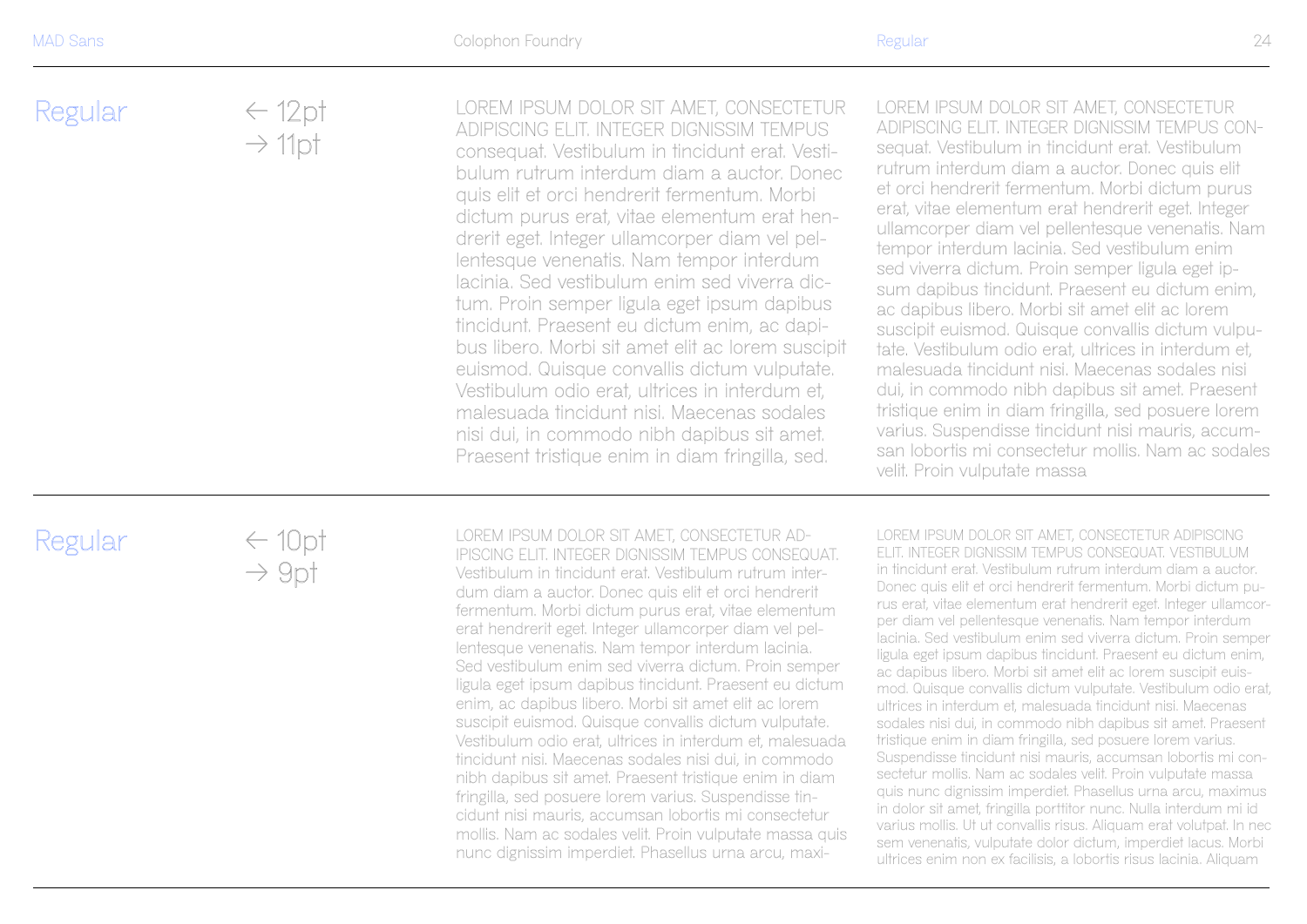Regular Italic 72pt  $\mathbb{N}$   $\mathbb{N}$   $\mathbb{N}$ amet, consectetur adipiscing  $\rho f$ elit Aenegnn Foitur tristique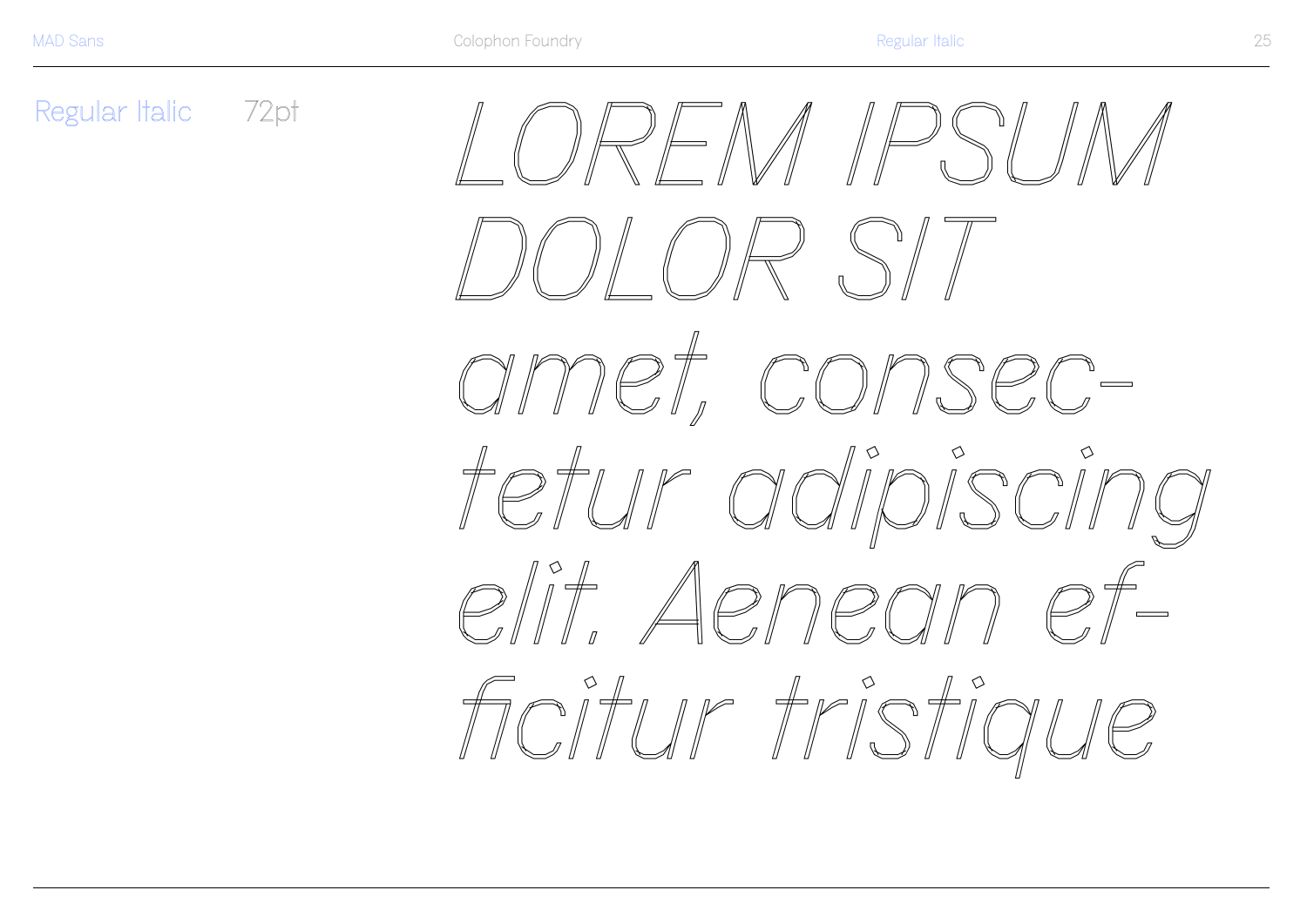Regular Italic 48pt

## *LOREM IPSUM DOLOR SIT AMET, CONSECTEtur adipiscing elit. Aenean efficitur tristique*

Regular Italic 36pt

*LOREM IPSUM DOLOR SIT AMET, CONSECTETUR ADIPISCING ELIT. Aenean efficitur tristique pulvinar. Maecenas a mi tincidunt, faucibus justo sed, auctor*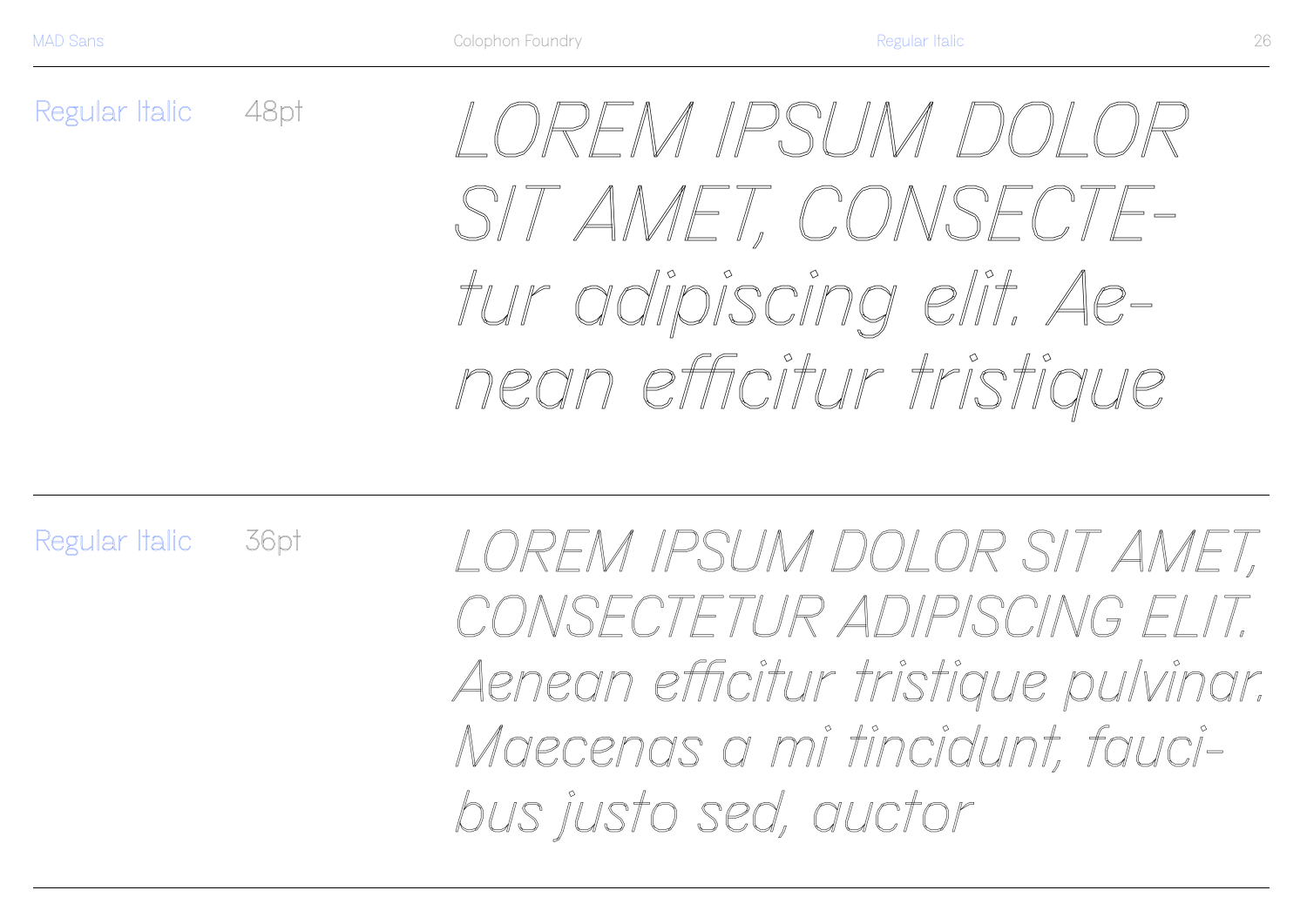Regular Italic 30pt *LOREM IPSUM DOLOR SIT AMET, CON-SECTETUR ADIPISCING ELIT. SED EU ante molestie, accumsan metus pulvinar, dapibus dui. Morbi egestas augue id elit commodo sagittis. Curabitur tempus sit amet dui ut egestas. Maecenas tincidunt vestibulum auctor.*

Regular Italic 24pt *LOREM IPSUM DOLOR SIT AMET, CONSECTETUR ADIPISCING ELIT. SED EU ANTE MOLESTIE, ACcumsan metus pulvinar, dapibus dui. Morbi egestas augue id elit commodo sagittis. Curabitur tempus sit amet dui ut egestas. Maecenas tincidunt vestibulum auctor. Integer eu massa id felis tristique vehicula. Integer laoreet tortor.*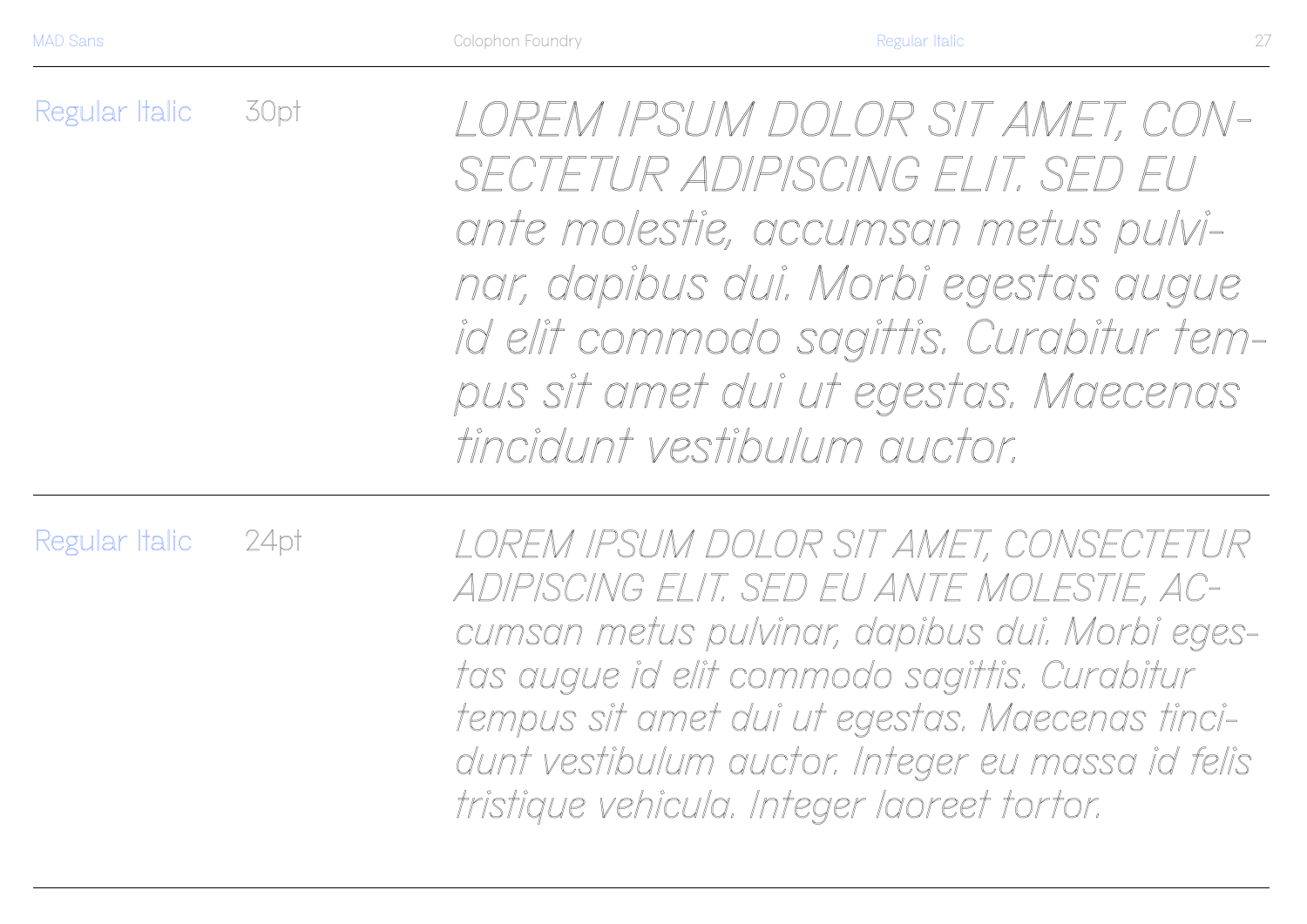Regular Italic 18pt *LOREM IPSUM DOLOR SIT AMET, CONSECTETUR ADIPISCING ELIT. INTEGER DIGNISSIM TEMPUS CONSEQUAT. VESTIBULUM IN TINCIdunt erat. Vestibulum rutrum interdum diam a auctor. Donec quis elit et orci hendrerit fermentum. Morbi dictum purus erat, vitae elementum erat hendrerit eget. Integer ullamcorper diam vel pellentesque venenatis. Nam tempor interdum lacinia. Sed vestibulum enim sed viverra dictum. Proin semper ligula eget ipsum dapibus tincidunt. Praesent eu dictum enim, ac dapibus libero. Morbi sit amet elit ac lorem suscipit euismod. Quisque convallis dictum vulputate. Vestibulum odio erat, ultrices in interdum et, malesuada tincidunt nisi. Maecenas sodales nisi dui.* 

#### Regular Italic

14pt *LOREM IPSUM DOLOR SIT AMET, CONSECTETUR ADIPISCING ELIT. INTEGER DIGNIS-SIM TEMPUS CONSEQUAT. VESTIBULUM IN TINCIDUNT ERAT. VESTIBULUM RUTRUM interdum diam a auctor. Donec quis elit et orci hendrerit fermentum. Morbi dictum purus erat, vitae elementum erat hendrerit eget. Integer ullamcorper diam vel pellentesque venenatis. Nam tempor interdum lacinia. Sed vestibulum enim sed viverra dictum. Proin semper ligula eget ipsum dapibus tincidunt. Praesent eu dictum enim, ac dapibus libero. Morbi sit amet elit ac lorem suscipit euismod. Quisque convallis dictum vulputate. Vestibulum odio erat, ultrices in interdum et, malesuada tincidunt nisi. Maecenas sodales nisi dui, in commodo nibh dapibus sit amet. Praesent tristique enim in diam fringilla, sed posuere lorem varius. Suspendisse tincidunt nisi mauris, accumsan lobortis mi consectetur mollis. Nam ac sodales velit. Proin vulputate massa quis nunc dignissim imperdiet. Phasellus urna arcu, maximus in dolor sit amet, fringilla porttitor nunc. Nulla interdum mi id varius mollis. Ut ut convallis risus.*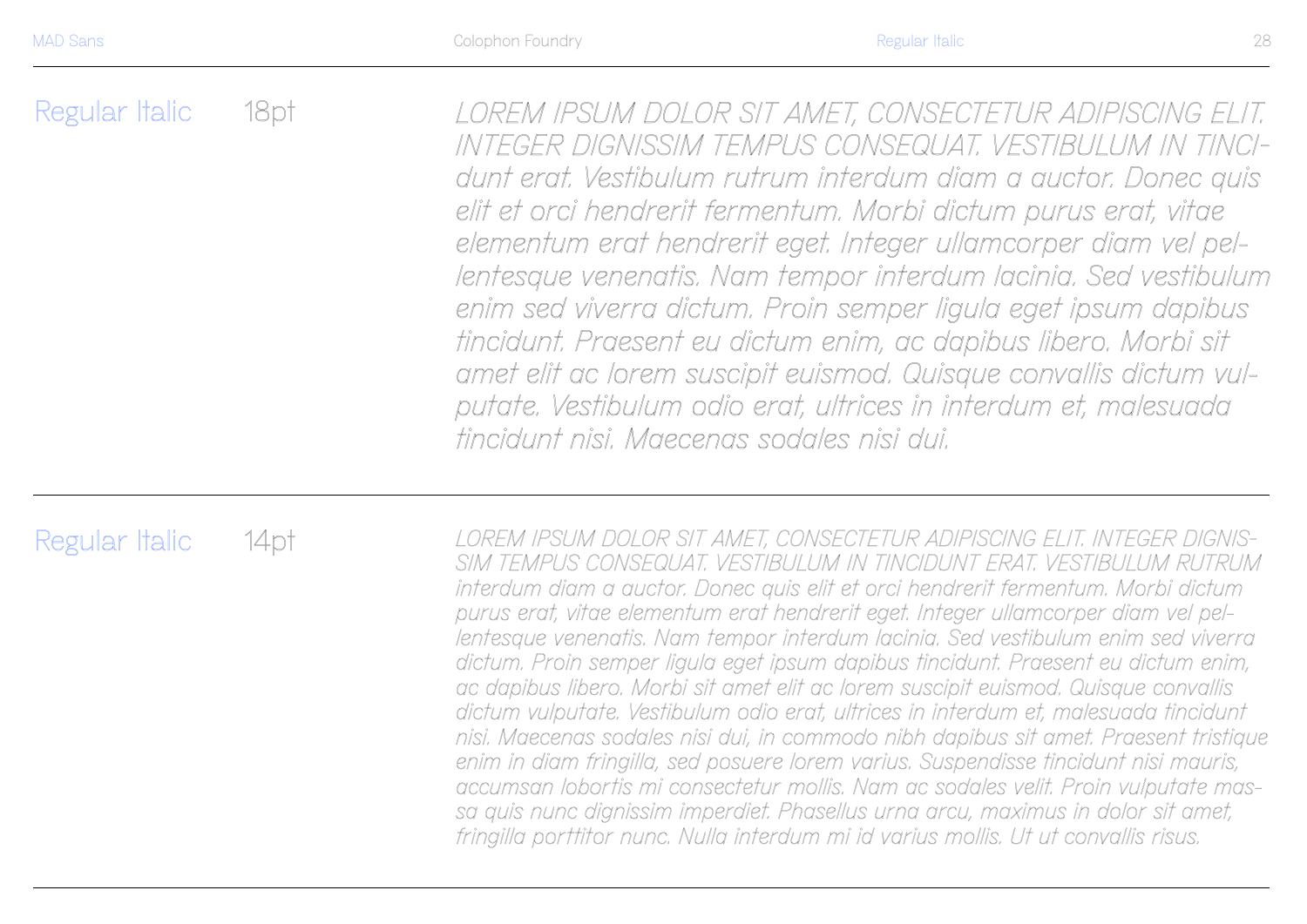Regular Italic  $\epsilon$  12pt  $\rightarrow$  11pt *LOREM IPSUM DOLOR SIT AMET, CONSEC-TETUR ADIPISCING ELIT. INTEGER DIGNISSIM tempus consequat. Vestibulum in tincidunt erat. Vestibulum rutrum interdum diam a auctor. Donec quis elit et orci hendrerit fermentum. Morbi dictum purus erat, vitae elementum erat hendrerit eget. Integer ullamcorper diam vel pellentesque venenatis. Nam tempor interdum lacinia. Sed vestibulum enim sed viverra dictum. Proin semper ligula eget ipsum dapibus tincidunt. Praesent eu dictum enim, ac dapibus libero. Morbi sit amet elit ac lorem suscipit euismod. Quisque convallis dictum vulputate. LOREM IPSUM DOLOR SIT AMET, CONSECTETUR ADIPISCING ELIT. INTEGER DIGNISSIM TEMPUS consequat. Vestibulum in tincidunt erat. Vestibulum rutrum interdum diam a auctor. Donec quis elit et orci hendrerit fermentum. Morbi dictum purus erat, vitae elementum erat hendrerit eget. Integer ullamcorper diam vel pellentesque venenatis. Nam tempor interdum lacinia. Sed vestibulum enim sed viverra dictum. Proin semper ligula eget ipsum dapibus tincidunt. Praesent eu dictum enim, ac dapibus libero. Morbi sit amet elit ac lorem suscipit euismod. Quisque convallis dictum vulputate. Vestibulum odio erat, ultrices in interdum et, malesuada tincidunt nisi. Maecenas sodales nisi dui, in commodo nibh dapi-*

> *Vestibulum odio erat, ultrices in interdum et, malesuada tincidunt nisi. Maecenas sodales nisi dui, in commodo nibh dapibus sit amet. Praesent tristique enim in diam fringilla, sed.*

## Regular Italic

← 10pt  $\rightarrow$  9pt

*LOREM IPSUM DOLOR SIT AMET, CONSECTETUR AD-IPISCING ELIT. INTEGER DIGNISSIM TEMPUS CONSEQUAT. Vestibulum in tincidunt erat. Vestibulum rutrum interdum diam a auctor. Donec quis elit et orci hendrerit fermentum. Morbi dictum purus erat, vitae elementum erat hendrerit eget. Integer ullamcorper diam vel pellentesque venenatis. Nam tempor interdum lacinia. Sed vestibulum enim sed viverra dictum. Proin semper ligula eget ipsum dapibus tincidunt. Praesent eu dictum enim, ac dapibus libero. Morbi sit amet elit ac lorem suscipit euismod. Quisque convallis dictum vulputate. Vestibulum odio erat, ultrices in interdum et, malesuada tincidunt nisi. Maecenas sodales nisi dui, in commodo nibh dapibus sit amet. Praesent tristique enim in diam fringilla, sed posuere lorem varius. Suspendisse tincidunt nisi mauris, accumsan lobortis mi consectetur mollis. Nam ac sodales velit. Proin vulputate massa quis nunc dignissim imperdiet. Phasellus urna arcu, maximus in dolor sit.*

*LOREM IPSUM DOLOR SIT AMET, CONSECTETUR ADIPISCING ELIT. INTEGER DIGNISSIM TEMPUS CONSEQUAT. VESTIBULUM in tincidunt erat. Vestibulum rutrum interdum diam a auctor. Donec quis elit et orci hendrerit fermentum. Morbi dictum purus erat, vitae elementum erat hendrerit eget. Integer ullamcorper diam vel pellentesque venenatis. Nam tempor interdum lacinia. Sed vestibulum enim sed viverra dictum. Proin semper ligula eget ipsum dapibus tincidunt. Praesent eu dictum enim, ac dapibus libero. Morbi sit amet elit ac lorem suscipit euismod. Quisque convallis dictum vulputate. Vestibulum odio erat, ultrices in interdum et, malesuada tincidunt nisi. Maecenas sodales nisi dui, in commodo nibh dapibus sit amet. Praesent tristique enim in diam fringilla, sed posuere lorem varius. Suspendisse tincidunt nisi mauris, accumsan lobortis mi consectetur mollis. Nam ac sodales velit. Proin vulputate massa quis nunc dignissim imperdiet. Phasellus urna arcu, maximus in dolor sit amet, fringilla porttitor nunc. Nulla interdum mi id varius mollis. Ut ut convallis risus. Aliquam erat volutpat. In nec sem venenatis, vulputate dolor dictum, imperdiet lacus. Morbi ultrices enim non ex facilisis, a lobortis risus lacinia. Aliquam nec blandit est.* 

*bus sit amet. Praesent tristique enim in diam fringilla, sed posuere lorem varius. Suspendisse tincidunt nisi mauris, accumsan lobortis mi consectetur mollis. Nam ac sodales velit. Proin vulputate massa*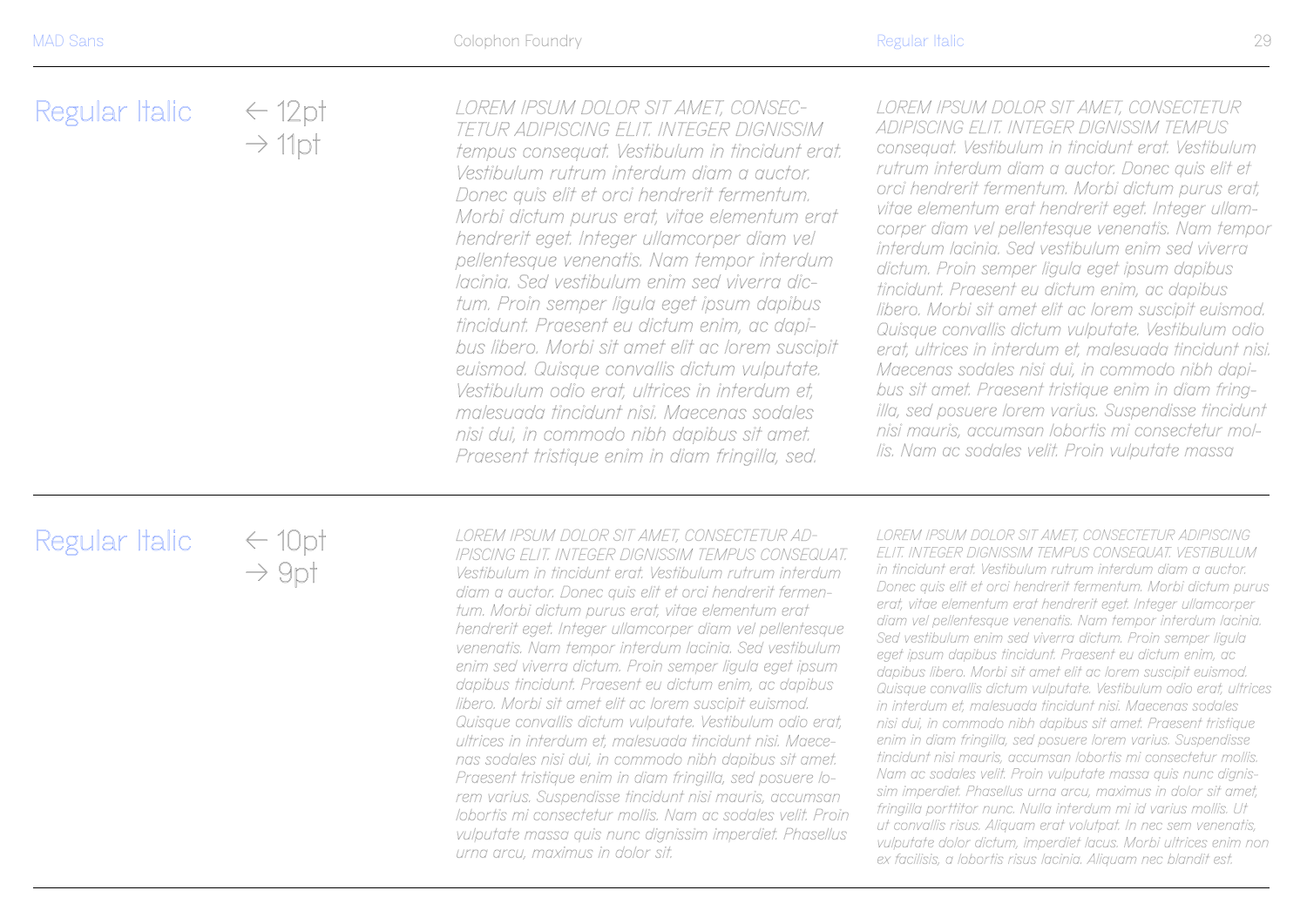**Bold** 

72pt RFM IPSI amet consectefur adipiscing  $\begin{picture}(120,140) \put(0,0){\line(1,0){155}} \put(15,0){\line(1,0){155}} \put(15,0){\line(1,0){155}} \put(15,0){\line(1,0){155}} \put(15,0){\line(1,0){155}} \put(15,0){\line(1,0){155}} \put(15,0){\line(1,0){155}} \put(15,0){\line(1,0){155}} \put(15,0){\line(1,0){155}} \put(15,0){\line(1,0){155}} \put(15,0){\line(1,0){155$ Aenean foitur tristiaue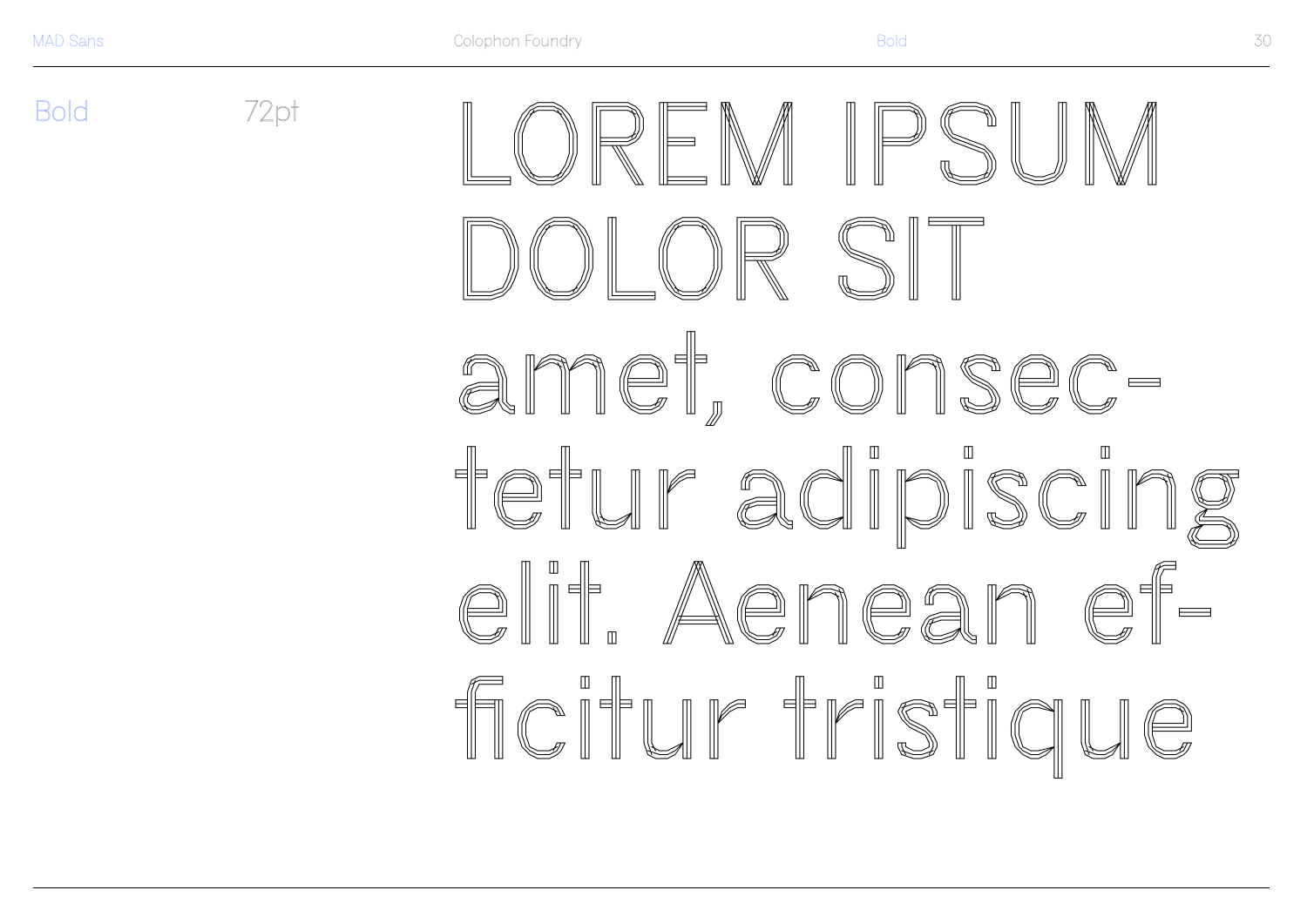Bold

**LOREM IPSUM DOLOR SIT AMET, CONSECTEtur adipiscing elit. Aenean efficitur tristique** 

Bold

36pt

48pt

**LOREM IPSUM DOLOR SIT AMET,** CONSFCTETUR ADIPISCING FLIT Aenean efficitur tristique pulvi**nar. Maecenas a mi tincidunt, faucibus justo sed, auctor**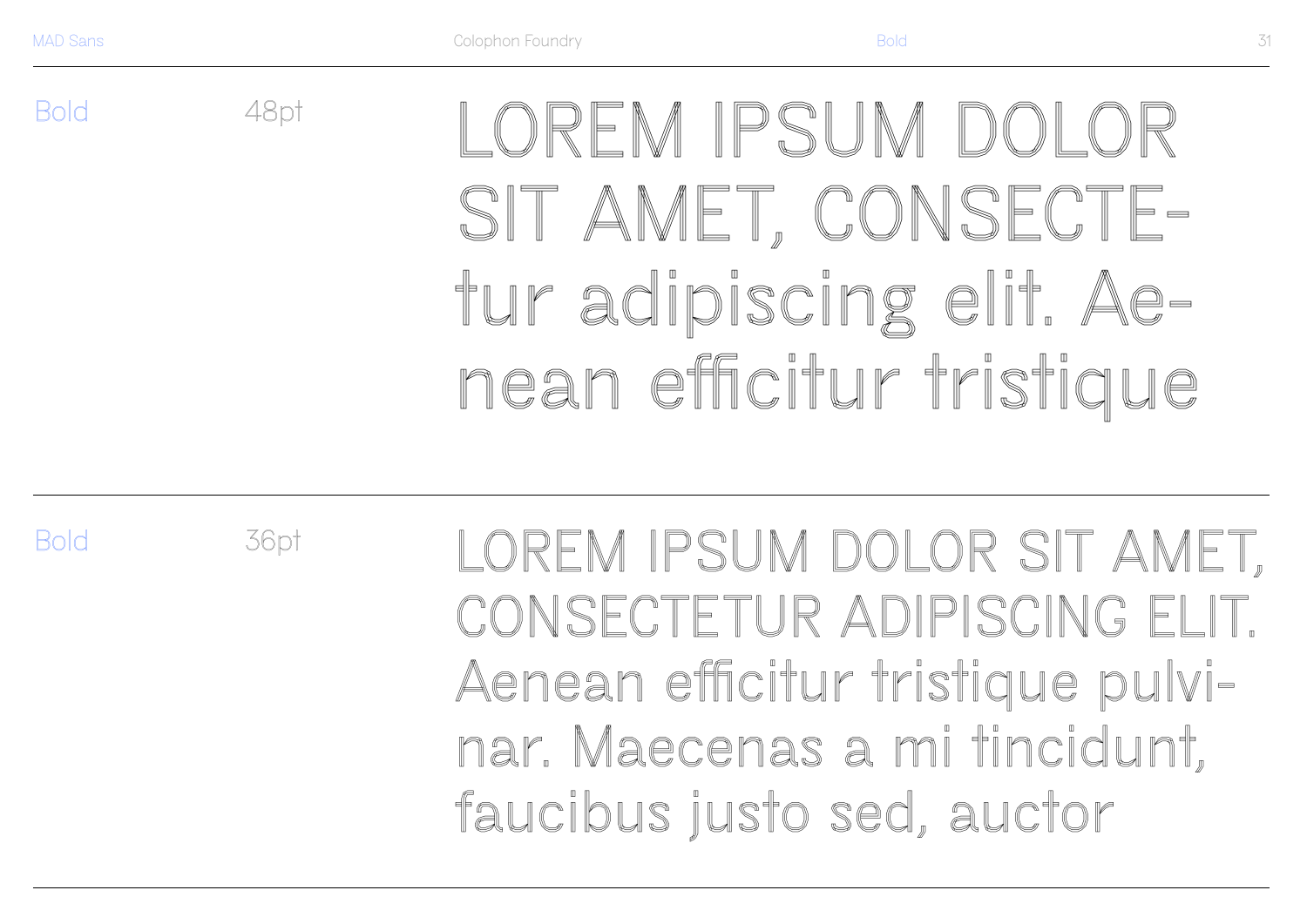| <b>Bold</b> | 30pt | LOREM IPSUM DOLOR SIT AMET, CON-<br>SECTETUR ADIPISCING ELIT. SED EU<br>ante molestie, accumsan metus pulvi-<br>nar, dapibus dui. Morbi egestas augue<br>id elit commodo sagittis. Curabitur<br>tempus sit amet dui ut egestas. Mae-<br>cenas tincidunt vestibulum auctor. |
|-------------|------|----------------------------------------------------------------------------------------------------------------------------------------------------------------------------------------------------------------------------------------------------------------------------|
| <b>Bold</b> | 24pt | LOREM IPSUM DOLOR SIT AMET, CONSECTETUR<br>ADIPISCING ELIT. SED EU ANTE MOLESTIE, AC-                                                                                                                                                                                      |

**cumsan metus pulvinar, dapibus dui. Morbi egestas augue id elit commodo sagittis. Curabitur tempus sit amet dui ut egestas. Maecenas tincidunt vestibulum auctor. Integer eu massa id felis tristique vehicula. Integer laoreet tortor.**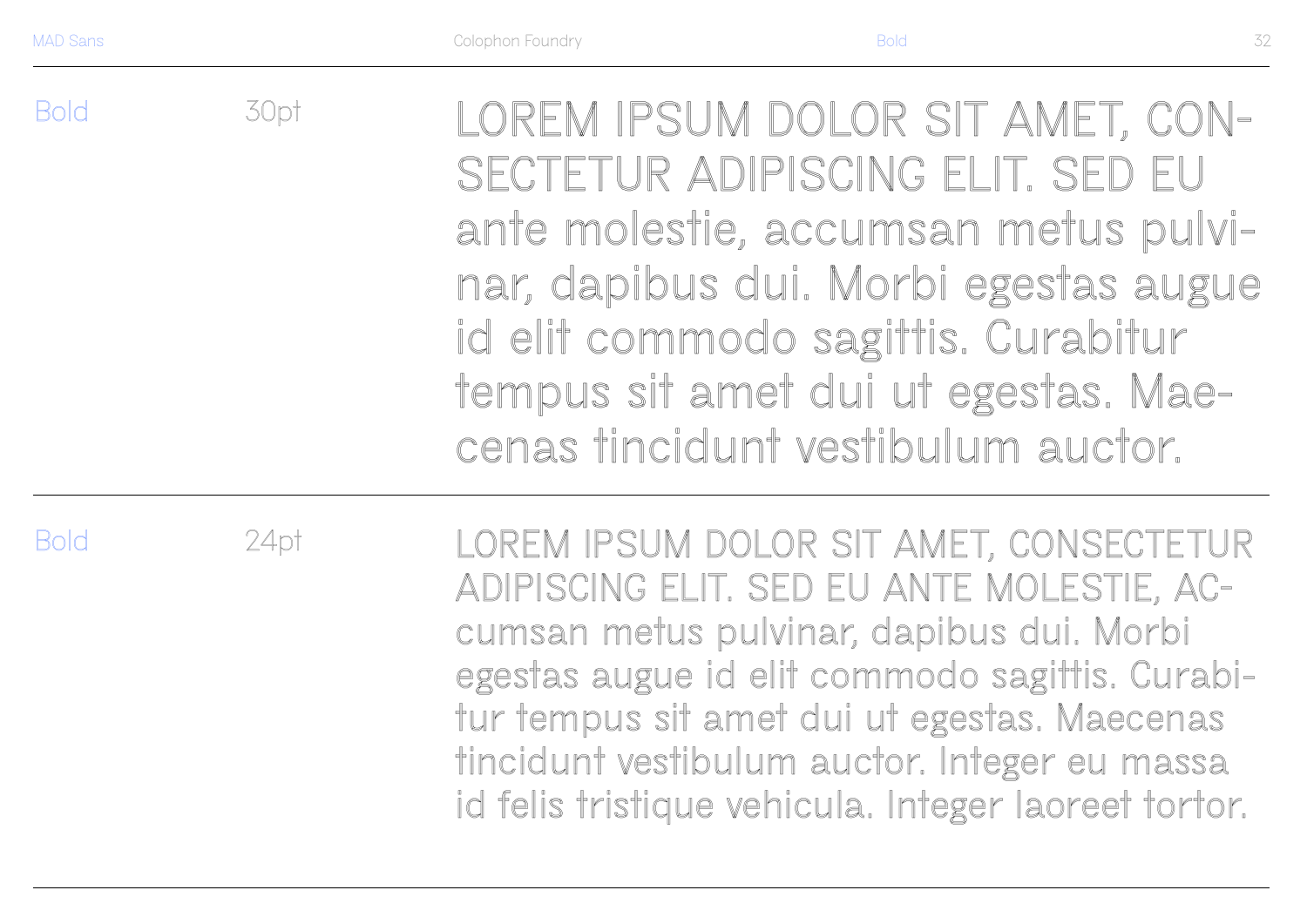Bold 18pt **LOREM IPSUM DOLOR SIT AMET, CONSECTETUR ADIPISCING ELIT. INTEGER DIGNISSIM TEMPUS CONSEQUAT. VESTIBULUM IN TINcidunt erat. Vestibulum rutrum interdum diam a auctor. Donec quis elit et orci hendrerit fermentum. Morbi dictum purus erat, vitae elementum erat hendrerit eget. Integer ullamcorper diam vel pellentesque venenatis. Nam tempor interdum lacinia. Sed vestibulum enim sed viverra dictum. Proin semper ligula eget ipsum dapibus tincidunt. Praesent eu dictum enim, ac dapibus libero. Morbi sit amet elit ac lorem suscipit euismod. Quisque convallis dictum vulputate. Vestibulum odio erat, ultrices in interdum et, malesuada tincidunt nisi. Maecenas sodales nisi dui.** 

Bold

14pt **LOREM IPSUM DOLOR SIT AMET, CONSECTETUR ADIPISCING ELIT. INTEGER DIGNIS-SIM TEMPUS CONSEQUAT. VESTIBULUM IN TINCIDUNT ERAT. VESTIBULUM RUTRUM interdum diam a auctor. Donec quis elit et orci hendrerit fermentum. Morbi dictum purus erat, vitae elementum erat hendrerit eget. Integer ullamcorper diam vel pellentesque venenatis. Nam tempor interdum lacinia. Sed vestibulum enim sed viverra dictum. Proin semper ligula eget ipsum dapibus tincidunt. Praesent eu dictum enim, ac dapibus libero. Morbi sit amet elit ac lorem suscipit euismod. Quisque convallis dictum vulputate. Vestibulum odio erat, ultrices in interdum et, malesuada tincidunt nisi. Maecenas sodales nisi dui, in commodo nibh dapibus sit amet. Praesent tristique enim in diam fringilla, sed posuere lorem varius. Suspendisse tincidunt nisi mauris, accumsan lobortis mi consectetur mollis. Nam ac sodales velit. Proin vulputate massa quis nunc dignissim imperdiet. Phasellus urna arcu, maximus in dolor sit amet, fringilla porttitor nunc. Nulla interdum mi id**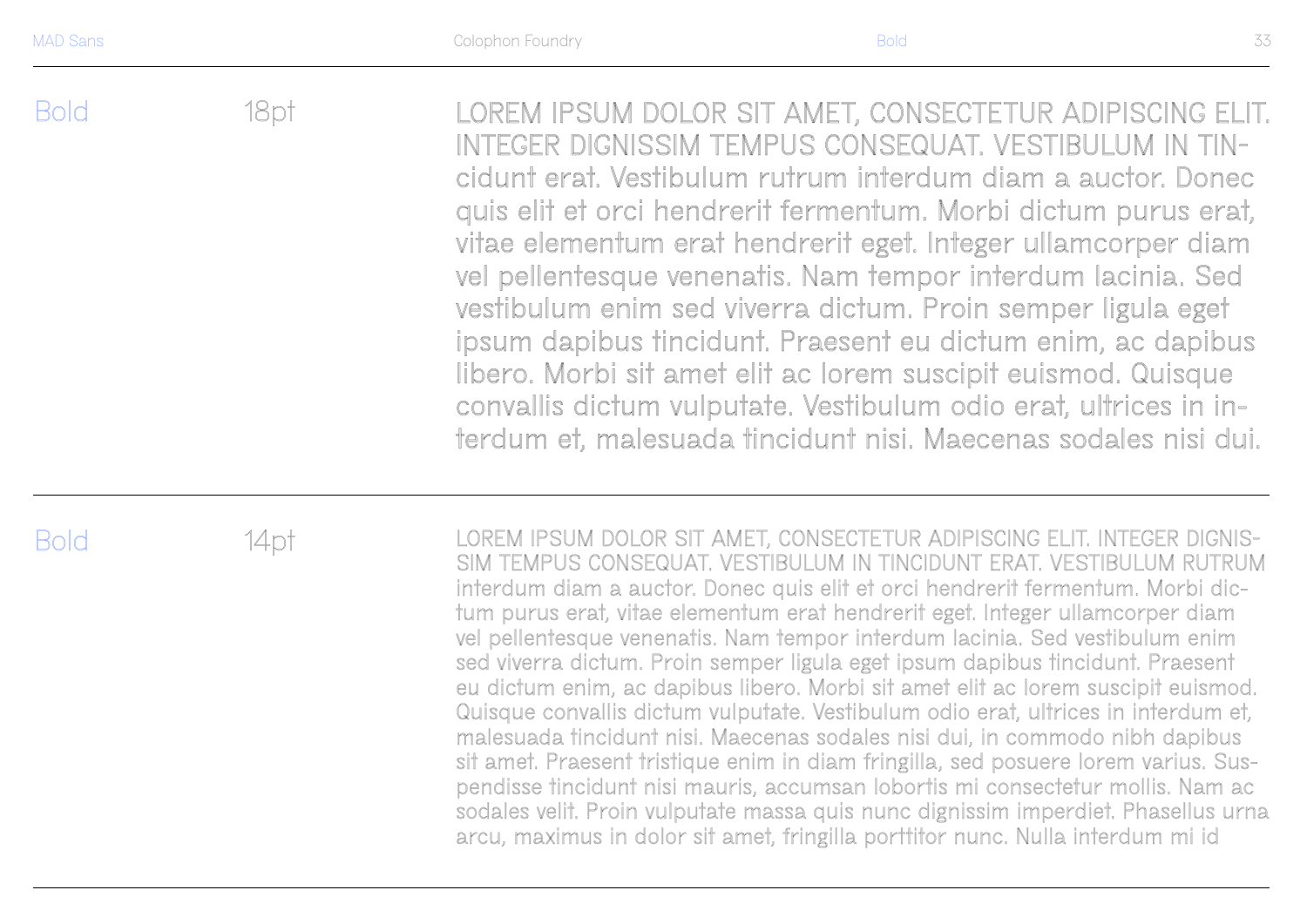Bold

 $\leftarrow$  12pt  $\rightarrow$  11pt **LOREM IPSUM DOLOR SIT AMET, CONSECTE - TUR ADIPISCING ELIT. INTEGER DIGNISSIM tempus consequat. Vestibulum in tincidunt erat. Vestibulum rutrum interdum diam a auc tor. Donec quis elit et orci hendrerit fermen tum. Morbi dictum purus erat, vitae elemen tum erat hendrerit eget. Integer ullamcorper diam vel pellentesque venenatis. Nam tempor interdum lacinia. Sed vestibulum enim sed viverra dictum. Proin semper ligula eget ipsum LOREM IPSUM DOLOR SIT AMET, CONSECTETUR ADIPISCING ELIT. INTEGER DIGNISSIM TEMPUS con sequat. Vestibulum in tincidunt erat. Vestibulum rutrum interdum diam a auctor. Donec quis elit et orci hendrerit fermentum. Morbi dictum purus erat, vitae elementum erat hendrerit eget. Integer ullamcorper diam vel pellentesque venenatis. Nam tempor interdum lacinia. Sed vestibulum enim sed viverra dictum. Proin semper ligula eget ipsum dapibus tincidunt. Praesent eu dictum enim, ac dapibus libero. Morbi sit amet elit ac lorem sus -**

Bold

 $\leftarrow$  10pt  $\rightarrow$  9pt

**LOREM IPSUM DOLOR SIT AMET, CONSECTETUR AD - IPISCING ELIT. INTEGER DIGNISSIM TEMPUS CONSE - QUAT. Vestibulum in tincidunt erat. Vestibulum rutrum interdum diam a auctor. Donec quis elit et orci hendre rit fermentum. Morbi dictum purus erat, vitae elemen tum erat hendrerit eget. Integer ullamcorper diam vel pellentesque venenatis. Nam tempor interdum lacinia. Sed vestibulum enim sed viverra dictum. Proin semper ligula eget ipsum dapibus tincidunt. Praesent eu dictum enim, ac dapibus libero. Morbi sit amet elit ac lorem suscipit euismod. Quisque convallis dictum vulputate. Vestibulum odio erat, ultrices in interdum et, malesua da tincidunt nisi. Maecenas sodales nisi dui, in com modo nibh dapibus sit amet. Praesent tristique enim in diam fringilla, sed posuere lorem varius. Suspendisse tincidunt nisi mauris, accumsan lobortis mi consecte tur mollis. Nam ac sodales velit. Proin vulputate massa quis nunc dignissim imperdiet. Phasellus urna arcu,** 

**dapibus tincidunt. Praesent eu dictum enim, ac dapibus libero. Morbi sit amet elit ac lorem suscipit euismod. Quisque convallis dictum vulputate. Vestibulum odio erat, ultrices in** 

**interdum et, malesuada tincidunt nisi. Maece nas sodales nisi dui, in commodo nibh dapi bus sit amet. Praesent tristique enim in diam** 

> **LOREM IPSUM DOLOR SIT AMET, CONSECTETUR ADIPISCING ELIT. INTEGER DIGNISSIM TEMPUS CONSEQUAT. VESTIBULUM in tincidunt erat. Vestibulum rutrum interdum diam a auctor. Donec quis elit et orci hendrerit fermentum. Morbi dictum purus erat, vitae elementum erat hendrerit eget. Integer ullamcorper diam vel pellentesque venenatis. Nam tempor interdum lacinia. Sed vestibulum enim sed viverra dictum. Proin semper ligula eget ipsum dapibus tincidunt. Praesent eu dictum enim, ac dapibus libero. Morbi sit amet elit ac lorem suscipit euismod. Quisque convallis dictum vulputate. Vesti bulum odio erat, ultrices in interdum et, malesuada tincidunt nisi. Maecenas sodales nisi dui, in commodo nibh dapibus sit amet. Praesent tristique enim in diam fringilla, sed posuere lorem varius. Suspendisse tincidunt nisi mauris, accumsan lobortis mi consectetur mollis. Nam ac sodales velit. Proin vulputate massa quis nunc dignissim imperdiet. Phasel lus urna arcu, maximus in dolor sit amet, fringilla porttitor nunc. Nulla interdum mi id varius mollis. Ut ut convallis risus. Aliquam erat volutpat. In nec sem venenatis, vulputate dolor dictum, imperdiet lacus. Morbi ultrices enim non ex facilisis,**

> **cipit euismod. Quisque convallis dictum vulpu tate. Vestibulum odio erat, ultrices in interdum et, malesuada tincidunt nisi. Maecenas sodales nisi dui, in commodo nibh dapibus sit amet. Praesent tristique enim in diam fringilla, sed posuere lorem varius. Suspendisse tincidunt nisi mauris, ac cumsan lobortis mi consectetur mollis. Nam ac**

**sodales velit. Proin vulputate massa**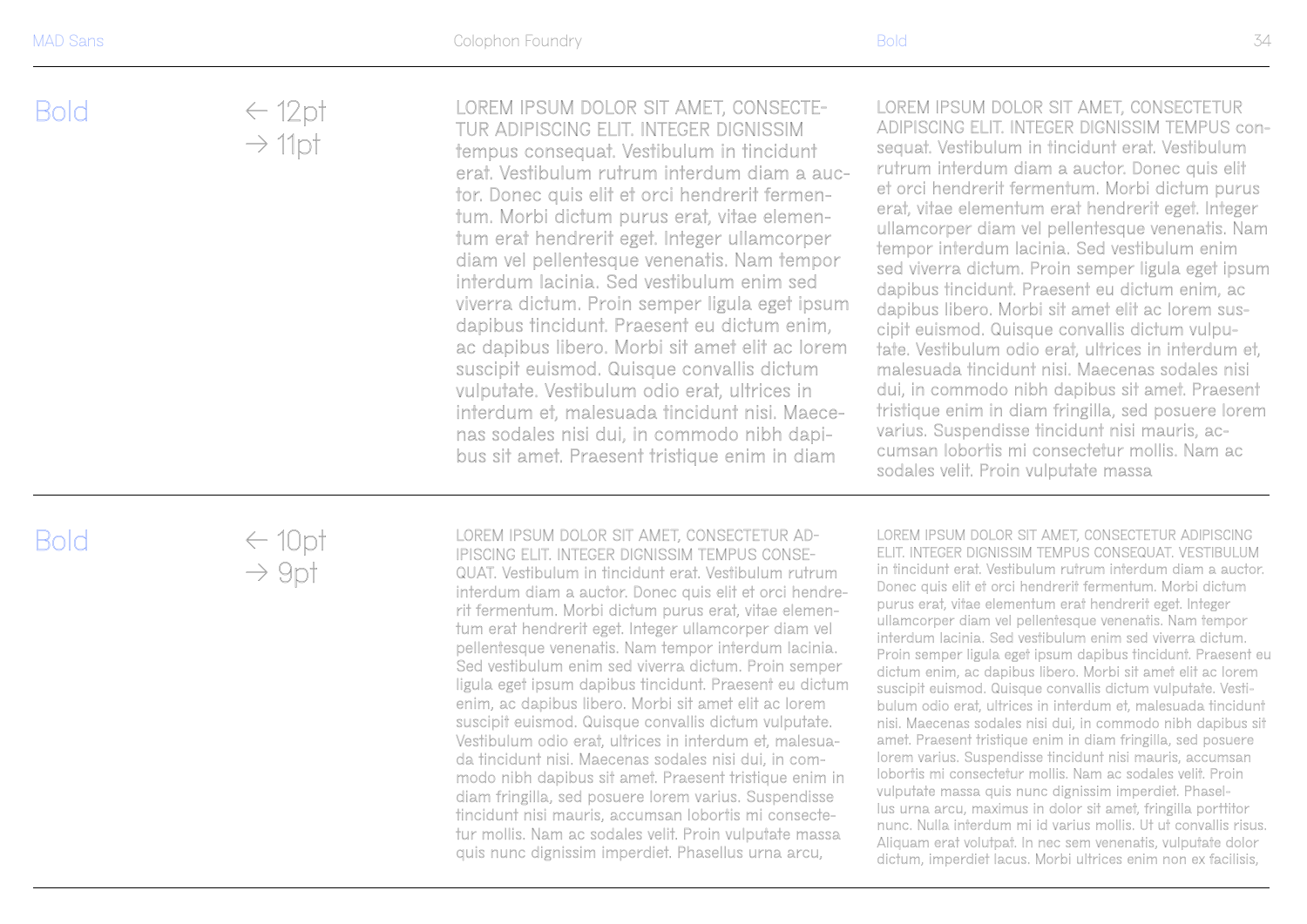**Bold Italic** 

 $72$ pt  $\begin{picture}(20,20) \put(0,0){\line(1,0){10}} \put(15,0){\line(1,0){10}} \put(15,0){\line(1,0){10}} \put(15,0){\line(1,0){10}} \put(15,0){\line(1,0){10}} \put(15,0){\line(1,0){10}} \put(15,0){\line(1,0){10}} \put(15,0){\line(1,0){10}} \put(15,0){\line(1,0){10}} \put(15,0){\line(1,0){10}} \put(15,0){\line(1,0){10}} \put(15,0){\line(1$ IR SI amet consec-Fefur adipiscing Aenean Foitur tristiaure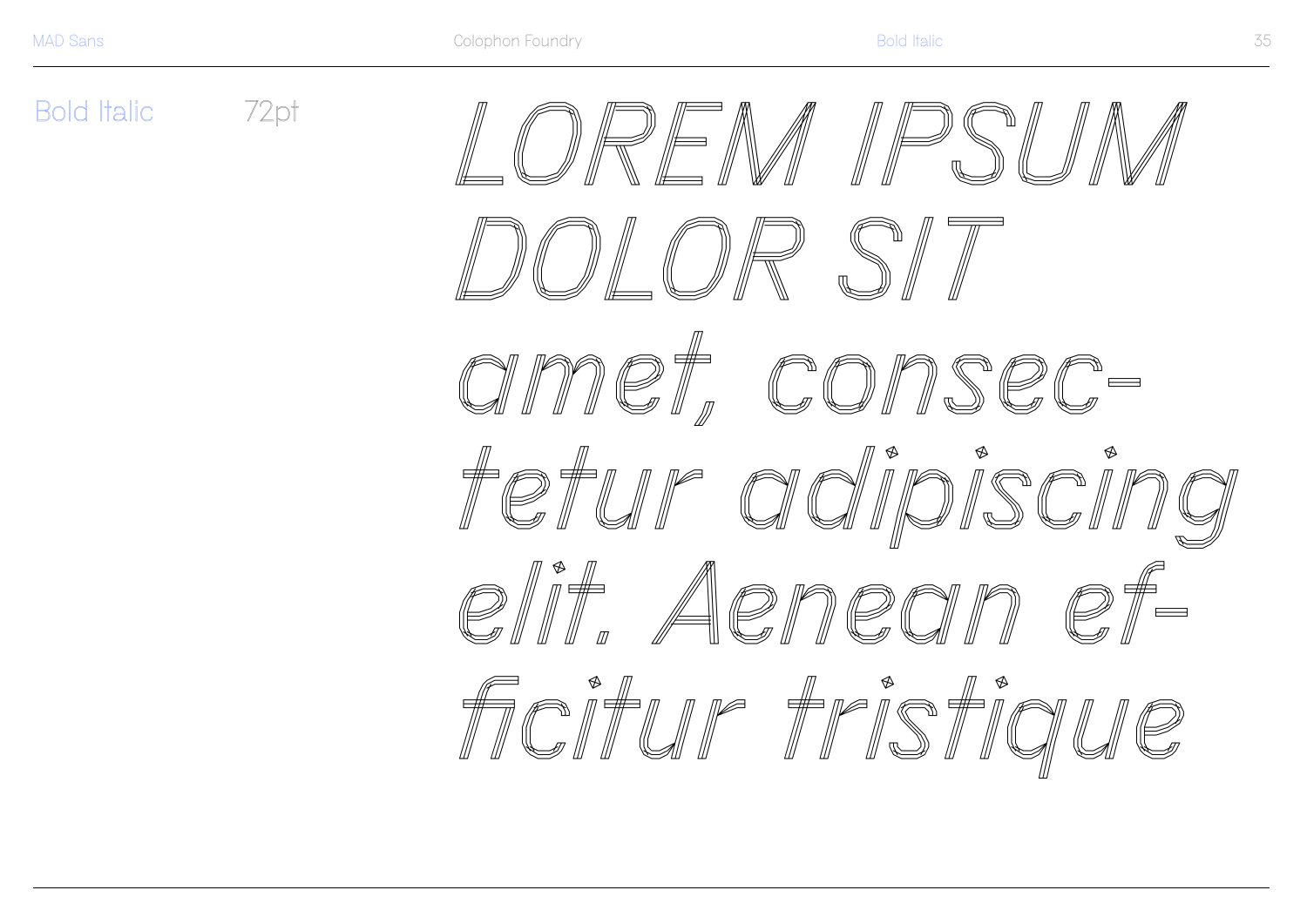Bold Italic

48pt

36pt

*LOREM IPSUM DOLOR SIT AMET, CONSECTEtur adipiscing elit. Aenean efficitur tristique* 

Bold Italic

*LOREM IPSUM DOLOR SIT AMET, CONSECTETUR ADIPISCing elit. Aenean efficitur tristique pulvinar. Maecenas a mi tincidunt, faucibus justo sed, auctor*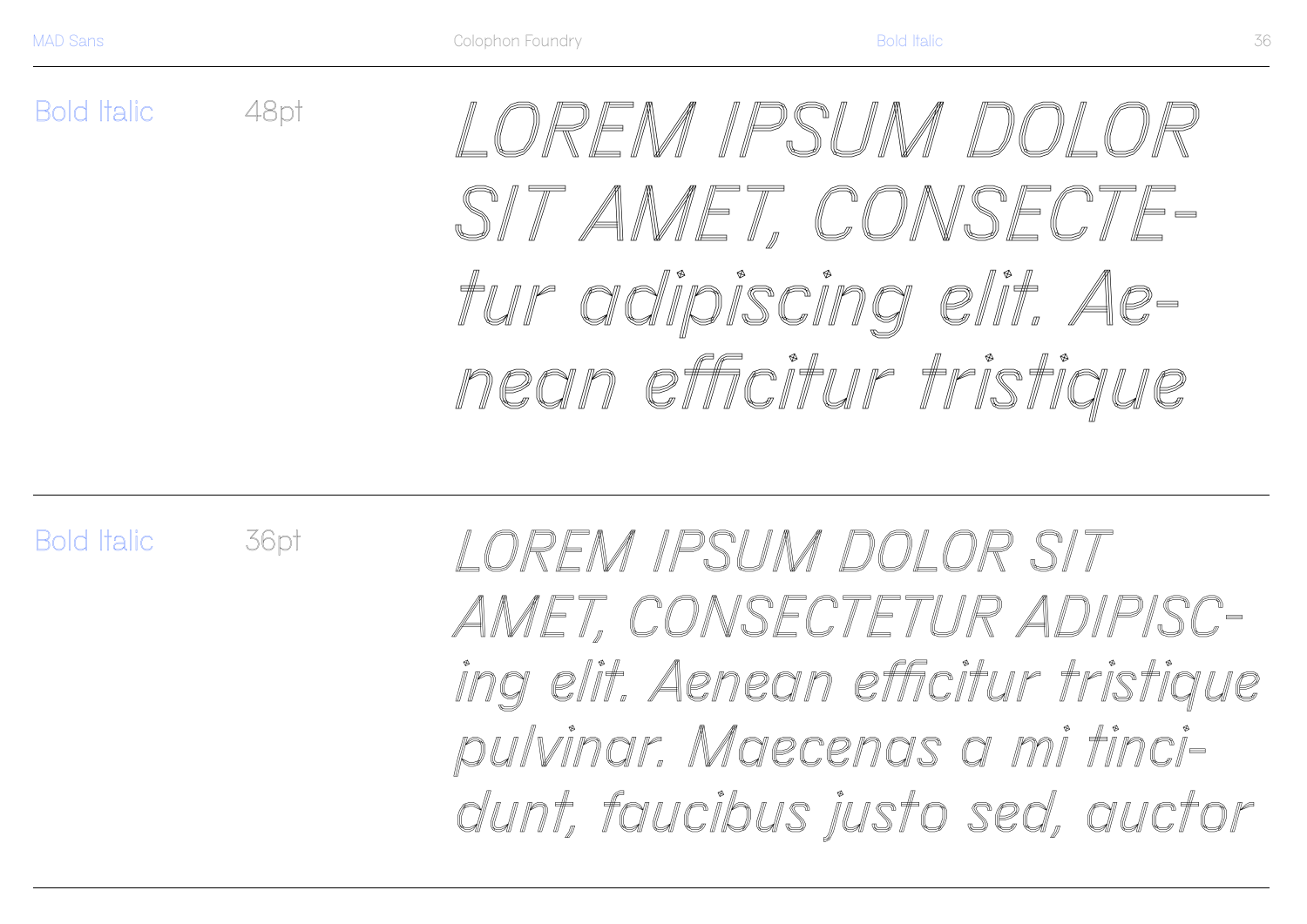Bold Italic 30pt *LOREM IPSUM DOLOR SIT AMET, CON-SECTETUR ADIPISCING ELIT. SED EU ante molestie, accumsan metus pulvinar, dapibus dui. Morbi egestas augue id elit commodo sagittis. Curabitur tempus sit amet dui ut egestas. Maecenas tincidunt vestibulum auctor.*

Bold Italic

24pt

*LOREM IPSUM DOLOR SIT AMET, CONSECTE-TUR ADIPISCING ELIT. SED EU ANTE MOLESTIE, ACcumsan metus pulvinar, dapibus dui. Morbi egestas augue id elit commodo sagittis. Curabitur tempus sit amet dui ut egestas. Maecenas tincidunt vestibulum auctor. Integer eu massa id felis tristique vehicula. Integer laoreet tortor.*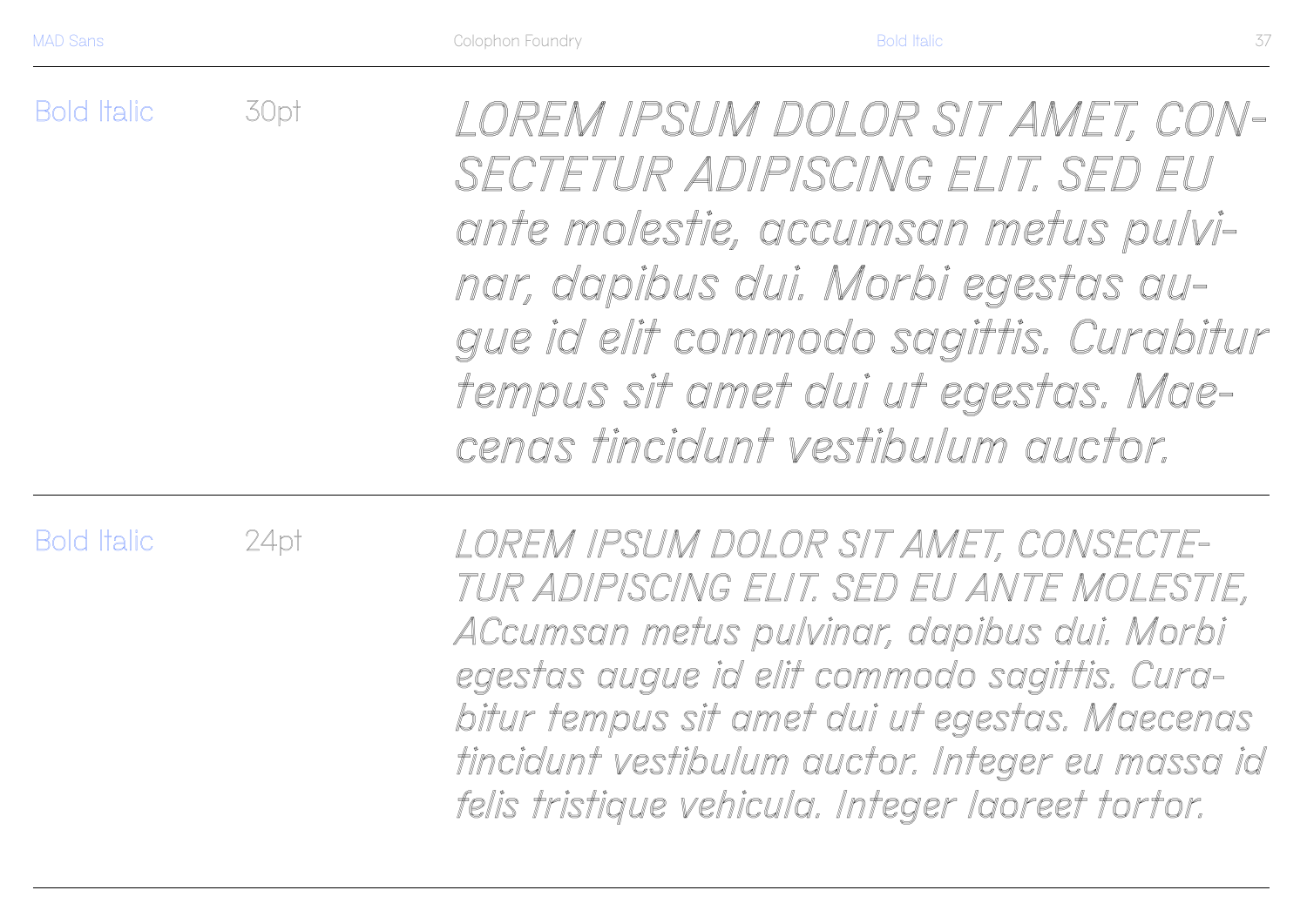Bold Italic 18pt *LOREM IPSUM DOLOR SIT AMET, CONSECTETUR ADIPISCING ELIT. INTEGER DIGNISSIM TEMPUS CONSEQUAT. VESTIBULUM in tincidunt erat. Vestibulum rutrum interdum diam a auctor. Donec quis elit et orci hendrerit fermentum. Morbi dictum purus erat, vitae elementum erat hendrerit eget. Integer ullamcorper diam vel pellentesque venenatis. Nam tempor interdum lacinia. Sed vestibulum enim sed viverra dictum. Proin semper ligula eget ipsum dapibus tincidunt. Praesent eu dictum enim, ac dapibus libero. Morbi sit amet elit ac lorem suscipit euismod. Quisque convallis dictum vulputate. Vestibulum odio erat, ultrices in interdum et, malesuada tincidunt nisi. Maecenas sodales nisi dui.* 

#### Bold Italic

14pt *LOREM IPSUM DOLOR SIT AMET, CONSECTETUR ADIPISCING ELIT. INTEGER DIGNISSIM TEMPUS CONSEQUAT. VESTIBULUM IN TINCIDUNT ERAT. VESTIBULUM rutrum interdum diam a auctor. Donec quis elit et orci hendrerit fermentum. Morbi dictum purus erat, vitae elementum erat hendrerit eget. Integer ullamcorper diam vel pellentesque venenatis. Nam tempor interdum lacinia. Sed vestibulum enim sed viverra dictum. Proin semper ligula eget ipsum dapibus tincidunt. Praesent eu dictum enim, ac dapibus libero. Morbi sit amet elit ac lorem suscipit euismod. Quisque convallis dictum vulputate. Vestibulum odio erat, ultrices in interdum et, malesuada tincidunt nisi. Maecenas sodales nisi dui, in commodo nibh dapibus sit amet. Praesent tristique enim in diam fringilla, sed posuere lorem varius. Suspendisse tincidunt nisi mauris, accumsan lobortis mi consectetur mollis. Nam ac sodales velit. Proin vulputate massa quis nunc dignissim imperdiet. Phasellus urna arcu, maximus in dolor sit amet, fringilla porttitor nunc. Nulla interdum mi id varius mol-*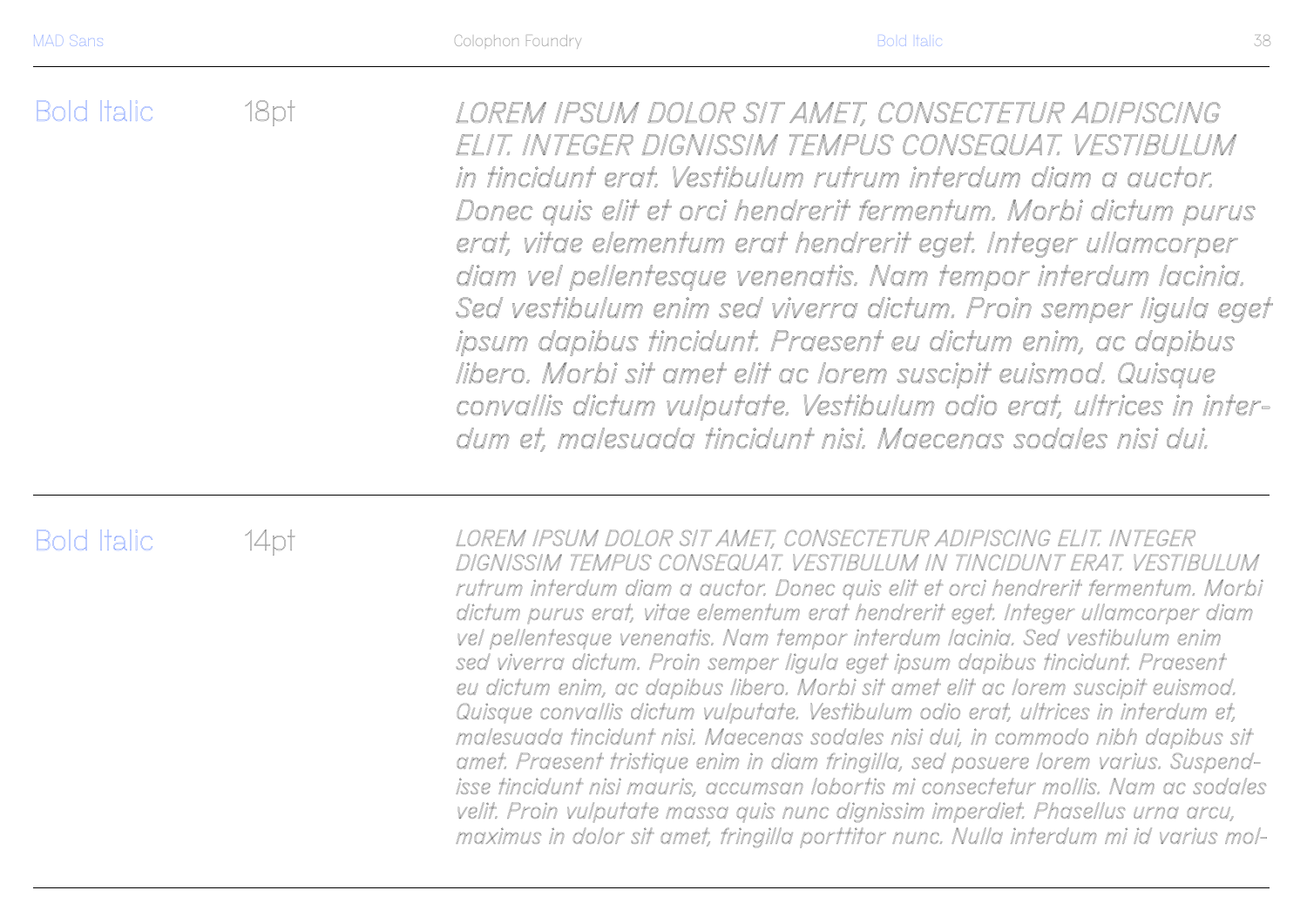Bold Italic  $\leftarrow$  12pt  $\rightarrow$  11pt *LOREM IPSUM DOLOR SIT AMET, CONSECTE-TUR ADIPISCING ELIT. INTEGER DIGNISSIM tempus consequat. Vestibulum in tincidunt erat. Vestibulum rutrum interdum diam a auctor. Donec quis elit et orci hendrerit fermentum. Morbi dictum purus erat, vitae elementum erat hendrerit eget. Integer ullamcorper diam vel LOREM IPSUM DOLOR SIT AMET, CONSECTETUR ADIPISCING ELIT. INTEGER DIGNISSIM TEMPUS consequat. Vestibulum in tincidunt erat. Vestibulum rutrum interdum diam a auctor. Donec quis elit et orci hendrerit fermentum. Morbi dictum purus erat, vitae elementum erat hendrerit eget. Integer ullamcorper diam vel pellentesque venenatis. Nam tempor interdum lacinia. Sed vestibulum enim* 

*pellentesque venenatis. Nam tempor interdum lacinia. Sed vestibulum enim sed viverra dictum. Proin semper ligula eget ipsum dapibus tincidunt. Praesent eu dictum enim, ac dapibus libero. Morbi sit amet elit ac lorem suscipit euismod. Quisque convallis dictum vulputate. Vestibulum odio erat, ultrices in interdum et, malesuada tincidunt nisi. Maecenas sodales nisi dui, in commodo nibh dapibus sit amet. Praesent tristique enim in diam fringilla, sed.*

#### Bold Italic

 $\leftarrow$  10pt  $\rightarrow$  9pt

*LOREM IPSUM DOLOR SIT AMET, CONSECTETUR AD-IPISCING ELIT. INTEGER DIGNISSIM TEMPUS CONSEquat. Vestibulum in tincidunt erat. Vestibulum rutrum interdum diam a auctor. Donec quis elit et orci hendrerit fermentum. Morbi dictum purus erat, vitae elementum erat hendrerit eget. Integer ullamcorper diam vel pellentesque venenatis. Nam tempor interdum lacinia. Sed vestibulum enim sed viverra dictum. Proin semper ligula eget ipsum dapibus tincidunt. Praesent eu dictum enim, ac dapibus libero. Morbi sit amet elit ac lorem suscipit euismod. Quisque convallis dictum vulputate. Vestibulum odio erat, ultrices in interdum et, malesuada tincidunt nisi. Maecenas sodales nisi dui, in commodo nibh dapibus sit amet. Praesent tristique enim in diam fringilla, sed posuere lorem varius. Suspendisse tincidunt nisi mauris, accumsan lobortis mi consectetur mollis. Nam ac sodales velit. Proin vulputate massa quis nunc dignissim imperdiet. Phasellus urna arcu, maximus* 

*LOREM IPSUM DOLOR SIT AMET, CONSECTETUR ADIPISCING ELIT. INTEGER DIGNISSIM TEMPUS CONSEQUAT. VESTIBULUM in tincidunt erat. Vestibulum rutrum interdum diam a auctor. Donec quis elit et orci hendrerit fermentum. Morbi dictum purus erat, vitae elementum erat hendrerit eget. Integer ullamcorper diam vel pellentesque venenatis. Nam tempor interdum lacinia. Sed vestibulum enim sed viverra dictum. Proin semper ligula eget ipsum dapibus tincidunt. Praesent eu dictum enim, ac dapibus libero. Morbi sit amet elit ac lorem suscipit euismod. Quisque convallis dictum vulputate. Vestibulum odio erat, ultrices in interdum et, malesuada tincidunt nisi. Maecenas sodales nisi dui, in commodo nibh dapibus sit amet. Praesent tristique enim in diam fringilla, sed posuere lorem varius. Suspendisse tincidunt nisi mauris, accumsan lobortis mi consectetur mollis. Nam ac sodales velit. Proin vulputate massa quis nunc dignissim imperdiet. Phasellus urna arcu, maximus in dolor sit amet, fringilla porttitor nunc. Nulla interdum mi id varius mollis. Ut ut convallis risus. Aliquam erat volutpat. In nec sem venenatis, vulputate dolor dictum, imperdiet lacus. Morbi ultrices enim non ex facilisis, a lobortis risus lacinia.* 

*sed viverra dictum. Proin semper ligula eget ipsum dapibus tincidunt. Praesent eu dictum enim, ac dapibus libero. Morbi sit amet elit ac lorem suscipit euismod. Quisque convallis dictum vulputate. Vestibulum odio erat, ultrices in interdum et, malesuada tincidunt nisi. Maecenas sodales nisi dui, in commodo nibh dapibus sit amet. Praesent tristique enim in diam fringilla, sed posuere lorem varius. Suspendisse tincidunt nisi mauris, accumsan lobortis mi consectetur mollis. Nam ac sodales* 

*velit. Proin vulputate massa*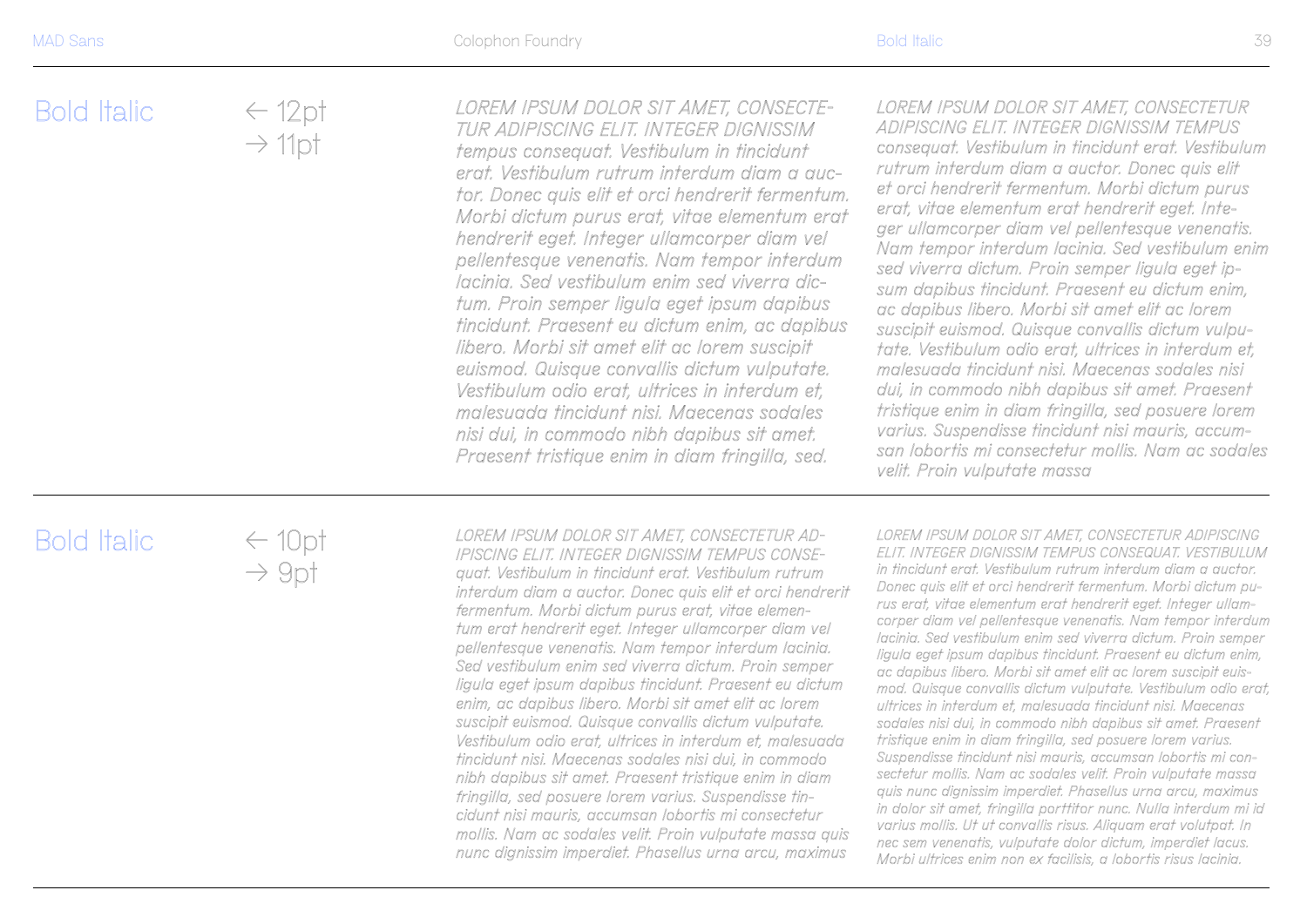**Black** 

 $72<sub>pt</sub>$ EM IPSL UR SI annel, consec-Hefur adipisc- $\hfill\blacksquare$ g eli<sup>e</sup> Aenea n efficillr tra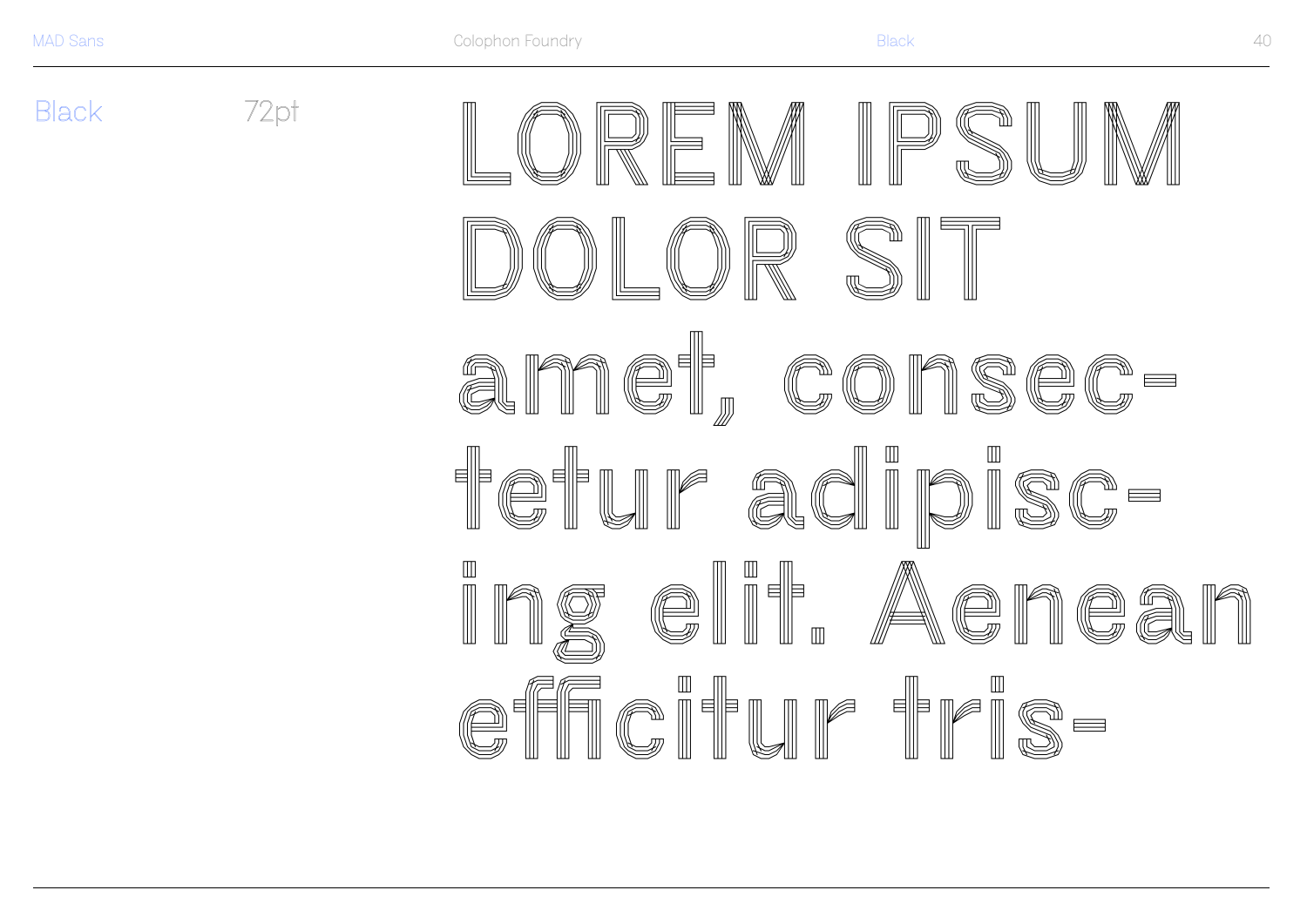Black

LOREM IPSUM DOLOR SIT AMET, CONSECTEtur adipiscing elit. Aenean efficitur tristique

**Black** 

36pt

48pt

LOREM IPSUM DOLOR SIT AMET, CONSECTETUR ADIPIScing elit. Aenean efficitur tristique pulvinar. Maecenas a mi tincidunt, faucibus justo sed,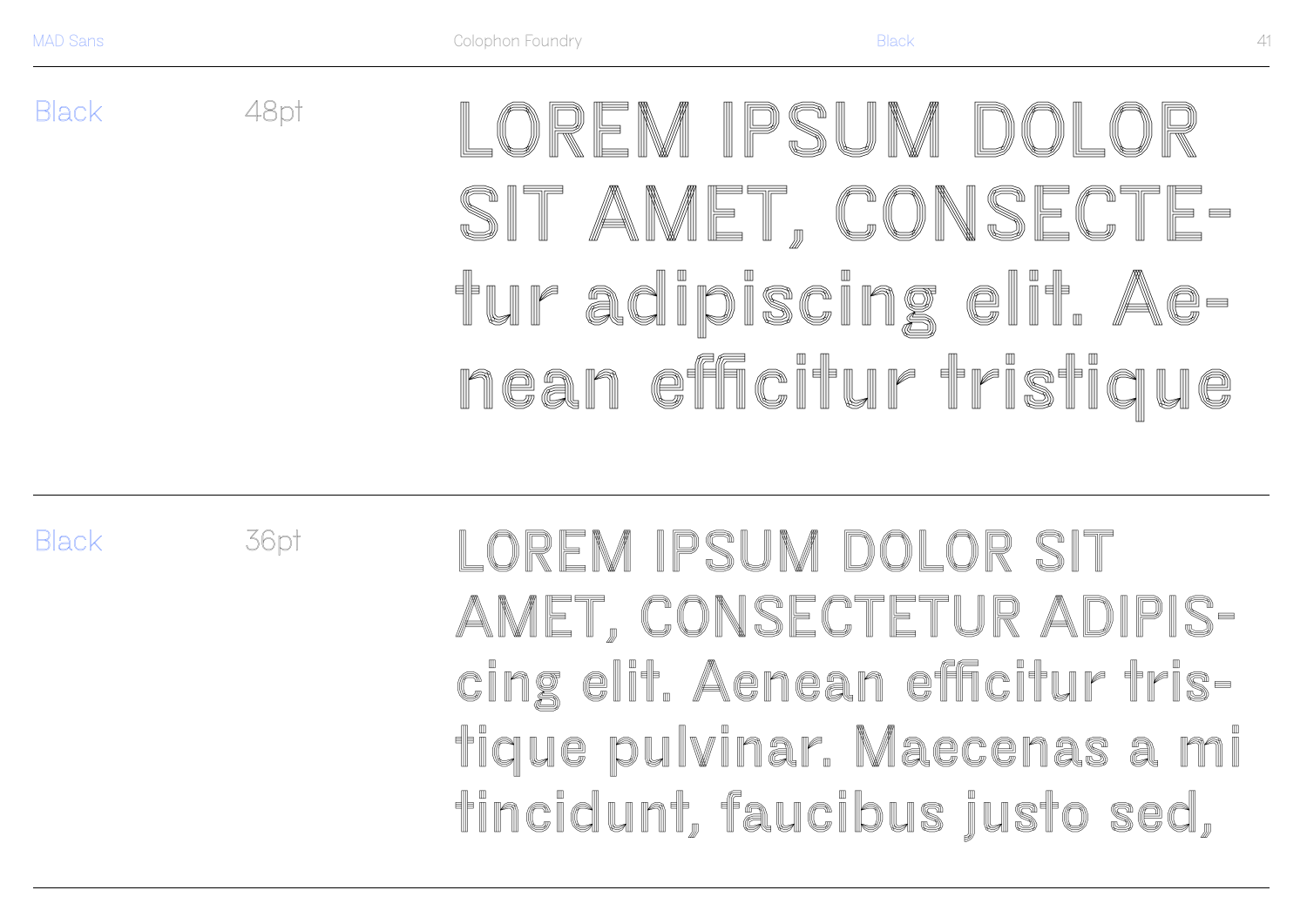**Black** 30pt LOREM IPSUM DOLOR SIT AMET, CONSECTETUR ADIPISCING ELIT. SED eu ante molestie, accumsan metus pulvinar, dapibus dui. Morbi egestas augue id elit commodo sagittis. Curabitur tempus sit amet dui ut egestas. Maecenas tincidunt vestibulum

**Black** 

24pt

LOREM IPSUM DOLOR SIT AMET, CONSECTE-TUR ADIPISCING ELIT. SED EU ANTE MOLEStie, accumsan metus pulvinar, dapibus dui. Morbi egestas augue id elit commodo sagittis. Curabitur tempus sit amet dui ut egestas. Maecenas tincidunt vestibulum auctor. Integer eu massa id felis tristique vehicula. Integer laoreet tortor.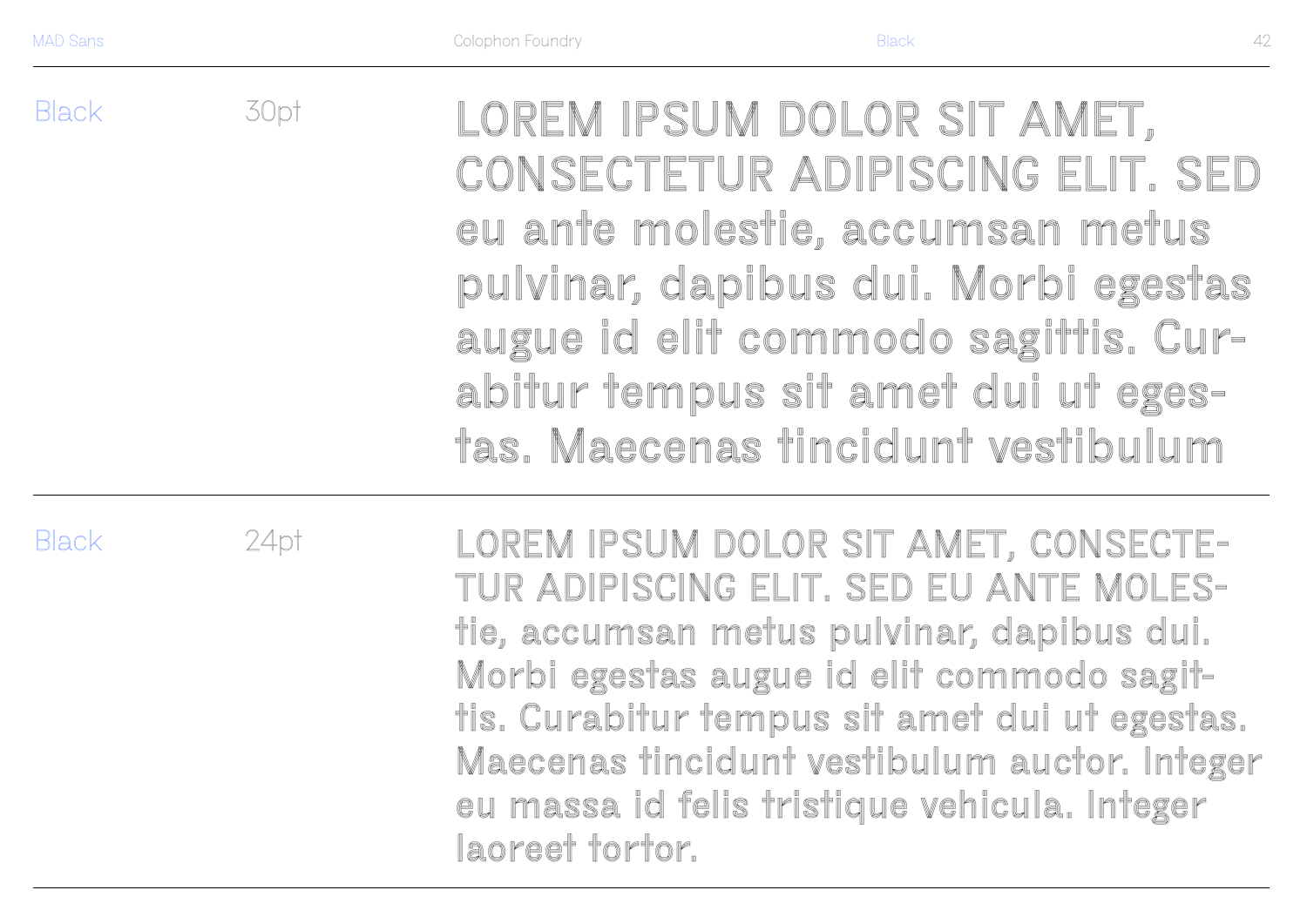Black **Black** 18pt 14pt **LOREM IPSUM DOLOR SIT AMET, CONSECTETUR ADIPISCING ELIT. INTEGER** DIGNISSIM TEMPUS CONSEQUAT. VESTIBULUM IN TINCIDUNT ERAT. VESTIBUlum rutrum interdum diam a auctor. Donec quis elit et orci hendrerit fermentum. Morbi dictum purus erat, vitae elementum erat hendrerit eget. Integer ullamcorper diam vel pellentesque venenatis. Nam tempor interdum lacinia. Sed vestibulum enim sed viverra dictum. Proin semper ligula eget ipsum dapibus tincidunt. Praesent eu dictum enim, ac dapibus libero. Morbi sit amet elit ac lorem suscipit euismod. Quisque convallis dictum vulputate. Vestibulum odio erat, ultrices in interdum et, malesuada tincidunt nisi. Maecenas sodales nisi dui, in commodo nibh dapibus sit amet. Praesent tristique enim in diam LOREM IPSUM DOLOR SIT AMET, CONSECTETUR ADIPISCING ELIT. INTEGER DIGNISSIM TEMPUS CONSEQUAT. VESTIBULUM in tincidunt erat. Vestibulum rutrum interdum diam a auctor. Donec quis elit et orci hendrerit fermentum. Morbi dictum purus erat, vitae elementum erat hendrerit eget. Integer ullamcorper diam vel pellentesque venenatis. Nam tempor interdum lacinia. Sed vestibulum enim sed viverra dictum. Proin semper ligula eget ipsum dapibus tincidunt. Praesent eu dictum enim, ac dapibus libero. Morbi sit amet elit ac lorem suscipit euismod. Quisque convallis dictum vulputate. Vestibulum odio erat, ultrices in interdum et, malesuada tincidunt nisi. Maecenas sodales nisi dui.

fringilla, sed posuere lorem varius. Suspendisse tincidunt nisi mauris, accumsan lobortis mi consectetur mollis. Nam ac sodales velit. Proin vulputate massa quis nunc dignissim imperdiet. Phasellus urna arcu, maximus in dolor sit amet,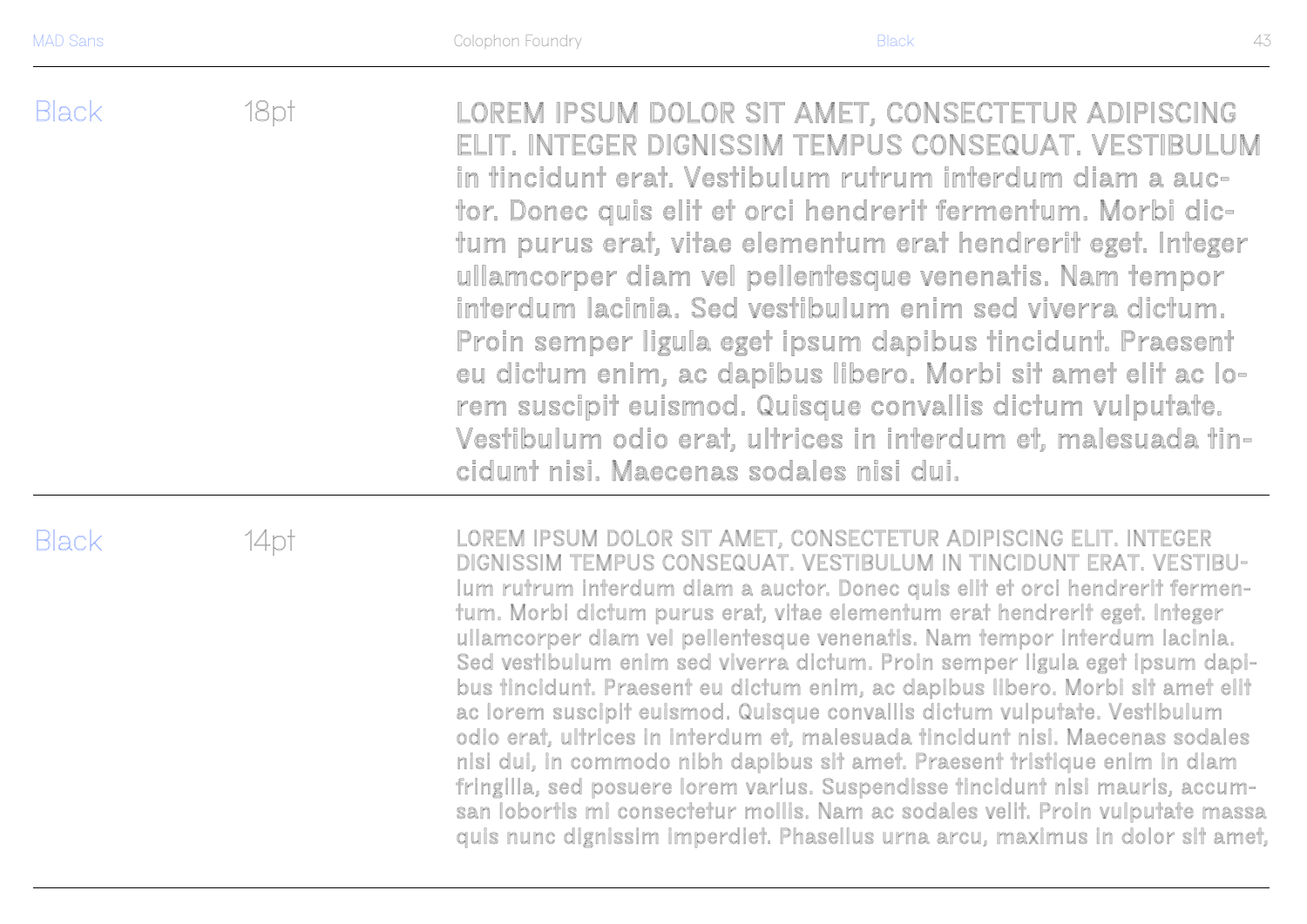$\leftarrow$  12pt  $\rightarrow$  11pt

LOREM IPSUM DOLOR SIT AMET, CONSECTE - TUR ADIPISCING ELIT. INTEGER DIGNISSIM tempus consequat. Vestibulum in tincidunt erat. Vestibulum rutrum interdum diam a auctor. Donec quis elit et orci hendrerit fermentum. Morbi dictum purus erat, vitae elementum erat hendrerit eget. Integer ul lamcorper diam vel pellentesque venenatis. Nam tempor interdum lacinia. Sed vestibu lum enim sed viverra dictum. Proin semper ligula eget ipsum dapibus tincidunt. Praesent eu dictum enim, ac dapibus libero. Morbi sit amet elit ac lorem suscipit euismod. Quisque convallis dictum vulputate. Vestibulum odio erat, ultrices in interdum et, malesuada tincidunt nisi. Maecenas sodales nisi dui, in commodo nibh dapibus sit amet. Praesent

LOREM IPSUM DOLOR SIT AMET, CONSECTETUR ADIPISCING ELIT. INTEGER DIGNISSIM TEMPUS consequat. Vestibulum in tincidunt erat. Vesti bulum rutrum interdum diam a auctor. Donec quis elit et orci hendrerit fermentum. Morbi dictum purus erat, vitae elementum erat hen drerit eget. Integer ullamcorper diam vel pellen tesque venenatis. Nam tempor interdum lacinia. Sed vestibulum enim sed viverra dictum. Proin semper ligula eget ipsum dapibus tincidunt. Praesent eu dictum enim, ac dapibus libero. Morbi sit amet elit ac lorem suscipit euismod. Quisque convallis dictum vulputate. Vestibulum odio erat, ultrices in interdum et, malesuada tin cidunt nisi. Maecenas sodales nisi dui, in com modo nibh dapibus sit amet. Praesent tristique enim in diam fringilla, sed posuere lorem varius. Suspendisse tincidunt nisi mauris, accumsan lobortis mi consectetur mollis. Nam ac sodales

#### Black

 $\leftarrow$  10pt  $\rightarrow$  9pt

LOREM IPSUM DOLOR SIT AMET, CONSECTETUR AD - IPISCING ELIT. INTEGER DIGNISSIM TEMPUS CONsequat. Vestibulum in tincidunt erat. Vestibulum rutrum interdum diam a auctor. Donec quis elit et orci hendrerit fermentum. Morbi dictum purus erat, vitae elementum erat hendrerit eget. Integer ullam corper diam vel pellentesque venenatis. Nam tempor interdum lacinia. Sed vestibulum enim sed viverra dictum. Proin semper ligula eget ipsum dapibus tincidunt. Praesent eu dictum enim, ac dapibus libero. Morbi sit amet elit ac lorem suscipit euismod. Quisque convallis dictum vulputate. Vestibulum odio erat, ultrices in interdum et, malesuada tincidunt nisi. Maecenas sodales nisi dui, in commodo nibh dapibus sit amet. Praesent tristique enim in diam fringilla, sed posuere lorem varius. Suspendisse tincidunt nisi mauris, accumsan lobortis mi consectetur mollis. Nam ac sodales velit. Proin vulputate massa quis

LOREM IPSUM DOLOR SIT AMET, CONSECTETUR ADIPISCING ELIT. INTEGER DIGNISSIM TEMPUS CONSEQUAT. VESTIBU lum in tincidunt erat. Vestibulum rutrum interdum diam a auctor. Donec quis elit et orci hendrerit fermentum. Morbi dictum purus erat, vitae elementum erat hendrerit eget. Integer ullamcorper diam vel pellentesque venenatis. Nam tempor interdum lacinia. Sed vestibulum enim sed viverra dictum. Proin semper ligula eget ipsum dapibus tincidunt. Praesent eu dictum enim, ac dapibus libero. Morbi sit amet elit ac lorem suscipit euismod. Quisque convallis dictum vulputate. Vestibulum odio erat, ultrices in interdum et, malesuada tincidunt nisi. Maecenas sodales nisi dui, in commodo nibh dapibus sit amet. Praesent tristique enim in diam fringilla, sed posuere lorem varius. Suspendisse tincidunt nisi mauris, accumsan lobortis mi consectetur mollis. Nam ac sodales velit. Proin vulputate massa quis nunc dignissim imperdiet. Phasellus urna arcu, maximus in dolor sit amet, fringilla porttitor nunc. Nulla interdum mi id varius mollis. Ut ut convallis risus. Aliquam erat volutpat. In nec sem venenatis, vulputate dolor dictum, imperdiet lacus.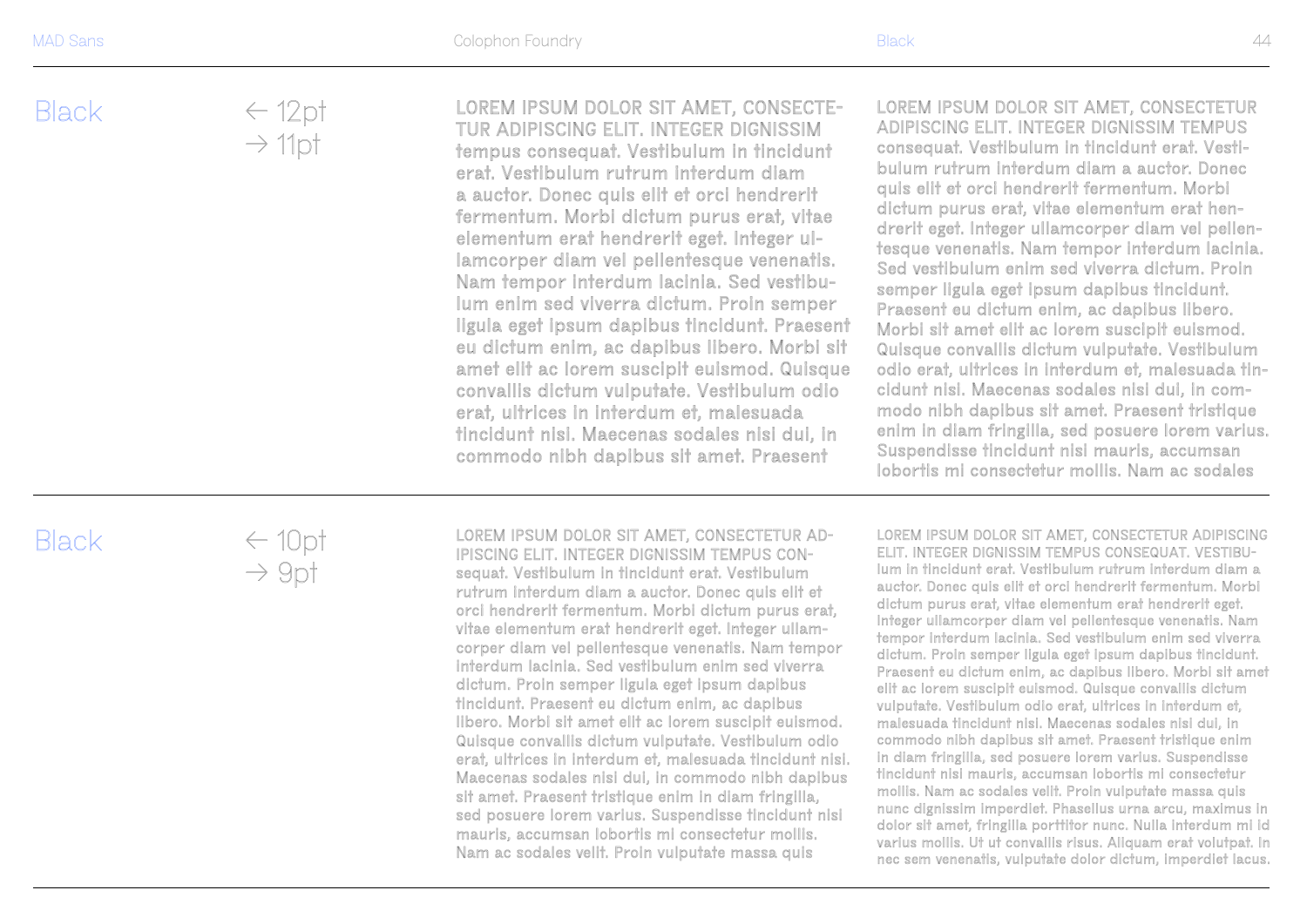**Black Italic** 

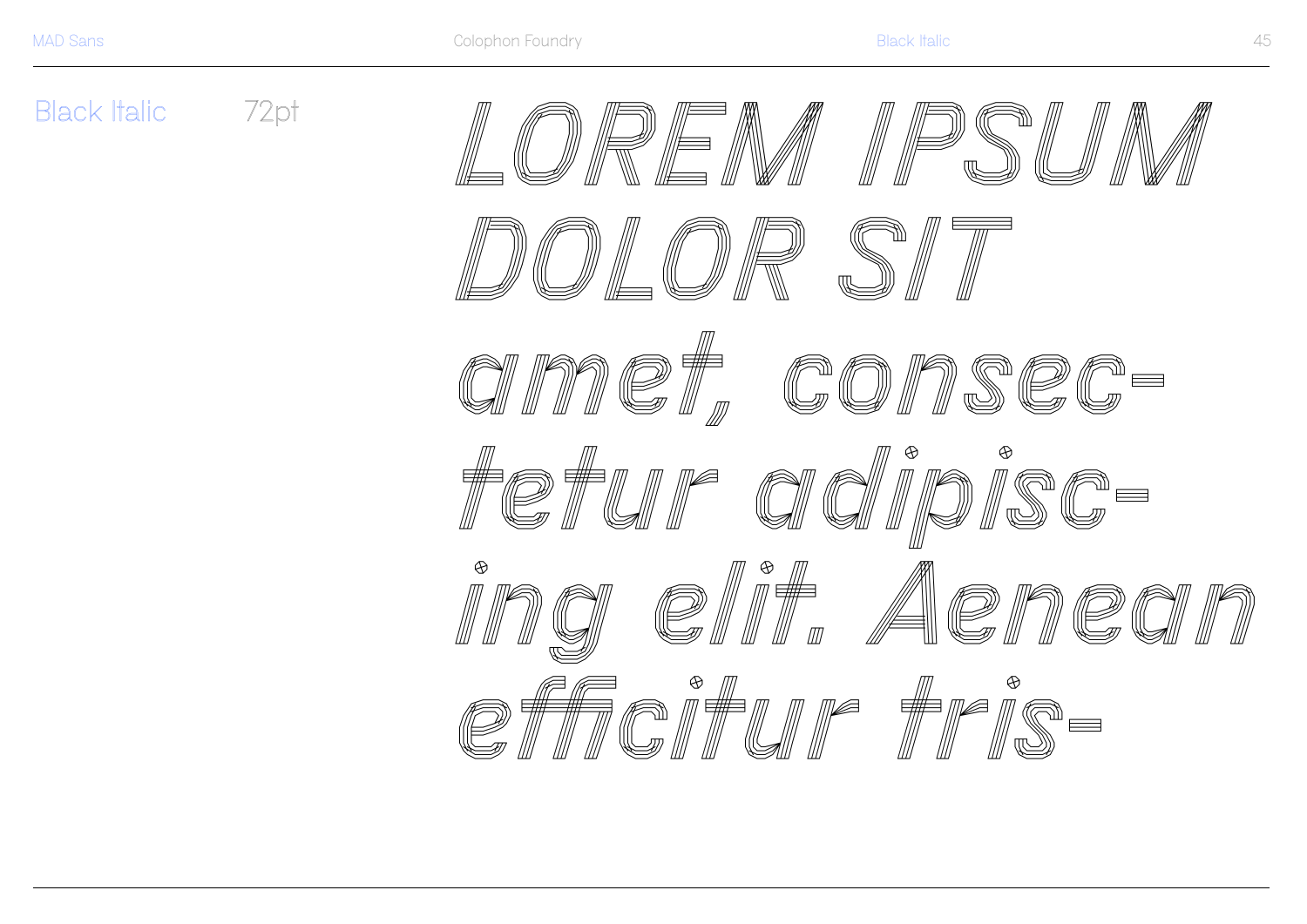Black Italic

48pt

36pt

*LOREM IPSUM DOLOR SIT AMET, CONSECTEtur adipiscing elit. Aenean efficitur tristique* 

Black Italic

*LOREM IPSUM DOLOR SIT AMET, CONSECTETUR ADIPIScing elit. Aenean efficitur tristique pulvinar. Maecenas a mi tincidunt, faucibus justo*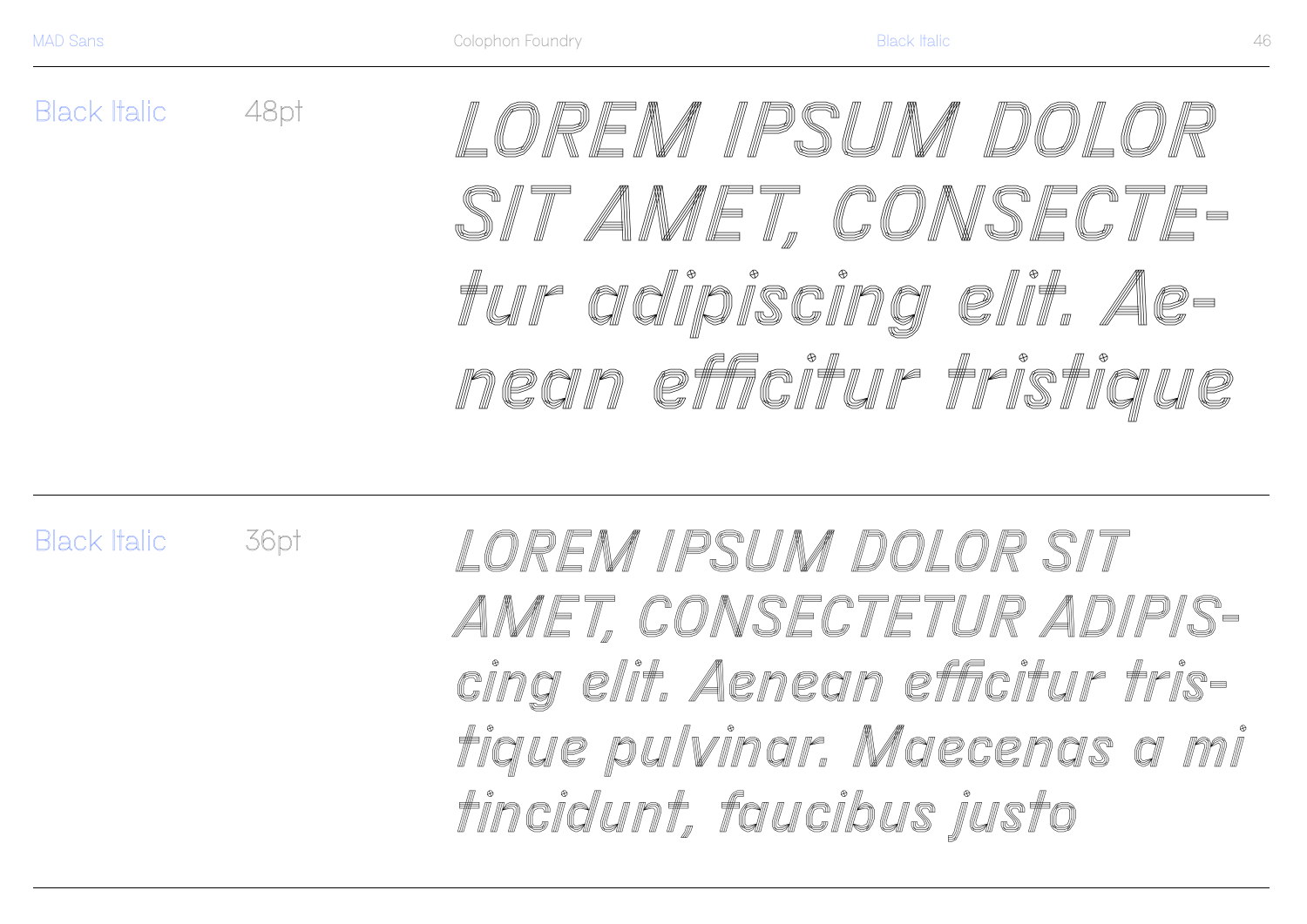Black Italic 30pt *LOREM IPSUM DOLOR SIT AMET, CONSECTETUR ADIPISCING ELIT. SED eu ante molestie, accumsan metus pulvinar, dapibus dui. Morbi egestas augue id elit commodo sagittis. Curabitur tempus sit amet dui ut egestas. Maecenas tincidunt vestibulum auc-*

Black Italic

24pt

*LOREM IPSUM DOLOR SIT AMET, CONSECTE-TUR ADIPISCING ELIT. SED EU ANTE MOLEStie, accumsan metus pulvinar, dapibus dui. Morbi egestas augue id elit commodo sagittis. Curabitur tempus sit amet dui ut egestas. Maecenas tincidunt vestibulum auctor. Integer eu massa id felis tristique vehicula. Integer laoreet tortor.*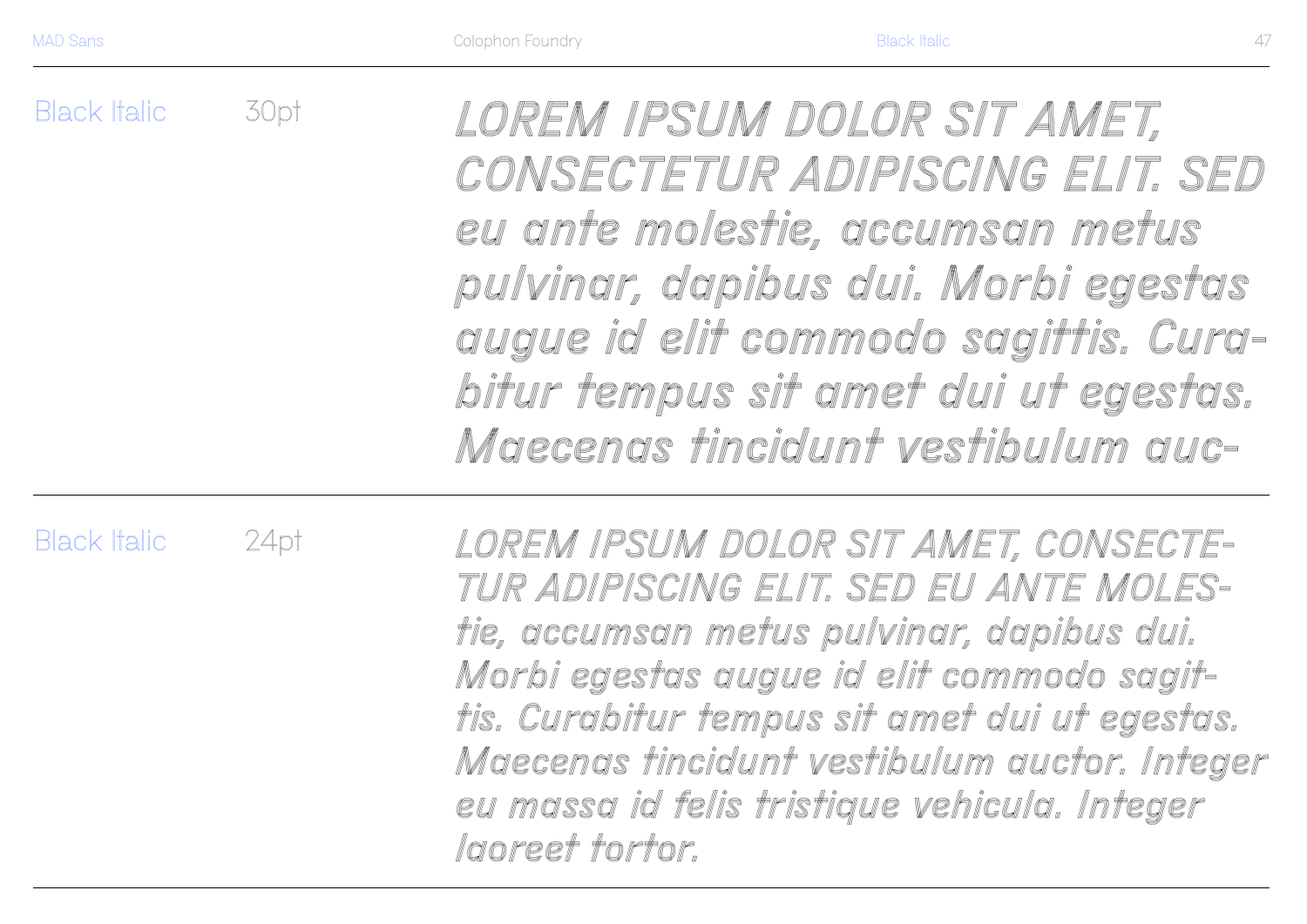Black Italic Black Italic 18pt 14pt *LOREM IPSUM DOLOR SIT AMET, CONSECTETUR ADIPISCING ELIT. INTEGER DIGNISSIM TEMPUS CONSEQUAT. VESTIBULUM IN TINCIDUNT ERAT. VESTIBUlum rutrum interdum diam a auctor. Donec quis elit et orci hendrerit fermentum. Morbi dictum purus erat, vitae elementum erat hendrerit eget. Integer ullamcorper diam vel pellentesque venenatis. Nam tempor interdum lacinia. Sed vestibulum enim sed viverra dictum. Proin semper ligula eget ipsum dapibus tincidunt. Praesent eu dictum enim, ac dapibus libero. Morbi sit amet elit ac lorem suscipit euismod. Quisque convallis dictum vulputate. Vestibulum odio erat, ultrices in interdum et, malesuada tincidunt nisi. Maecenas sodales nisi dui, in commodo nibh dapibus sit amet. Praesent tristique enim in diam frin-LOREM IPSUM DOLOR SIT AMET, CONSECTETUR ADIPISCING ELIT. INTEGER DIGNISSIM TEMPUS CONSEQUAT. VESTIBULUM in tincidunt erat. Vestibulum rutrum interdum diam a auctor. Donec quis elit et orci hendrerit fermentum. Morbi dictum purus erat, vitae elementum erat hendrerit eget. Integer ullamcorper diam vel pellentesque venenatis. Nam tempor interdum lacinia. Sed vestibulum enim sed viverra dictum. Proin semper ligula eget ipsum dapibus tincidunt. Praesent eu dictum enim, ac dapibus libero. Morbi sit amet elit ac lorem suscipit euismod. Quisque convallis dictum vulputate. Vestibulum odio erat, ultrices in interdum et, malesuada tincidunt nisi. Maecenas sodales nisi dui.* 

*gilla, sed posuere lorem varius. Suspendisse tincidunt nisi mauris, accumsan lobortis mi consectetur mollis. Nam ac sodales velit. Proin vulputate massa quis nunc dignissim imperdiet. Phasellus urna arcu, maximus in dolor sit amet, fring-*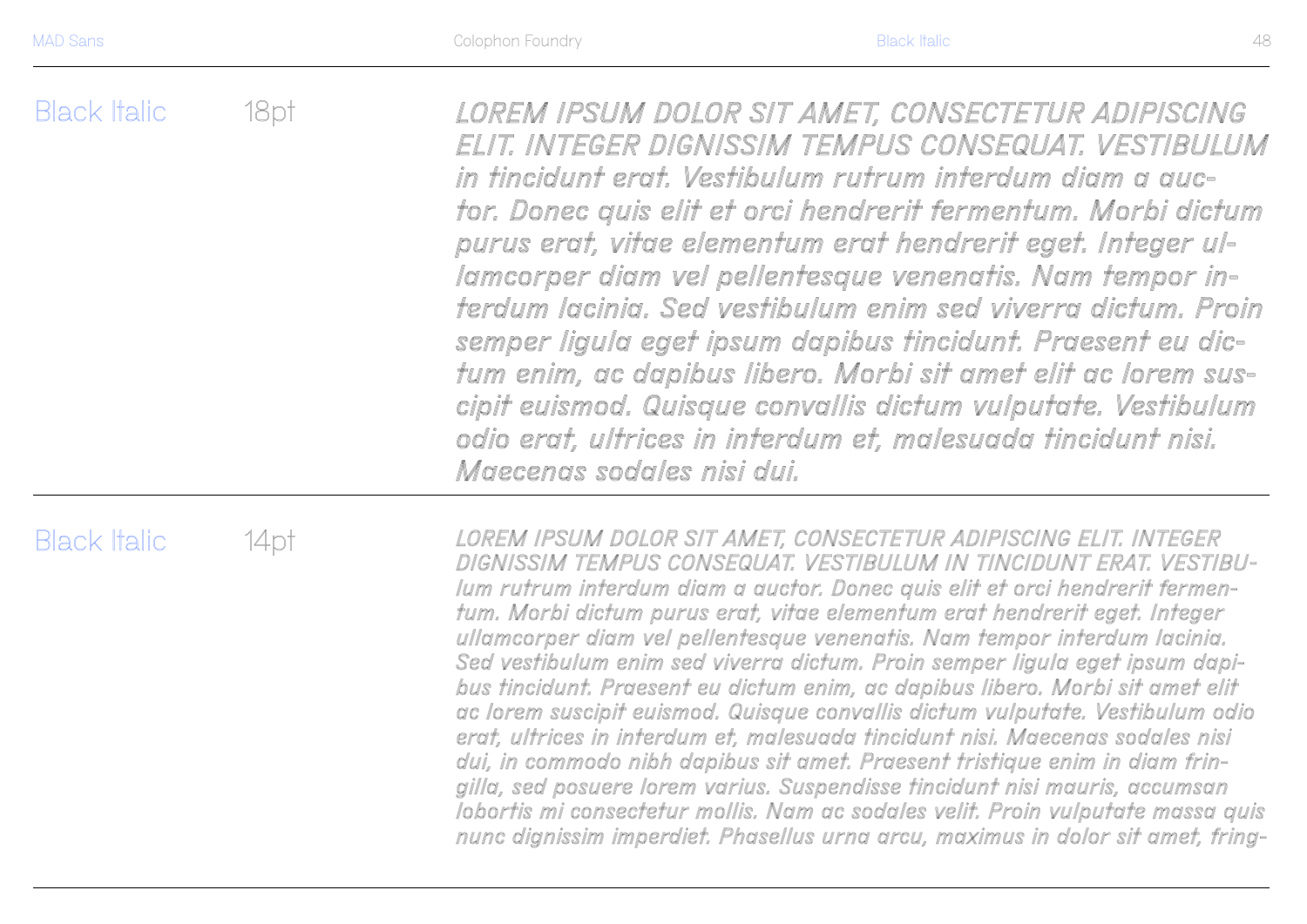#### $\leftarrow$  12pt  $\rightarrow$  11pt

*LOREM IPSUM DOLOR SIT AMET, CONSECTE-TUR ADIPISCING ELIT. INTEGER DIGNISSIM tempus consequat. Vestibulum in tincidunt erat. Vestibulum rutrum interdum diam a auctor. Donec quis elit et orci hendrerit fermentum. Morbi dictum purus erat, vitae elementum erat hendrerit eget. Integer ullamcorper diam vel pellentesque venenatis. Nam tempor interdum lacinia. Sed vestibulum enim sed viverra dictum. Proin semper ligula eget ipsum dapibus tincidunt. Praesent eu dictum enim, ac dapibus libero. Morbi sit amet elit ac lorem suscipit euismod. Quisque convallis dictum vulputate. Vestibulum odio erat, ultrices in interdum et, malesuada tincidunt nisi. Maecenas sodales nisi dui, in commodo nibh dapibus sit amet. Praesent* 

*LOREM IPSUM DOLOR SIT AMET, CONSECTETUR ADIPISCING ELIT. INTEGER DIGNISSIM TEMPUS consequat. Vestibulum in tincidunt erat. Vestibulum rutrum interdum diam a auctor. Donec quis elit et orci hendrerit fermentum. Morbi dictum purus erat, vitae elementum erat hendrerit eget. Integer ullamcorper diam vel pellentesque venenatis. Nam tempor interdum lacinia. Sed vestibulum enim sed viverra dictum. Proin semper ligula eget ipsum dapibus tincidunt. Praesent eu dictum enim, ac dapibus libero. Morbi sit amet elit ac lorem suscipit euismod. Quisque convallis dictum vulputate. Vestibulum odio erat, ultrices in interdum et, malesuada tincidunt nisi. Maecenas sodales nisi dui, in commodo nibh dapibus sit amet. Praesent tristique enim in diam fringilla, sed posuere lorem varius. Suspendisse tincidunt nisi mauris, accumsan lobortis mi consectetur mollis. Nam ac sodales velit. Proin vulputate* 

## Black Italic

 $\leftarrow$  10pt  $\rightarrow$  9pt

*LOREM IPSUM DOLOR SIT AMET, CONSECTETUR ADIPISCING ELIT. INTEGER DIGNISSIM TEMPUS consequat. Vestibulum in tincidunt erat. Vestibulum rutrum interdum diam a auctor. Donec quis elit et orci hendrerit fermentum. Morbi dictum purus erat, vitae elementum erat hendrerit eget. Integer ullamcorper diam vel pellentesque venenatis. Nam tempor interdum lacinia. Sed vestibulum enim sed viverra dictum. Proin semper ligula eget ipsum dapibus tincidunt. Praesent eu dictum enim, ac dapibus libero. Morbi sit amet elit ac lorem suscipit euismod. Quisque convallis dictum vulputate. Vestibulum odio erat, ultrices in interdum et, malesuada tincidunt nisi. Maecenas sodales nisi dui, in commodo nibh dapibus sit amet. Praesent tristique enim in diam fringilla, sed posuere lorem varius. Suspendisse tincidunt nisi mauris, accumsan lobortis mi consectetur mollis. Nam ac sodales velit. Proin vulputate massa quis nunc dignis-* *LOREM IPSUM DOLOR SIT AMET, CONSECTETUR ADIPISC-ING ELIT. INTEGER DIGNISSIM TEMPUS CONSEQUAT. VEStibulum in tincidunt erat. Vestibulum rutrum interdum diam a auctor. Donec quis elit et orci hendrerit fermentum. Morbi dictum purus erat, vitae elementum erat hendrerit eget. Integer ullamcorper diam vel pellentesque venenatis. Nam tempor interdum lacinia. Sed vestibulum enim sed viverra dictum. Proin semper ligula eget ipsum dapibus tincidunt. Praesent eu dictum enim, ac dapibus libero. Morbi sit amet elit ac lorem suscipit euismod. Quisque convallis dictum vulputate. Vestibulum odio erat, ultrices in interdum et, malesuada tincidunt nisi. Maecenas sodales nisi dui, in commodo nibh dapibus sit amet. Praesent tristique enim in diam fringilla, sed posuere lorem varius. Suspendisse tincidunt nisi mauris, accumsan lobortis mi consectetur mollis. Nam ac sodales velit. Proin vulputate massa quis nunc dignissim imperdiet. Phasellus urna arcu, maximus in dolor sit amet, fringilla porttitor nunc. Nulla interdum mi id varius mollis. Ut ut convallis risus. Aliquam erat volutpat. In nec sem venenatis, vulputate dolor dictum, imperdiet lacus. Morbi*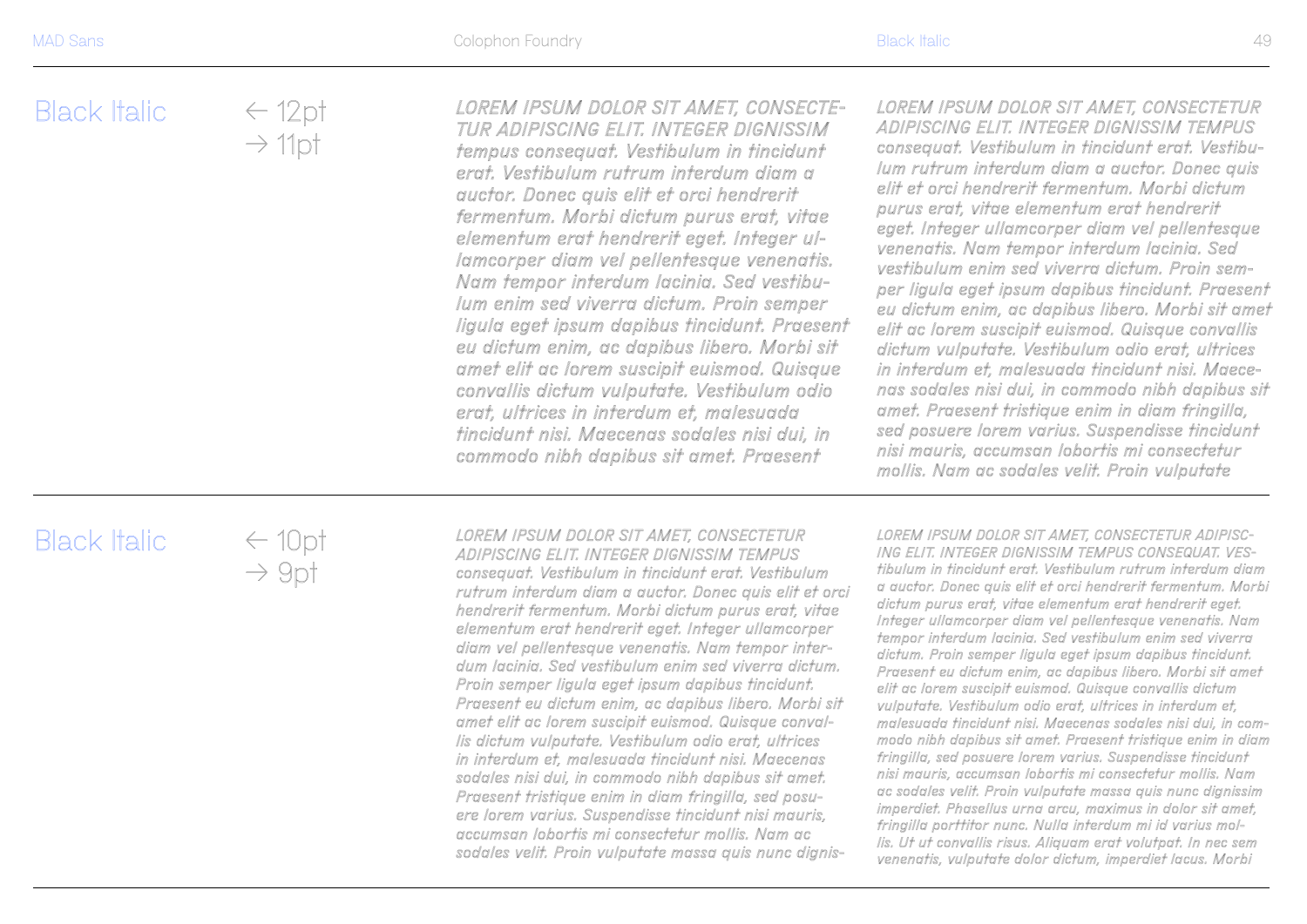Light Fill 72pt  $\langle \rangle$  )  $\rangle$   $\rightarrow$   $\setminus$   $\setminus$   $\parallel$   $\setminus$   $\setminus$   $\setminus$   $\setminus$ amet, consectetur adipiscing elit. Aenean efficitur tristique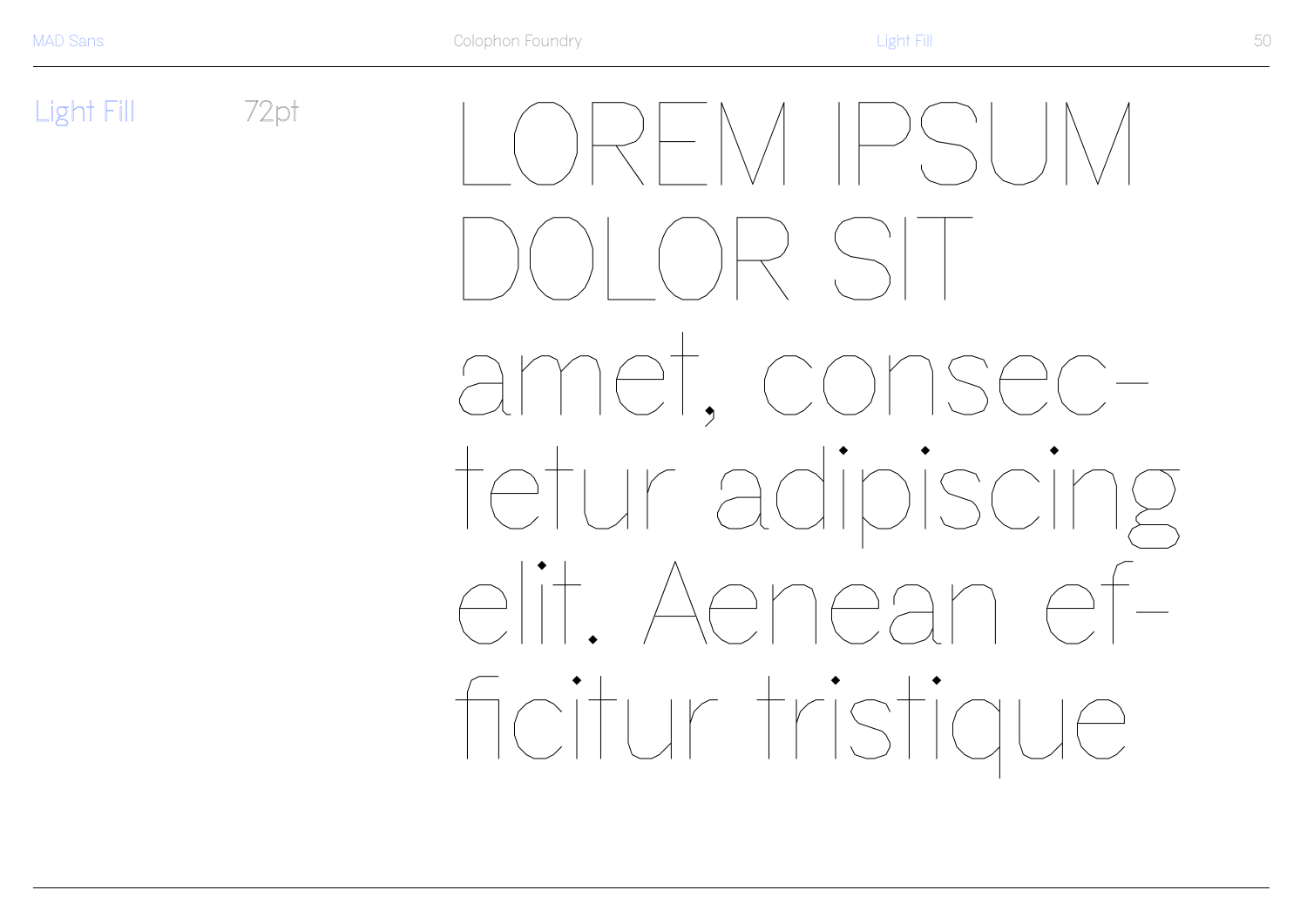Light Fill

48pt LOREM IPSUM DOLOR SIT AMET, CONSECTETUR adipiscing elit. Aenean efficitur tristique pulvinar.

Light Fill

36pt

LOREM IPSUM DOLOR SIT AMET, CONSECTETUR ADIPISCING EI Aenean efficitur tristique pulvinar. Maecenas a mi tincidunt, faucibus justo sed, auctor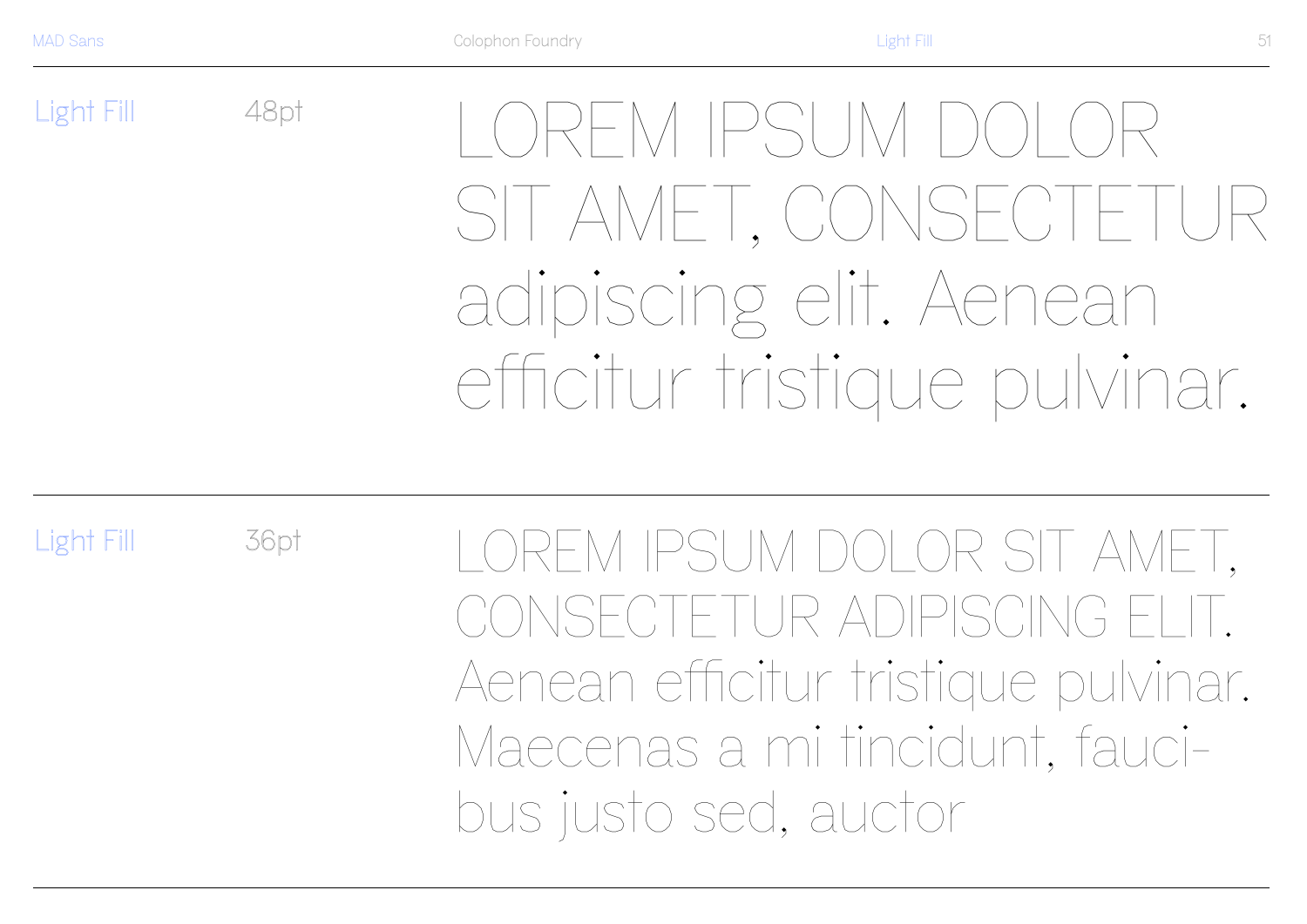Light Fill 30pt LOREM IPSUM DOLOR SIT AMET, CON-SECTETUR ADIPISCING ELIT. SED EU ante molestie, accumsan metus pulvinar, dapibus dui. Morbi egestas augue id elit commodo sagittis. Curabitur tempus sit amet dui ut egestas. Maecenas tincidunt vestibulum auctor.

Light Fill

24pt

LOREM IPSUM DOLOR SIT AMET, CONSECTETUR ADIPISCING ELIT. SED EU ANTE MOLESTIE, ACcumsan metus pulvinar, dapibus dui. Morbi egestas augue id elit commodo sagittis. Curabitur tempus sit amet dui ut egestas. Maecenas tincidunt vestibulum auctor. Integer eu massa id felis tristique vehicula. Integer laoreet tortor.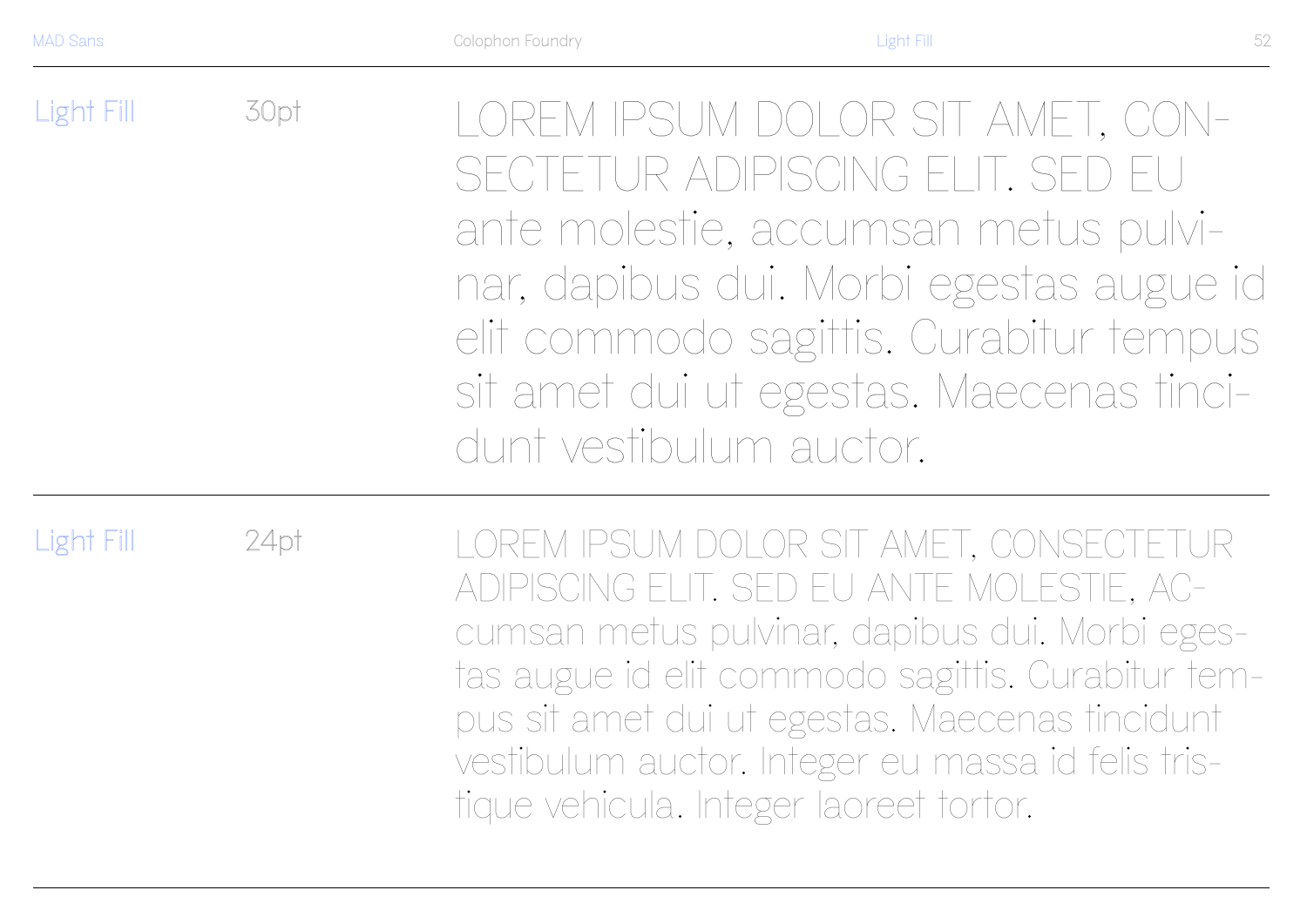| Light Fill | 18pt | LOREM IPSUM DOLOR SIT AMET, CONSECTETUR ADIPISCING ELIT.<br>INTEGER DIGNISSIM TEMPUS CONSEQUAT. VESTIBULUM IN TINCI-<br>dunt erat. Vestibulum rutrum interdum diam a auctor. Donec quis<br>elit et orci hendrerit fermentum. Morbi dictum purus erat, vitae<br>elementum erat hendrerit eget. Integer ullamcorper diam vel pel-<br>lentesque venenatis. Nam tempor interdum lacinia. Sed vestibulum<br>enim sed viverra dictum. Proin semper ligula eget ipsum dapibus<br>tincidunt. Praesent eu dictum enim, ac dapibus libero. Morbi sit<br>amet elit ac lorem suscipit euismod. Quisque convallis dictum vul-<br>putate. Vestibulum odio erat, ultrices in interdum et, malesuada |
|------------|------|--------------------------------------------------------------------------------------------------------------------------------------------------------------------------------------------------------------------------------------------------------------------------------------------------------------------------------------------------------------------------------------------------------------------------------------------------------------------------------------------------------------------------------------------------------------------------------------------------------------------------------------------------------------------------------------|
|            |      | tincidunt nisi. Maecenas sodales nisi dui.                                                                                                                                                                                                                                                                                                                                                                                                                                                                                                                                                                                                                                           |

# Light Fill

14pt LOREM IPSUM DOLOR SIT AMET, CONSECTETUR ADIPISCING ELIT. INTEGER DIGNISSIM TEMPUS CONSEQUAT. VESTIBULUM IN TINCIDUNT ERAT. VESTIBULUM RUTRUM INTERdum diam a auctor. Donec quis elit et orci hendrerit fermentum. Morbi dictum purus erat, vitae elementum erat hendrerit eget. Integer ullamcorper diam vel pellentesque venenatis. Nam tempor interdum lacinia. Sed vestibulum enim sed viverra dictum. Proin semper ligula eget ipsum dapibus tincidunt. Praesent eu dictum enim, ac dapibus libero. Morbi sit amet elit ac lorem suscipit euismod. Quisque convallis dictum vulputate. Vestibulum odio erat, ultrices in interdum et, malesuada tincidunt nisi. Maecenas sodales nisi dui, in commodo nibh dapibus sit amet. Praesent tristique enim in diam fringilla, sed posuere lorem varius. Suspendisse tincidunt nisi mauris, accumsan lobortis mi consectetur mollis. Nam ac sodales velit. Proin vulputate massa quis nunc dignissim imperdiet. Phasellus urna arcu, maximus in dolor sit amet, fringilla porttitor nunc. Nulla interdum mi id varius mollis. Ut ut convallis risus.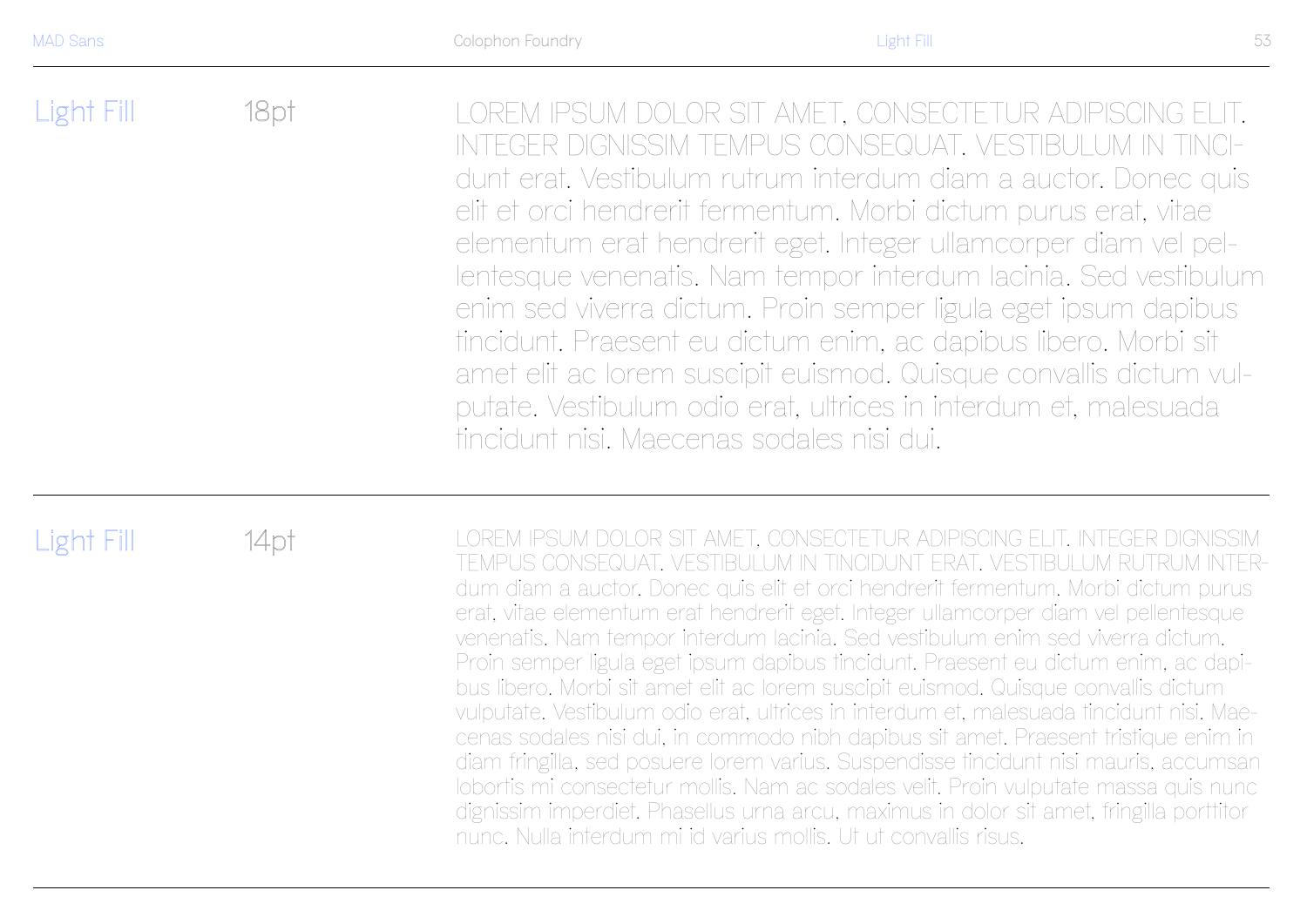fringilla, sed.

| Light Fill | $\leftarrow$ 12pt<br>$\rightarrow$ 11pt | LOREM IPSUM DOLOR SIT AMET, CONSECTETUR<br>ADIPISCING ELIT. INTEGER DIGNISSIM TEMPUS<br>consequat. Vestibulum in tincidunt erat. Vestibu-<br>lum rutrum interdum diam a auctor. Donec quis<br>elit et orci hendrerit fermentum. Morbi dictum<br>purus erat, vitae elementum erat hendrerit<br>eget. Integer ullamcorper diam vel pellentesque<br>venenatis. Nam tempor interdum lacinia. Sed<br>vestibulum enim sed viverra dictum. Proin sem-<br>per ligula eget ipsum dapibus fincidunt. Praesent<br>eu dictum enim, ac dapibus libero. Morbi sit | LOREM IPSUM DOLOR SIT AMET, CONSECTETUR AD-<br><b>IPISCING ELIT. INTEGER DIGNISSIM TEMPUS CONSE-</b><br>quat. Vestibulum in tincidunt erat. Vestibulum rutrum<br>interdum diam a auctor. Donec quis elit et orci<br>hendrerit fermentum. Morbi dictum purus erat, vitae<br>elementum erat hendrerit eget. Integer ullamcorper<br>diam vel pellentesque venenatis. Nam tempor inter-<br>dum lacinia. Sed vestibulum enim sed viverra dictum.<br>Proin semper ligula eget ipsum dapibus fincidunt<br>Praesent eu dictum enim, ac dapibus libero. Morbi sit<br>amet elit ac lorem suscipit euismod. Quisque conval-<br>lis dictum vulputate. Vestibulum odio erat, ultrices |
|------------|-----------------------------------------|-----------------------------------------------------------------------------------------------------------------------------------------------------------------------------------------------------------------------------------------------------------------------------------------------------------------------------------------------------------------------------------------------------------------------------------------------------------------------------------------------------------------------------------------------------|--------------------------------------------------------------------------------------------------------------------------------------------------------------------------------------------------------------------------------------------------------------------------------------------------------------------------------------------------------------------------------------------------------------------------------------------------------------------------------------------------------------------------------------------------------------------------------------------------------------------------------------------------------------------------|
|------------|-----------------------------------------|-----------------------------------------------------------------------------------------------------------------------------------------------------------------------------------------------------------------------------------------------------------------------------------------------------------------------------------------------------------------------------------------------------------------------------------------------------------------------------------------------------------------------------------------------------|--------------------------------------------------------------------------------------------------------------------------------------------------------------------------------------------------------------------------------------------------------------------------------------------------------------------------------------------------------------------------------------------------------------------------------------------------------------------------------------------------------------------------------------------------------------------------------------------------------------------------------------------------------------------------|

amet elit ac lorem suscipit euismod. Quisque convallis dictum vulputate. Vestibulum odio erat, ultrices in interdum et, malesuada tincidunt nisi. Maecenas sodales nisi dui, in commodo nibh dapibus sit amet. Praesent tristique enim in diam

### Light Fill

 $\leftarrow$  10pt  $\rightarrow$  9pt

LOREM IPSUM DOLOR SIT AMET, CONSECTETUR ADIPISC - ING ELIT. INTEGER DIGNISSIM TEMPUS CONSEQUAT. VESTI bulum in tincidunt erat. Vestibulum rutrum interdum diam a auctor. Donec quis elit et orci hendrerit fermentum. Morbi dictum purus erat, vitae elementum erat hendrerit eget. Integer ullamcorper diam vel pellentesque venenatis. Nam tempor interdum lacinia. Sed vestibulum enim sed viverra dictum. Proin semper ligula eget ipsum dapibus tin cidunt. Praesent eu dictum enim, ac dapibus libero. Morbi sit amet elit ac lorem suscipit euismod. Quisque convallis dictum vulputate. Vestibulum odio erat, ultrices in interdum et, malesuada tincidunt nisi. Maecenas sodales nisi dui, in commodo nibh dapibus sit amet. Praesent tristique enim in diam fringilla, sed posuere lorem varius. Suspendisse tincidunt nisi mauris, accumsan lobortis mi consectetur mollis. Nam ac sodales velit. Proin vulputate massa quis nunc dignissim imperdiet. Phasellus urna arcu, maximus in dolor sit.

LOREM IPSUM DOLOR SIT AMET, CONSECTETUR ADIPISCING ELIT. INTEGER DIGNISSIM TEMPUS CONSEQUAT. VESTIBULUM IN tincidunt erat. Vestibulum rutrum interdum diam a auctor. Donec quis elit et orci hendrerit fermentum. Morbi dictum purus erat, vitae elementum erat hendrerit eget. Integer ullamcorper diam vel pellentesque venenatis. Nam tempor interdum lacinia. Sed ves tibulum enim sed viverra dictum. Proin semper ligula eget ipsum dapibus tincidunt. Praesent eu dictum enim, ac dapibus libero. Morbi sit amet elit ac lorem suscipit euismod. Quisque convallis dictum vulputate. Vestibulum odio erat, ultrices in interdum et, malesuada tincidunt nisi. Maecenas sodales nisi dui, in commo do nibh dapibus sit amet. Praesent tristique enim in diam fringilla, sed posuere lorem varius. Suspendisse tincidunt nisi mauris, accumsan lobortis mi consectetur mollis. Nam ac sodales velit. Proin vulputate massa quis nunc dignissim imperdiet. Phasel lus urna arcu, maximus in dolor sit amet, fringilla porttitor nunc. Nulla interdum mi id varius mollis. Ut ut convallis risus. Aliquam erat volutpat. In nec sem venenatis, vulputate dolor dictum, im perdiet lacus. Morbi ultrices enim non ex facilisis, a lobortis risus lacinia. Aliquam nec blandit est.

in interdum et, malesuada tincidunt nisi. Maecenas sodales nisi dui, in commodo nibh dapibus sit amet. Praesent tristique enim in diam fringilla, sed posu ere lorem varius. Suspendisse tincidunt nisi mauris, accumsan lobortis mi consectetur mollis. Nam ac

sodales velit. Proin vulputate massa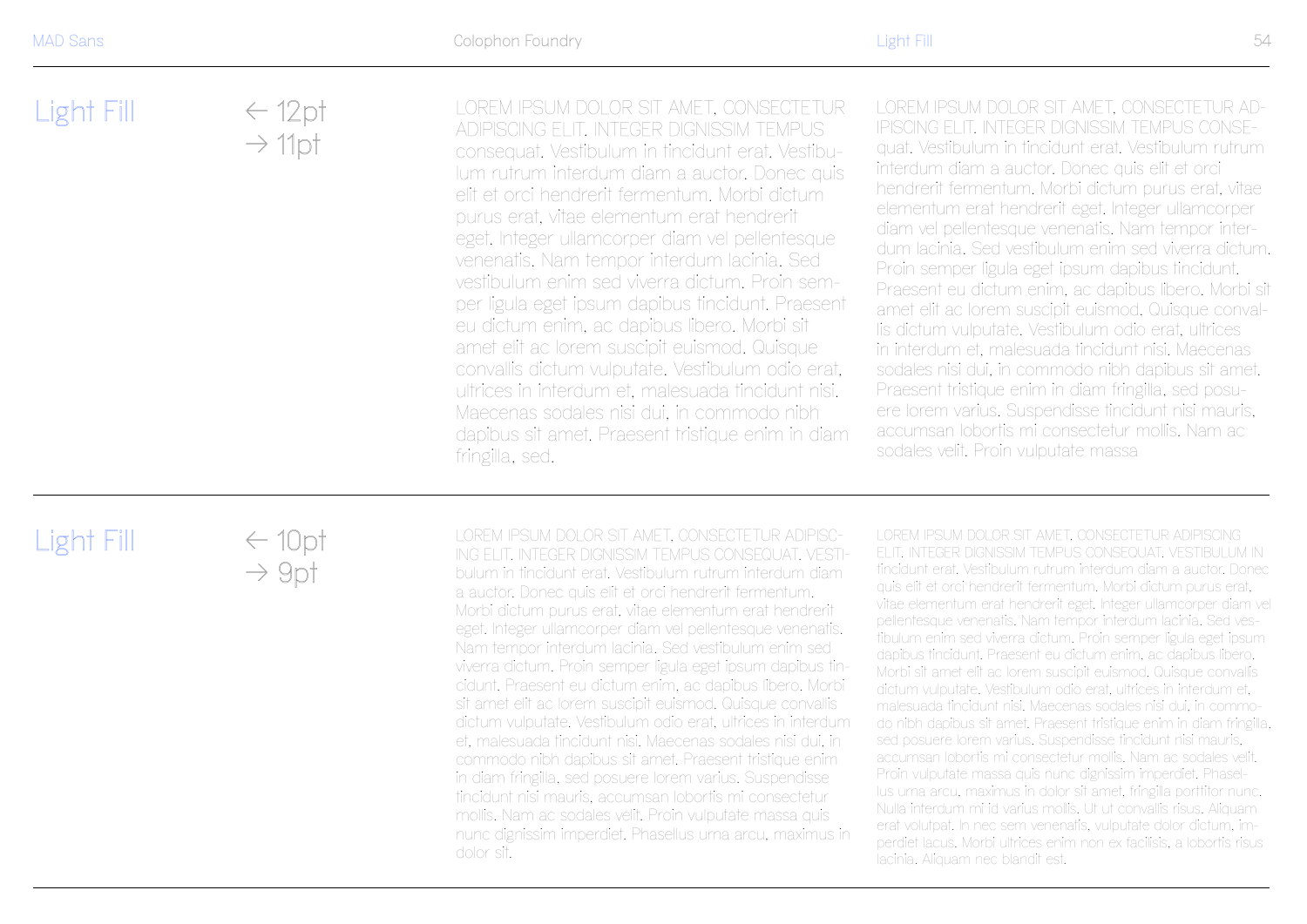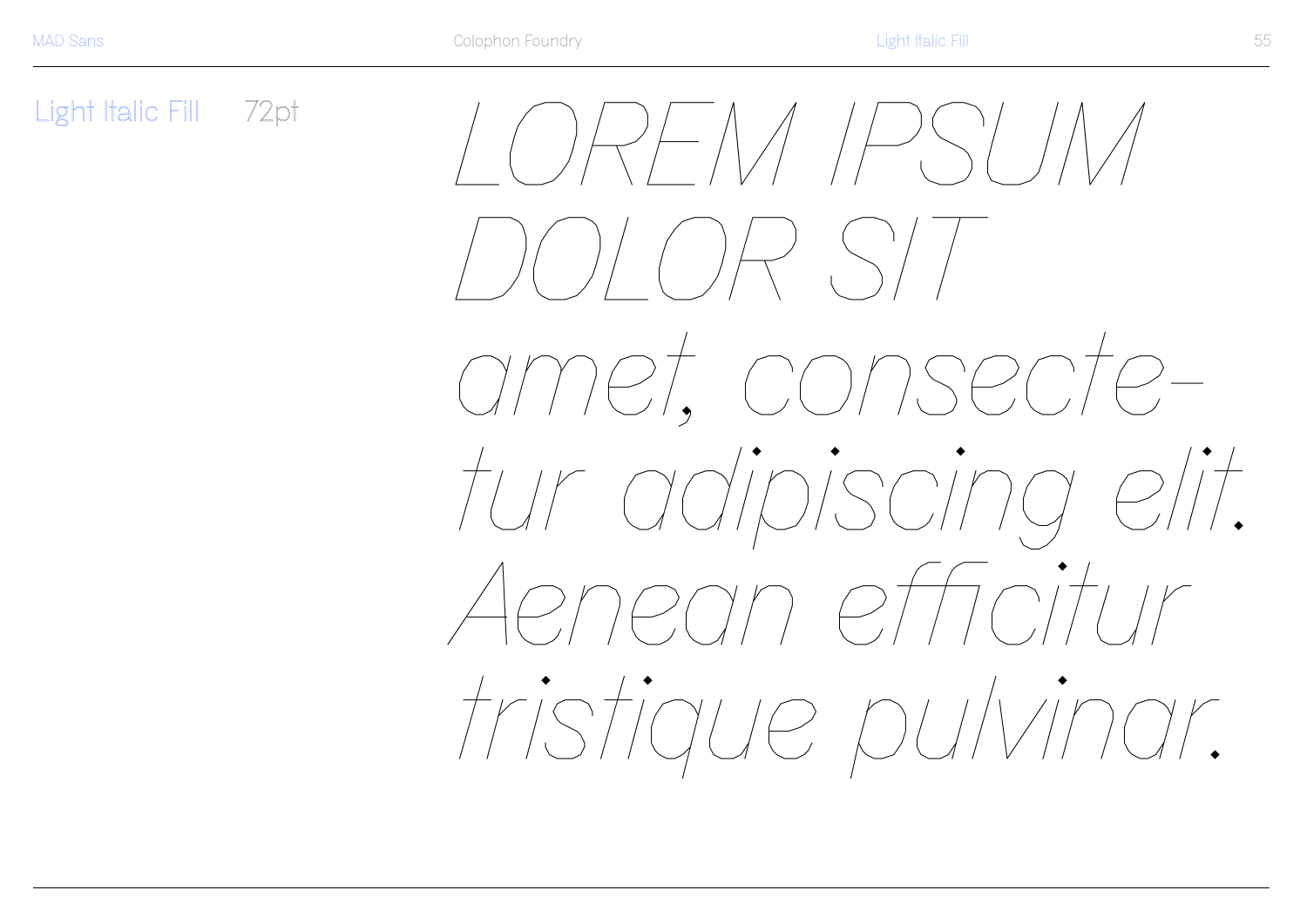Light Italic Fill 48pt

*LOREM IPSUM DOLOR SIT AMET, CONSECTEtur adipiscing elit. Aenean efficitur tristique pulvinar.* 

Light Italic Fill 36pt

*LOREM IPSUM DOLOR SIT AMET, CONSECTETUR ADIPISCING ELIT. Aenean efficitur tristique pulvinar. Maecenas a mi tincidunt, faucibus justo sed, auctor*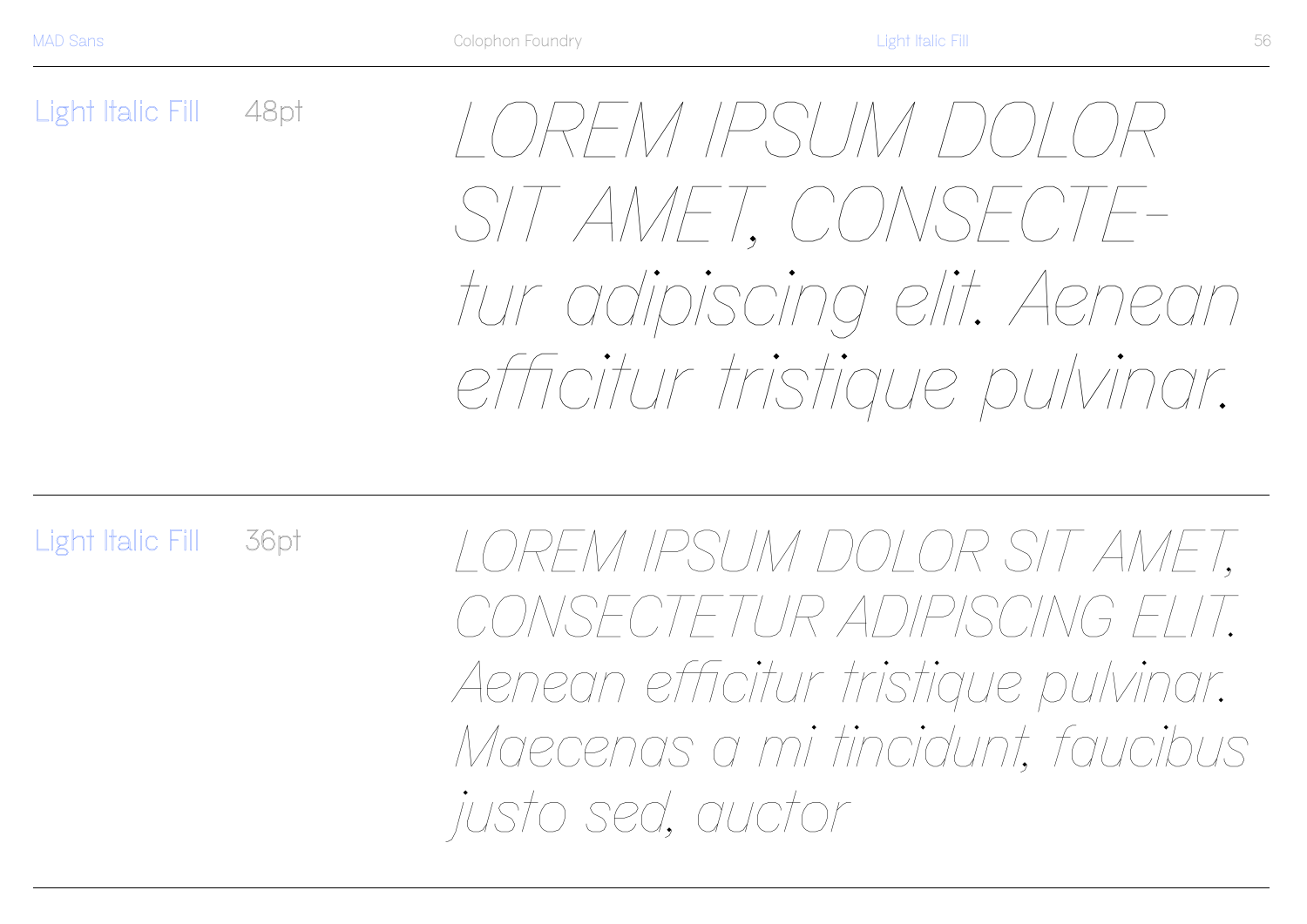Light Italic Fill 30pt *LOREM IPSUM DOLOR SIT AMET, CON-SECTETUR ADIPISCING ELIT. SED EU ante molestie, accumsan metus pulvinar, dapibus dui. Morbi egestas augue id elit commodo sagittis. Curabitur tempus sit amet dui ut egestas. Maecenas tincidunt vestibulum auctor.*

Light Italic Fill 24pt

*LOREM IPSUM DOLOR SIT AMET, CONSECTETUR ADIPISCING ELIT. SED EU ANTE MOLESTIE, ACcumsan metus pulvinar, dapibus dui. Morbi egestas augue id elit commodo sagittis. Curabitur tempus sit amet dui ut egestas. Maecenas tincidunt vestibulum auctor. Integer eu massa id felis tristique vehicula. Integer laoreet tortor.*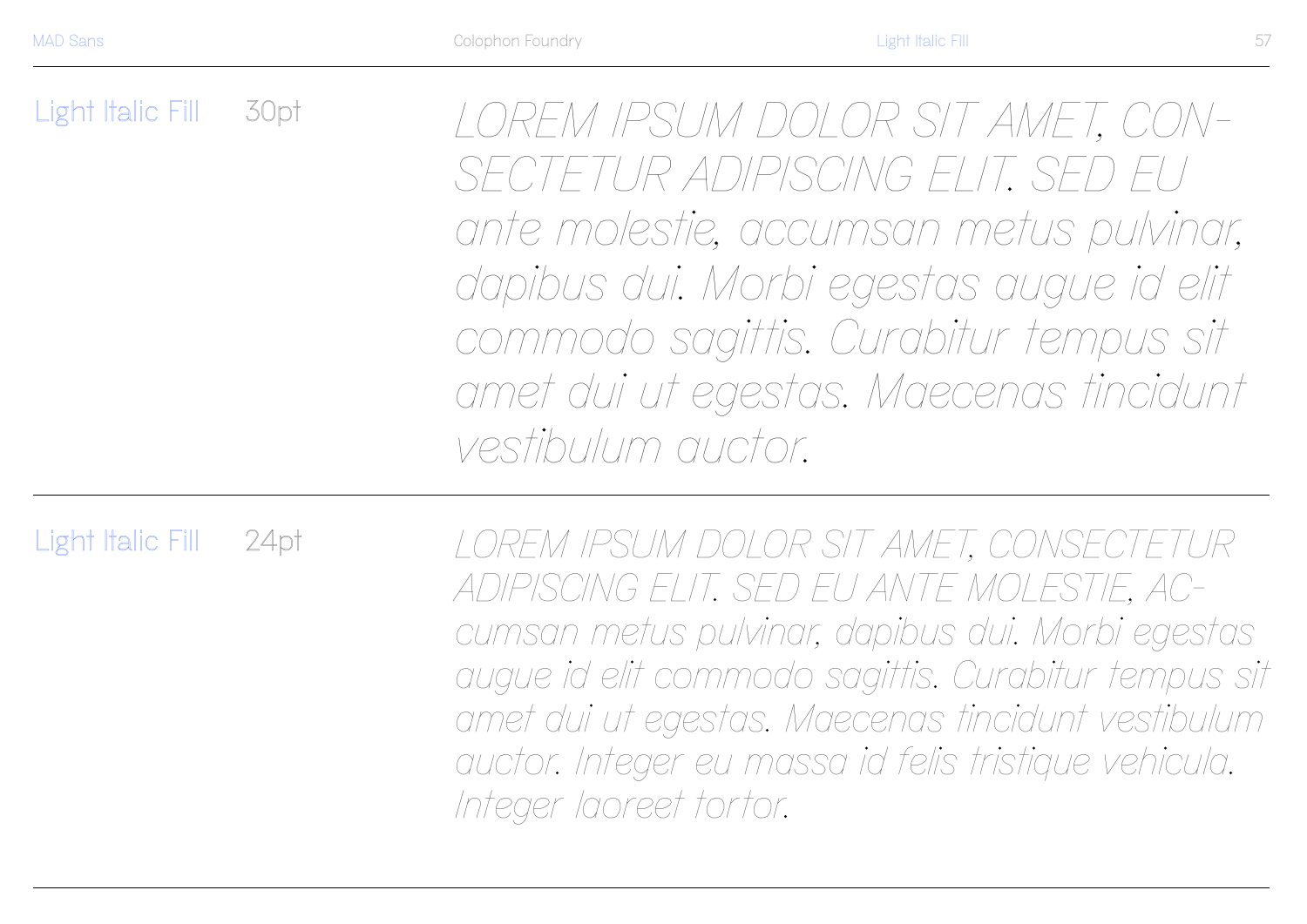Light Italic Fill 18pt *LOREM IPSUM DOLOR SIT AMET, CONSECTETUR ADIPISCING ELIT. INTEGER DIGNISSIM TEMPUS CONSEQUAT. VESTIBULUM IN TINCIdunt erat. Vestibulum rutrum interdum diam a auctor. Donec quis elit et orci hendrerit fermentum. Morbi dictum purus erat, vitae elementum erat hendrerit eget. Integer ullamcorper diam vel pellentesque venenatis. Nam tempor interdum lacinia. Sed vestibulum enim sed viverra dictum. Proin semper ligula eget ipsum dapibus tincidunt. Praesent eu dictum enim, ac dapibus libero. Morbi sit amet elit ac lorem suscipit euismod. Quisque convallis dictum vulputate. Vestibulum odio erat, ultrices in interdum et, malesuada tincidunt nisi. Maecenas sodales nisi dui.* 

#### Light Italic Fill

14pt *LOREM IPSUM DOLOR SIT AMET, CONSECTETUR ADIPISCING ELIT. INTEGER DIGNISSIM TEMPUS CONSEQUAT. VESTIBULUM IN TINCIDUNT ERAT. VESTIBULUM RUTRUM INterdum diam a auctor. Donec quis elit et orci hendrerit fermentum. Morbi dictum purus erat, vitae elementum erat hendrerit eget. Integer ullamcorper diam vel pellentesque venenatis. Nam tempor interdum lacinia. Sed vestibulum enim sed viverra dictum. Proin semper ligula eget ipsum dapibus tincidunt. Praesent eu dictum enim, ac dapibus libero. Morbi sit amet elit ac lorem suscipit euismod. Quisque convallis dictum vulputate. Vestibulum odio erat, ultrices in interdum et, malesuada tincidunt nisi. Maecenas sodales nisi dui, in commodo nibh dapibus sit amet. Praesent tristique enim in diam fringilla, sed posuere lorem varius. Suspendisse tincidunt nisi mauris, accumsan lobortis mi consectetur mollis. Nam ac sodales velit. Proin vulputate massa quis nunc dignissim imperdiet. Phasellus urna arcu, maximus in dolor sit amet, fringilla porttitor nunc. Nulla interdum mi id varius mollis. Ut ut convallis risus.*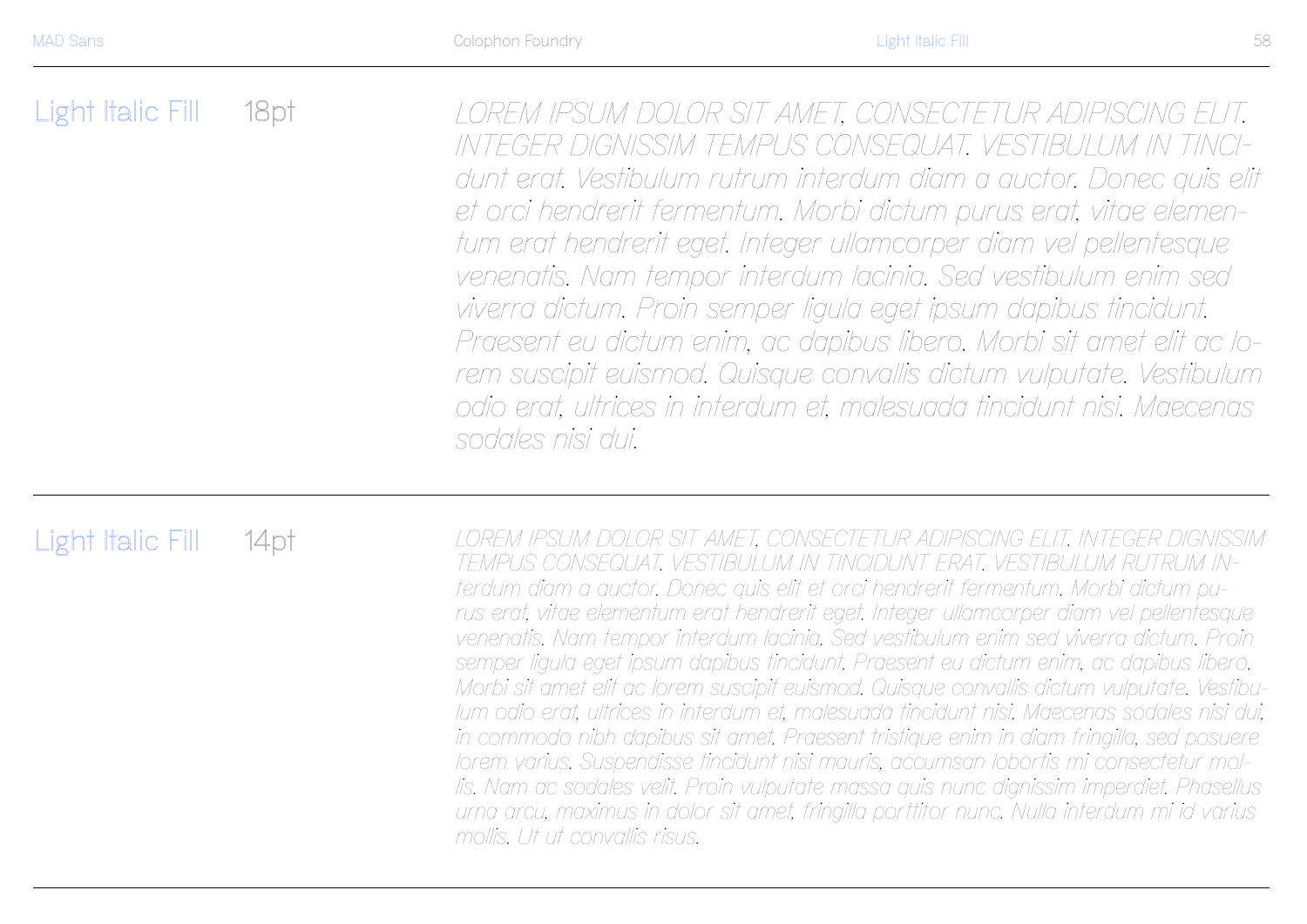| Light Italic Fill | $\leftarrow$ 12pt<br>$\rightarrow$ 11pt | LOREM IPSUM DOLOR SIT AMET, CONSECTETUR<br>ADIPISCING ELIT. INTEGER DIGNISSIM TEMPUS<br>consequat. Vestibulum in tincidunt erat. Vestibulum                                                                                                                                                                                                                                                                                                                                                                                                                                           | LOREM IPSUM DOLOR SIT AMET, CONSECTETUR<br>ADIPISCING ELIT. INTEGER DIGNISSIM TEMPUS CON-<br>sequat Vestibulum in tincidunt erat. Vestibulum rutrum                                                                                                                                                                                                                                                                                                                                                                                                                                                                                                                                                              |
|-------------------|-----------------------------------------|---------------------------------------------------------------------------------------------------------------------------------------------------------------------------------------------------------------------------------------------------------------------------------------------------------------------------------------------------------------------------------------------------------------------------------------------------------------------------------------------------------------------------------------------------------------------------------------|------------------------------------------------------------------------------------------------------------------------------------------------------------------------------------------------------------------------------------------------------------------------------------------------------------------------------------------------------------------------------------------------------------------------------------------------------------------------------------------------------------------------------------------------------------------------------------------------------------------------------------------------------------------------------------------------------------------|
|                   |                                         | rutrum interdum diam a auctor. Donec quis elit<br>et orci hendrerit fermentum. Morbi dictum purus<br>erat, vitae elementum erat hendrerit eget. Integer<br>ullamcorper diam vel pellentesque venenatis. Nam<br>tempor interdum lacinia. Sed vestibulum enim sed<br>viverra dictum. Proin semper ligula eget ipsum<br>dapibus fincidunt. Praesent eu dictum enim, ac<br>dapibus libero. Morbi sit amet elit ac lorem sus-<br>cipit euismod. Quisque convallis dictum vulpu-<br>tate. Vestibulum odio erat, ultrices in interdum et,<br>malesuada tincidunt nisi. Maecenas sodales nisi | interdum diam a auctor. Donec quis elit et orci hendre-<br>rit fermentum. Morbi dictum purus erat, vitae elemen-<br>tum erat hendrerit eget. Integer ullamcorper diam vel<br>pellentesque venenatis. Nam tempor interdum lacinia.<br>Sed vestibulum enim sed viverra dictum. Proin semper<br>ligula eget ipsum dapibus tincidunt. Praesent eu dictum<br>enim, ac dapibus libero. Morbi sit amet elit ac lorem<br>suscipit euismod. Quisque convallis dictum vulputate.<br>Vestibulum odio erat, ultrices in interdum et, malesuada<br>tincidunt nisi. Maecenas sodales nisi dui, in commodo<br>nibh dapibus sit amet. Praesent tristique enim in diam<br>fringilla, sed posuere lorem varius. Suspendisse tinci- |

*dui, in commodo nibh dapibus sit amet. Praesent tristique enim in diam fringilla, sed.*

# *LOREM IPSUM DOLOR SIT AMET, CONSECTETUR ADIPISCING*

*dunt nisi mauris, accumsan lobortis mi consectetur mollis. Nam ac sodales velit. Proin vulputate massa*

# Light Italic Fill ← 10pt

 $\rightarrow$  9pt

*LOREM IPSUM DOLOR SIT AMET, CONSECTETUR ADIPISC-ING ELIT. INTEGER DIGNISSIM TEMPUS CONSEQUAT. VEStibulum in tincidunt erat. Vestibulum rutrum interdum diam a auctor. Donec quis elit et orci hendrerit fermentum. Morbi dictum purus erat, vitae elementum erat hendrerit eget. Integer ullamcorper diam vel pellentesque venenatis. Nam tempor interdum lacinia. Sed vestibulum enim sed viverra dictum. Proin semper ligula eget ipsum dapibus tincidunt. Praesent eu dictum enim, ac dapibus libero. Morbi sit amet elit ac lorem suscipit euismod. Quisque convallis dictum vulputate. Vestibulum odio erat, ultrices in interdum et, malesuada tincidunt nisi. Maecenas sodales nisi dui, in commodo nibh dapibus sit amet. Praesent tristique enim in diam fringilla, sed posuere lorem varius. Suspendisse tincidunt nisi mauris, accumsan lobortis mi consectetur mollis. Nam ac sodales velit. Proin vulputate massa quis nunc dignissim imperdiet. Phasellus urna arcu, maximus in dolor sit.*

*ELIT. INTEGER DIGNISSIM TEMPUS CONSEQUAT. VESTIBULUM IN tincidunt erat. Vestibulum rutrum interdum diam a auctor. Donec quis elit et orci hendrerit fermentum. Morbi dictum purus erat, vitae elementum erat hendrerit eget. Integer ullamcorper diam vel pellentesque venenatis. Nam tempor interdum lacinia. Sed vestibulum enim sed viverra dictum. Proin semper ligula eget ipsum dapibus tincidunt. Praesent eu dictum enim, ac dapibus libero. Morbi sit amet elit ac lorem suscipit euismod. Quisque convallis dictum vulputate. Vestibulum odio erat, ultrices in interdum et, malesuada tincidunt nisi. Maecenas sodales nisi dui, in commodo nibh dapibus sit amet. Praesent tristique enim in diam fringilla, sed posuere lorem varius. Suspendisse tincidunt nisi mauris, accumsan lobortis mi consectetur mollis. Nam ac sodales velit. Proin vulputate massa quis nunc dignissim imperdiet. Phasellus urna arcu, maximus in dolor sit amet, fringilla porttitor nunc. Nulla interdum mi id varius mollis. Ut ut convallis risus. Aliquam erat volutpat. In nec sem venenatis, vulputate dolor dictum, imperdiet lacus. Morbi ultrices enim non ex facilisis, a lobortis risus lacinia. Aliquam nec blandit est.*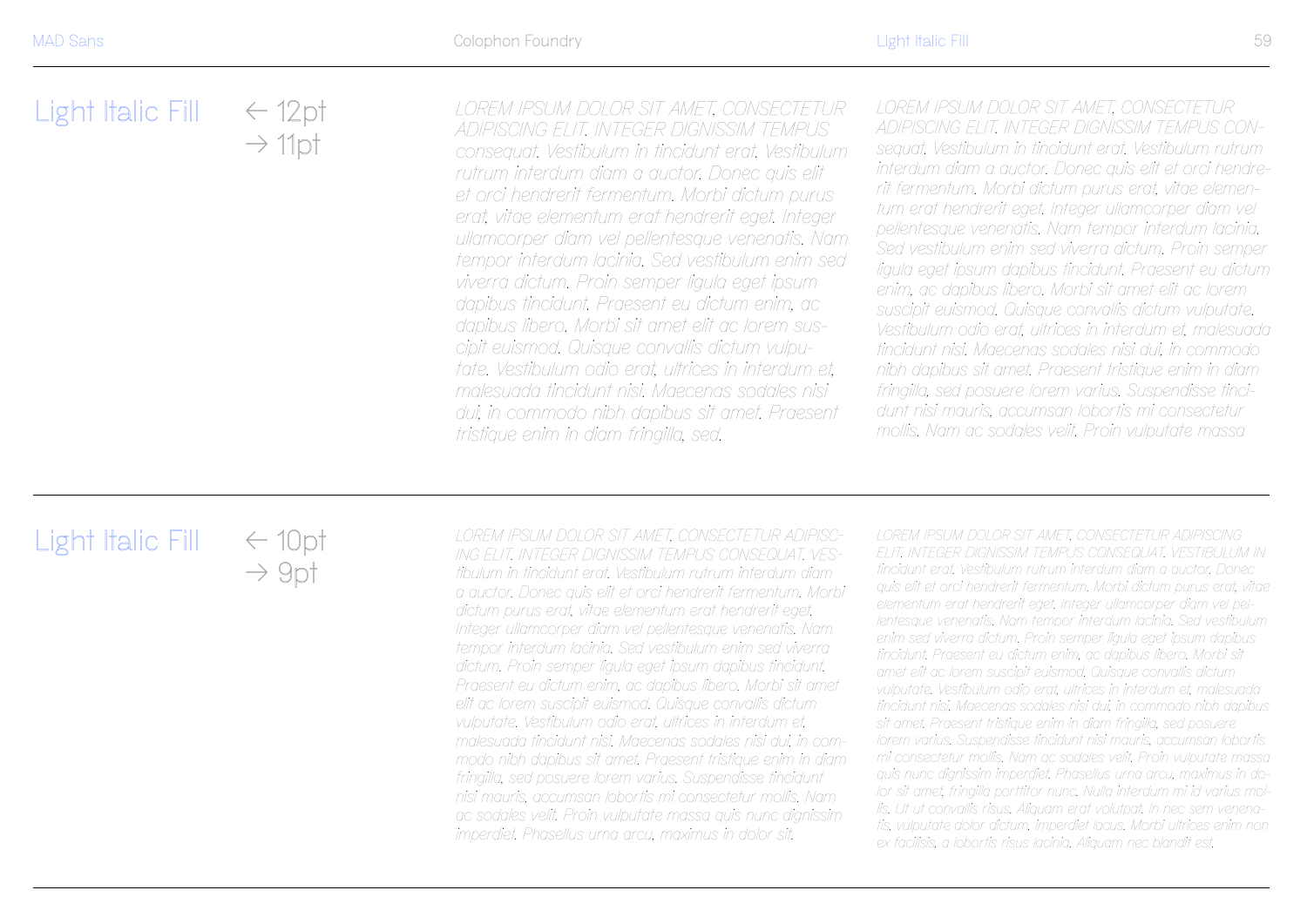Regular Fill

72pt

LOREM IPSUM DOLOR SIT amet, consectetur adipiscing elit. Aenean efficitur tristique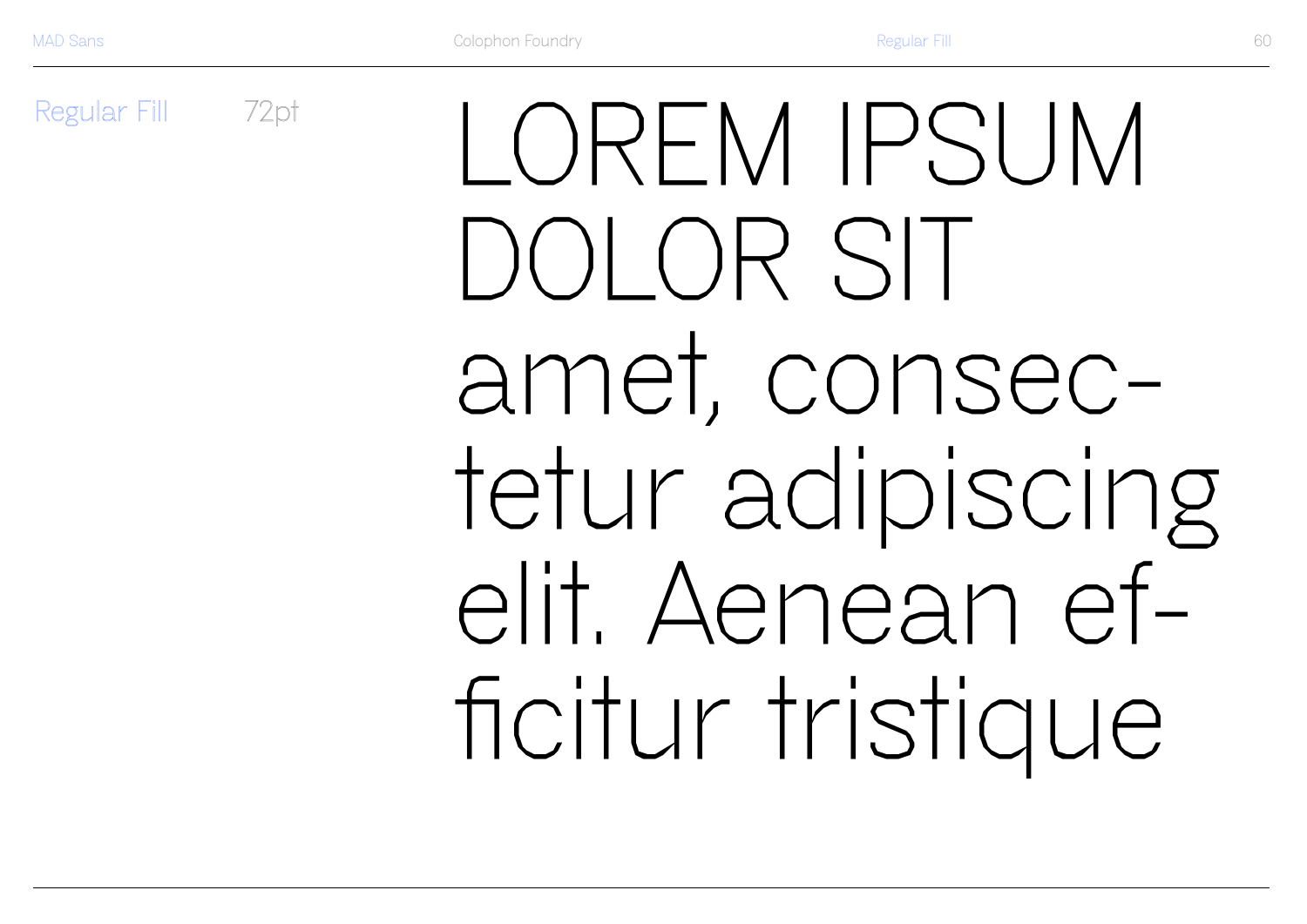Regular Fill 48pt

LOREM IPSUM DOLOR SIT AMET, CONSECTETUR ADipiscing elit. Aenean efficitur tristique pulvi-

Regular Fill 36pt

LOREM IPSUM DOLOR SIT AMET, CONSECTETUR ADIPISCING ELIT. Aenean efficitur tristique pulvinar. Maecenas a mi tincidunt, faucibus justo sed, auctor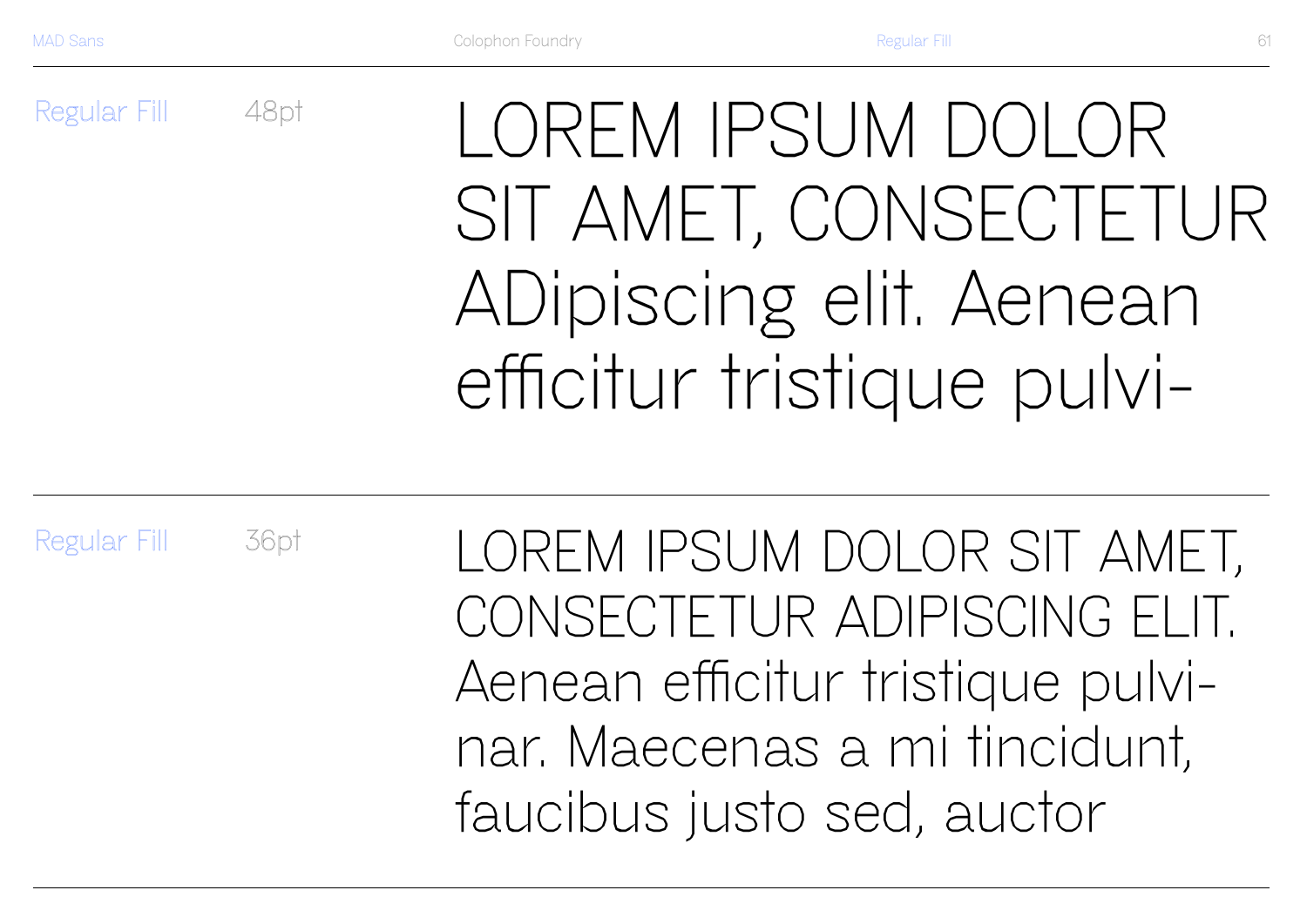Regular Fill Regular Fill 30pt 24pt LOREM IPSUM DOLOR SIT AMET, CON-SECTETUR ADIPISCING ELIT. SED EU ante molestie, accumsan metus pulvinar, dapibus dui. Morbi egestas augue id elit commodo sagittis. Curabitur tempus sit amet dui ut egestas. Maecenas tincidunt vestibulum auctor. LOREM IPSUM DOLOR SIT AMET, CONSECTETUR

ADIPISCING ELIT. SED EU ANTE MOLESTIE, ACcumsan metus pulvinar, dapibus dui. Morbi egestas augue id elit commodo sagittis. Curabitur tempus sit amet dui ut egestas. Maecenas tincidunt vestibulum auctor. Integer eu massa id felis tristique vehicula. Integer laoreet tortor.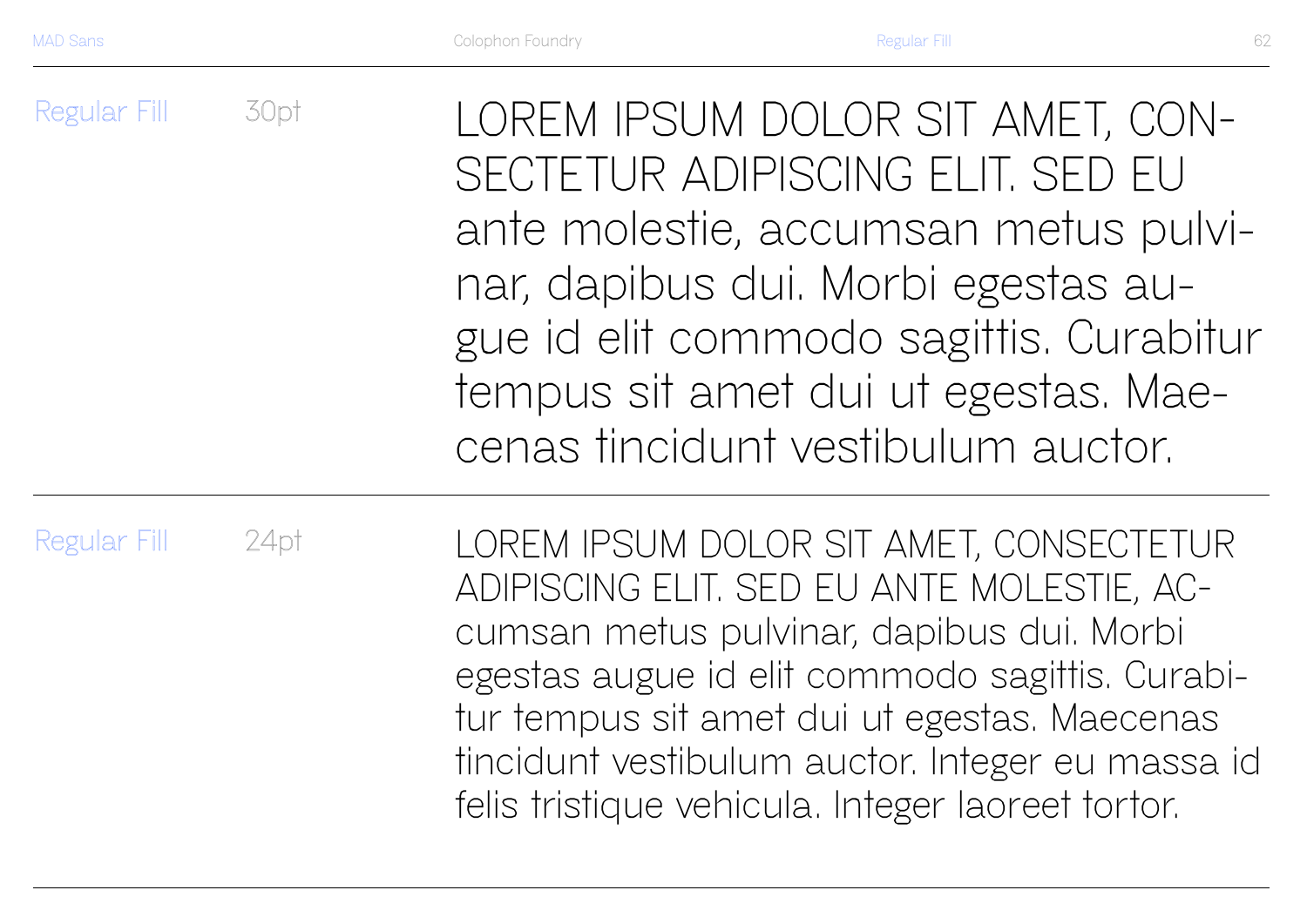Regular Fill 18pt LOREM IPSUM DOLOR SIT AMET, CONSECTETUR ADIPISCING ELIT. INTEGER DIGNISSIM TEMPUS CONSEQUAT. VESTIBULUM IN TINcidunt erat. Vestibulum rutrum interdum diam a auctor. Donec quis elit et orci hendrerit fermentum. Morbi dictum purus erat, vitae elementum erat hendrerit eget. Integer ullamcorper diam vel pellentesque venenatis. Nam tempor interdum lacinia. Sed vestibulum enim sed viverra dictum. Proin semper ligula eget ipsum dapibus tincidunt. Praesent eu dictum enim, ac dapibus libero. Morbi sit amet elit ac lorem suscipit euismod. Quisque convallis dictum vulputate. Vestibulum odio erat, ultrices in interdum et, malesuada tincidunt nisi. Maecenas sodales nisi dui.

Regular Fill

14pt LOREM IPSUM DOLOR SIT AMET, CONSECTETUR ADIPISCING ELIT. INTEGER DIGNIS-SIM TEMPUS CONSEQUAT. VESTIBULUM IN TINCIDUNT ERAT. VESTIBULUM RUTRUM interdum diam a auctor. Donec quis elit et orci hendrerit fermentum. Morbi dictum purus erat, vitae elementum erat hendrerit eget. Integer ullamcorper diam vel pellentesque venenatis. Nam tempor interdum lacinia. Sed vestibulum enim sed viverra dictum. Proin semper ligula eget ipsum dapibus tincidunt. Praesent eu dictum enim, ac dapibus libero. Morbi sit amet elit ac lorem suscipit euismod. Quisque convallis dictum vulputate. Vestibulum odio erat, ultrices in interdum et, malesuada tincidunt nisi. Maecenas sodales nisi dui, in commodo nibh dapibus sit amet. Praesent tristique enim in diam fringilla, sed posuere lorem varius. Suspendisse tincidunt nisi mauris, accumsan lobortis mi consectetur mollis. Nam ac sodales velit. Proin vulputate massa quis nunc dignissim imperdiet. Phasellus urna arcu, maximus in dolor sit amet, fringilla porttitor nunc. Nulla interdum mi id varius mol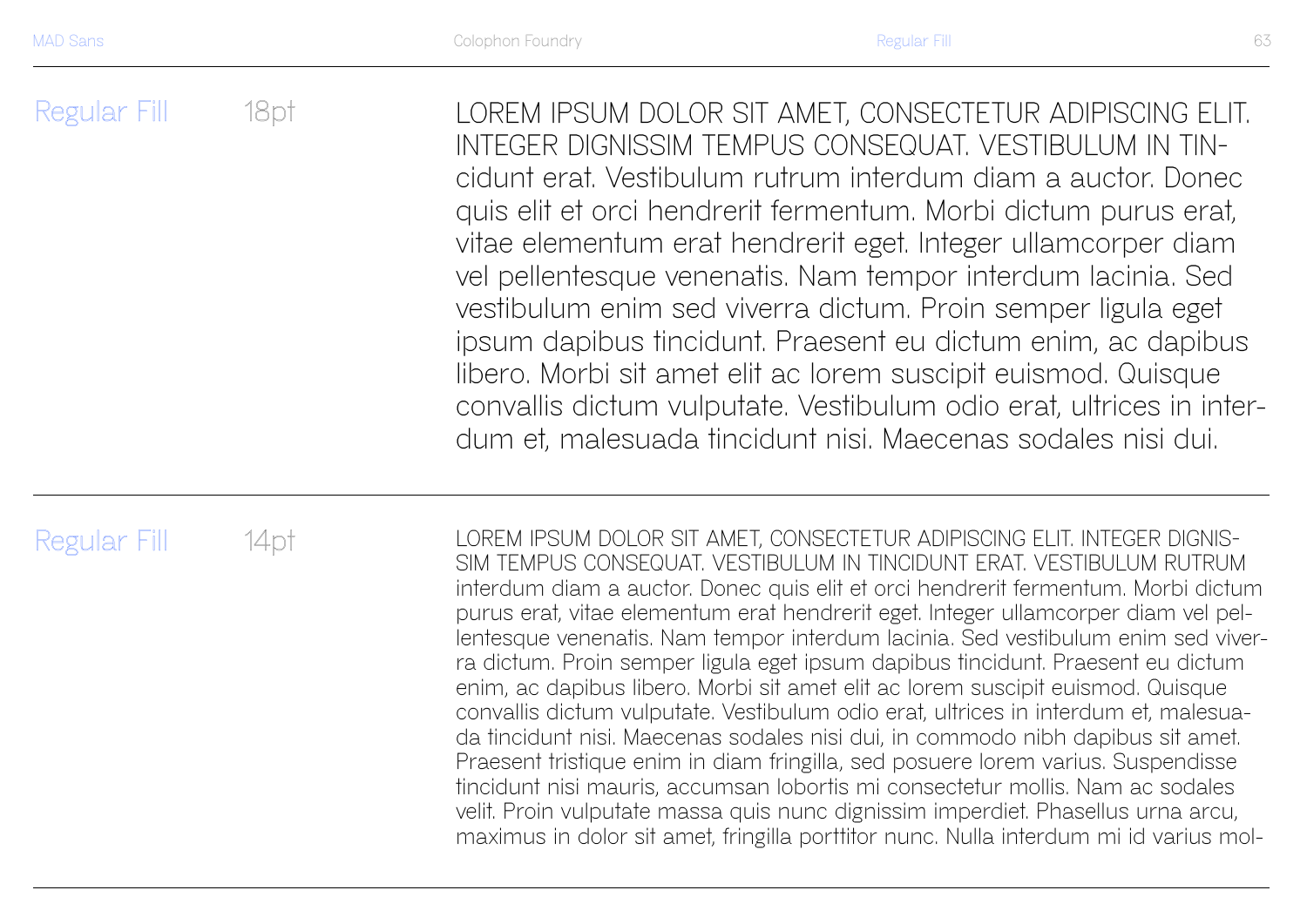LOREM IPSUM DOLOR SIT AMET, CONSECTETUR ADIPISCING ELIT. INTEGER DIGNISSIM TEMPUS consequat. Vestibulum in tincidunt erat. Vestibulum rutrum interdum diam a auctor. Donec quis elit et orci hendrerit fermentum. Morbi dictum purus erat, vitae elementum erat hendrerit eget. Integer ullamcorper diam vel pellentesque venenatis. Nam tempor interdum lacinia. Sed vestibulum enim sed viverra dictum. Proin semper ligula eget ipsum dapibus tincidunt. Praesent eu dictum enim, ac dapibus libero. Morbi sit amet elit ac lorem suscipit euismod. Quisque convallis dictum vulputate. Vestibulum odio erat, ultrices in interdum et, malesuada tincidunt nisi. Maecenas sodales nisi dui, in commodo nibh dapibus sit amet. Praesent tristique enim in diam fringilla, sed.

LOREM IPSUM DOLOR SIT AMET, CONSECTETUR ADIPISCING ELIT. INTEGER DIGNISSIM TEMPUS CONsequat. Vestibulum in tincidunt erat. Vestibulum rutrum interdum diam a auctor. Donec quis elit et orci hendrerit fermentum. Morbi dictum purus erat, vitae elementum erat hendrerit eget. Integer ullamcorper diam vel pellentesque venenatis. Nam tempor interdum lacinia. Sed vestibulum enim sed viverra dictum. Proin semper ligula eget ipsum dapibus tincidunt. Praesent eu dictum enim, ac dapibus libero. Morbi sit amet elit ac lorem suscipit euismod. Quisque convallis dictum vulputate. Vestibulum odio erat, ultrices in interdum et, malesuada tincidunt nisi. Maecenas sodales nisi dui, in commodo nibh dapibus sit amet. Praesent tristique enim in diam fringilla, sed posuere lorem varius. Suspendisse tincidunt nisi mauris, accumsan lobortis mi consectetur mollis. Nam ac sodales velit. Proin vulputate massa

### Regular Fill

 $\epsilon \in 10$ pt  $\rightarrow$  9pt

 $\rightarrow$  11pt

LOREM IPSUM DOLOR SIT AMET, CONSECTETUR AD-IPISCING ELIT. INTEGER DIGNISSIM TEMPUS CONSEQUAT. Vestibulum in tincidunt erat. Vestibulum rutrum interdum diam a auctor. Donec quis elit et orci hendrerit fermentum. Morbi dictum purus erat, vitae elementum erat hendrerit eget. Integer ullamcorper diam vel pellentesque venenatis. Nam tempor interdum lacinia. Sed vestibulum enim sed viverra dictum. Proin semper ligula eget ipsum dapibus tincidunt. Praesent eu dictum enim, ac dapibus libero. Morbi sit amet elit ac lorem suscipit euismod. Quisque convallis dictum vulputate. Vestibulum odio erat, ultrices in interdum et, malesuada tincidunt nisi. Maecenas sodales nisi dui, in commodo nibh dapibus sit amet. Praesent tristique enim in diam fringilla, sed posuere lorem varius. Suspendisse tincidunt nisi mauris, accumsan lobortis mi consectetur mollis. Nam ac sodales velit. Proin vulputate massa quis nunc dignissim imperdiet. Phasellus urna arcu, maxiLOREM IPSUM DOLOR SIT AMET, CONSECTETUR ADIPISCING ELIT. INTEGER DIGNISSIM TEMPUS CONSEQUAT. VESTIBULUM in tincidunt erat. Vestibulum rutrum interdum diam a auctor. Donec quis elit et orci hendrerit fermentum. Morbi dictum purus erat, vitae elementum erat hendrerit eget. Integer ullamcorper diam vel pellentesque venenatis. Nam tempor interdum lacinia. Sed vestibulum enim sed viverra dictum. Proin semper ligula eget ipsum dapibus tincidunt. Praesent eu dictum enim, ac dapibus libero. Morbi sit amet elit ac lorem suscipit euismod. Quisque convallis dictum vulputate. Vestibulum odio erat, ultrices in interdum et, malesuada tincidunt nisi. Maecenas sodales nisi dui, in commodo nibh dapibus sit amet. Praesent tristique enim in diam fringilla, sed posuere lorem varius. Suspendisse tincidunt nisi mauris, accumsan lobortis mi consectetur mollis. Nam ac sodales velit. Proin vulputate massa quis nunc dignissim imperdiet. Phasellus urna arcu, maximus in dolor sit amet, fringilla porttitor nunc. Nulla interdum mi id varius mollis. Ut ut convallis risus. Aliquam erat volutpat. In nec sem venenatis, vulputate dolor dictum, imperdiet lacus. Morbi ultrices enim non ex facilisis, a lobortis risus lacinia. Aliquam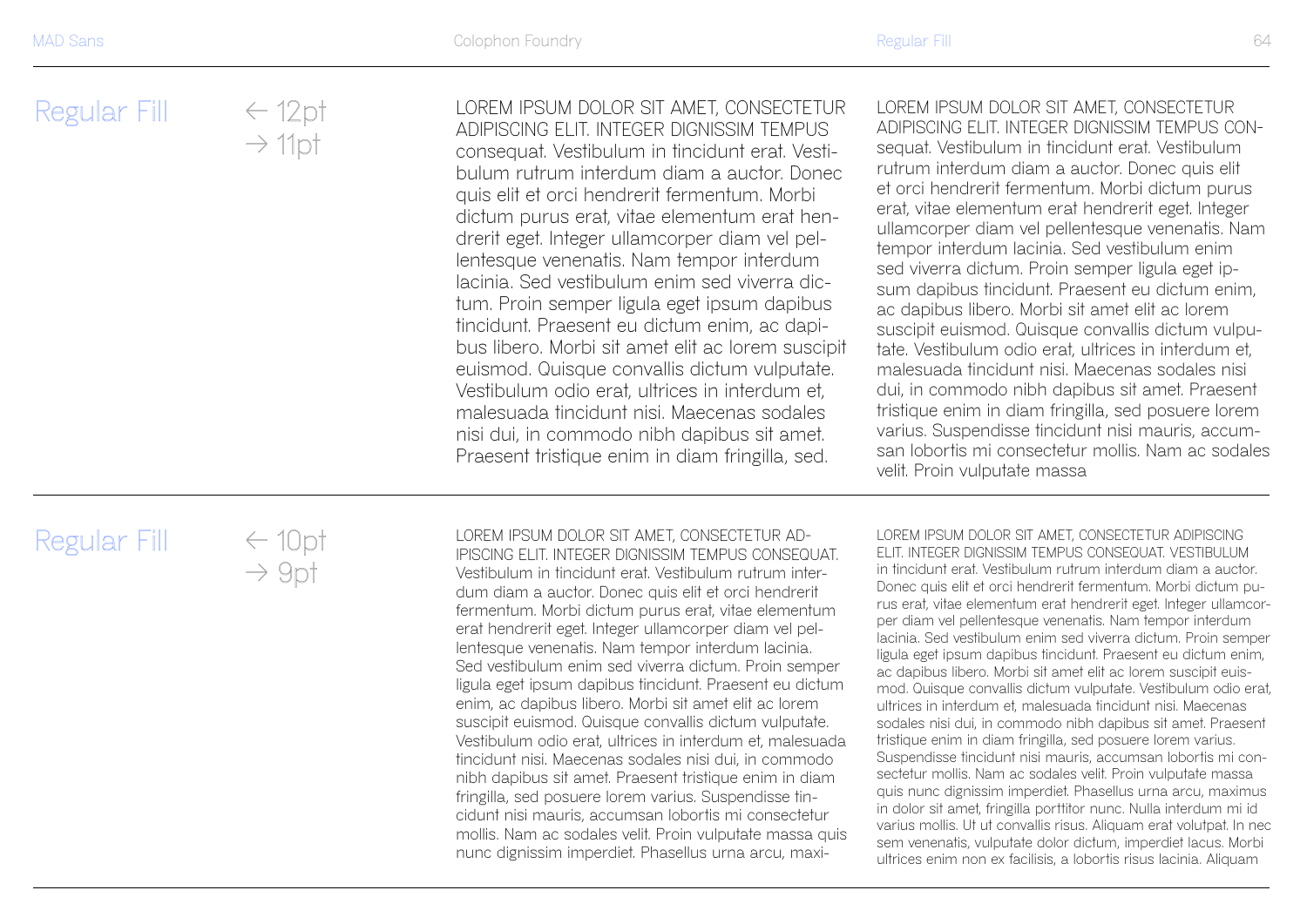Regular **Italic Fill**  72pt

LOREM IPSUM DOLOR SIT amet, consectetur adipiscing elit. Aenean efficitur tristique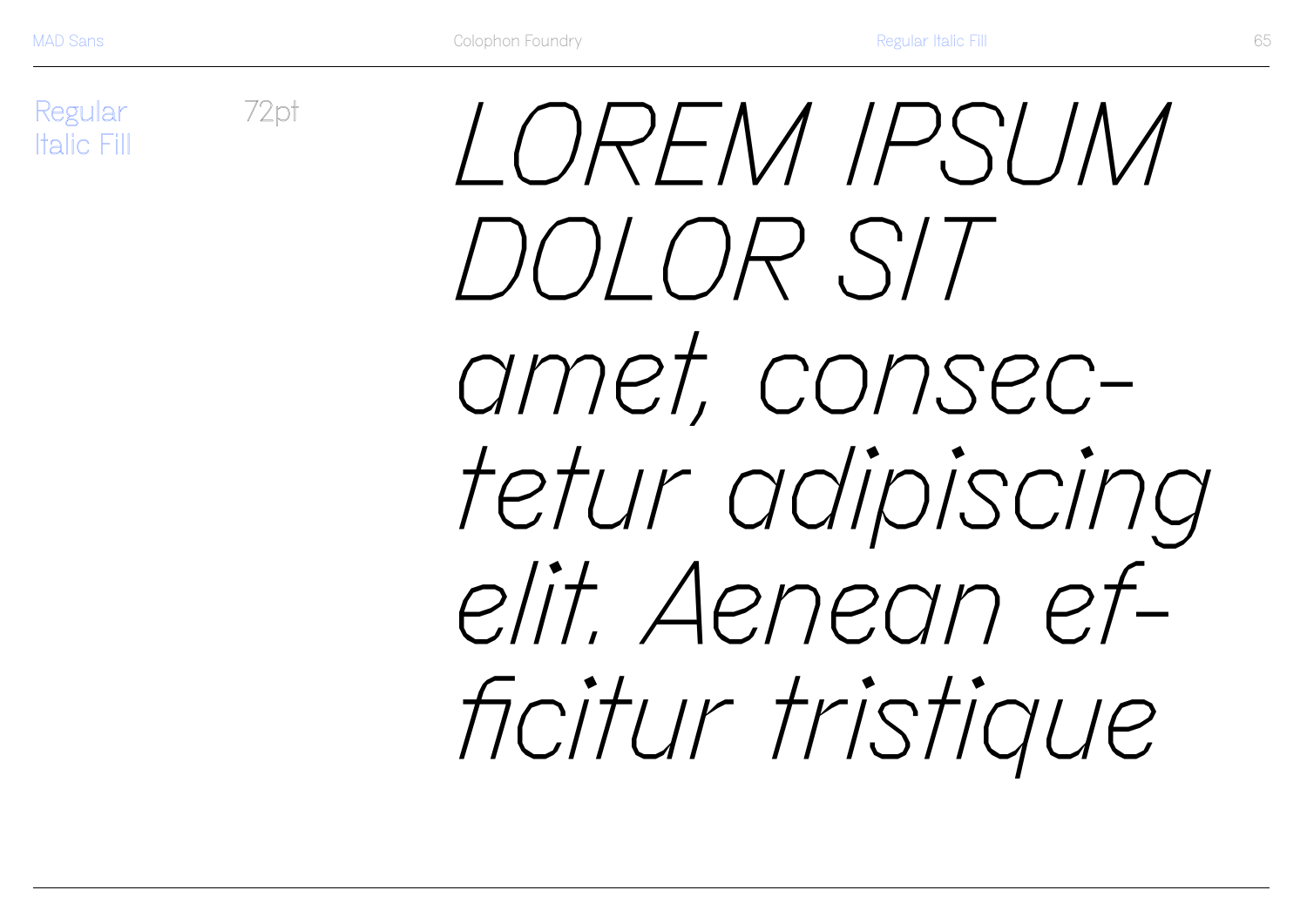Regular Italic Fill 48pt

*LOREM IPSUM DOLOR SIT AMET, CONSECTEtur adipiscing elit. Aenean efficitur tristique* 

Regular Italic Fill 36pt

*LOREM IPSUM DOLOR SIT AMET, CONSECTETUR ADIPISCING ELIT. Aenean efficitur tristique pulvinar. Maecenas a mi tincidunt, faucibus justo sed, auctor*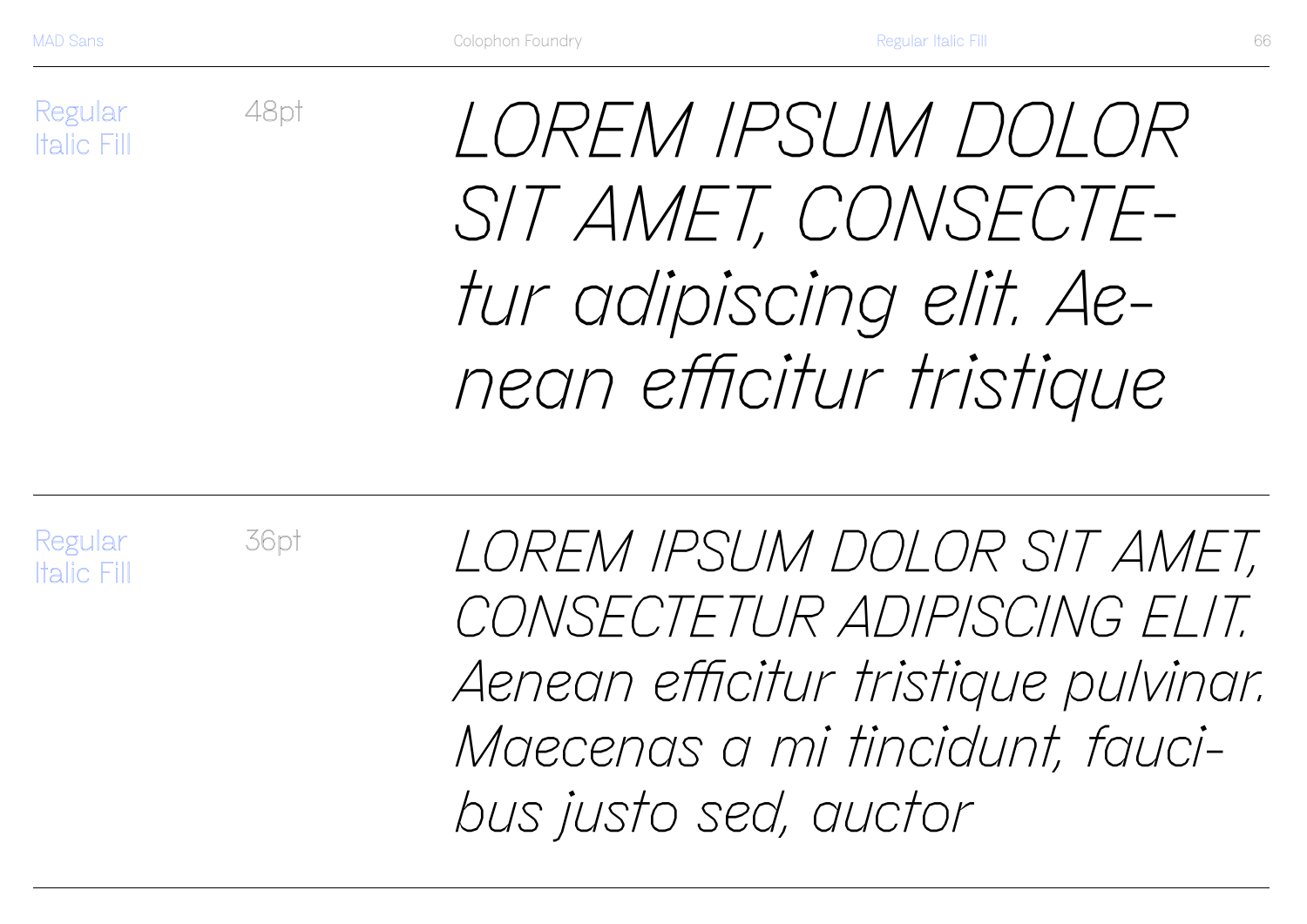Regular Italic Fill

30pt

*LOREM IPSUM DOLOR SIT AMET, CON-SECTETUR ADIPISCING ELIT. SED EU ante molestie, accumsan metus pulvinar, dapibus dui. Morbi egestas augue id elit commodo sagittis. Curabitur tempus sit amet dui ut egestas. Maecenas tincidunt vestibulum auctor.*

Regular Italic Fill 24pt

*LOREM IPSUM DOLOR SIT AMET, CONSECTETUR ADIPISCING ELIT. SED EU ANTE MOLESTIE, ACcumsan metus pulvinar, dapibus dui. Morbi egestas augue id elit commodo sagittis. Curabitur tempus sit amet dui ut egestas. Maecenas tincidunt vestibulum auctor. Integer eu massa id felis tristique vehicula. Integer laoreet tortor.*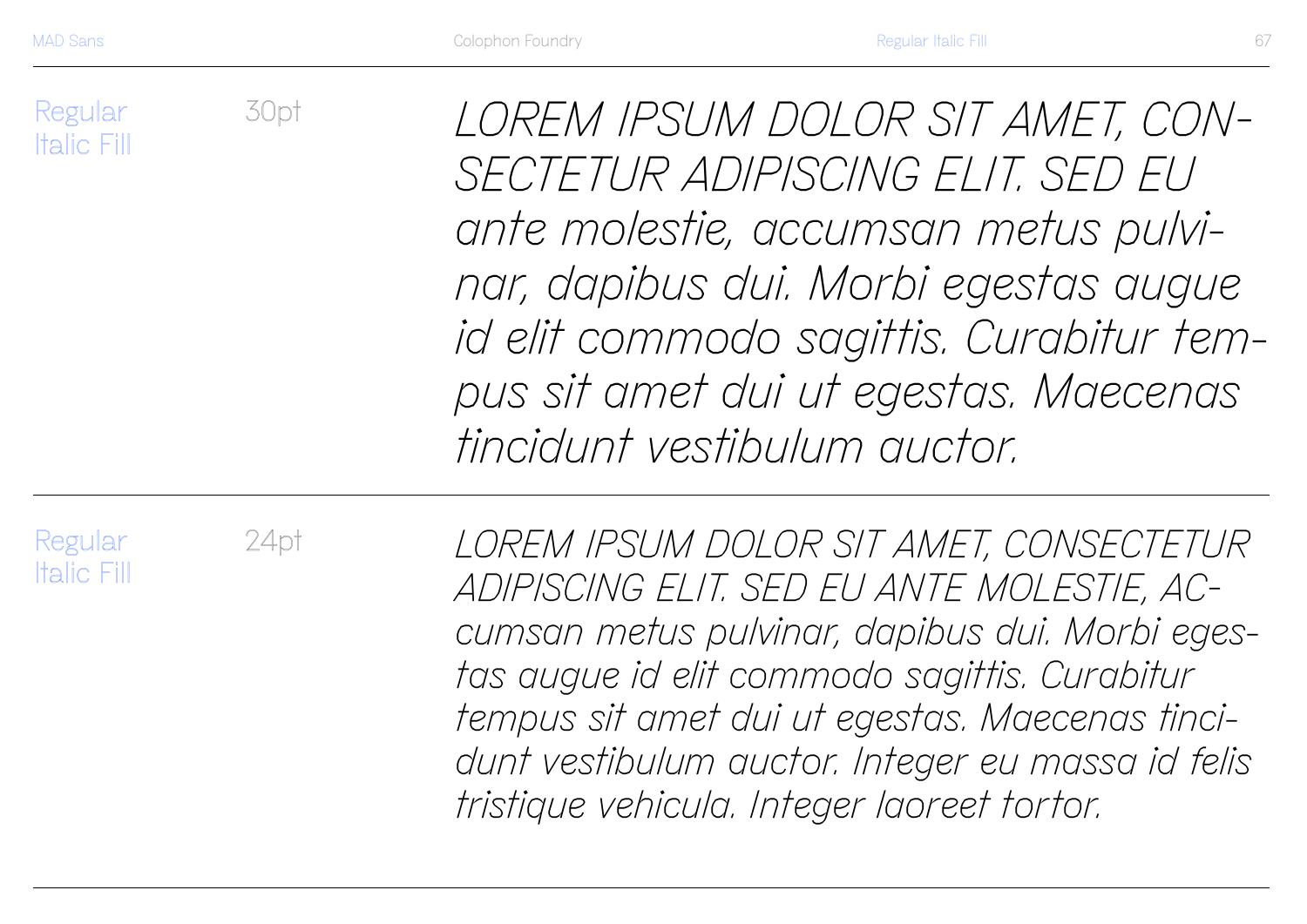Regular Italic Fill

18pt

*LOREM IPSUM DOLOR SIT AMET, CONSECTETUR ADIPISCING ELIT. INTEGER DIGNISSIM TEMPUS CONSEQUAT. VESTIBULUM IN TINCIdunt erat. Vestibulum rutrum interdum diam a auctor. Donec quis elit et orci hendrerit fermentum. Morbi dictum purus erat, vitae elementum erat hendrerit eget. Integer ullamcorper diam vel pellentesque venenatis. Nam tempor interdum lacinia. Sed vestibulum enim sed viverra dictum. Proin semper ligula eget ipsum dapibus tincidunt. Praesent eu dictum enim, ac dapibus libero. Morbi sit amet elit ac lorem suscipit euismod. Quisque convallis dictum vulputate. Vestibulum odio erat, ultrices in interdum et, malesuada tincidunt nisi. Maecenas sodales nisi dui.* 

Regular Italic Fill

14pt *LOREM IPSUM DOLOR SIT AMET, CONSECTETUR ADIPISCING ELIT. INTEGER DIGNIS-SIM TEMPUS CONSEQUAT. VESTIBULUM IN TINCIDUNT ERAT. VESTIBULUM RUTRUM interdum diam a auctor. Donec quis elit et orci hendrerit fermentum. Morbi dictum purus erat, vitae elementum erat hendrerit eget. Integer ullamcorper diam vel pellentesque venenatis. Nam tempor interdum lacinia. Sed vestibulum enim sed viverra dictum. Proin semper ligula eget ipsum dapibus tincidunt. Praesent eu dictum enim, ac dapibus libero. Morbi sit amet elit ac lorem suscipit euismod. Quisque convallis dictum vulputate. Vestibulum odio erat, ultrices in interdum et, malesuada tincidunt nisi. Maecenas sodales nisi dui, in commodo nibh dapibus sit amet. Praesent tristique enim in diam fringilla, sed posuere lorem varius. Suspendisse tincidunt nisi mauris, accumsan lobortis mi consectetur mollis. Nam ac sodales velit. Proin vulputate massa quis nunc dignissim imperdiet. Phasellus urna arcu, maximus in dolor sit amet, fringilla porttitor nunc. Nulla interdum mi id varius mollis. Ut ut convallis risus.*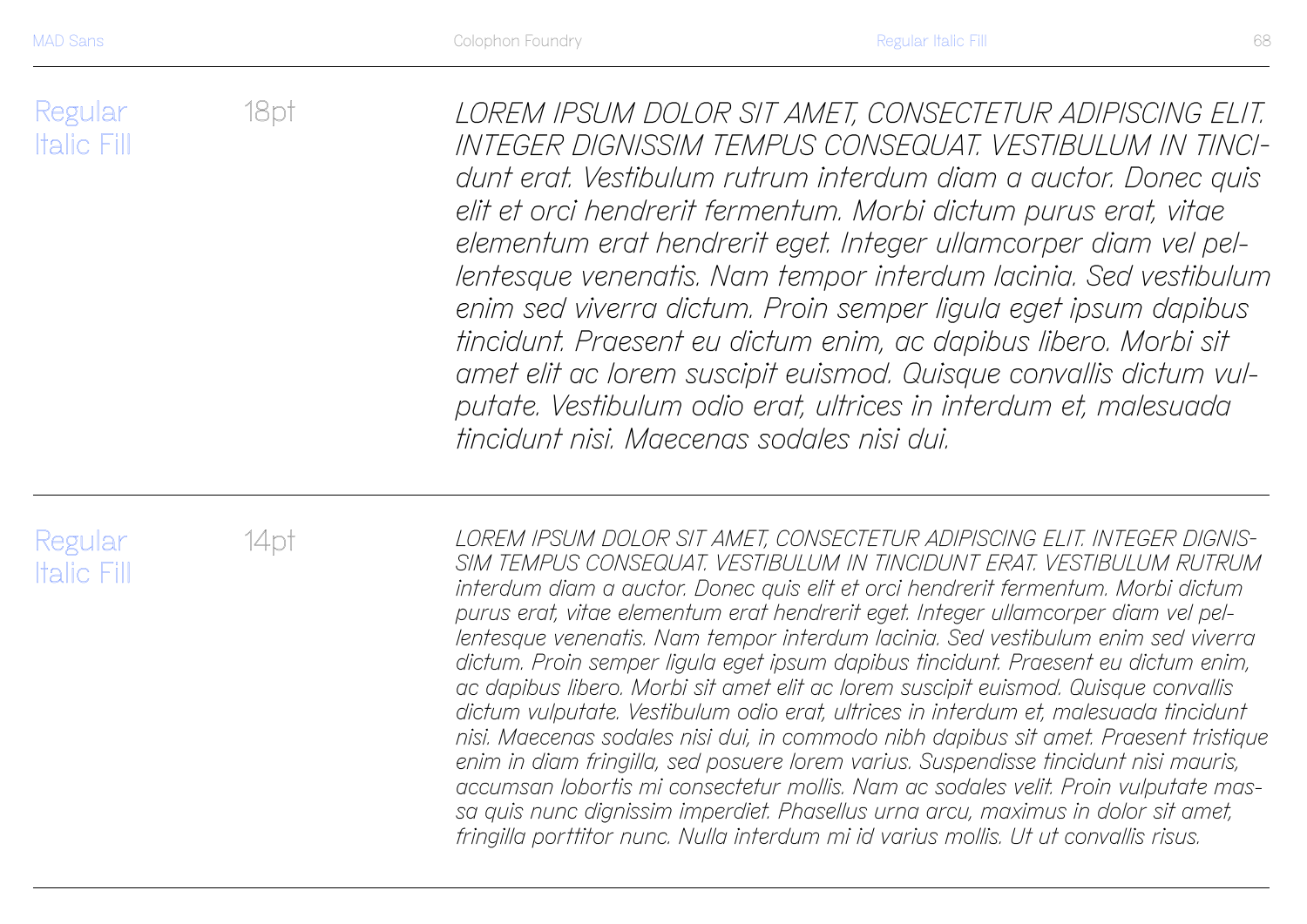$\leftarrow$  12pt  $\rightarrow$  11pt

*LOREM IPSUM DOLOR SIT AMET, CONSEC - TETUR ADIPISCING ELIT. INTEGER DIGNISSIM tempus consequat. Vestibulum in tincidunt erat.* 

*Vestibulum rutrum interdum diam a auctor. Donec quis elit et orci hendrerit fermentum. Morbi dictum purus erat, vitae elementum erat hendrerit eget. Integer ullamcorper diam vel pellentesque venenatis. Nam tempor interdum lacinia. Sed vestibulum enim sed viverra dic tum. Proin semper ligula eget ipsum dapibus tincidunt. Praesent eu dictum enim, ac dapibus libero. Morbi sit amet elit ac lorem suscipit euismod. Quisque convallis dictum vulputate. Vestibulum odio erat, ultrices in interdum et, malesuada tincidunt nisi. Maecenas sodales nisi dui, in commodo nibh dapibus sit amet. Praesent tristique enim in diam fringilla, sed.*

*LOREM IPSUM DOLOR SIT AMET, CONSECTETUR ADIPISCING ELIT. INTEGER DIGNISSIM TEMPUS consequat. Vestibulum in tincidunt erat. Vestibulum rutrum interdum diam a auctor. Donec quis elit et orci hendrerit fermentum. Morbi dictum purus erat, vitae elementum erat hendrerit eget. Integer ullam corper diam vel pellentesque venenatis. Nam tempor interdum lacinia. Sed vestibulum enim sed viverra dictum. Proin semper ligula eget ipsum dapibus tincidunt. Praesent eu dictum enim, ac dapibus libero. Morbi sit amet elit ac lorem suscipit euismod. Quisque convallis dictum vulputate. Vestibulum odio erat, ultrices in interdum et, malesuada tincidunt nisi. Maecenas sodales nisi dui, in commodo nibh dapibus sit amet. Praesent tristique enim in diam fring-*

*illa, sed posuere lorem varius. Suspendisse tincidunt nisi mauris, accumsan lobortis mi consectetur mollis. Nam ac sodales velit. Proin vulputate massa*

Regular Italic Fill  $\leftarrow$  10pt  $\rightarrow$  9pt

*LOREM IPSUM DOLOR SIT AMET, CONSECTETUR AD - IPISCING ELIT. INTEGER DIGNISSIM TEMPUS CONSEQUAT. Vestibulum in tincidunt erat. Vestibulum rutrum interdum diam a auctor. Donec quis elit et orci hendrerit fermen tum. Morbi dictum purus erat, vitae elementum erat hendrerit eget. Integer ullamcorper diam vel pellentesque venenatis. Nam tempor interdum lacinia. Sed vestibulum enim sed viverra dictum. Proin semper ligula eget ipsum dapibus tincidunt. Praesent eu dictum enim, ac dapibus libero. Morbi sit amet elit ac lorem suscipit euismod. Quisque convallis dictum vulputate. Vestibulum odio erat, ultrices in interdum et, malesuada tincidunt nisi. Maece nas sodales nisi dui, in commodo nibh dapibus sit amet. Praesent tristique enim in diam fringilla, sed posuere lo rem varius. Suspendisse tincidunt nisi mauris, accumsan lobortis mi consectetur mollis. Nam ac sodales velit. Proin vulputate massa quis nunc dignissim imperdiet. Phasellus urna arcu, maximus in dolor sit.*

*LOREM IPSUM DOLOR SIT AMET, CONSECTETUR ADIPISCING ELIT. INTEGER DIGNISSIM TEMPUS CONSEQUAT. VESTIBULUM in tincidunt erat. Vestibulum rutrum interdum diam a auctor. Donec quis elit et orci hendrerit fermentum. Morbi dictum purus erat, vitae elementum erat hendrerit eget. Integer ullamcorper diam vel pellentesque venenatis. Nam tempor interdum lacinia. Sed vestibulum enim sed viverra dictum. Proin semper ligula eget ipsum dapibus tincidunt. Praesent eu dictum enim, ac dapibus libero. Morbi sit amet elit ac lorem suscipit euismod. Quisque convallis dictum vulputate. Vestibulum odio erat, ultrices in interdum et, malesuada tincidunt nisi. Maecenas sodales nisi dui, in commodo nibh dapibus sit amet. Praesent tristique enim in diam fringilla, sed posuere lorem varius. Suspendisse tincidunt nisi mauris, accumsan lobortis mi consectetur mollis. Nam ac sodales velit. Proin vulputate massa quis nunc dignis sim imperdiet. Phasellus urna arcu, maximus in dolor sit amet, fringilla porttitor nunc. Nulla interdum mi id varius mollis. Ut ut convallis risus. Aliquam erat volutpat. In nec sem venenatis, vulputate dolor dictum, imperdiet lacus. Morbi ultrices enim non ex facilisis, a lobortis risus lacinia. Aliquam nec blandit est.*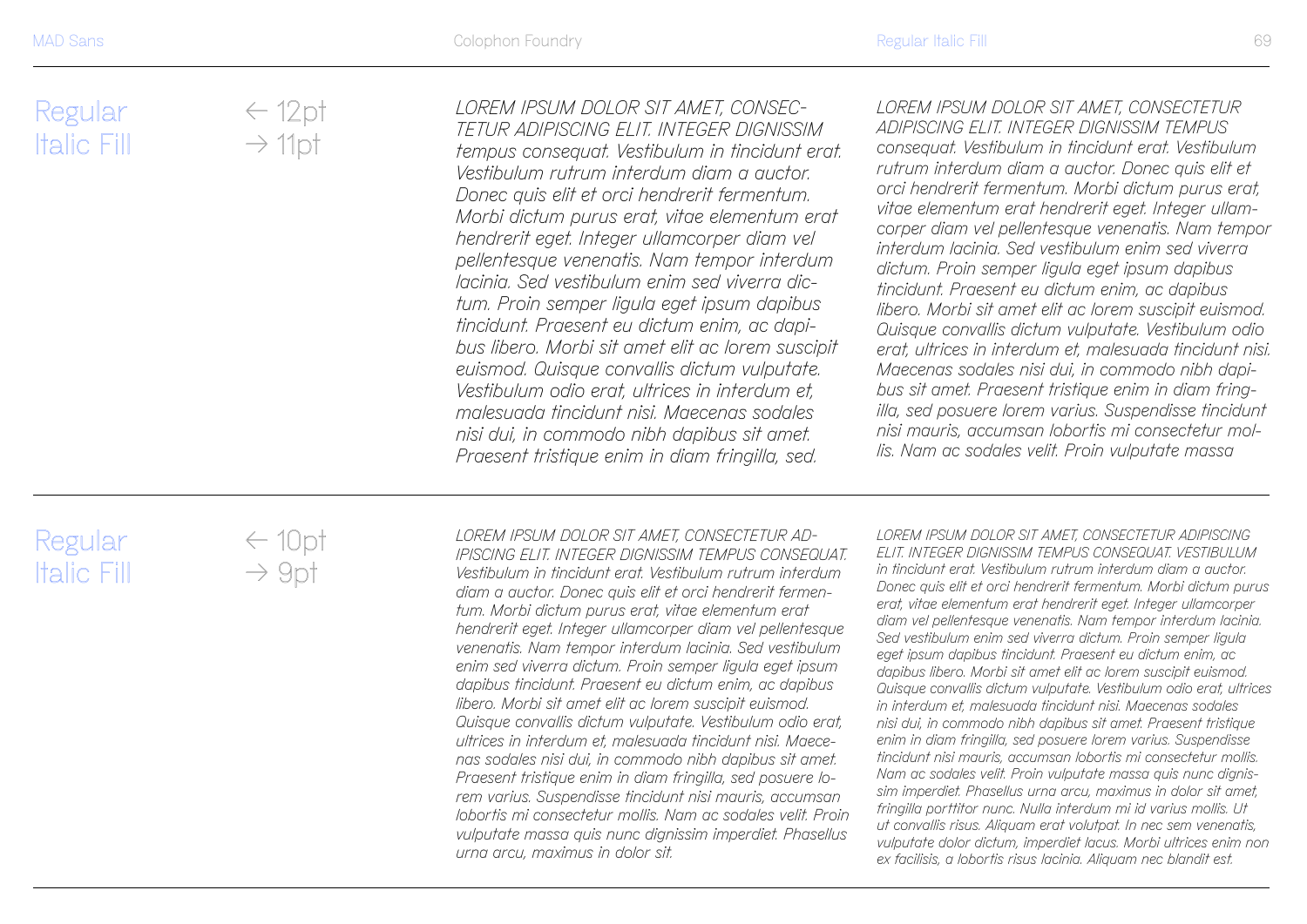**Bold Fill** 

72pt

LOREM IPSUM DOLOR SIT amet, consectetur adipiscing elit. Aenean efficitur tristique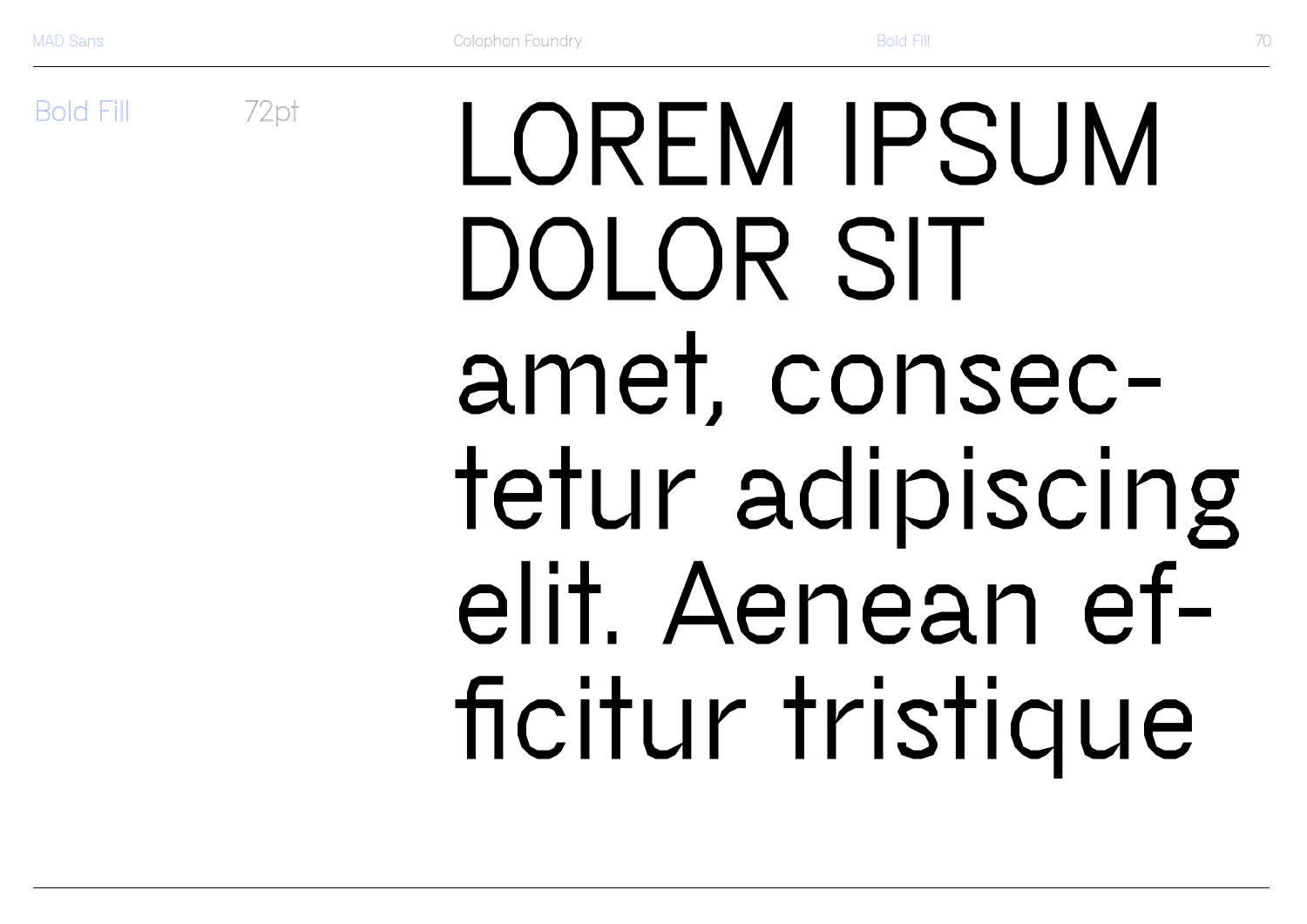Bold Fill

# **LOREM IPSUM DOLOR SIT AMET, CONSECTEtur adipiscing elit. Aenean efficitur tristique**

Bold Fill

36pt

48pt

**LOREM IPSUM DOLOR SIT AMET, CONSECTETUR ADIPISCING ELIT. Aenean efficitur tristique pulvinar. Maecenas a mi tincidunt, faucibus justo sed, auctor**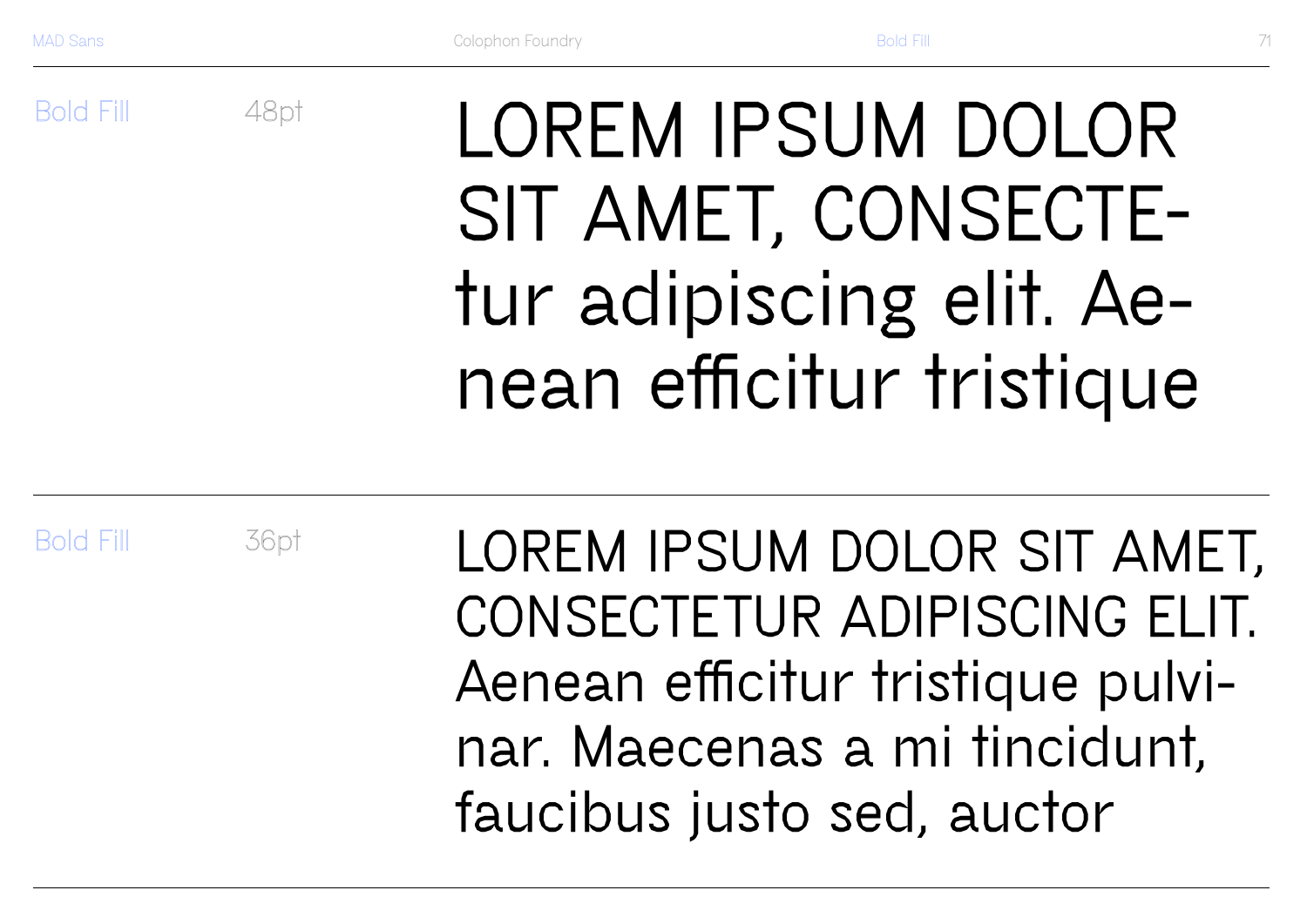Bold Fill

| 30pt | LOREM IPSUM DOLOR SIT AMET, CON-      |
|------|---------------------------------------|
|      | SECTETUR ADIPISCING ELIT. SED EU      |
|      | ante molestie, accumsan metus pulvi-  |
|      | nar, dapibus dui. Morbi egestas augue |
|      | id elit commodo sagittis. Curabitur   |
|      | tempus sit amet dui ut egestas. Mae-  |

**cenas tincidunt vestibulum auctor.**

Bold Fill

24pt

**LOREM IPSUM DOLOR SIT AMET, CONSECTETUR ADIPISCING ELIT. SED EU ANTE MOLESTIE, ACcumsan metus pulvinar, dapibus dui. Morbi egestas augue id elit commodo sagittis. Curabitur tempus sit amet dui ut egestas. Maecenas tincidunt vestibulum auctor. Integer eu massa id felis tristique vehicula. Integer laoreet tortor.**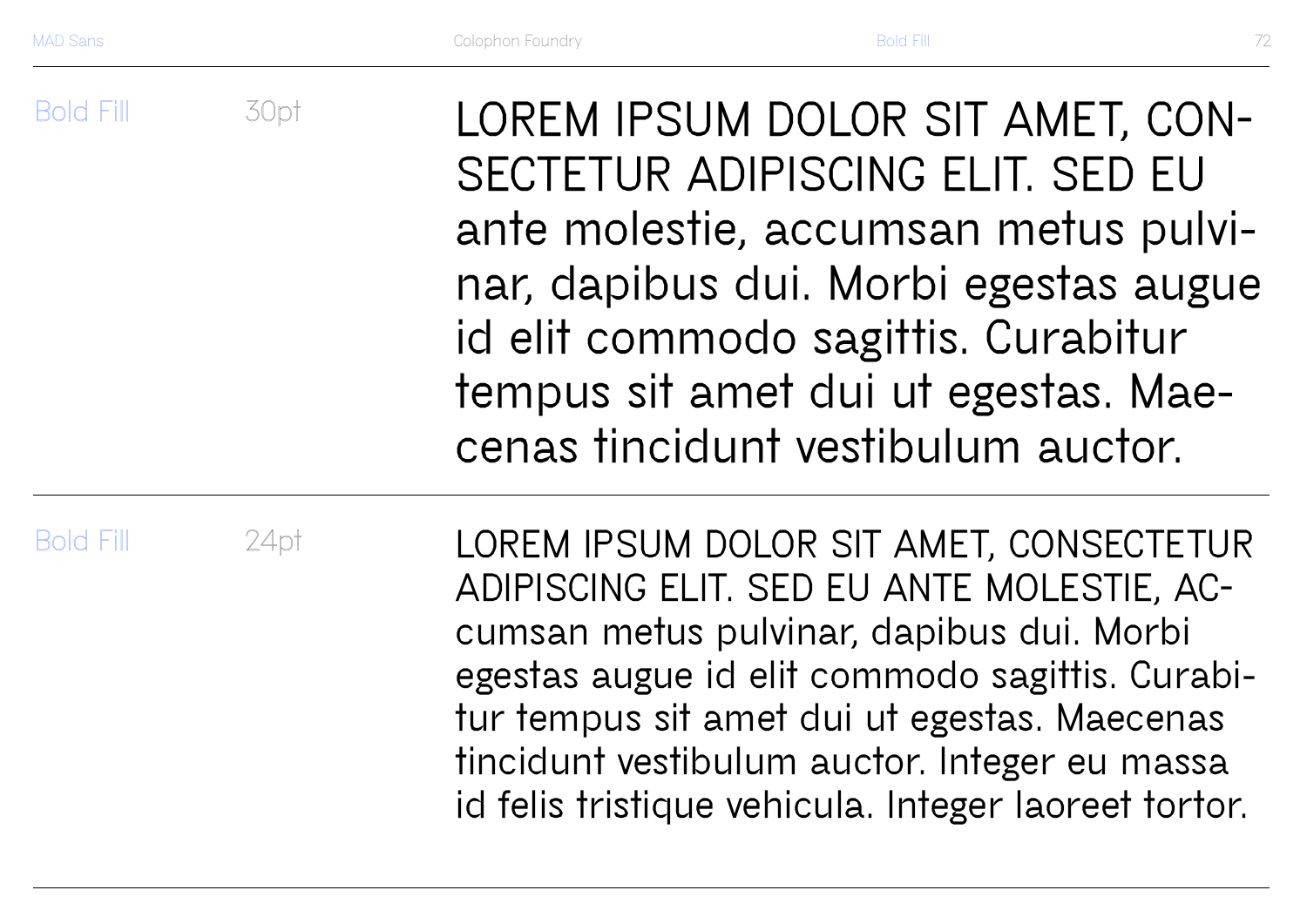Bold Fill 18pt **LOREM IPSUM DOLOR SIT AMET, CONSECTETUR ADIPISCING ELIT.**  INTEGER DIGNISSIM TEMPUS CONSEQUAT. VESTIBULUM IN TIN**cidunt erat. Vestibulum rutrum interdum diam a auctor. Donec quis elit et orci hendrerit fermentum. Morbi dictum purus erat, vitae elementum erat hendrerit eget. Integer ullamcorper diam vel pellentesque venenatis. Nam tempor interdum lacinia. Sed vestibulum enim sed viverra dictum. Proin semper ligula eget ipsum dapibus tincidunt. Praesent eu dictum enim, ac dapibus libero. Morbi sit amet elit ac lorem suscipit euismod. Quisque convallis dictum vulputate. Vestibulum odio erat, ultrices in interdum et, malesuada tincidunt nisi. Maecenas sodales nisi dui.** 

Bold Fill

14pt **LOREM IPSUM DOLOR SIT AMET, CONSECTETUR ADIPISCING ELIT. INTEGER DIGNIS-SIM TEMPUS CONSEQUAT. VESTIBULUM IN TINCIDUNT ERAT. VESTIBULUM RUTRUM interdum diam a auctor. Donec quis elit et orci hendrerit fermentum. Morbi dictum purus erat, vitae elementum erat hendrerit eget. Integer ullamcorper diam vel pellentesque venenatis. Nam tempor interdum lacinia. Sed vestibulum enim sed viverra dictum. Proin semper ligula eget ipsum dapibus tincidunt. Praesent eu dictum enim, ac dapibus libero. Morbi sit amet elit ac lorem suscipit euismod. Quisque convallis dictum vulputate. Vestibulum odio erat, ultrices in interdum et, malesuada tincidunt nisi. Maecenas sodales nisi dui, in commodo nibh dapibus sit amet. Praesent tristique enim in diam fringilla, sed posuere lorem varius. Suspendisse tincidunt nisi mauris, accumsan lobortis mi consectetur mollis. Nam ac sodales velit. Proin vulputate massa quis nunc dignissim imperdiet. Phasellus urna arcu, maximus in dolor sit amet, fringilla porttitor nunc. Nulla interdum mi id**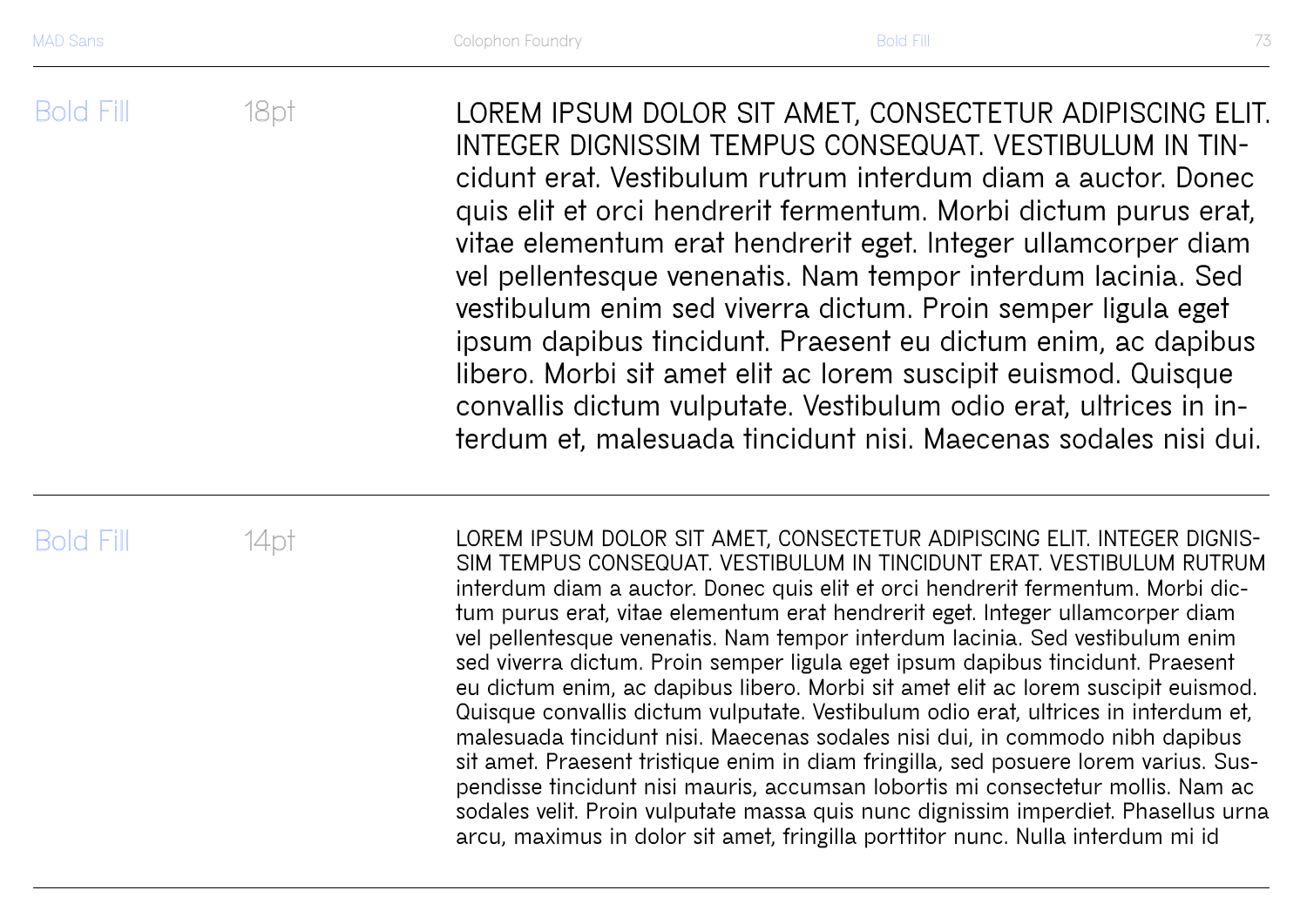## $\leftarrow$  12pt  $\rightarrow$  11pt

#### **LOREM IPSUM DOLOR SIT AMET, CONSECTE - TUR ADIPISCING ELIT. INTEGER DIGNISSIM**

**tempus consequat. Vestibulum in tincidunt erat. Vestibulum rutrum interdum diam a auc tor. Donec quis elit et orci hendrerit fermen tum. Morbi dictum purus erat, vitae elemen tum erat hendrerit eget. Integer ullamcorper diam vel pellentesque venenatis. Nam tempor interdum lacinia. Sed vestibulum enim sed viverra dictum. Proin semper ligula eget ipsum dapibus tincidunt. Praesent eu dictum enim, ac dapibus libero. Morbi sit amet elit ac lorem suscipit euismod. Quisque convallis dictum vulputate. Vestibulum odio erat, ultrices in interdum et, malesuada tincidunt nisi. Maece nas sodales nisi dui, in commodo nibh dapi bus sit amet. Praesent tristique enim in diam** 

#### **LOREM IPSUM DOLOR SIT AMET, CONSECTETUR ADIPISCING ELIT. INTEGER DIGNISSIM TEMPUS con sequat. Vestibulum in tincidunt erat. Vestibulum rutrum interdum diam a auctor. Donec quis elit et orci hendrerit fermentum. Morbi dictum purus erat, vitae elementum erat hendrerit eget. Integer ullamcorper diam vel pellentesque venenatis. Nam tempor interdum lacinia. Sed vestibulum enim sed viverra dictum. Proin semper ligula eget ipsum dapibus tincidunt. Praesent eu dictum enim, ac dapibus libero. Morbi sit amet elit ac lorem sus cipit euismod. Quisque convallis dictum vulpu tate. Vestibulum odio erat, ultrices in interdum et, malesuada tincidunt nisi. Maecenas sodales nisi dui, in commodo nibh dapibus sit amet. Praesent tristique enim in diam fringilla, sed posuere lorem varius. Suspendisse tincidunt nisi mauris, ac cumsan lobortis mi consectetur mollis. Nam ac sodales velit. Proin vulputate massa**

# Bold Fill

 $\leftarrow$  10pt  $\rightarrow$  9pt

**LOREM IPSUM DOLOR SIT AMET, CONSECTETUR AD - IPISCING ELIT. INTEGER DIGNISSIM TEMPUS CONSE - QUAT. Vestibulum in tincidunt erat. Vestibulum rutrum interdum diam a auctor. Donec quis elit et orci hendre rit fermentum. Morbi dictum purus erat, vitae elemen tum erat hendrerit eget. Integer ullamcorper diam vel pellentesque venenatis. Nam tempor interdum lacinia. Sed vestibulum enim sed viverra dictum. Proin semper ligula eget ipsum dapibus tincidunt. Praesent eu dictum enim, ac dapibus libero. Morbi sit amet elit ac lorem suscipit euismod. Quisque convallis dictum vulputate. Vestibulum odio erat, ultrices in interdum et, malesua da tincidunt nisi. Maecenas sodales nisi dui, in com modo nibh dapibus sit amet. Praesent tristique enim in diam fringilla, sed posuere lorem varius. Suspendisse tincidunt nisi mauris, accumsan lobortis mi consecte tur mollis. Nam ac sodales velit. Proin vulputate massa quis nunc dignissim imperdiet. Phasellus urna arcu,** 

**LOREM IPSUM DOLOR SIT AMET, CONSECTETUR ADIPISCING ELIT. INTEGER DIGNISSIM TEMPUS CONSEQUAT. VESTIBULUM in tincidunt erat. Vestibulum rutrum interdum diam a auctor. Donec quis elit et orci hendrerit fermentum. Morbi dictum purus erat, vitae elementum erat hendrerit eget. Integer ullamcorper diam vel pellentesque venenatis. Nam tempor interdum lacinia. Sed vestibulum enim sed viverra dictum. Proin semper ligula eget ipsum dapibus tincidunt. Praesent eu dictum enim, ac dapibus libero. Morbi sit amet elit ac lorem suscipit euismod. Quisque convallis dictum vulputate. Vesti bulum odio erat, ultrices in interdum et, malesuada tincidunt nisi. Maecenas sodales nisi dui, in commodo nibh dapibus sit amet. Praesent tristique enim in diam fringilla, sed posuere lorem varius. Suspendisse tincidunt nisi mauris, accumsan lobortis mi consectetur mollis. Nam ac sodales velit. Proin vulputate massa quis nunc dignissim imperdiet. Phasel lus urna arcu, maximus in dolor sit amet, fringilla porttitor nunc. Nulla interdum mi id varius mollis. Ut ut convallis risus. Aliquam erat volutpat. In nec sem venenatis, vulputate dolor dictum, imperdiet lacus. Morbi ultrices enim non ex facilisis,**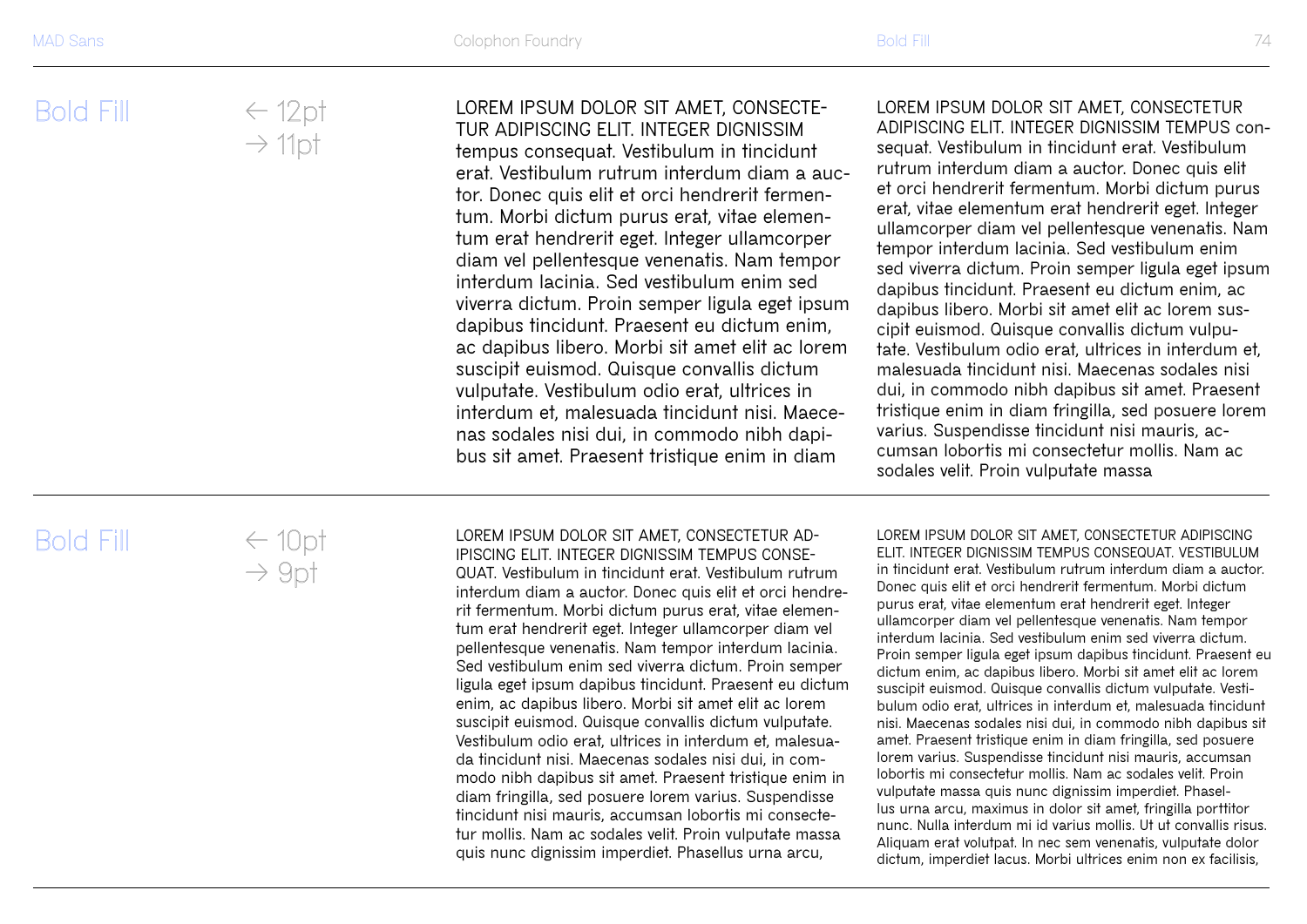**Bold Italic Fill** 72pt

# LOREM IPSUM DOLOR SIT amet, consectetur adipiscing elit. Aenean efficitur tristique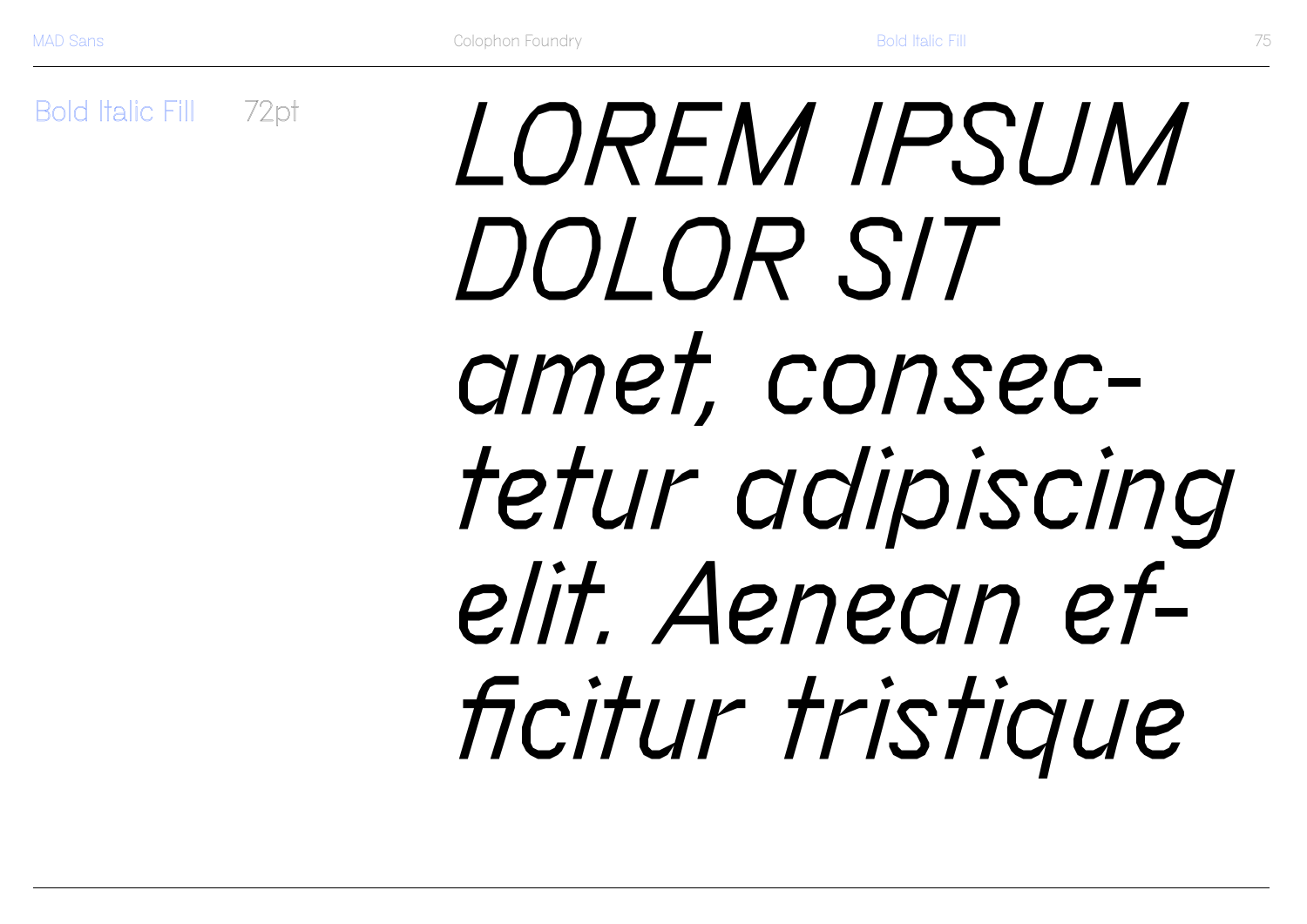Bold Italic Fill 48pt

# *LOREM IPSUM DOLOR SIT AMET, CONSECTEtur adipiscing elit. Aenean efficitur tristique*

Bold Italic Fill 36pt

*LOREM IPSUM DOLOR SIT AMET, CONSECTETUR ADIPISCing elit. Aenean efficitur tristique pulvinar. Maecenas a mi tincidunt, faucibus justo sed, auctor*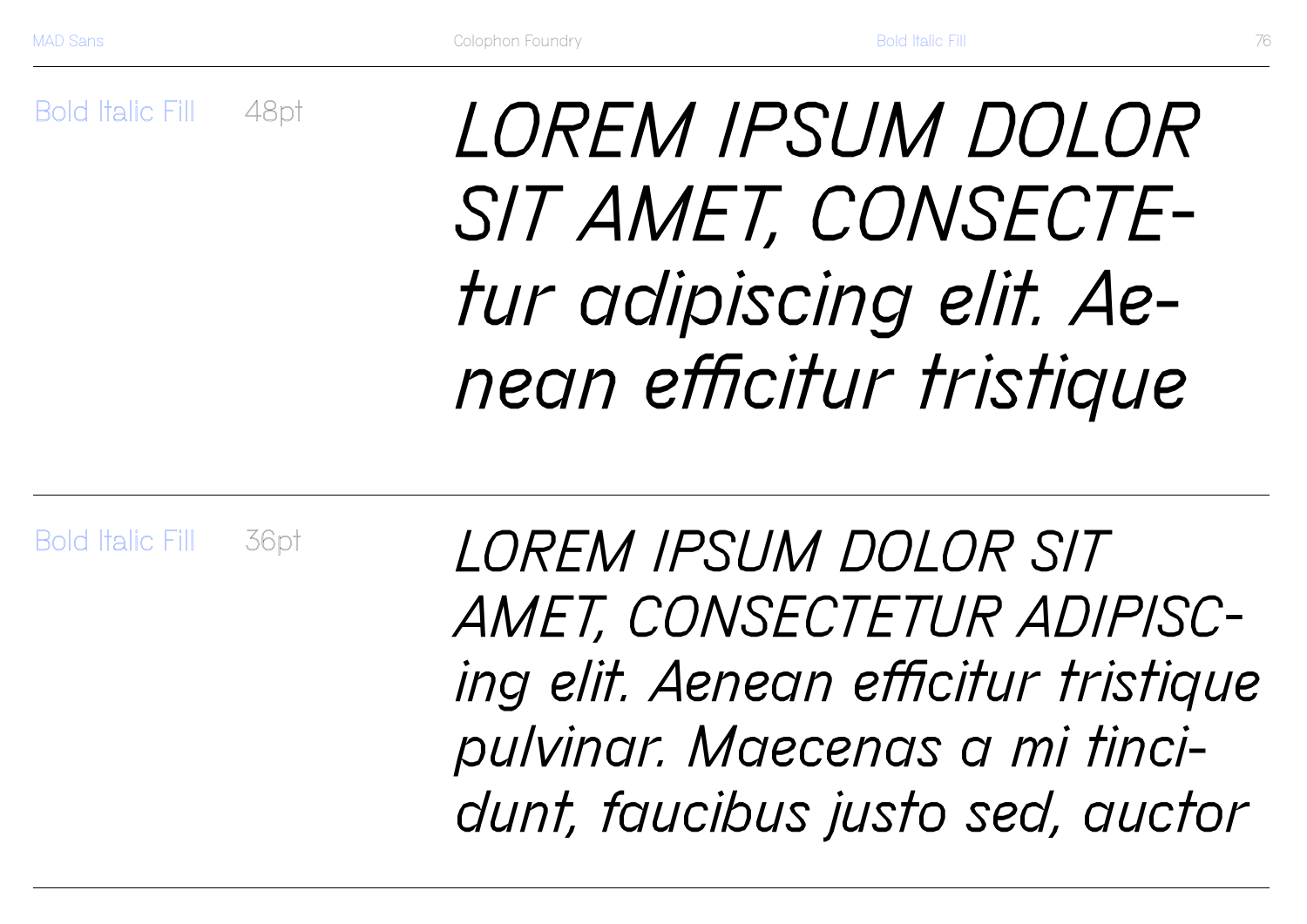Bold Italic Fill 30pt *LOREM IPSUM DOLOR SIT AMET, CON-SECTETUR ADIPISCING ELIT. SED EU ante molestie, accumsan metus pulvinar, dapibus dui. Morbi egestas augue id elit commodo sagittis. Curabitur tempus sit amet dui ut egestas. Maecenas tincidunt vestibulum auctor.*

Bold Italic Fill 24pt

*LOREM IPSUM DOLOR SIT AMET, CONSECTE-TUR ADIPISCING ELIT. SED EU ANTE MOLESTIE, ACcumsan metus pulvinar, dapibus dui. Morbi egestas augue id elit commodo sagittis. Curabitur tempus sit amet dui ut egestas. Maecenas tincidunt vestibulum auctor. Integer eu massa id felis tristique vehicula. Integer laoreet tortor.*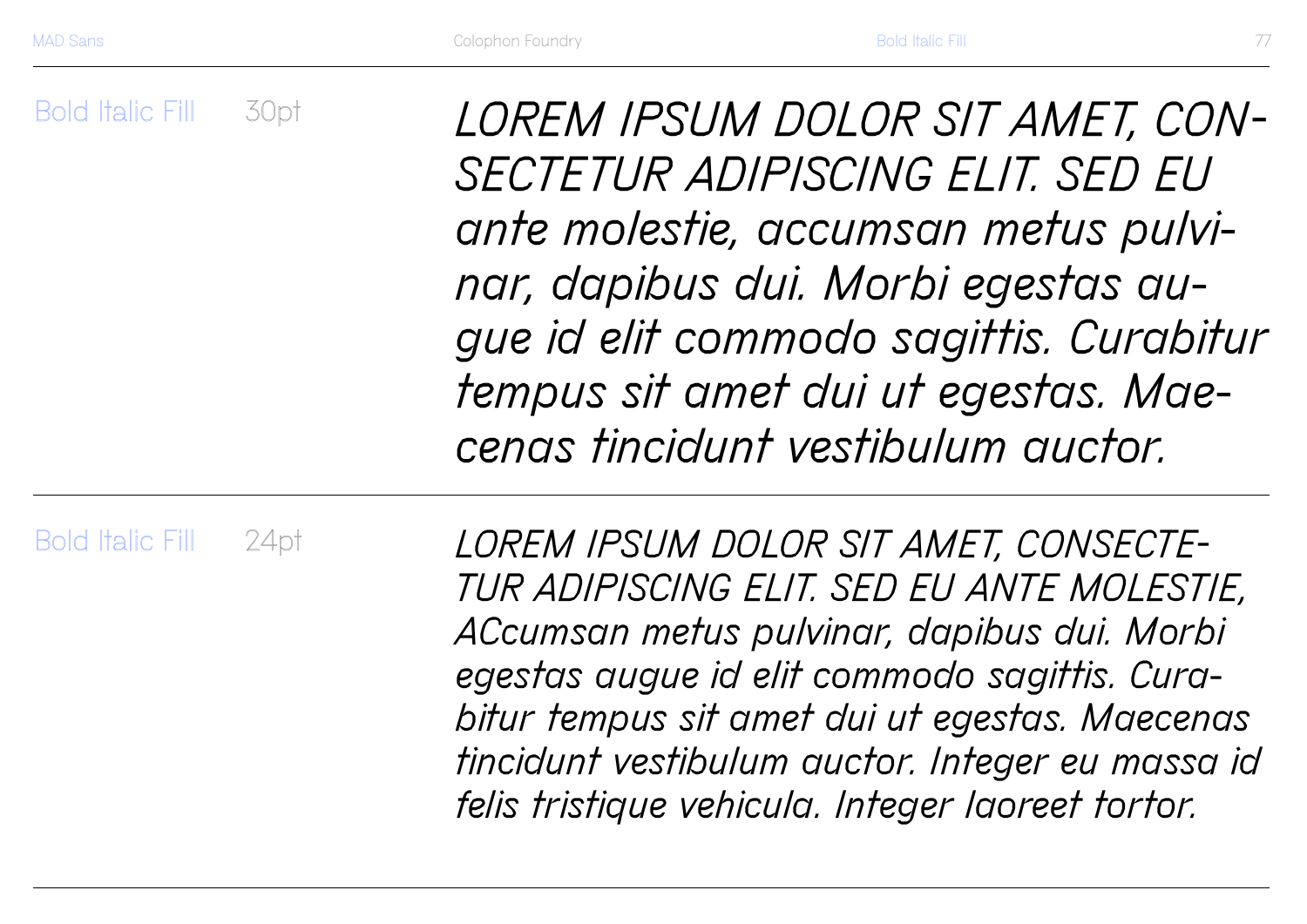Bold Italic Fill 18pt *LOREM IPSUM DOLOR SIT AMET, CONSECTETUR ADIPISCING ELIT. INTEGER DIGNISSIM TEMPUS CONSEQUAT. VESTIBULUM in tincidunt erat. Vestibulum rutrum interdum diam a auctor. Donec quis elit et orci hendrerit fermentum. Morbi dictum purus erat, vitae elementum erat hendrerit eget. Integer ullamcorper diam vel pellentesque venenatis. Nam tempor interdum lacinia. Sed vestibulum enim sed viverra dictum. Proin semper ligula eget ipsum dapibus tincidunt. Praesent eu dictum enim, ac dapibus libero. Morbi sit amet elit ac lorem suscipit euismod. Quisque convallis dictum vulputate. Vestibulum odio erat, ultrices in interdum et, malesuada tincidunt nisi. Maecenas sodales nisi dui.* 

## Bold Italic Fill

14pt *LOREM IPSUM DOLOR SIT AMET, CONSECTETUR ADIPISCING ELIT. INTEGER DIGNISSIM TEMPUS CONSEQUAT. VESTIBULUM IN TINCIDUNT ERAT. VESTIBULUM rutrum interdum diam a auctor. Donec quis elit et orci hendrerit fermentum. Morbi dictum purus erat, vitae elementum erat hendrerit eget. Integer ullamcorper diam vel pellentesque venenatis. Nam tempor interdum lacinia. Sed vestibulum enim sed viverra dictum. Proin semper ligula eget ipsum dapibus tincidunt. Praesent eu dictum enim, ac dapibus libero. Morbi sit amet elit ac lorem suscipit euismod. Quisque convallis dictum vulputate. Vestibulum odio erat, ultrices in interdum et, malesuada tincidunt nisi. Maecenas sodales nisi dui, in commodo nibh dapibus sit amet. Praesent tristique enim in diam fringilla, sed posuere lorem varius. Suspendisse tincidunt nisi mauris, accumsan lobortis mi consectetur mollis. Nam ac sodales velit. Proin vulputate massa quis nunc dignissim imperdiet. Phasellus urna arcu, maximus in dolor sit amet, fringilla porttitor nunc. Nulla interdum mi id varius mol-*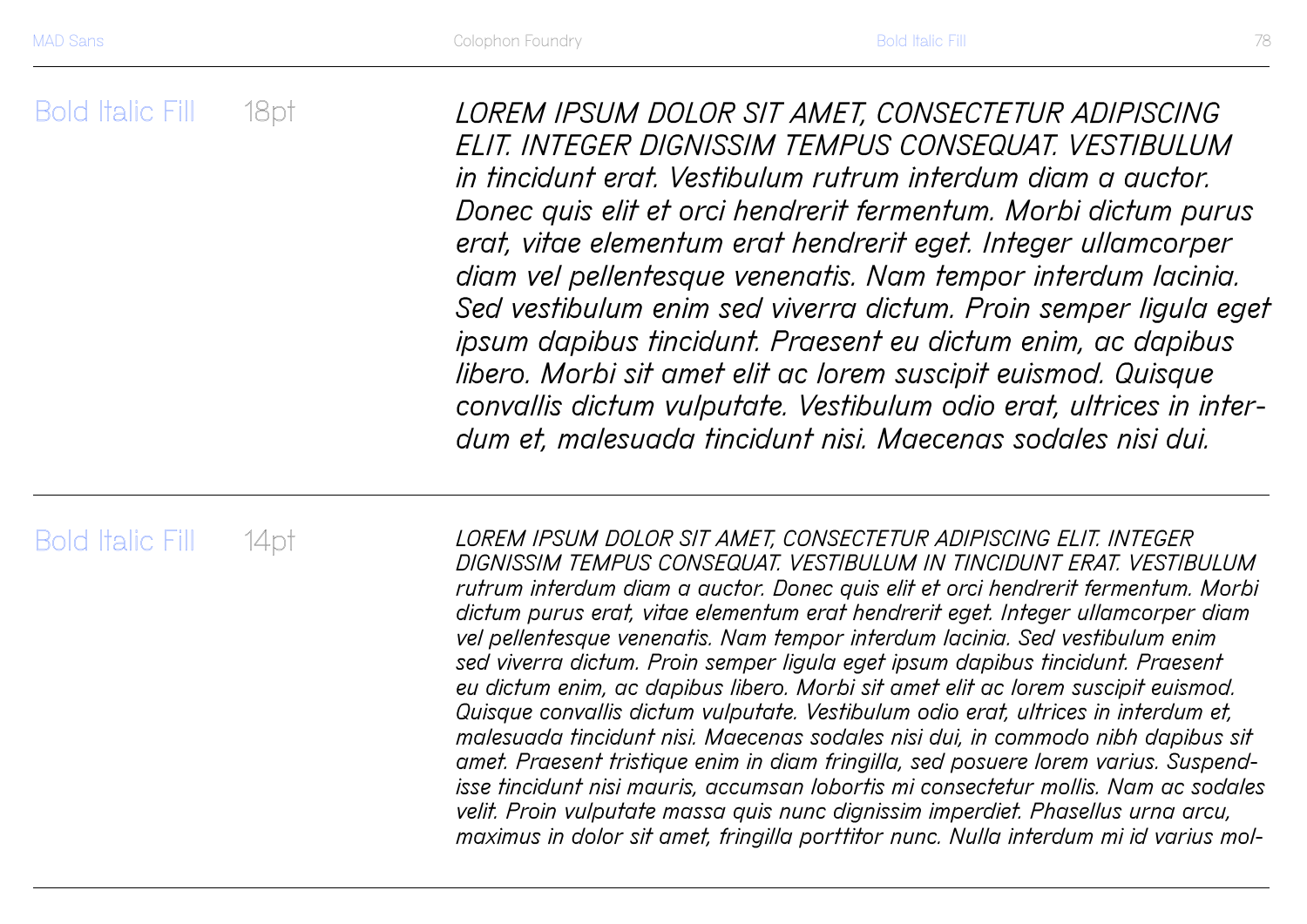### ← 12pt  $\rightarrow$  11pt

*LOREM IPSUM DOLOR SIT AMET, CONSECTE-TUR ADIPISCING ELIT. INTEGER DIGNISSIM* 

*tempus consequat. Vestibulum in tincidunt erat. Vestibulum rutrum interdum diam a auctor. Donec quis elit et orci hendrerit fermentum. Morbi dictum purus erat, vitae elementum erat hendrerit eget. Integer ullamcorper diam vel pellentesque venenatis. Nam tempor interdum lacinia. Sed vestibulum enim sed viverra dictum. Proin semper ligula eget ipsum dapibus tincidunt. Praesent eu dictum enim, ac dapibus libero. Morbi sit amet elit ac lorem suscipit euismod. Quisque convallis dictum vulputate. Vestibulum odio erat, ultrices in interdum et, malesuada tincidunt nisi. Maecenas sodales nisi dui, in commodo nibh dapibus sit amet. Praesent tristique enim in diam fringilla, sed.*

*LOREM IPSUM DOLOR SIT AMET, CONSECTETUR ADIPISCING ELIT. INTEGER DIGNISSIM TEMPUS consequat. Vestibulum in tincidunt erat. Vestibulum rutrum interdum diam a auctor. Donec quis elit et orci hendrerit fermentum. Morbi dictum purus erat, vitae elementum erat hendrerit eget. Integer ullamcorper diam vel pellentesque venenatis. Nam tempor interdum lacinia. Sed vestibulum enim sed viverra dictum. Proin semper ligula eget ipsum dapibus tincidunt. Praesent eu dictum enim, ac dapibus libero. Morbi sit amet elit ac lorem suscipit euismod. Quisque convallis dictum vulputate. Vestibulum odio erat, ultrices in interdum et, malesuada tincidunt nisi. Maecenas sodales nisi dui, in commodo nibh dapibus sit amet. Praesent tristique enim in diam fringilla, sed posuere lorem varius. Suspendisse tincidunt nisi mauris, accumsan lobortis mi consectetur mollis. Nam ac sodales velit. Proin vulputate massa*

# Bold Italic Fill

 $\epsilon$  10pt  $\rightarrow$  9pt

*LOREM IPSUM DOLOR SIT AMET, CONSECTETUR AD-IPISCING ELIT. INTEGER DIGNISSIM TEMPUS CONSEquat. Vestibulum in tincidunt erat. Vestibulum rutrum interdum diam a auctor. Donec quis elit et orci hendrerit fermentum. Morbi dictum purus erat, vitae elementum erat hendrerit eget. Integer ullamcorper diam vel pellentesque venenatis. Nam tempor interdum lacinia. Sed vestibulum enim sed viverra dictum. Proin semper ligula eget ipsum dapibus tincidunt. Praesent eu dictum enim, ac dapibus libero. Morbi sit amet elit ac lorem suscipit euismod. Quisque convallis dictum vulputate. Vestibulum odio erat, ultrices in interdum et, malesuada tincidunt nisi. Maecenas sodales nisi dui, in commodo nibh dapibus sit amet. Praesent tristique enim in diam fringilla, sed posuere lorem varius. Suspendisse tincidunt nisi mauris, accumsan lobortis mi consectetur mollis. Nam ac sodales velit. Proin vulputate massa quis nunc dignissim imperdiet. Phasellus urna arcu, maximus* 

*LOREM IPSUM DOLOR SIT AMET, CONSECTETUR ADIPISCING ELIT. INTEGER DIGNISSIM TEMPUS CONSEQUAT. VESTIBULUM in tincidunt erat. Vestibulum rutrum interdum diam a auctor. Donec quis elit et orci hendrerit fermentum. Morbi dictum purus erat, vitae elementum erat hendrerit eget. Integer ullamcorper diam vel pellentesque venenatis. Nam tempor interdum lacinia. Sed vestibulum enim sed viverra dictum. Proin semper ligula eget ipsum dapibus tincidunt. Praesent eu dictum enim, ac dapibus libero. Morbi sit amet elit ac lorem suscipit euismod. Quisque convallis dictum vulputate. Vestibulum odio erat, ultrices in interdum et, malesuada tincidunt nisi. Maecenas sodales nisi dui, in commodo nibh dapibus sit amet. Praesent tristique enim in diam fringilla, sed posuere lorem varius. Suspendisse tincidunt nisi mauris, accumsan lobortis mi consectetur mollis. Nam ac sodales velit. Proin vulputate massa quis nunc dignissim imperdiet. Phasellus urna arcu, maximus in dolor sit amet, fringilla porttitor nunc. Nulla interdum mi id varius mollis. Ut ut convallis risus. Aliquam erat volutpat. In nec sem venenatis, vulputate dolor dictum, imperdiet lacus. Morbi ultrices enim non ex facilisis, a lobortis risus lacinia.*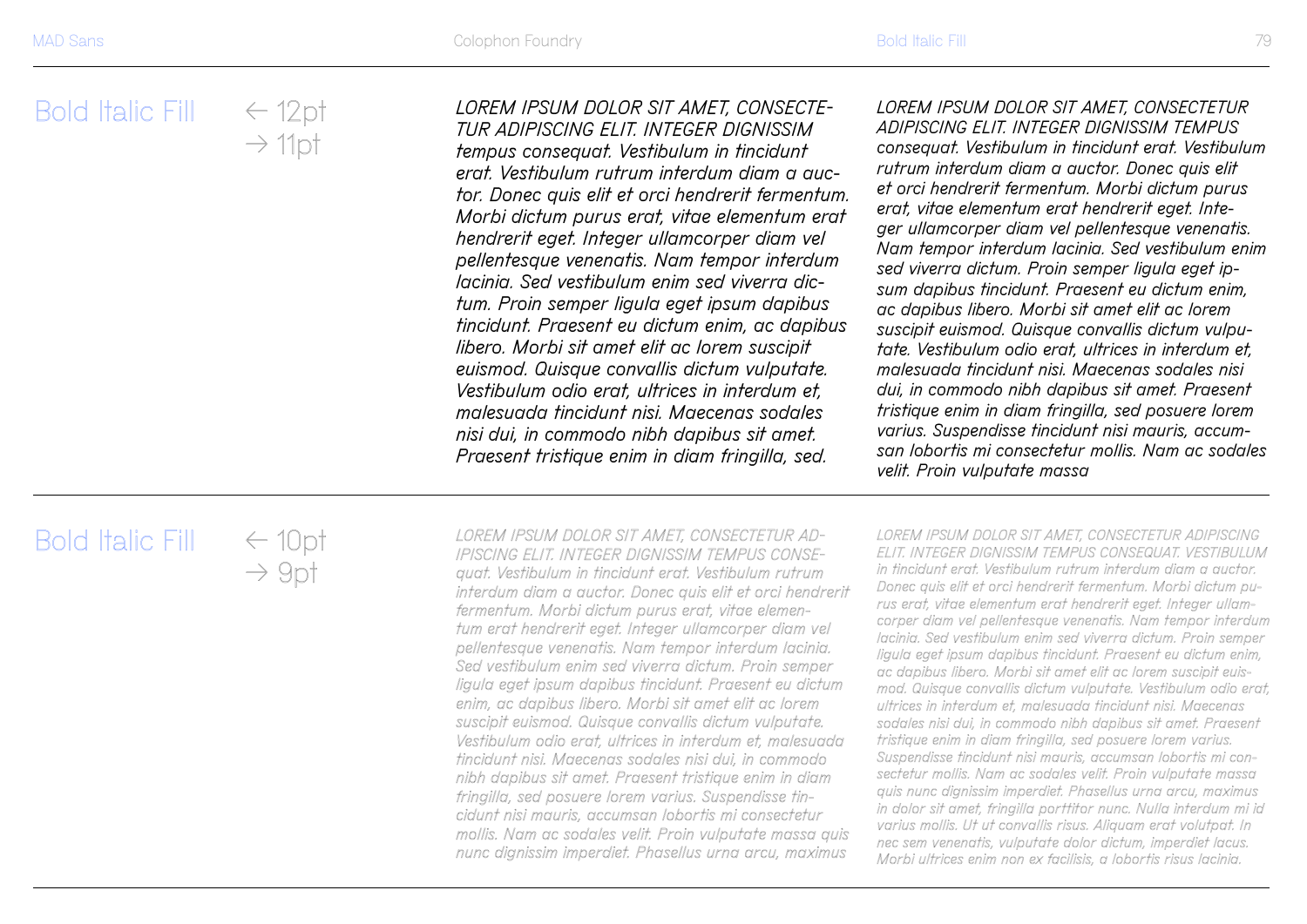**Black Fill** 

72pt

# LOREM IPSUM DOLOR SIT amet, consectetur adipiscing elit. Aenean efficitur tris-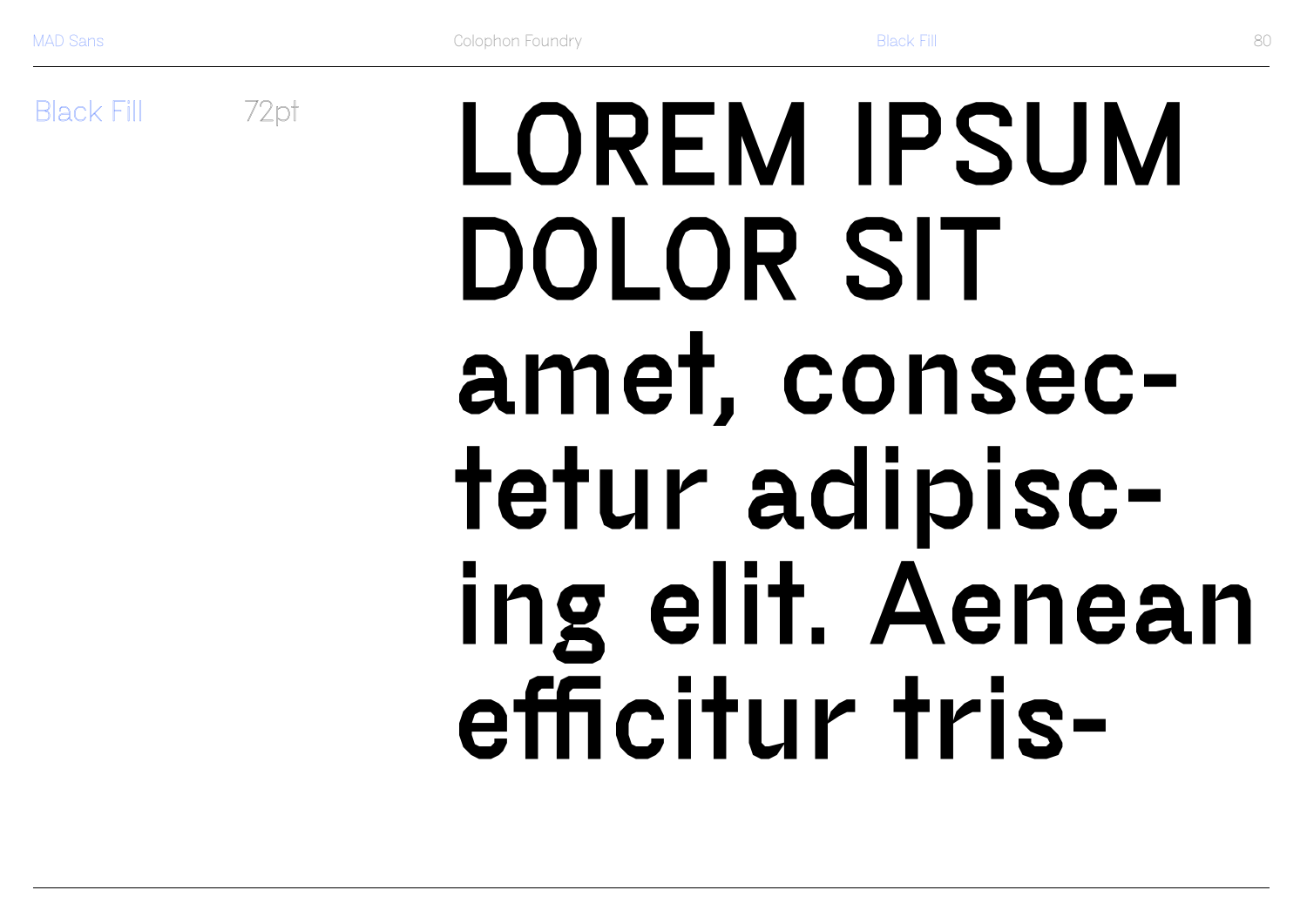Black Fill

# LOREM IPSUM DOLOR SIT AMET, CONSECTEtur adipiscing elit. Aenean efficitur tristique

Black Fill

36pt

48pt

LOREM IPSUM DOLOR SIT AMET, CONSECTETUR ADIPIScing elit. Aenean efficitur tristique pulvinar. Maecenas a mi tincidunt, faucibus justo sed,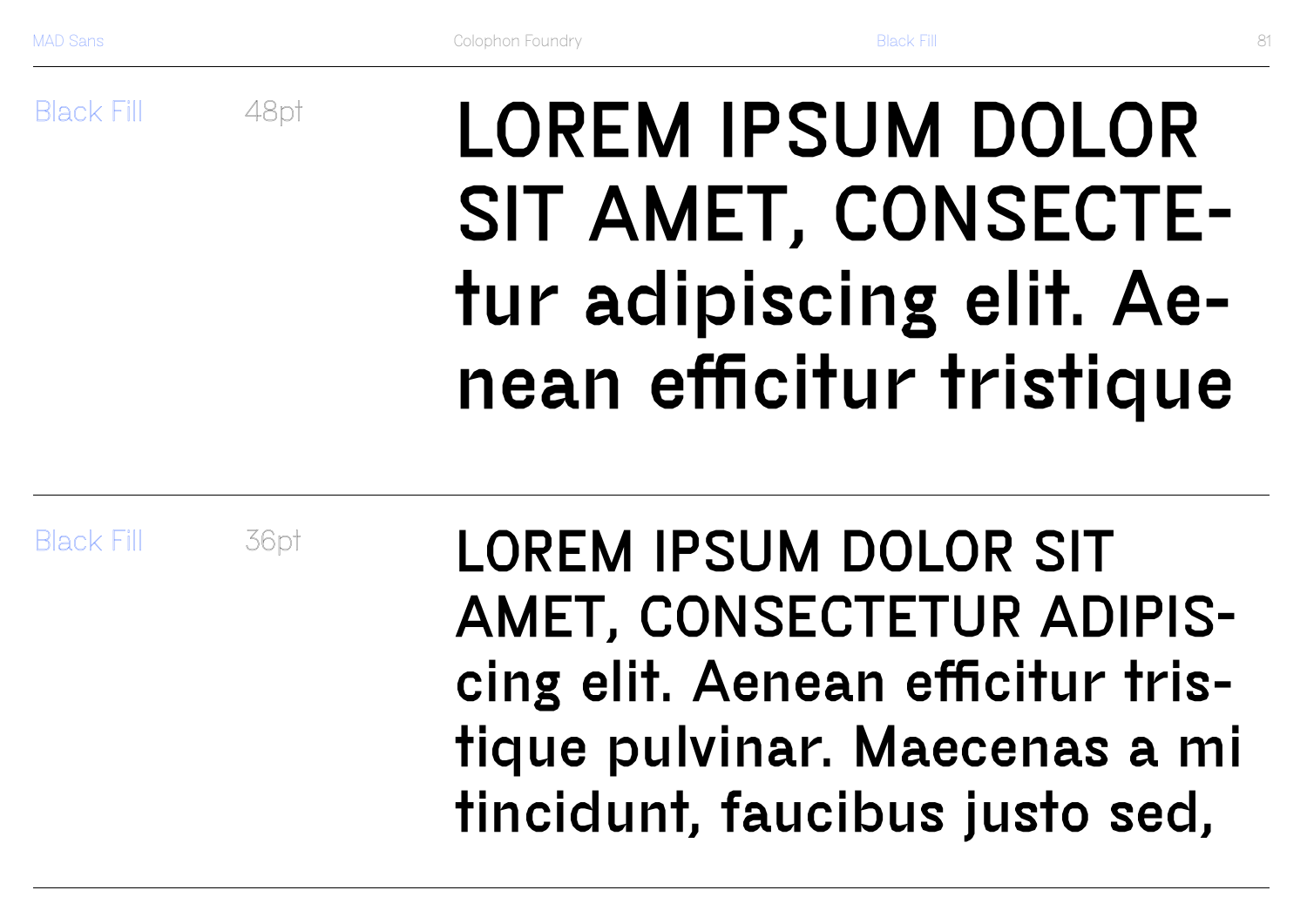Black Fill Black Fill 30pt 24pt LOREM IPSUM DOLOR SIT AMET, CONSECTETUR ADIPISCING ELIT. SED eu ante molestie, accumsan metus pulvinar, dapibus dui. Morbi egestas augue id elit commodo sagittis. Curabitur tempus sit amet dui ut egestas. Maecenas tincidunt vestibulum LOREM IPSUM DOLOR SIT AMET, CONSECTE-TUR ADIPISCING ELIT. SED EU ANTE MOLEStie, accumsan metus pulvinar, dapibus dui. Morbi egestas augue id elit commodo sagittis. Curabitur tempus sit amet dui ut egestas. Maecenas tincidunt vestibulum auctor. Integer

eu massa id felis tristique vehicula. Integer laoreet tortor.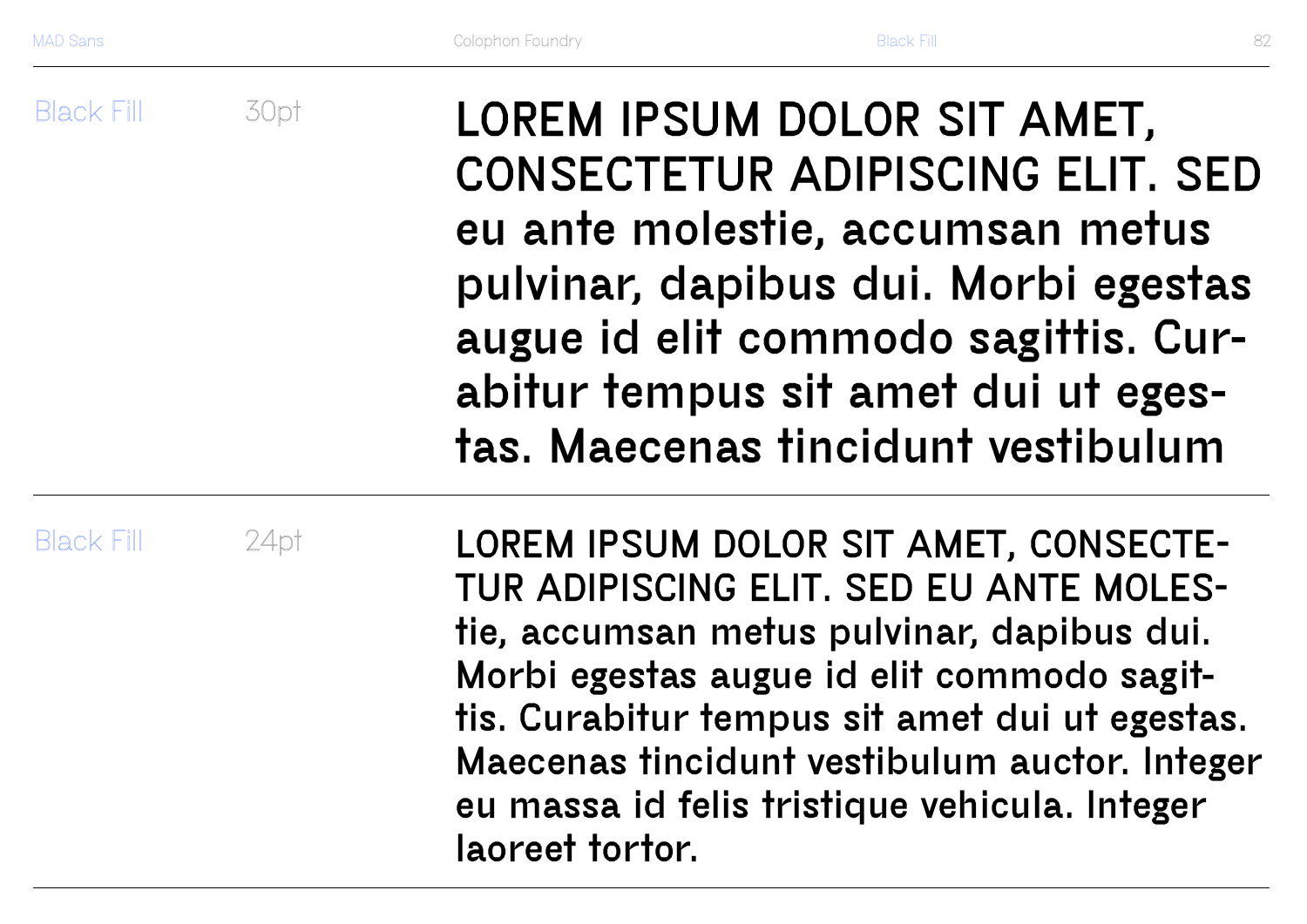Black Fill

18pt LOREM IPSUM DOLOR SIT AMET, CONSECTETUR ADIPISCING ELIT. INTEGER DIGNISSIM TEMPUS CONSEQUAT. VESTIBULUM in tincidunt erat. Vestibulum rutrum interdum diam a auctor. Donec quis elit et orci hendrerit fermentum. Morbi dictum purus erat, vitae elementum erat hendrerit eget. Integer ullamcorper diam vel pellentesque venenatis. Nam tempor interdum lacinia. Sed vestibulum enim sed viverra dictum. Proin semper ligula eget ipsum dapibus tincidunt. Praesent eu dictum enim, ac dapibus libero. Morbi sit amet elit ac lorem suscipit euismod. Quisque convallis dictum vulputate. Vestibulum odio erat, ultrices in interdum et, malesuada tin-

Black Fill

 $14$ pt **LOREM IPSUM DOLOR SIT AMET, CONSECTETUR ADIPISCING ELIT. INTEGER** DIGNISSIM TEMPUS CONSEQUAT. VESTIBULUM IN TINCIDUNT ERAT. VESTIBUlum rutrum interdum diam a auctor. Donec quis elit et orci hendrerit fermentum. Morbi dictum purus erat, vitae elementum erat hendrerit eget. Integer ullamcorper diam vel pellentesque venenatis. Nam tempor interdum lacinia. Sed vestibulum enim sed viverra dictum. Proin semper ligula eget ipsum dapibus tincidunt. Praesent eu dictum enim, ac dapibus libero. Morbi sit amet elit ac lorem suscipit euismod. Quisque convallis dictum vulputate. Vestibulum odio erat, ultrices in interdum et, malesuada tincidunt nisi. Maecenas sodales nisi dui, in commodo nibh dapibus sit amet. Praesent tristique enim in diam fringilla, sed posuere lorem varius. Suspendisse tincidunt nisi mauris, accumsan lobortis mi consectetur mollis. Nam ac sodales velit. Proin vulputate massa quis nunc dignissim imperdiet. Phasellus urna arcu, maximus in dolor sit amet,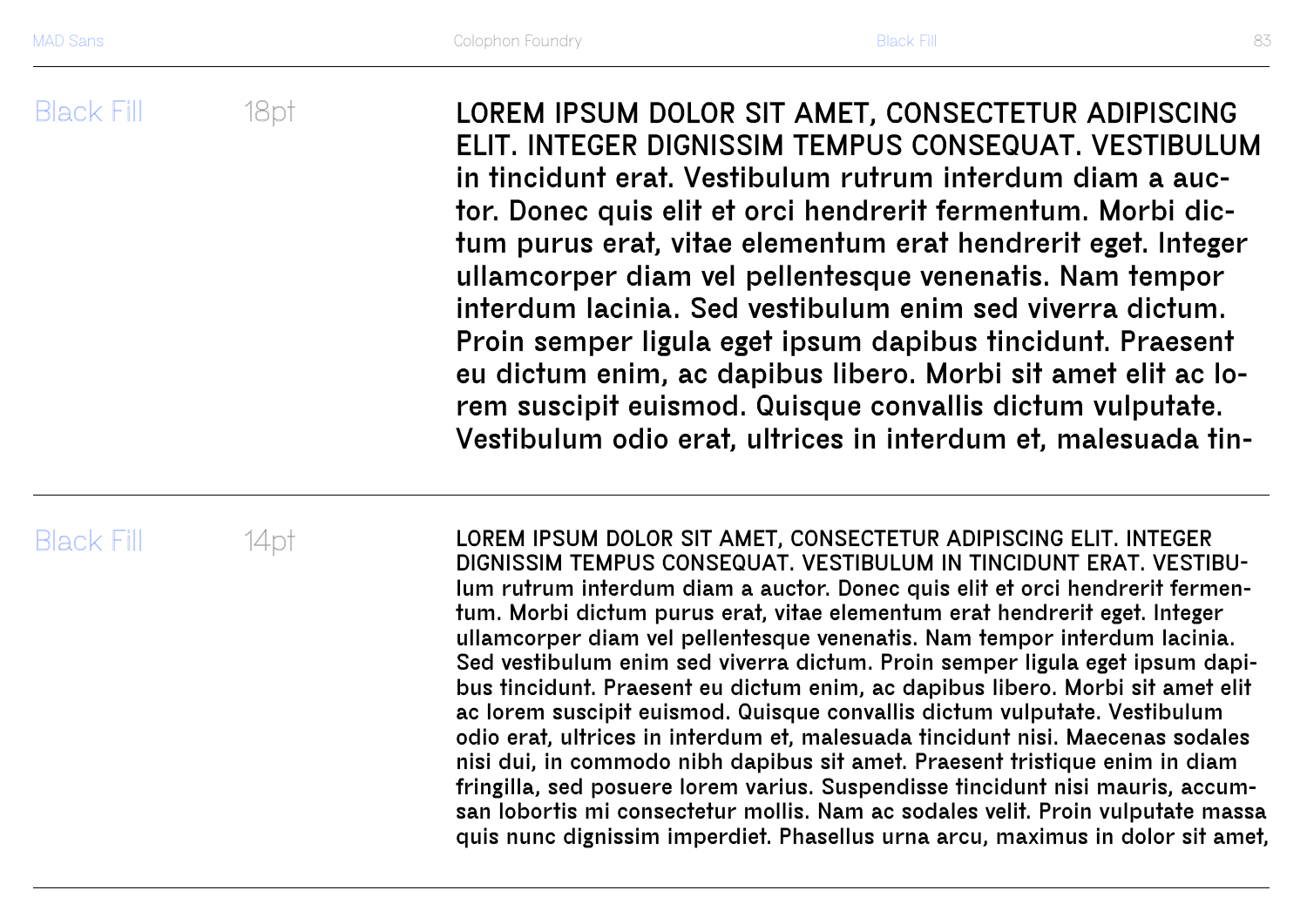← 12pt  $\rightarrow$  11pt

#### LOREM IPSUM DOLOR SIT AMET, CONSECTE - TUR ADIPISCING ELIT. INTEGER DIGNISSIM

tempus consequat. Vestibulum in tincidunt erat. Vestibulum rutrum interdum diam a auctor. Donec quis elit et orci hendrerit fermentum. Morbi dictum purus erat, vitae elementum erat hendrerit eget. Integer ul lamcorper diam vel pellentesque venenatis. Nam tempor interdum lacinia. Sed vestibu lum enim sed viverra dictum. Proin semper ligula eget ipsum dapibus tincidunt. Praesent eu dictum enim, ac dapibus libero. Morbi sit amet elit ac lorem suscipit euismod. Quisque convallis dictum vulputate. Vestibulum odio erat, ultrices in interdum et, malesuada tincidunt nisi. Maecenas sodales nisi dui, in commodo nibh dapibus sit amet. Praesent

LOREM IPSUM DOLOR SIT AMET, CONSECTETUR ADIPISCING ELIT. INTEGER DIGNISSIM TEMPUS consequat. Vestibulum in tincidunt erat. Vesti bulum rutrum interdum diam a auctor. Donec quis elit et orci hendrerit fermentum. Morbi

dictum purus erat, vitae elementum erat hen drerit eget. Integer ullamcorper diam vel pellen tesque venenatis. Nam tempor interdum lacinia. Sed vestibulum enim sed viverra dictum. Proin semper ligula eget ipsum dapibus tincidunt. Praesent eu dictum enim, ac dapibus libero. Morbi sit amet elit ac lorem suscipit euismod. Quisque convallis dictum vulputate. Vestibulum odio erat, ultrices in interdum et, malesuada tin cidunt nisi. Maecenas sodales nisi dui, in com modo nibh dapibus sit amet. Praesent tristique enim in diam fringilla, sed posuere lorem varius. Suspendisse tincidunt nisi mauris, accumsan lobortis mi consectetur mollis. Nam ac sodales

## Black Fill

 $\leftarrow 10$ pt  $\rightarrow$  9pt

LOREM IPSUM DOLOR SIT AMET, CONSECTETUR AD - IPISCING ELIT. INTEGER DIGNISSIM TEMPUS CONsequat. Vestibulum in tincidunt erat. Vestibulum rutrum interdum diam a auctor. Donec quis elit et orci hendrerit fermentum. Morbi dictum purus erat, vitae elementum erat hendrerit eget. Integer ullam corper diam vel pellentesque venenatis. Nam tempor interdum lacinia. Sed vestibulum enim sed viverra dictum. Proin semper ligula eget ipsum dapibus tincidunt. Praesent eu dictum enim, ac dapibus libero. Morbi sit amet elit ac lorem suscipit euismod. Quisque convallis dictum vulputate. Vestibulum odio erat, ultrices in interdum et, malesuada tincidunt nisi. Maecenas sodales nisi dui, in commodo nibh dapibus sit amet. Praesent tristique enim in diam fringilla, sed posuere lorem varius. Suspendisse tincidunt nisi mauris, accumsan lobortis mi consectetur mollis. Nam ac sodales velit. Proin vulputate massa quis

LOREM IPSUM DOLOR SIT AMET, CONSECTETUR ADIPISCING ELIT. INTEGER DIGNISSIM TEMPUS CONSEQUAT. VESTIBU lum in tincidunt erat. Vestibulum rutrum interdum diam a auctor. Donec quis elit et orci hendrerit fermentum. Morbi dictum purus erat, vitae elementum erat hendrerit eget. Integer ullamcorper diam vel pellentesque venenatis. Nam tempor interdum lacinia. Sed vestibulum enim sed viverra dictum. Proin semper ligula eget ipsum dapibus tincidunt. Praesent eu dictum enim, ac dapibus libero. Morbi sit amet elit ac lorem suscipit euismod. Quisque convallis dictum vulputate. Vestibulum odio erat, ultrices in interdum et, malesuada tincidunt nisi. Maecenas sodales nisi dui, in commodo nibh dapibus sit amet. Praesent tristique enim in diam fringilla, sed posuere lorem varius. Suspendisse tincidunt nisi mauris, accumsan lobortis mi consectetur mollis. Nam ac sodales velit. Proin vulputate massa quis nunc dignissim imperdiet. Phasellus urna arcu, maximus in dolor sit amet, fringilla porttitor nunc. Nulla interdum mi id varius mollis. Ut ut convallis risus. Aliquam erat volutpat. In nec sem venenatis, vulputate dolor dictum, imperdiet lacus.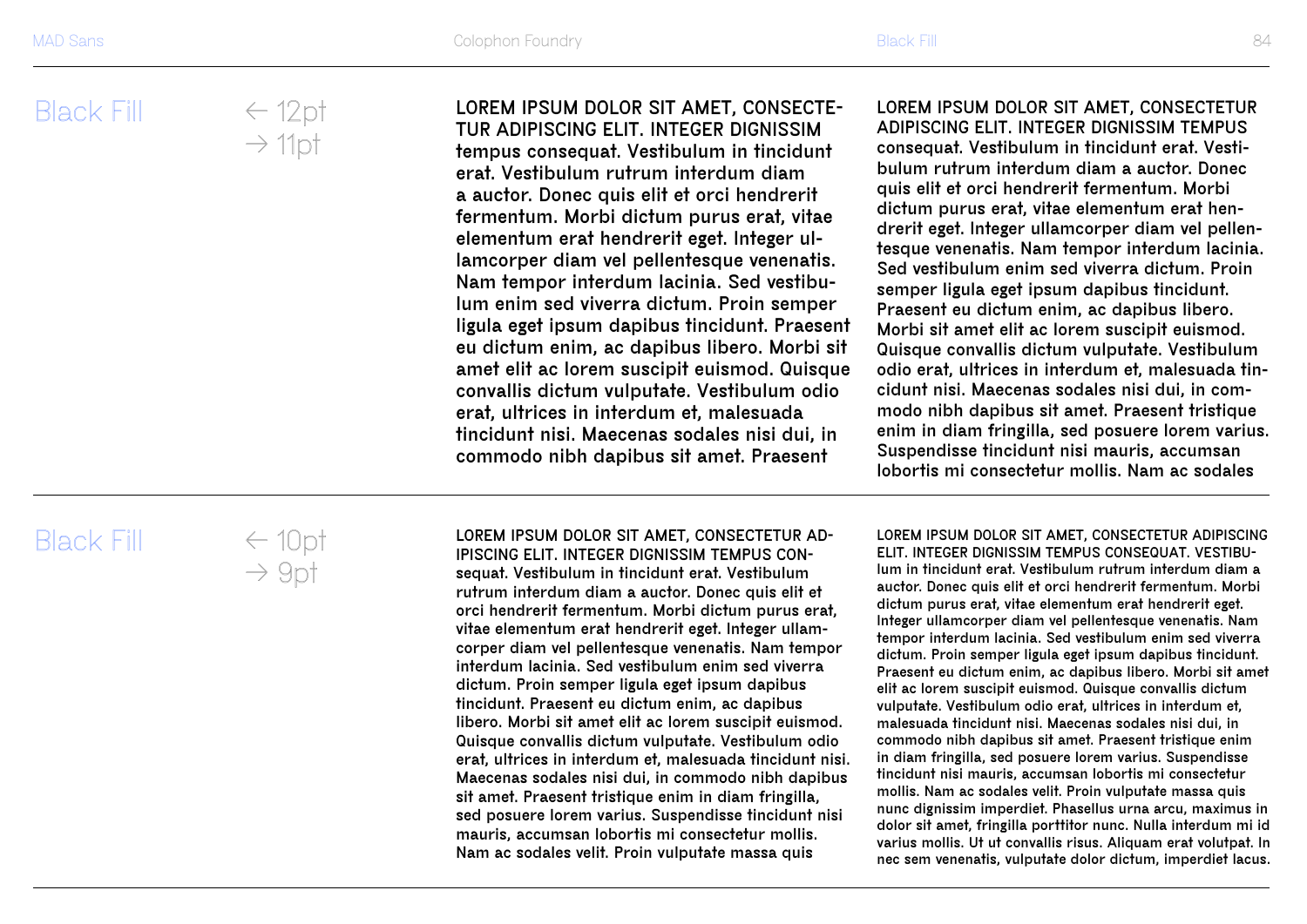**Black Italic Fill 72pt** 

# *LOREM IPSUM* **DOLOR SIT** amet, consectetur adipiscing elit. Aenean efficitur tris-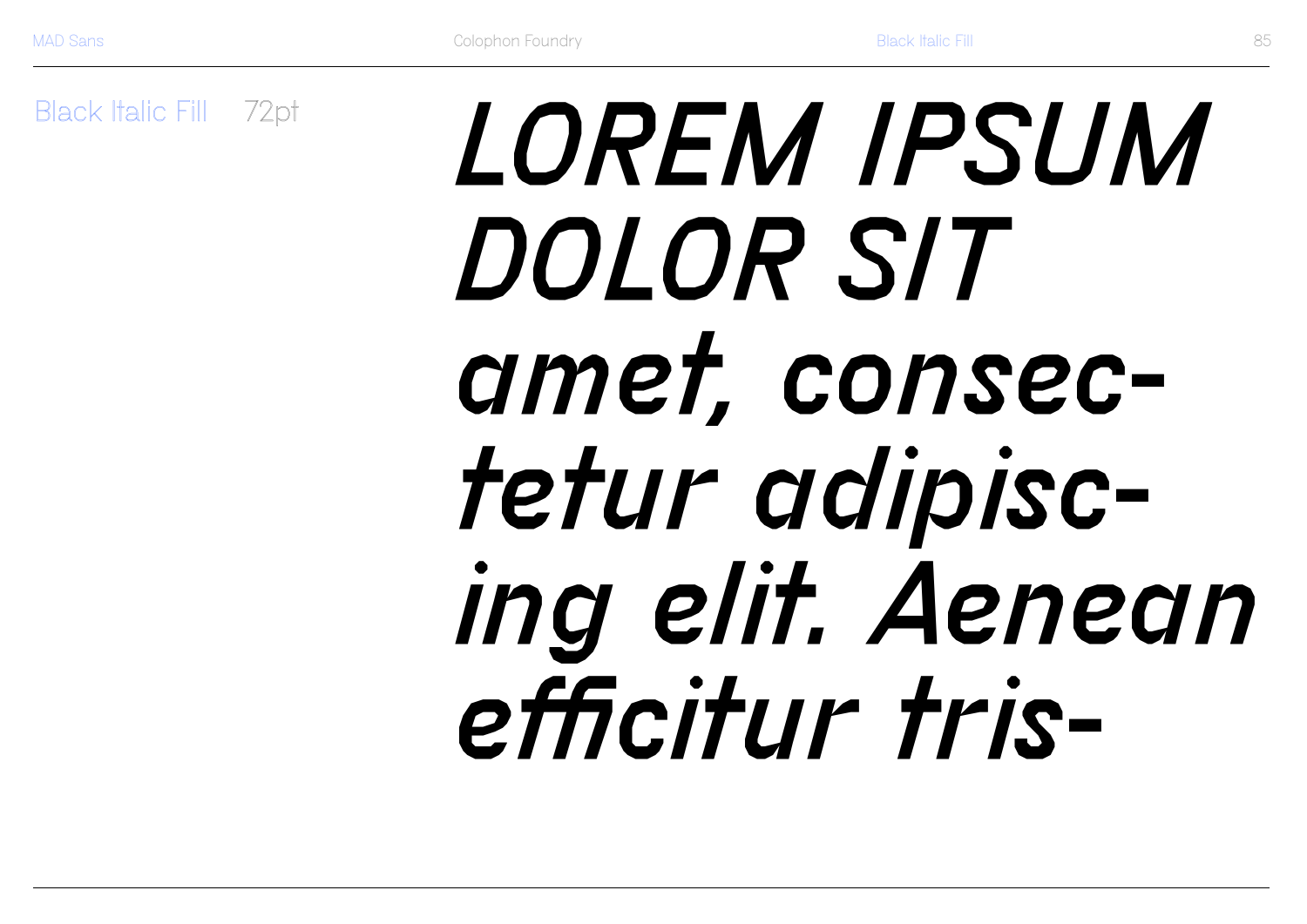Black Italic Fill 48pt

# *LOREM IPSUM DOLOR SIT AMET, CONSECTEtur adipiscing elit. Aenean efficitur tristique*

Black Italic Fill 36pt

*LOREM IPSUM DOLOR SIT AMET, CONSECTETUR ADIPIScing elit. Aenean efficitur tristique pulvinar. Maecenas a mi tincidunt, faucibus justo*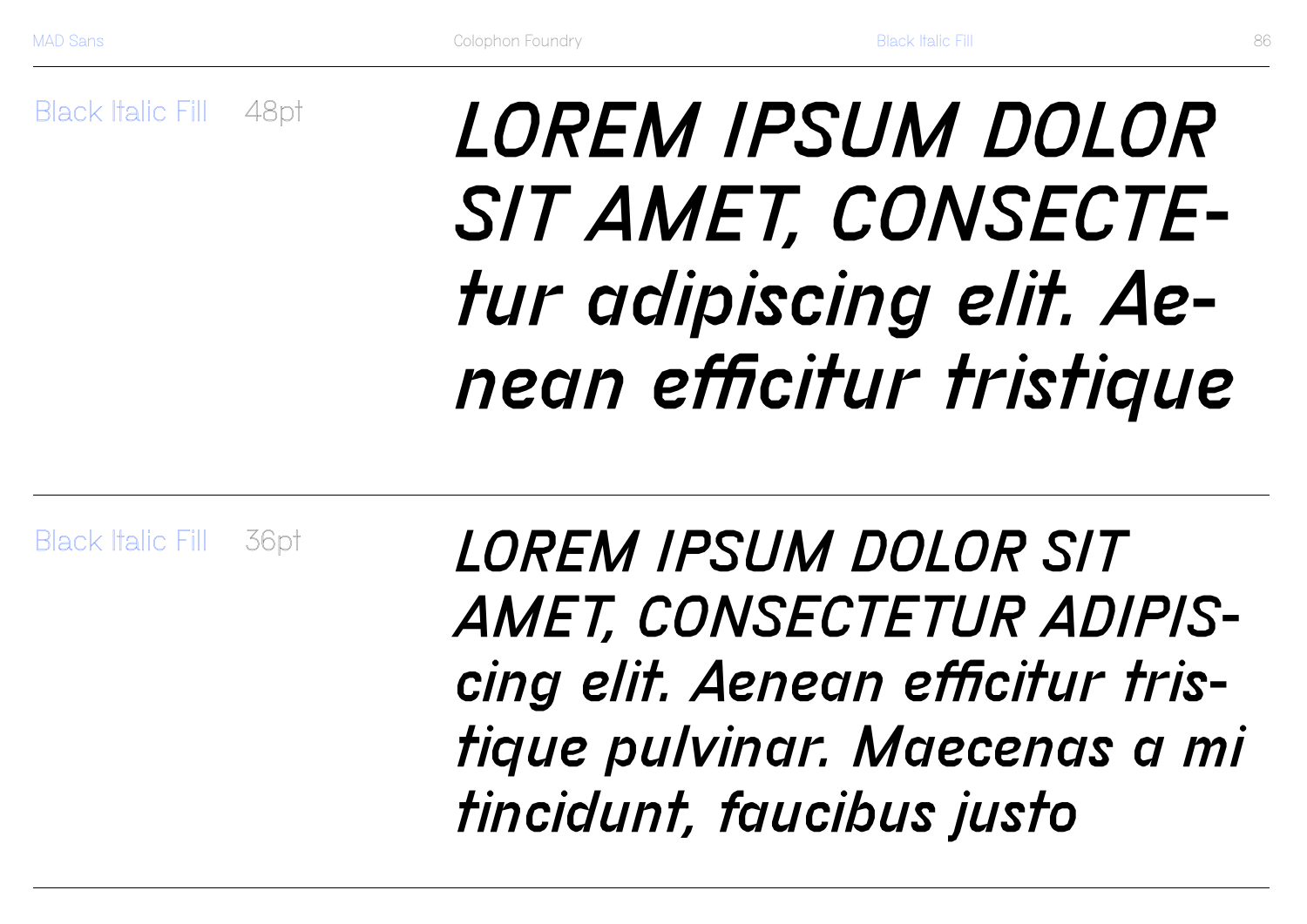Black Italic Fill 30pt *LOREM IPSUM DOLOR SIT AMET, CONSECTETUR ADIPISCING ELIT. SED eu ante molestie, accumsan metus pulvinar, dapibus dui. Morbi egestas augue id elit commodo sagittis. Curabitur tempus sit amet dui ut egestas. Maecenas tincidunt vestibulum auc-*

Black Italic Fill 24pt *LOREM IPSUM DOLOR SIT AMET, CONSECTE-TUR ADIPISCING ELIT. SED EU ANTE MOLEStie, accumsan metus pulvinar, dapibus dui. Morbi egestas augue id elit commodo sagittis. Curabitur tempus sit amet dui ut egestas. Maecenas tincidunt vestibulum auctor. Integer eu massa id felis tristique vehicula. Integer laoreet tortor.*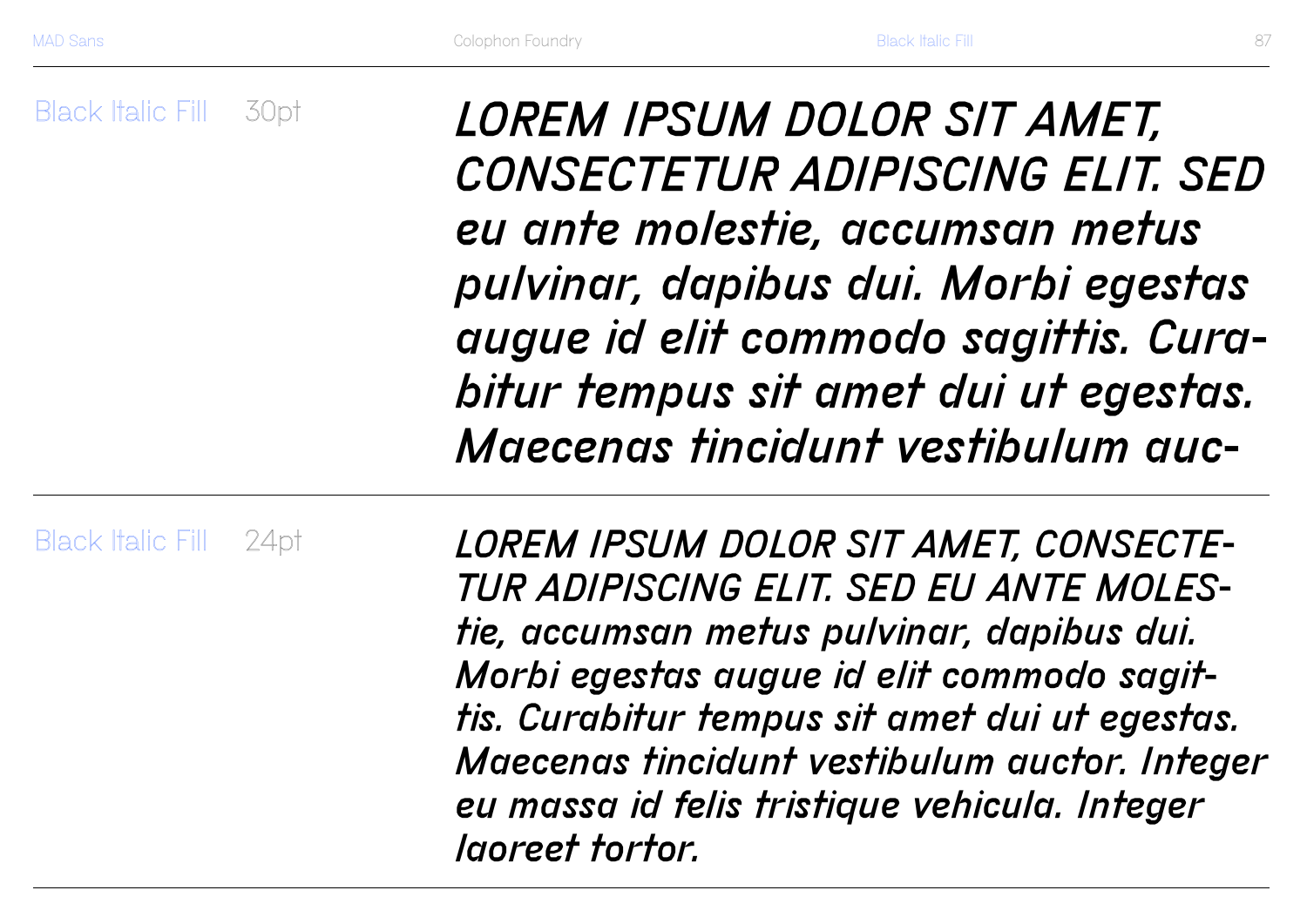Black Italic Fill 18pt *LOREM IPSUM DOLOR SIT AMET, CONSECTETUR ADIPISCING ELIT. INTEGER DIGNISSIM TEMPUS CONSEQUAT. VESTIBULUM in tincidunt erat. Vestibulum rutrum interdum diam a auctor. Donec quis elit et orci hendrerit fermentum. Morbi dictum purus erat, vitae elementum erat hendrerit eget. Integer ullamcorper diam vel pellentesque venenatis. Nam tempor interdum lacinia. Sed vestibulum enim sed viverra dictum. Proin semper ligula eget ipsum dapibus tincidunt. Praesent eu dictum enim, ac dapibus libero. Morbi sit amet elit ac lorem suscipit euismod. Quisque convallis dictum vulputate. Vestibulum odio erat, ultrices in interdum et, malesuada tincidunt nisi. Maecenas sodales nisi dui.* 

## Black Italic Fill

14pt *LOREM IPSUM DOLOR SIT AMET, CONSECTETUR ADIPISCING ELIT. INTEGER DIGNISSIM TEMPUS CONSEQUAT. VESTIBULUM IN TINCIDUNT ERAT. VESTIBUlum rutrum interdum diam a auctor. Donec quis elit et orci hendrerit fermentum. Morbi dictum purus erat, vitae elementum erat hendrerit eget. Integer ullamcorper diam vel pellentesque venenatis. Nam tempor interdum lacinia. Sed vestibulum enim sed viverra dictum. Proin semper ligula eget ipsum dapibus tincidunt. Praesent eu dictum enim, ac dapibus libero. Morbi sit amet elit ac lorem suscipit euismod. Quisque convallis dictum vulputate. Vestibulum odio erat, ultrices in interdum et, malesuada tincidunt nisi. Maecenas sodales nisi dui, in commodo nibh dapibus sit amet. Praesent tristique enim in diam fringilla, sed posuere lorem varius. Suspendisse tincidunt nisi mauris, accumsan lobortis mi consectetur mollis. Nam ac sodales velit. Proin vulputate massa quis nunc dignissim imperdiet. Phasellus urna arcu, maximus in dolor sit amet, fring-*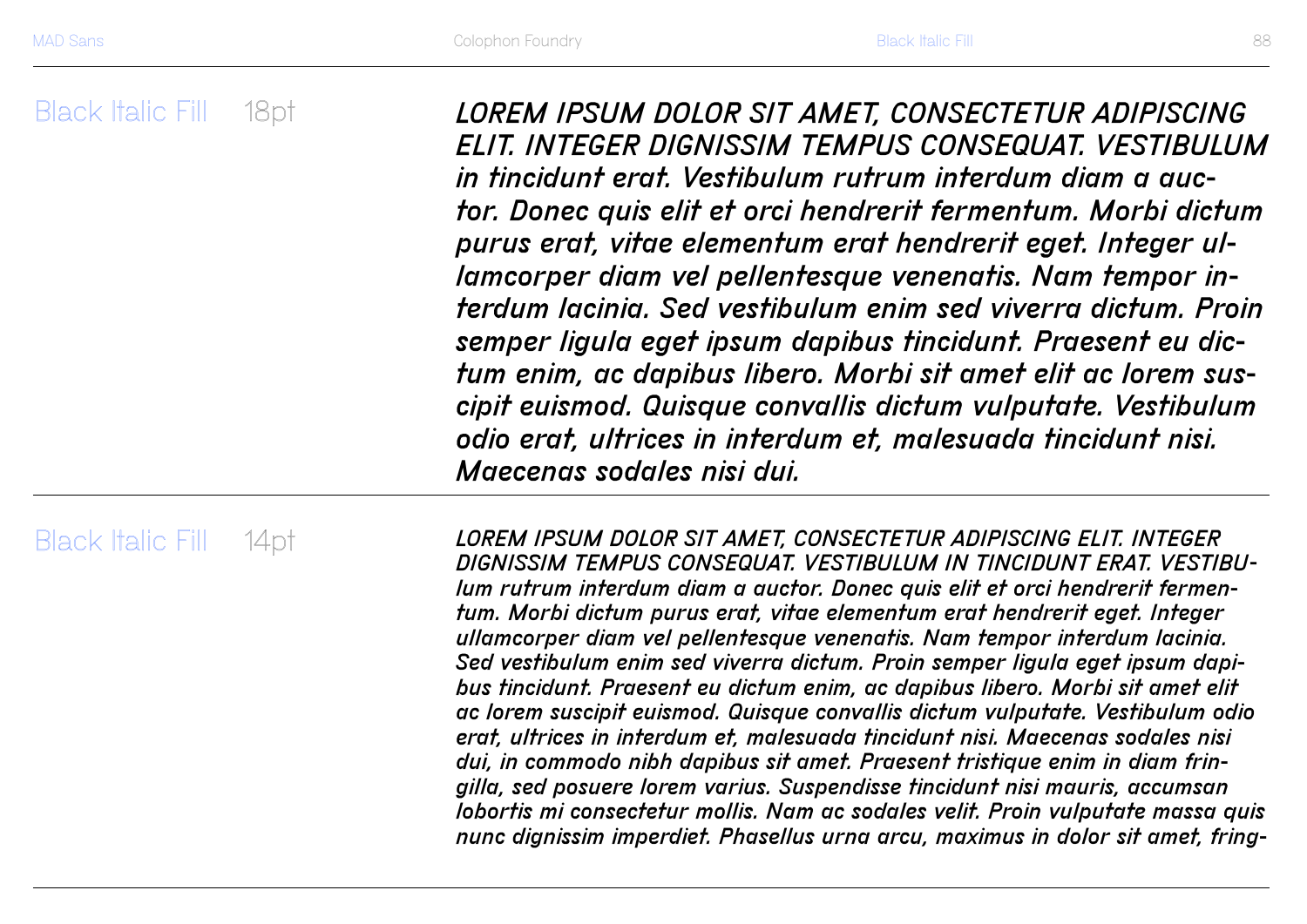#### *LOREM IPSUM DOLOR SIT AMET, CONSECTE-TUR ADIPISCING ELIT. INTEGER DIGNISSIM*

*tempus consequat. Vestibulum in tincidunt erat. Vestibulum rutrum interdum diam a auctor. Donec quis elit et orci hendrerit fermentum. Morbi dictum purus erat, vitae elementum erat hendrerit eget. Integer ullamcorper diam vel pellentesque venenatis. Nam tempor interdum lacinia. Sed vestibulum enim sed viverra dictum. Proin semper ligula eget ipsum dapibus tincidunt. Praesent eu dictum enim, ac dapibus libero. Morbi sit amet elit ac lorem suscipit euismod. Quisque convallis dictum vulputate. Vestibulum odio erat, ultrices in interdum et, malesuada tincidunt nisi. Maecenas sodales nisi dui, in commodo nibh dapibus sit amet. Praesent* 

#### *LOREM IPSUM DOLOR SIT AMET, CONSECTETUR ADIPISCING ELIT. INTEGER DIGNISSIM TEMPUS consequat. Vestibulum in tincidunt erat. Vestibulum rutrum interdum diam a auctor. Donec quis elit et orci hendrerit fermentum. Morbi dictum purus erat, vitae elementum erat hendrerit eget. Integer ullamcorper diam vel pellentesque*

*venenatis. Nam tempor interdum lacinia. Sed vestibulum enim sed viverra dictum. Proin semper ligula eget ipsum dapibus tincidunt. Praesent eu dictum enim, ac dapibus libero. Morbi sit amet elit ac lorem suscipit euismod. Quisque convallis dictum vulputate. Vestibulum odio erat, ultrices in interdum et, malesuada tincidunt nisi. Maecenas sodales nisi dui, in commodo nibh dapibus sit amet. Praesent tristique enim in diam fringilla, sed posuere lorem varius. Suspendisse tincidunt nisi mauris, accumsan lobortis mi consectetur mollis. Nam ac sodales velit. Proin vulputate* 

# Black Italic Fill ← 10pt

 $\rightarrow$  9pt

*LOREM IPSUM DOLOR SIT AMET, CONSECTETUR ADIPISCING ELIT. INTEGER DIGNISSIM TEMPUS consequat. Vestibulum in tincidunt erat. Vestibulum rutrum interdum diam a auctor. Donec quis elit et orci hendrerit fermentum. Morbi dictum purus erat, vitae elementum erat hendrerit eget. Integer ullamcorper diam vel pellentesque venenatis. Nam tempor interdum lacinia. Sed vestibulum enim sed viverra dictum. Proin semper ligula eget ipsum dapibus tincidunt. Praesent eu dictum enim, ac dapibus libero. Morbi sit amet elit ac lorem suscipit euismod. Quisque convallis dictum vulputate. Vestibulum odio erat, ultrices in interdum et, malesuada tincidunt nisi. Maecenas sodales nisi dui, in commodo nibh dapibus sit amet. Praesent tristique enim in diam fringilla, sed posuere lorem varius. Suspendisse tincidunt nisi mauris, accumsan lobortis mi consectetur mollis. Nam ac sodales velit. Proin vulputate massa quis nunc dignis-* *LOREM IPSUM DOLOR SIT AMET, CONSECTETUR ADIPISC-ING ELIT. INTEGER DIGNISSIM TEMPUS CONSEQUAT. VEStibulum in tincidunt erat. Vestibulum rutrum interdum diam a auctor. Donec quis elit et orci hendrerit fermentum. Morbi dictum purus erat, vitae elementum erat hendrerit eget. Integer ullamcorper diam vel pellentesque venenatis. Nam tempor interdum lacinia. Sed vestibulum enim sed viverra dictum. Proin semper ligula eget ipsum dapibus tincidunt. Praesent eu dictum enim, ac dapibus libero. Morbi sit amet elit ac lorem suscipit euismod. Quisque convallis dictum vulputate. Vestibulum odio erat, ultrices in interdum et, malesuada tincidunt nisi. Maecenas sodales nisi dui, in commodo nibh dapibus sit amet. Praesent tristique enim in diam fringilla, sed posuere lorem varius. Suspendisse tincidunt nisi mauris, accumsan lobortis mi consectetur mollis. Nam ac sodales velit. Proin vulputate massa quis nunc dignissim imperdiet. Phasellus urna arcu, maximus in dolor sit amet, fringilla porttitor nunc. Nulla interdum mi id varius mollis. Ut ut convallis risus. Aliquam erat volutpat. In nec sem venenatis, vulputate dolor dictum, imperdiet lacus. Morbi*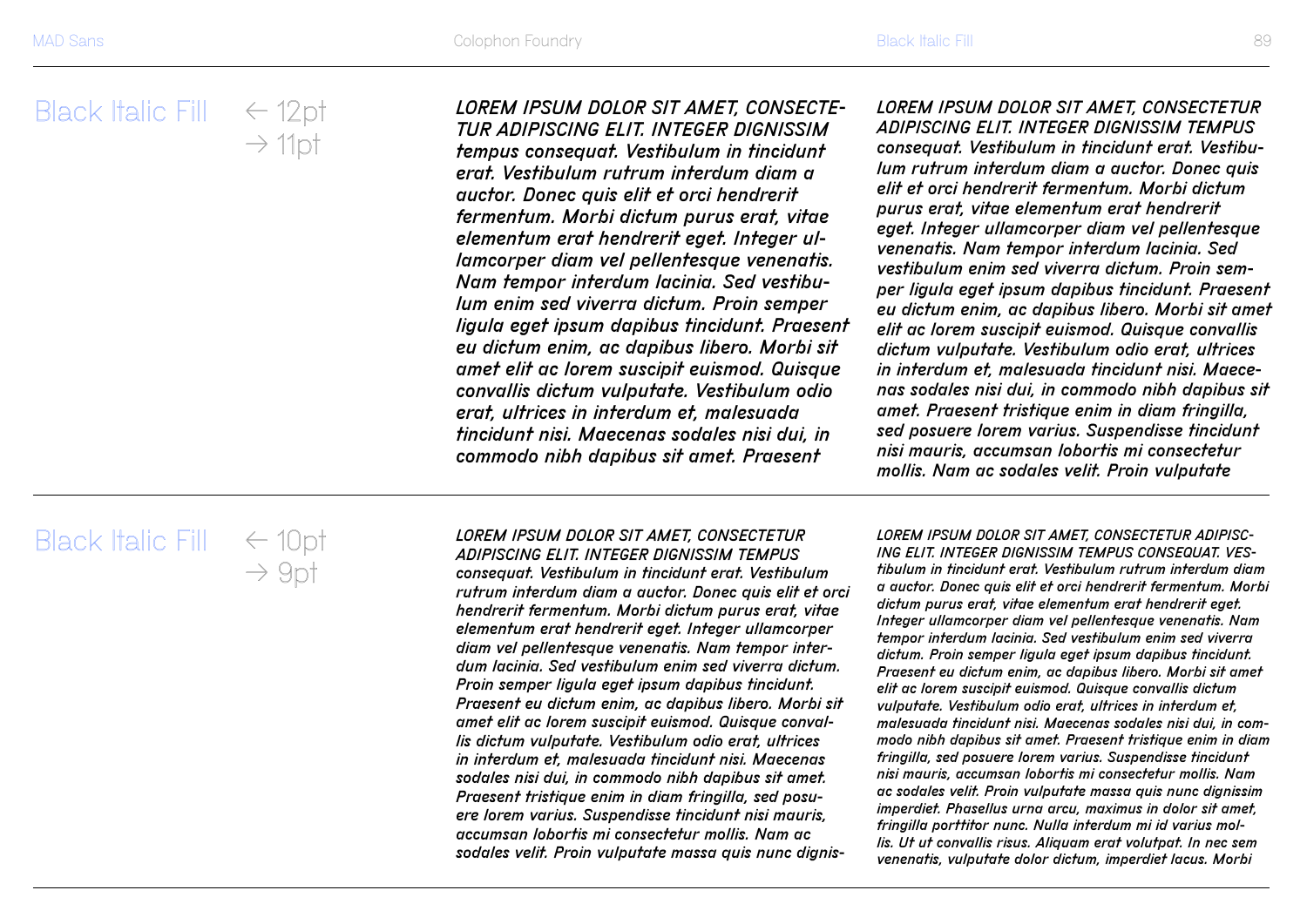Regular 12pt



#### **Extent**

4 weights, 16 styles.

#### -Desktop Licence

Licences are sold on the number of CPUs within a single company, at a single location. Our standard licence caters for 1–3 computers. Multiple user licences can be purchased from our online shop or directly.

#### Webfont Licence

We offer both staggered self-hosting via a separate licence. These can be purchased on our online shop or by contacting us directly. 

#### App Licence

App licences are available. Please contact us directly for pricing and details. 

#### Broadcasting Licence

To broadcast on TV or Cinema, a broadcasting licence is required and can be purchased via our online shop or directly.

#### -Enterprise Licence

For larger organisations we offer an enterprise licence, that enables unlimited usage across all touchpoints. Please contact us for further details.

#### Designed by

Dries Wiewauters, Belgium

\_\_\_\_\_\_\_\_\_\_\_\_\_\_\_\_\_\_\_\_\_\_\_\_\_\_\_\_\_\_\_\_\_\_\_\_\_

#### $\overline{\phantom{a}}$ Published by

Colophon Foundry, colophon-foundry.org

#### Released

2017

 $\overline{\phantom{a}}$ 

#### **Extended**

2018

#### Copyright

© 2018 — All rights reserved.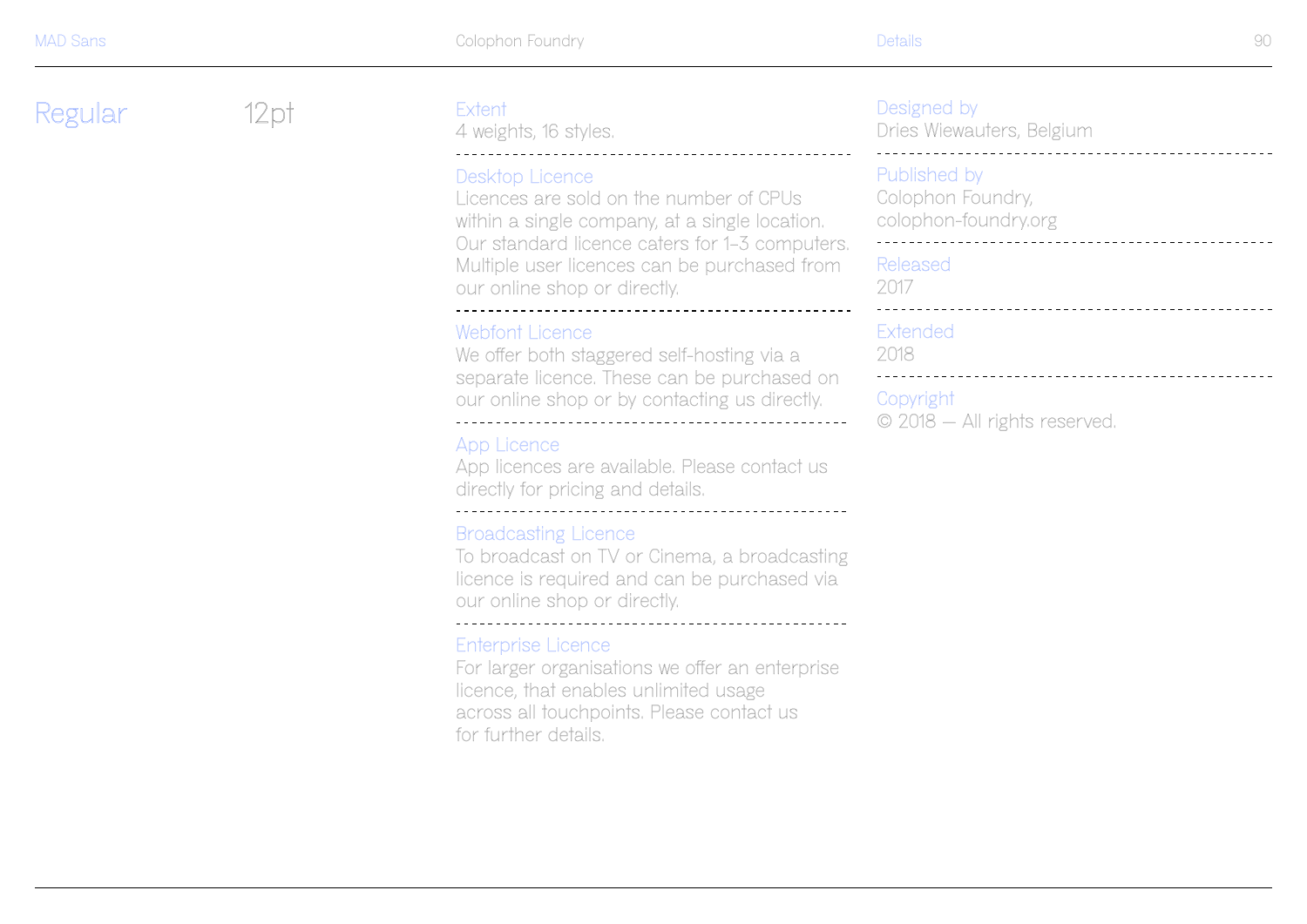## Contact Details

Studio 26 Hackney Downs Studios 3–17 Amhurst Terrace London, E8 2BT United Kingdom

### Telephone

+44 (0)20 3095 9782 Email abc@colophon-foundry.org

# Regular 18pt About Colophon Foundry

Colophon is an international, award-winning type foundry based in London (UK) and Los Angeles (US). We create, publish, and distribute high-quality retail and custom typefaces for analog and digital media.

Since 2009, Colophon has tasked itself with producing fonts that are composed with aesthetic and technological care, prompting a reputable library of new classics that couple typographic history with contemporary sensibilities. In tandem with its own designs, the foundry hosts original typefaces drawn by influential practitioners from varied design disciplines. The resulting catalogue offers graphic designers and usersof-type a series of indelible digital tools, each with a distinct typographic identity.

In addition to the offerings in our retail inventory, we accept commissions for custom fonts, font families, and logotypes, as well as tailored / bespoke versions of our existing typefaces, including language extensions.

Colophon Foundry's self-initiated and commissioned work in type design is complemented by independent and collaborative initiatives in publishing, editing / curation, exhibition-making, and teaching, with a focus on local and international partnerships with institutions of all sizes.